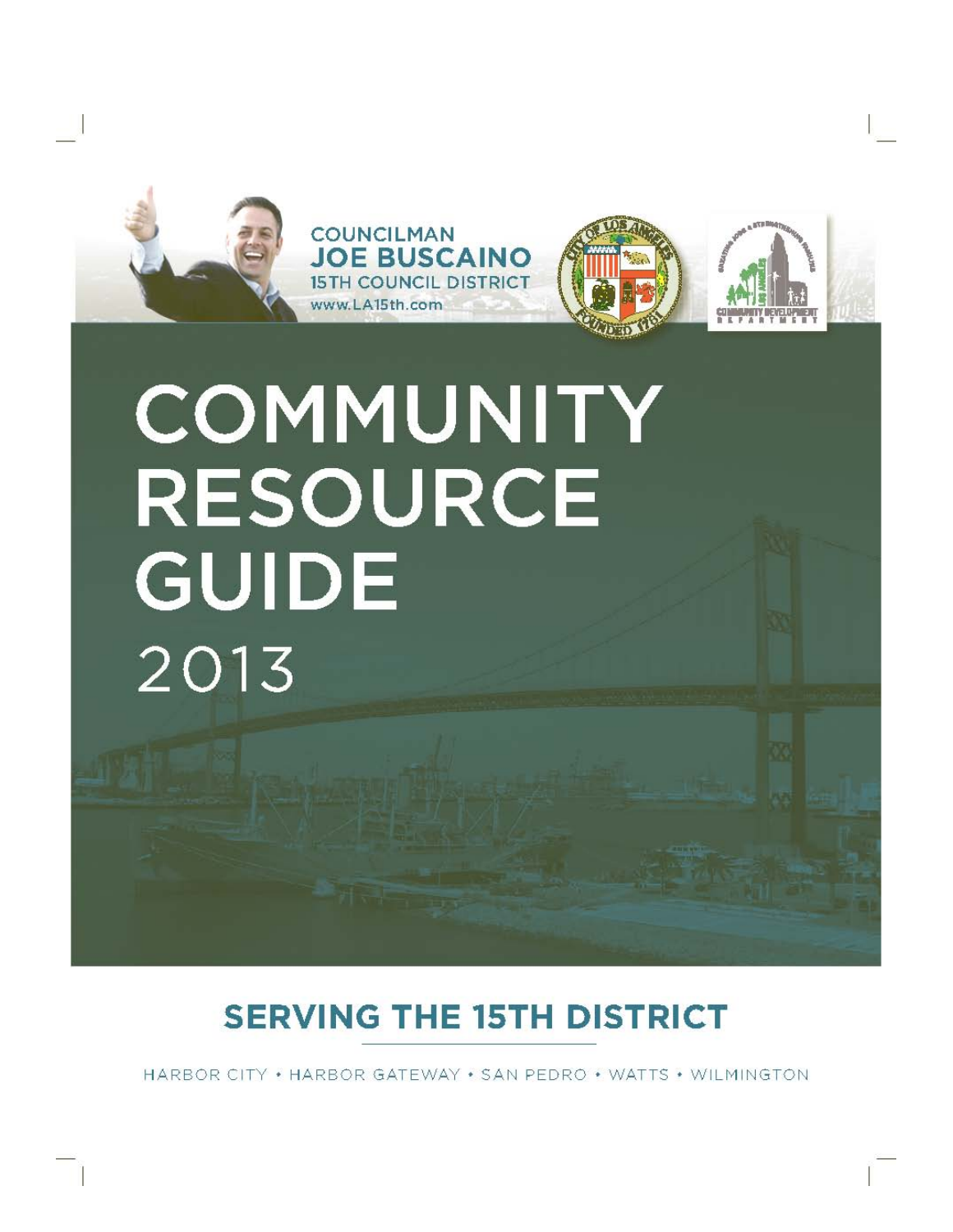Dear Community Member:

Our office has compiled this *Community Resource Guide* to better serve the needs of our residents. It provides a comprehensive listing of social services available in the Fifteenth Council District, and gives users a quick view of the resources in our community in a more efficient way. We feel this guide will serve as a tool to ultimately enable community members to continue to live wholesome and empowered lives.

Our Council District staff developed this guide from information acquired from Toberman Neighborhood Center's Resource Guide, and the *Rainbow Resource Directories.* We are especially pleased to partner with the Community Development Department (CDD) in the production of this guide. CDD works with numerous agencies and service providers throughout Los Angeles to meet the needs of families, youth, job-seekers and businesses.

While we have made every effort to provide the most up-to-date listings, there may be some service contact information that might have changed following the printing of this guide. For additional information on this guide, or about the 15<sup>th</sup> Council District, please call (310) 732-4515.

Sincerely,

Councilman Joe Buscaino 15<sup>th</sup> District City of Los Angeles www.LA15th.com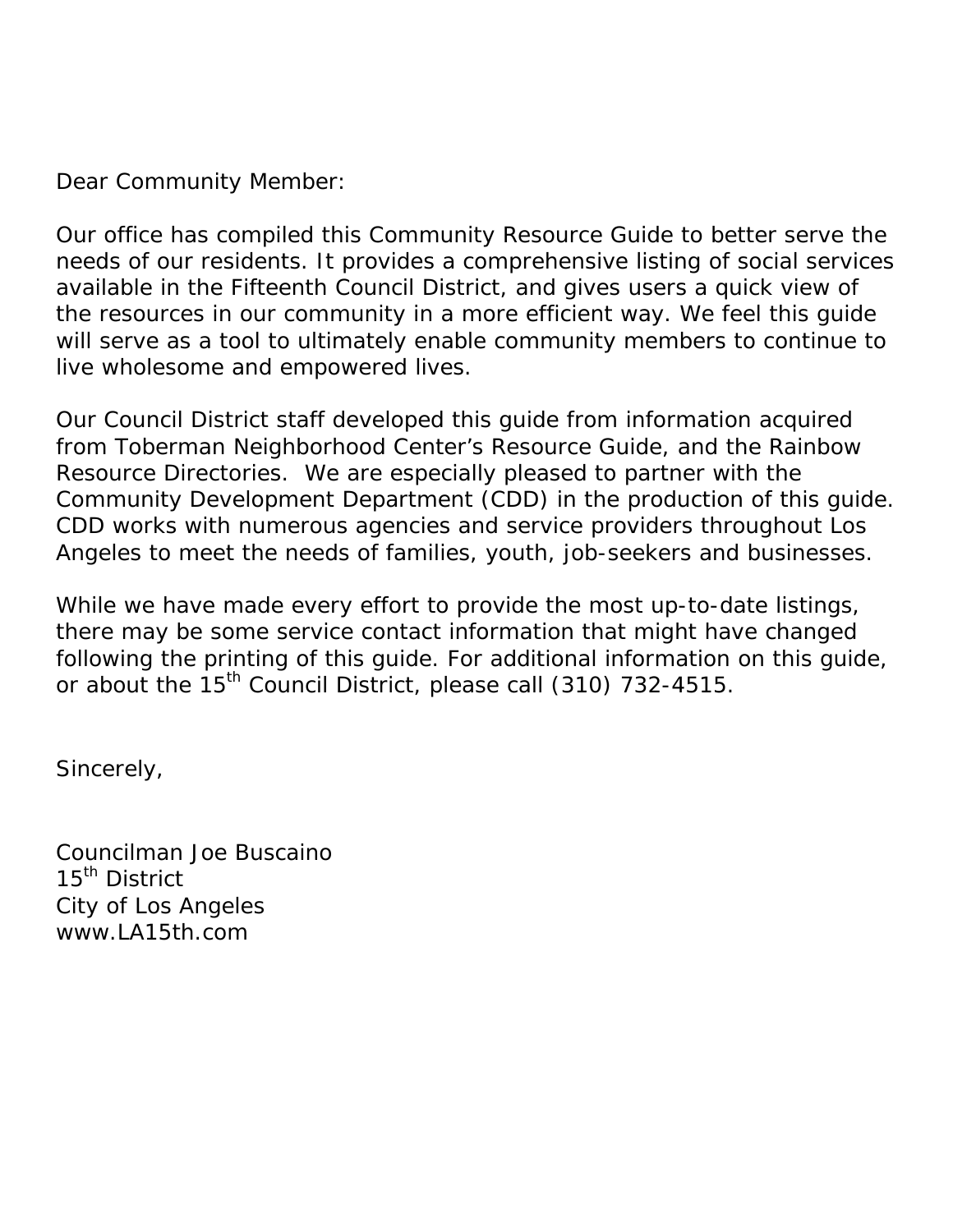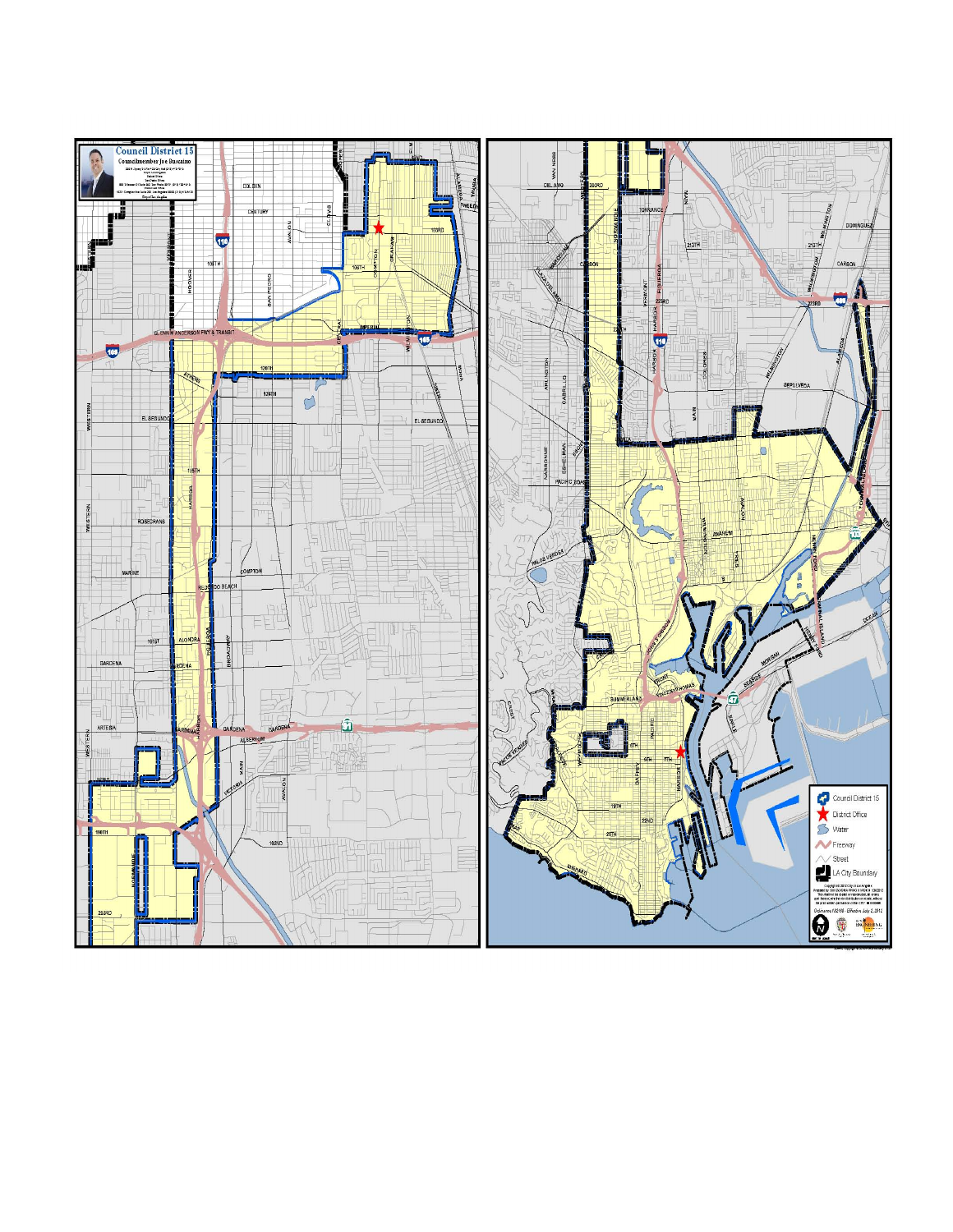# **Table of Contents**

| Advocacy                                          | $\mathbf 1$   |
|---------------------------------------------------|---------------|
| Alcohol and Drug Rehabilitation                   | 4             |
| Battered Persons / Victim / Adult Abuse           |               |
| <b>Business Resources</b>                         | $\frac{5}{6}$ |
| <b>Child Abuse Prevention / Treatment</b>         | 8             |
| Child Care                                        | 8             |
| Correction / Prison / Probation                   | 12            |
| Counseling                                        | 12            |
| Death / Hospice / Grief Support                   | 14            |
| Dental Care                                       | 15            |
| Disabled / Special Ed / Rehabilitation            | 16            |
| Disaster / Safety / Emergency                     | 18            |
| Drug / Alcohol / Tobacco / Addictions             | 19            |
| <b>Elected Officials</b>                          | 22            |
| Emergency Assistance / Basic Needs                | 24            |
| Emergency Assistance / Soup Kitchen               | 27            |
| <b>Employment Placement / Job Training</b>        | $27\,$        |
| Ethnic / Cultural / Tourist Attractions           | 31            |
| Family Planning / Pregnancy / Child Birth         | 34            |
| <b>Family Resources</b>                           | 36            |
| <b>Food Distribution and Clothing Needs</b>       | 37            |
| Health Care / Medical / Health Assistance         | 39            |
| Homeless Resources and Programs                   | 41            |
| Hospitals                                         | 43            |
| Housing / Assistance / Tennant Rights             | 43            |
| Housing / Low Income / HUD                        | 44            |
| Immigration / Refugee Programs                    | 45            |
| Law Enforcement                                   | 46            |
| <b>Legal Assistance</b>                           | 46            |
| Libraries                                         | 47            |
| Literacy / ESL Programs                           | 48            |
| <b>Parenting Resource</b>                         | 48            |
| <b>Pregnant and Parenting Teens</b>               | 51            |
| Self Help / Support Groups                        | 52            |
| <b>Senior Housing</b>                             | 54            |
| Senior / Multiple Services                        | 55            |
| <b>Senior / Nutrition Services</b>                | 59            |
| Transportation                                    | 60            |
| Veteran / Military Services                       | 61            |
| <b>Volunteer Opportunities</b>                    | 61            |
| Women's Groups / Services                         | 62            |
| Youth and Gang Alternative/Intervention Resources | 63            |
| Youth Education / Recreational Activities         | 65            |
| Youth / High Risk                                 | 69            |
| Youth / Recreation / Activities                   | 71            |
| <b>Youth Shelters</b>                             | 72            |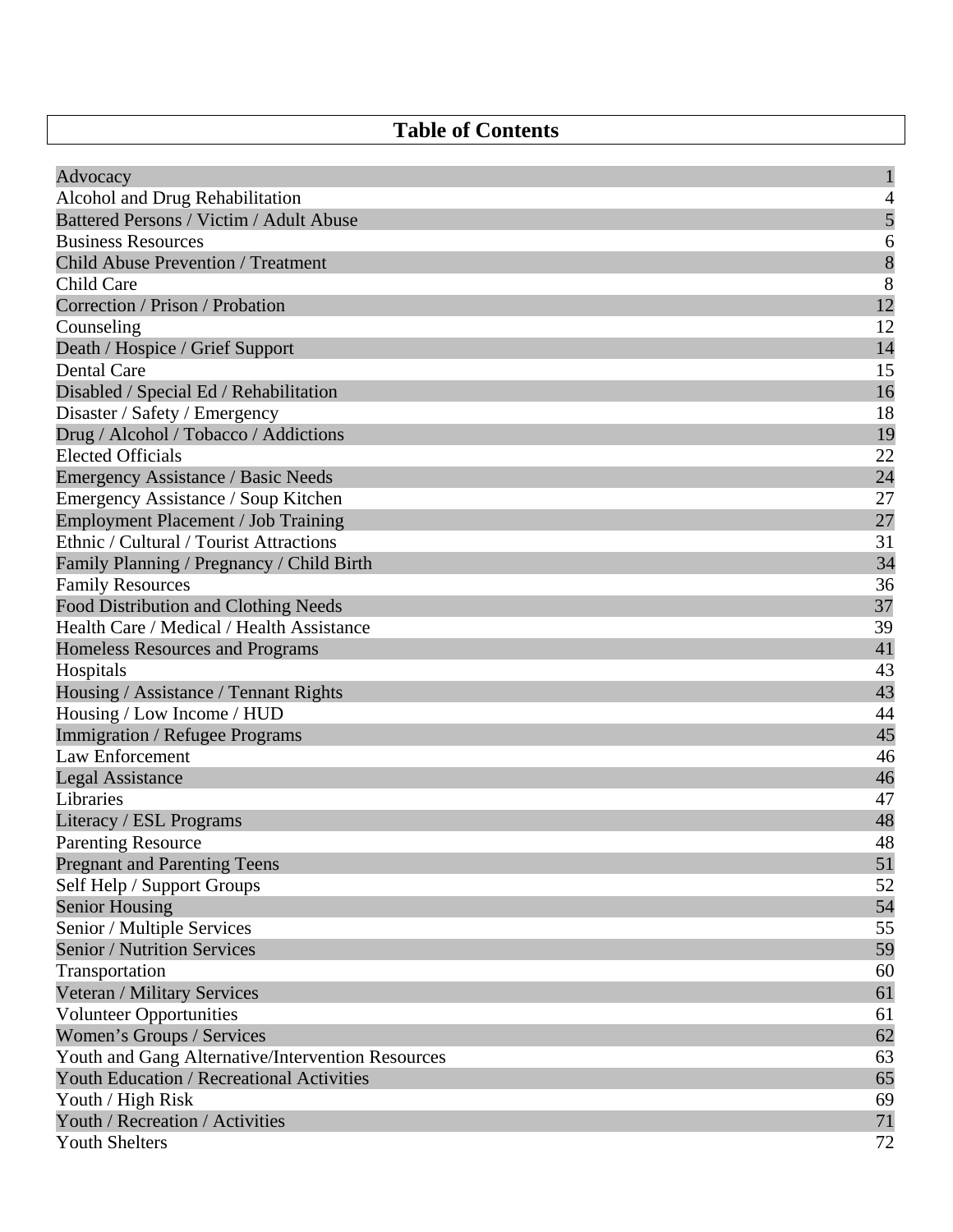| <b>Youth Transition / Emancipation</b> |    |
|----------------------------------------|----|
| Hotlines / Referrals                   | 74 |
| Los Angeles City Department Numbers    | 78 |
| <b>Update Request Form</b>             | 82 |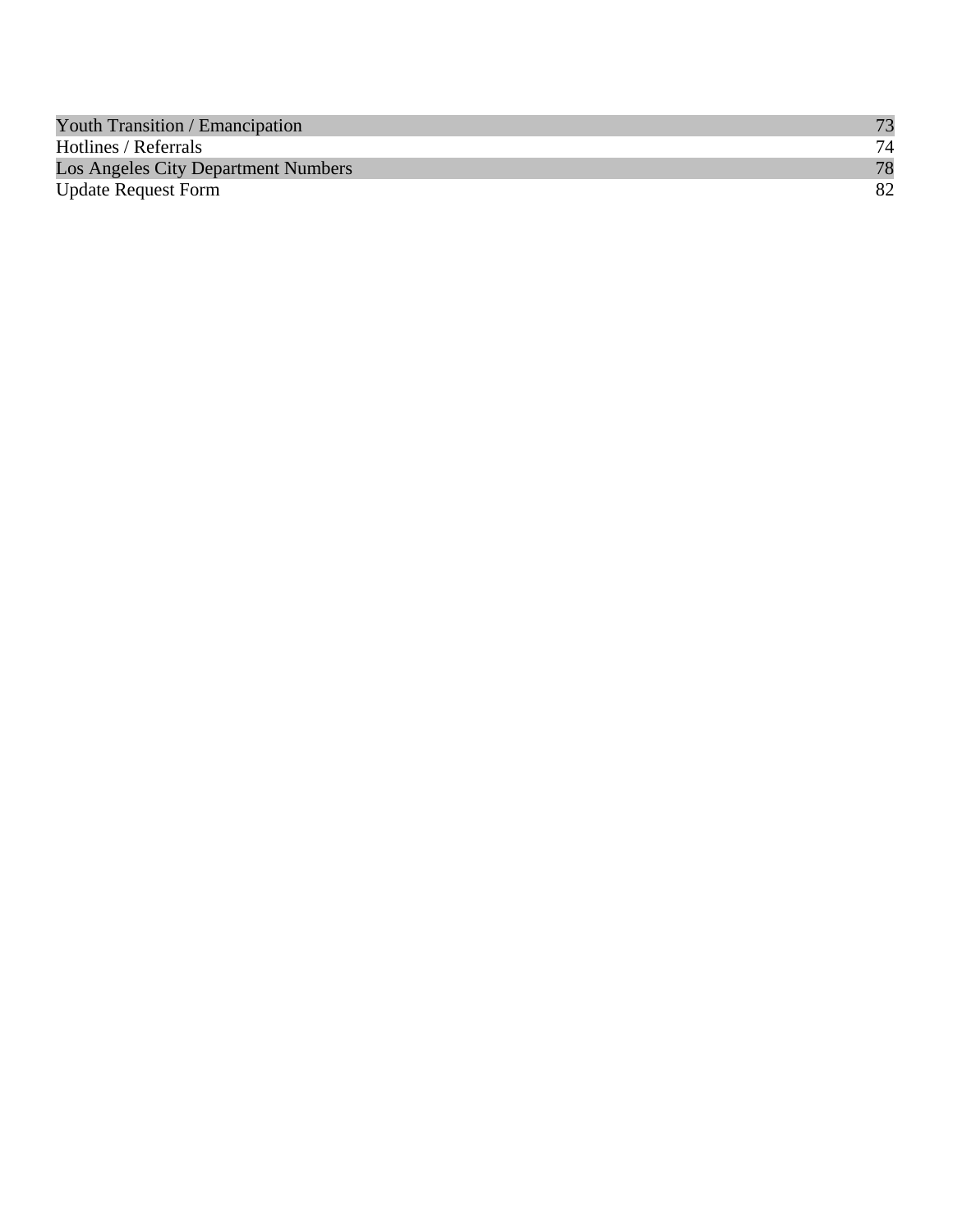**Advocacy** 

# **Central San Pedro Neighborhood Council**

1840 S. Gaffey Street, Box 212 San Pedro, CA 90731 (310)918‐8650 [www.sanpedrocity.org](http://www.sanpedrocity.org/)

"We, the members of San Pedro neighborhoods, together in unity and understanding, and, at the gate of self government, are gathering to welcome everyone: residents, homeowners, businesses, churches, renters, organizations and others to make life a satisfying experience in our community of San Pedro."

# **Coastal San Pedro Neighborhood Council**

Cabrillo Plaza, Berth 28, Via Cabrillo Marina Way, San Pedro, CA 90731 [www.cspnc.org](http://www.cspnc.org/) The Coastal San Pedro Neighborhood Council is an advisory group of people who live, work, or own property in Coastal San Pedro. We're composed of neighbors, by neighbors, for neighbors to make a positive difference in our neighborhood.

# **Communities for a Better Environment**

116 E. Pacific Coast Highway Suite 200 Wilmington, Ca 90744 (310) 952‐9097 (310) 925‐4924 Fax www.cbecal.org

[Communities for](http://www.cbecal.org/) a Better Environment has worked since the 1990s in Wilmington alongside residents demanding a better quality of life, and together have been successful in winning enforcement of regulations and tough new policies.

# **Cruces Community Collaborative Group, Inc.**

P.O. Box 583 Wilmington, CA 90748‐0583 (310) 773‐8173 [crucesgroup@ymail.com](mailto:crucesgroup@ymail.com) 

We enhance community aesthetics, build neighborhood relationships, instill community pride, boost selfesteem, and "green" our environment. Our goal is to plan, organize and implement projects that enhance the quality of life in Wilmington, such as landscaping, improved light fixtures, sidewalk repairs and street furniture like benches, trash receptacles, and bus shelters as well as roadside vegetation management and similar small‐scale projects such as neighborhood clean‐ups.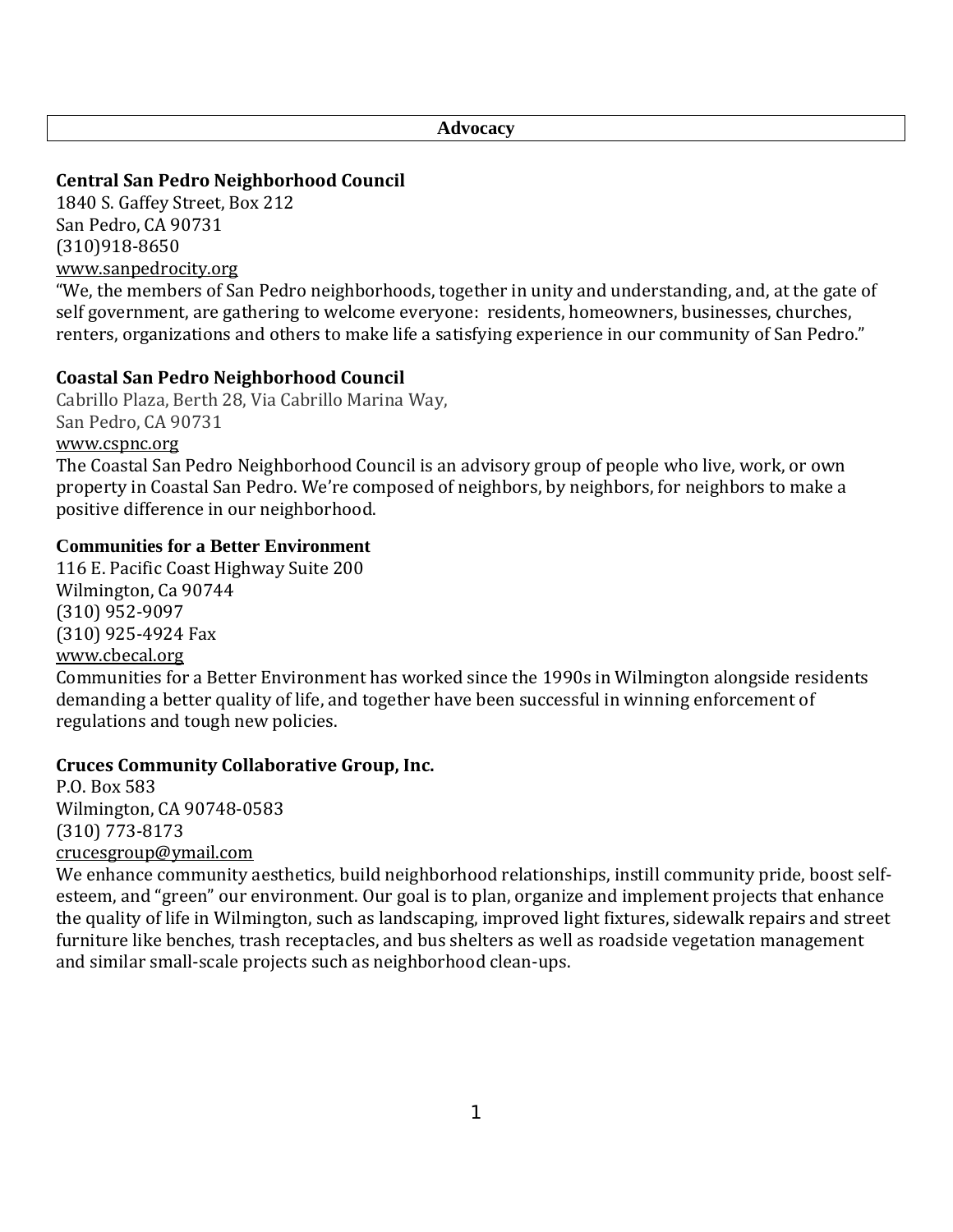# **Harbor City Neighborhood Council**

P.O. Box 921 Harbor City, CA 90710‐0921 (310) 918‐8650 [www.harborcit](mailto:board@harborcitync.com)[ync.com](http://www.harborcitync.com/) 

The Neighborhood Council deals with issues covered by the City of Los Angeles. Through an open and democratic process, we decide what matters most to us in our neighborhood where we live, work, play, study, raise our families, and look hopefully towards the future. We hold public meetings to gain information and hear diverse opinions about the issues. After a vote by the governing board, we take a position and make our recommendations to the City.

# **Harbor Gateway North Neighborhood Council**

P.O. Box 3723 Gardena, CA 90247 (310) 768‐3853 (310) 538‐9654 Fax [www.harborgatewaynorth.org](http://www.harborgatewaynorth.org/)

The mission of the Harbor Gateway North Neighborhood Council is to provide an inclusive open forum for public discussion of issues concerning City governance; to look at the needs of this neighborhood council and the delivery of City services to this council; and to adhere on matters of a City-wide nature.

# **Los Angeles County Commission on Human Relations**

3175 West Sixth Street Los Angeles, Ca 90020 (213) 738‐2788 www.lahumanrelations.org

[The Commission is committ](http://www.lahumanrelations.org/)ed to fostering harmonious and equitable inter‐group relations; empowering communities and institutions; and promoting an informed and inclusive multicultural society. We serve the City of Los Angeles.

# **Northwest San Pedro Neighborhood Council**

638 S. Beacon Street, Box 688 San Pedro, CA 90731 (310)‐732‐4522 [www.nwsanpedro.org](http://www.nwsanpedro.org/)

Our Neighborhood Council is a locally‐elected advisory body to the City of Los Angeles. We have formed to make city government more responsive to its citizens, and to encourage the cohesiveness of neighborhoods.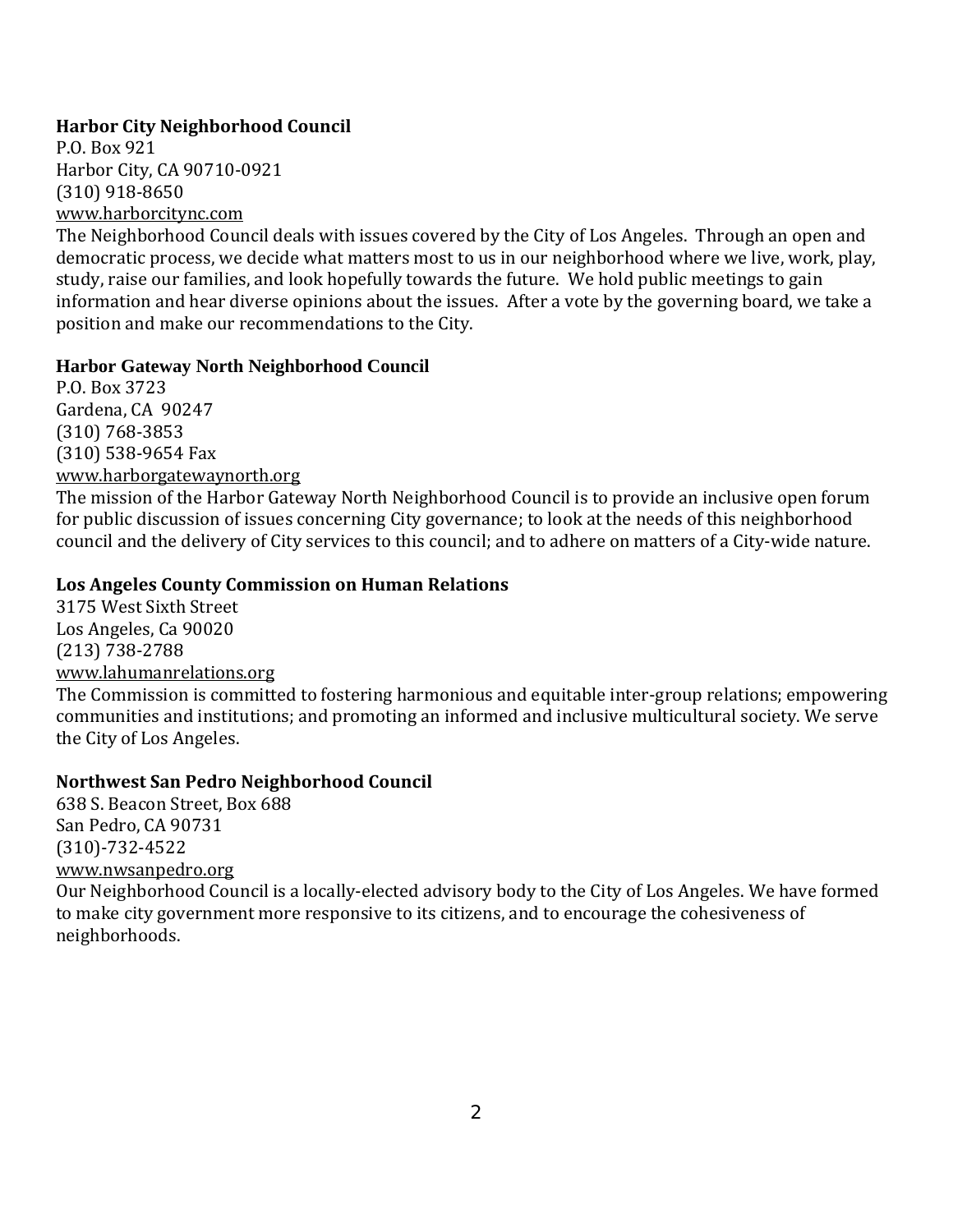#### **San Pedro Service Center**

769 W. 3rd Street San Pedro, Ca 90731 (310) 519‐6091 (310) 548‐4880 Fax San Pedro Service Center is a multipurpose facility designed to enhance the community with a range of education, social recreation and nutrition services. Health Insurance counseling and advocacy (HICAP) provides multilingual counseling, advocacy, and assistance to Medicare beneficiaries about Medicare, private health insurance, and related health care coverage plans on Mondays from 10:00 a.m. – 2:00 p.m.

# **Watts/Century Latino Organization (WCLO)**

10360 Wilmington Avenue Los Angeles, CA 90002 (323) 564‐9140 www.wattscenturylatino.org

[Founded in 1900, the Watts/C](http://www.wattscenturylatino.org/)entury Latino Organization is a non‐profit, community‐based organization dedicated to supporting the development of healthy neighborhoods and self‐sufficient families. Working with the public and private sector agencies, we engage in comprehensive community development projects and programs.

# **Watts Labor Community Action Committee (WLCAC)**

10950 S. Central Avenue Los Angeles, CA 90059 (323) 563‐5639 The WLCAC is a non‐profit, community based, human social services organization dedicated to improving the quality of life for South Central Los Angeles residents.

# **Watts Neighborhood Council**

10221 Compton Avenue. #106A Los Angeles, CA 90002 (323) 564‐0260 [wattsnc@sbcglobal.net](mailto:wattsnc@sbcglobal.net)

The Watts Neighborhood Council encourages participation from community members; they advise, and participate in a variety of projects to improve the quality of life in Watts.

# **Watts Towers Community Action Council**

1727 E. 107th Street Los Angeles, CA 90002 (323) 582‐5908 To promote, participate, collaborate, and advocate for the restoration and development of the Watts Towers Cultural Crescent and surrounding community.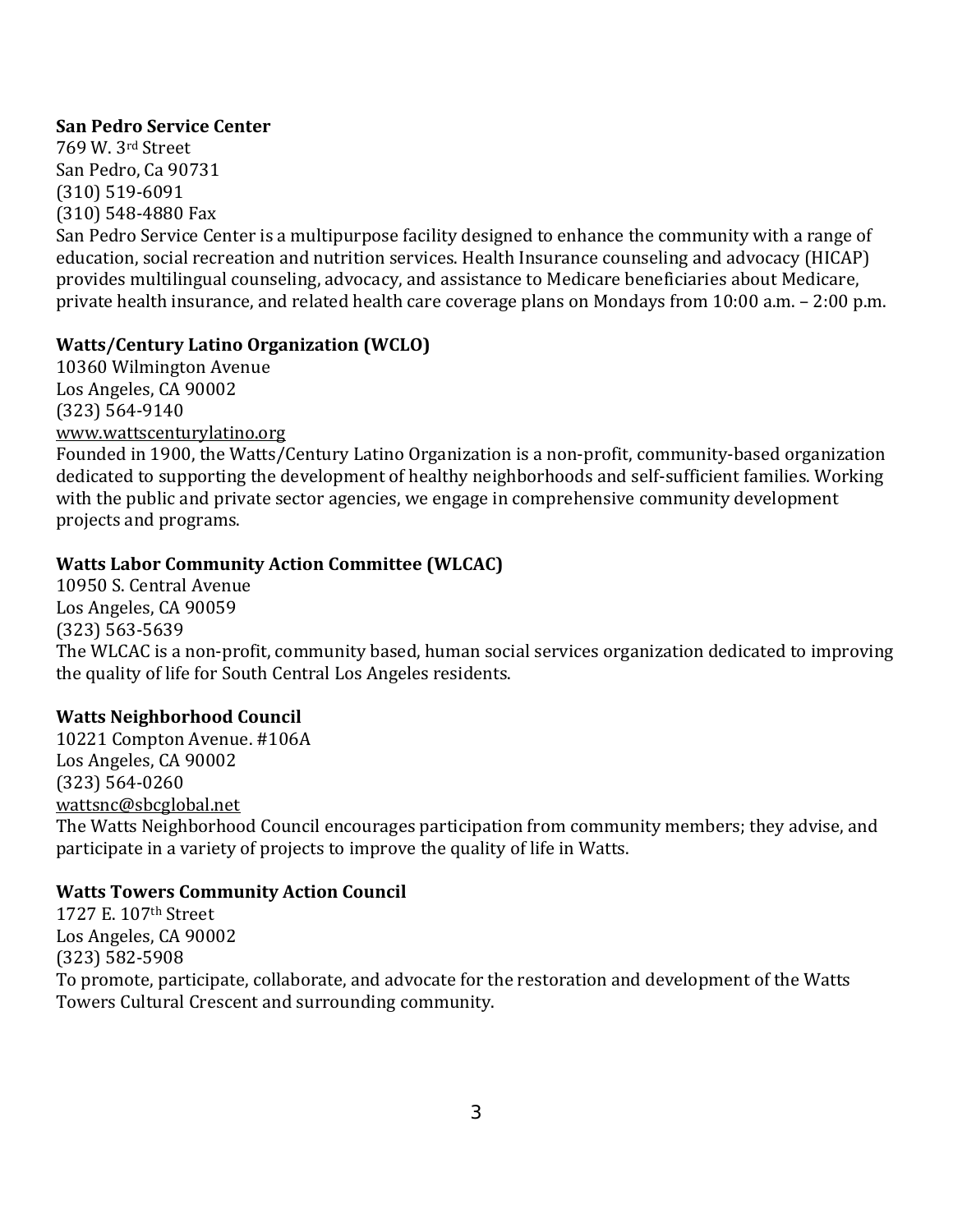# **Wilmington Community Organization**

(310) 626‐5946 [wilmcomorg@hotmail.com](mailto:wilmcomorg@hotmail.com)  Wilmington Community Organization is a neighborhood watch group.

#### **Wilmington Coordinating Council**

100 Water Street Wilmington, Ca 90744 (310) 834‐4895 [Wilmingtoncoordinatingcouncil@yahoo.com](mailto:Wilmingtoncoordinatingcouncil@yahoo.com) The Coordinating Council honors students, teachers, and community members who donate their valuable time contributing to our community in order to make it a better place.

#### **Wilmington Neighborhood Council**

544 N. Avalon Boulevard Wilmington, CA 90744 (310) 522‐2013 (310) 522‐2014 Fax www.wilmingtonneighborhoodcouncil.com

[The Wilmington Neighborhood Council prom](http://www.wilmingtonneighborhoodcouncil.com/)otes participation by all members of the community and advises government agencies to improve the quality of life for all in Wilmington.

# **Alcohol and Drug Rehabilitation**

# **Alano Club San Pedro**

12–Step Program 2001 S. Pacific Avenue San Pedro, CA 90731 (310)833‐3525 [www.sanpedroalanoclub.com](http://www.sanpedroalanoclub.com/)

Alano is a non‐alcoholic, non‐drug social environment specializing in outpatient, dual diagnosis care. We hold approximately 4 meetings per day, 7 days a week for AA and NA in a safe and sober location. There are games and recreation available. We have a recovery house and sober living information available; walk–in or call. Hours: Mon‐Sun 6:00a.m.–10:00 p.m.

#### **Behavioral Health Services Inc (BHS)**

13118 N. Avalon Boulevard, Suite A Wilmington, Ca 90744 (310) 549‐2710 [www.bhs‐inc.org](http://www.bhs-inc.org/)  We have outpatient drug and alcohol treatment, education programs and counseling.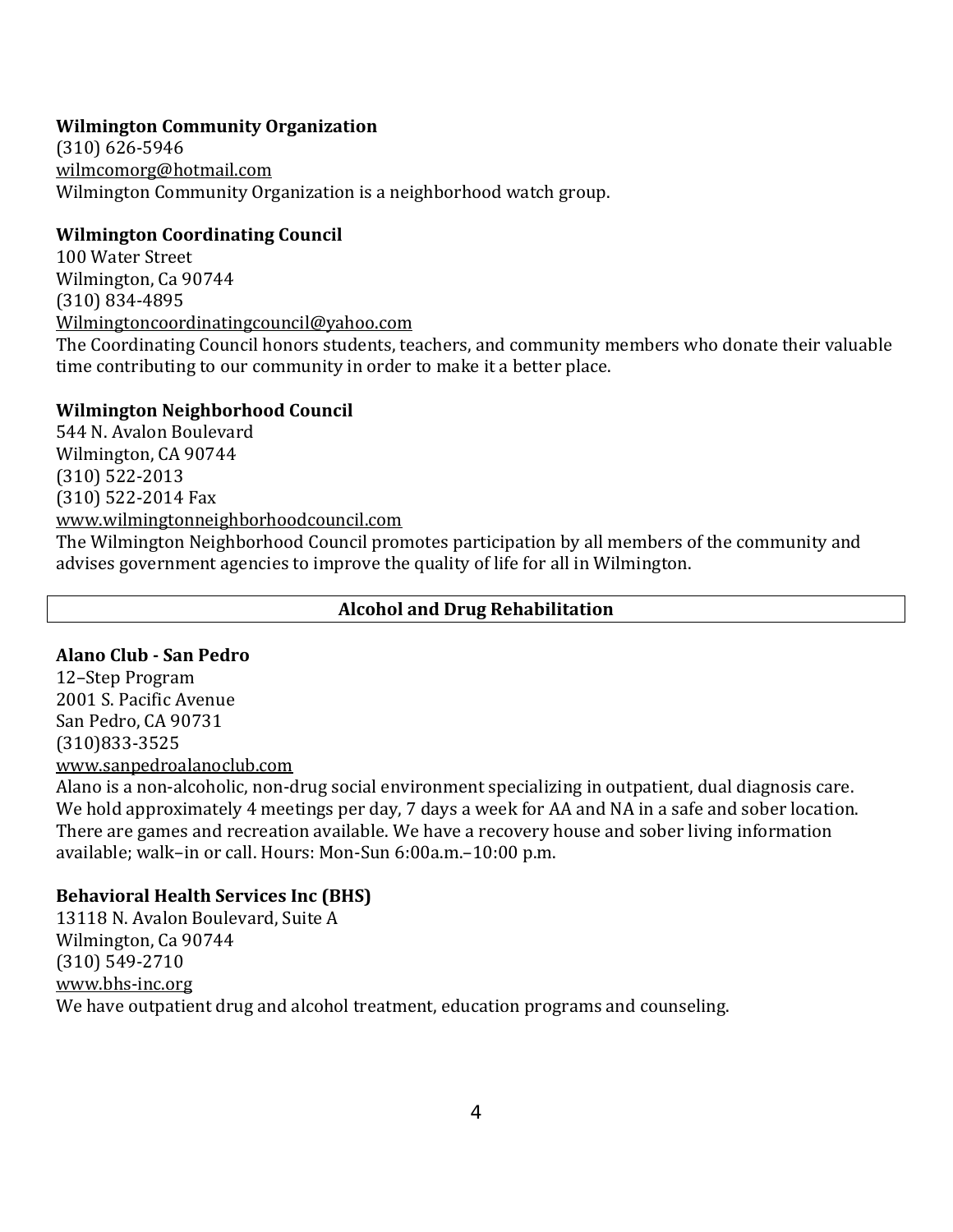#### **Cannon Human Services Watts**

9705 S. Holmes Street Los Angeles, CA 90002 (323) 249‐9097 Cannon Human Services specializes in drug rehabilitation.

#### **House of Hope Foundation**

P.O. Box 921 235 W. 9th Street San Pedro, CA 90731 (310) 831‐9411 (310) 831‐5796 Fax [www.houseofhopesp.org](http://www.houseofhopesp.org/)

House of Hope offers up to 4‐months of residential treatment for single females between the ages of 18‐ 64 years. The goal is to help women strive for reunification with their children. Clothing and food/meals and nutrition programs are available. Hours: Mon‐Fri 8:00 a.m.–5:00 p.m.

#### **Battered Persons/Victim/Adult Abuse**

#### **Domestic Violence Helpline**

Rainbow Services, Ltd. P.O. Box 5047 153 W. 4th Street San Pedro, CA 90731 (310) 547‐9343 (310) 548‐5450 (310) 548‐2805 Helpline www.rainbowservicesdv.org [Rainbow Services, along with](http://www.rainbowservicesdv.org/) other domestic violence agencies, is a part of a network that aims to keep families safe. We do our best to provide support and assistance for women and children dealing with

#### **Rainbow Services**

family violence.

24 Hour Domestic Violence Hotline and Outreach Service Center (Confidential Site) San Pedro, CA 90731 (310) 548‐5450 (310) 548‐0611 Fax www.rainbowservicesdv.org

[Rainbow Services offers legal](http://www.rainbowservicesdv.org/) aid, benefits eligibility assistance, case management, parenting education, domestic violence services, counseling, discharge planning, and referral follow‐through. English and Spanish are spoken. Hours: by appointment only.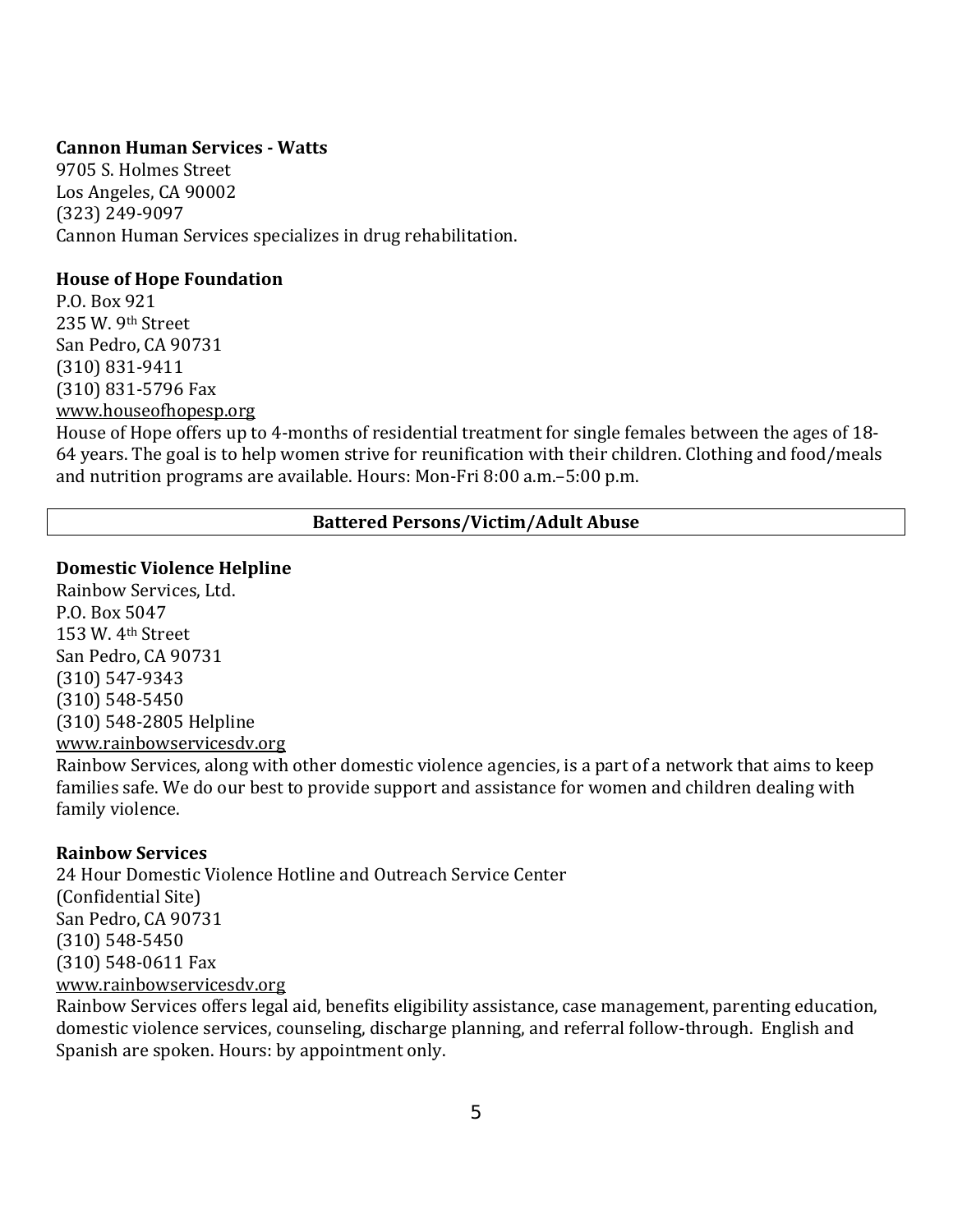#### **Rainbow House Emergency Shelter**

(Confidential Site) San Pedro, CA 90731 (310) 548‐5450 (310) 548‐0611 Fax (310) 547‐9343 Hotline www.rainbowservicesdv.org

[Emergency food, meals, emer](http://www.rainbowservicesdv.org/)gency shelter, transitional housing, legal aid, benefits eligibility assistance, case management, parenting education, domestic violence services, and counseling are provided. English and Spanish are spoken. Hours: 24 hours, 7 days a week.

# **Villa Paloma**

(Confidential Site) San Pedro, CA 90731 (310) 548‐5450 (310) 548‐0611 Fax [\(310\) 521‐1193 After‐hours C](http://www.rainbowservicesdv.org/)ontact www.rainbowservicesdv.org

Clients include female survivors of domestic violence and their children who are graduating from an emergency violence shelter. Services include: transitional housing, legal aid, benefits eligibility assistance, case management, employment, job training, job search assistance, domestic violence services, counseling, discharge planning and referral follow‐through. Hours: Mon‐Fri 9:00 a.m.–5:00 p.m.

# **Sexual Assault Response Team (SART)**

Providence Little Company of Mary Hospital 1300 W. 7th Street San Pedro, CA 90732 (310) 832‐3311 [www.providence.org](http://www.providence.org/) 

Offered at Providence Little Company of Mary Hospital, SART services include: forensic nurse, counselor, advocate and police officer. The team will meet victim at sites to assist in sexual assault cases, acting as counselors and investigators, retaining evidence in case prosecution. All information is confidential until trial (if there is a trial). Hours: Mon–Fri 9:00 a.m.‐5:00 p.m. Serves: L.A. County.

# **Business Resources**

# **Business Retention/LayOff Aversion**

We are operated by the Pacific Gateway Workforce Investment Network, San Pedro, Wilmington and Harbor City‐Gateway Chambers of Commerce. The contact information for each Chamber is listed below. This is a no cost business assistance program designed to help at‐risk businesses before they downsize or close; and to quickly link them with aid to retain and strengthen their operations. (310) 909‐6529.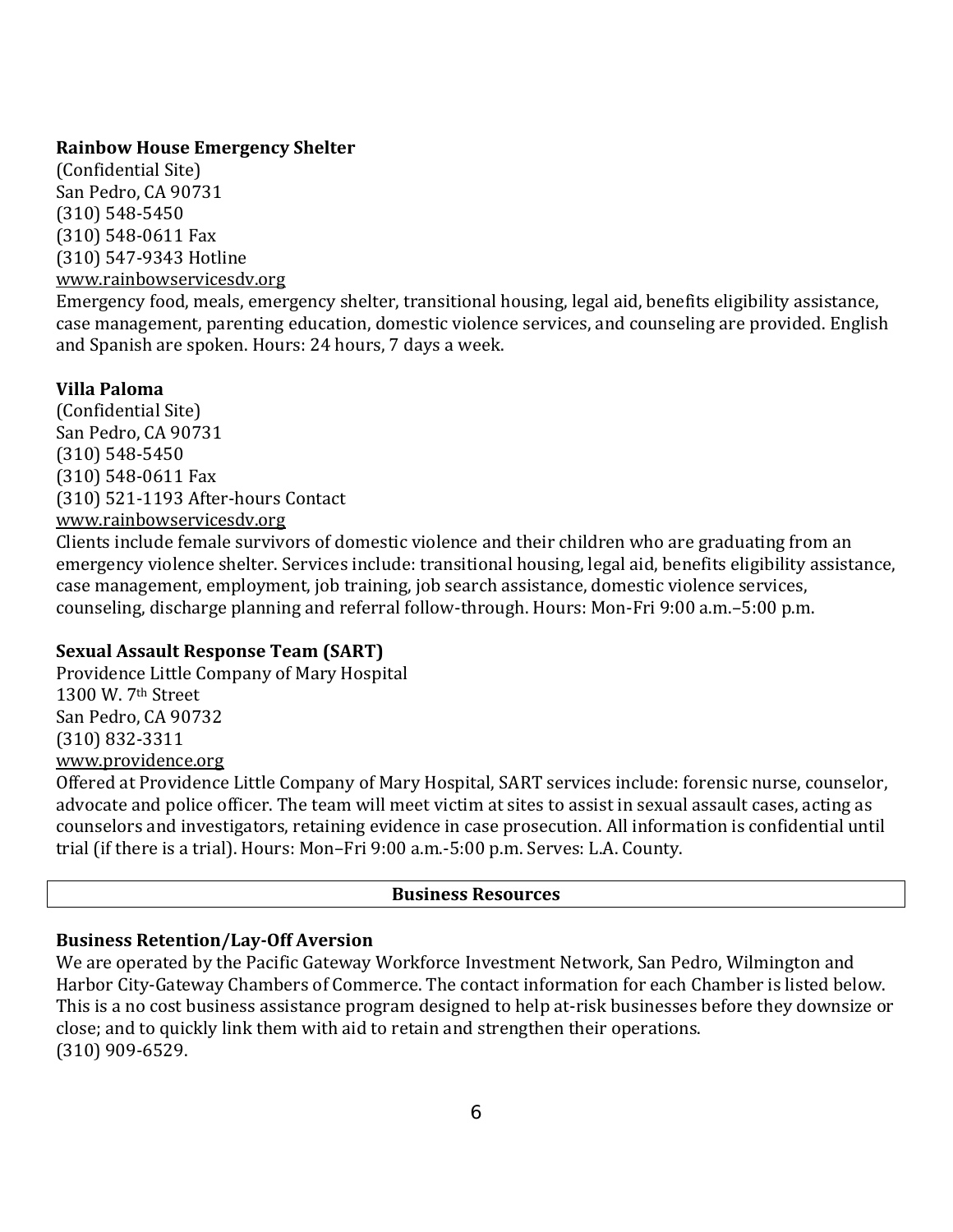# **Community Development Department (CDD)**

638 S. Beacon Street, Second Floor San Pedro, Ca 90731 (310) 732‐4645 (310) 732‐4669 Fax The CDD partners with agencies and service providers throughout Los Angeles to meet the needs of families, youth, job-seekers, and businesses.

# **Harbor City/Harbor Gateway Chamber of Commerce**

1400 W. 240th Street Harbor City, CA 90710 (310) 534-3143 (310) 534-3178 [www.hchgchamber.com](http://www.hchgchamber.com/)

The Mission of the Harbor City/Harbor Gateway Chamber of Commerce is to help businesses grow and prosper by fostering a dynamic partnership between government, community, and business; and to encourage a healthy and secure environment where all can thrive.

# **Harbor Business Source Center**

455 West 6th Street San Pedro, Ca 90731 (310) 909‐6529 [www.labusinesssource.org](http://www.labusinesssource.org/)

The Los Angeles Business Source Centers provide start‐up ventures and current small business owners various cost effective tools to make their business a success. Services provided: business assessments, financial management, marketing assistance, and networking.

# **Harbor WorkSource Center**

1851 N. Gaffey Street San Pedro, CA 90731 (310) 732‐5700 www.pacificgatewayworkforce.com [Services provided to businesses: loca](http://www.pacificgatewayworkforce.com/)te and pre‐screen candidates, schedule interviews, and employee training.

# **San Pedro Chamber of Commerce**

390 W. 7th Street San Pedro, CA 90731 (310) 832‐7272 [www.sanpedrochamber.com](http://www.sanpedrochamber.com/) 

The Chamber's mission is to promote, support and advocate the interests of the business community by actively working to develop a vital and sustainable local economy that enhances the social and environmental resources of the community.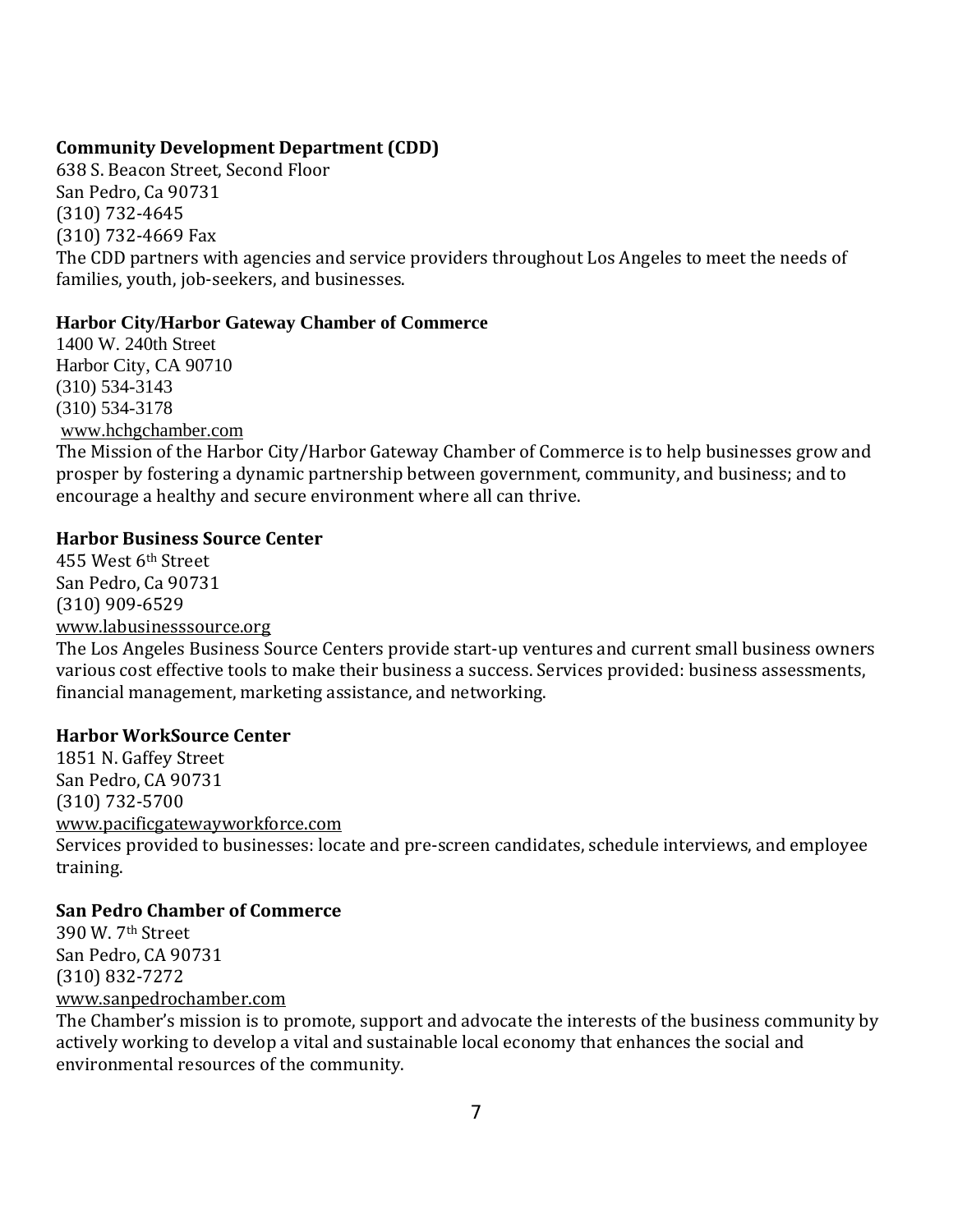#### **Wilmington Chamber of Commerce**

544 N Avalon Boulevard # 104 Wilmington, CA 90744 (310) 834‐8586 [www.wilmington‐chamber.com](http://www.wilmington-chamber.com/)

The Wilmington Chamber of Commerce is a form of [business network,](http://en.wikipedia.org/wiki/Business_network) e.g., a local organization of businesses whose goal is to further the interests of businesses. We promote, support and enhance a positive business environment and work to improve the quality of life in the community.

#### **[www.JobLA.org](http://www.jobla.org/)**

JobLA.org is a powerful online hub for the state's workforce services focusing on job openings and job candidates. Services provided include: job search assistance, qualified employee recruitment, training opportunities, career planning, labor market data, and much more.

#### **Child Abuse Prevention/Treatment**

#### **Toberman Neighborhood Center**

131 N. Grand Avenue San Pedro, CA 90731 (310) 832 –1145

[www.toberman.org](http://www.toberman.org/)

Toberman is a non‐profit, multi‐purpose neighborhood center that provides various social service programs to assist Harbor area families and individuals by delivering life‐sustaining services that encourage, inform, educate and empower them to live healthy and purposeful lives. Programs for children and youth, ages 5‐18 years of age include the following: delinquency prevention, counseling, child abuse prevention, drug counseling and testing, domestic violence counseling, independent home studies high school, social development for seniors, recreation, after‐school activities, athletics and fitness, team sports, support groups, job preparedness training, and services within the Family Resource Center. Service areas are San Pedro, Harbor City, Harbor Gateway, and Wilmington.

#### **Child Care**

#### **Boys & Girls Club of Harbor City**

1220 W. 256th Street Harbor City, CA 90710 (310) 534 – 7129 (310) 534 – 7138 Fax [www.bgclaharbor.org](http://www.bgclaharbor.org/)

Focus is on youth services for boys & girls. The following activities are offered: recreation, informal guidance, league sports, educational programs, computer skills training, health & life skills, homework & tutorial, after school childcare, delinquency prevention programs, and ESL classes. We are a non‐profit agency. Hours: Mon‐Fri., 9:00 a.m.‐7:30p.m. Spanish/English are spoken; ages 6‐18yrs. Serves the South Bay.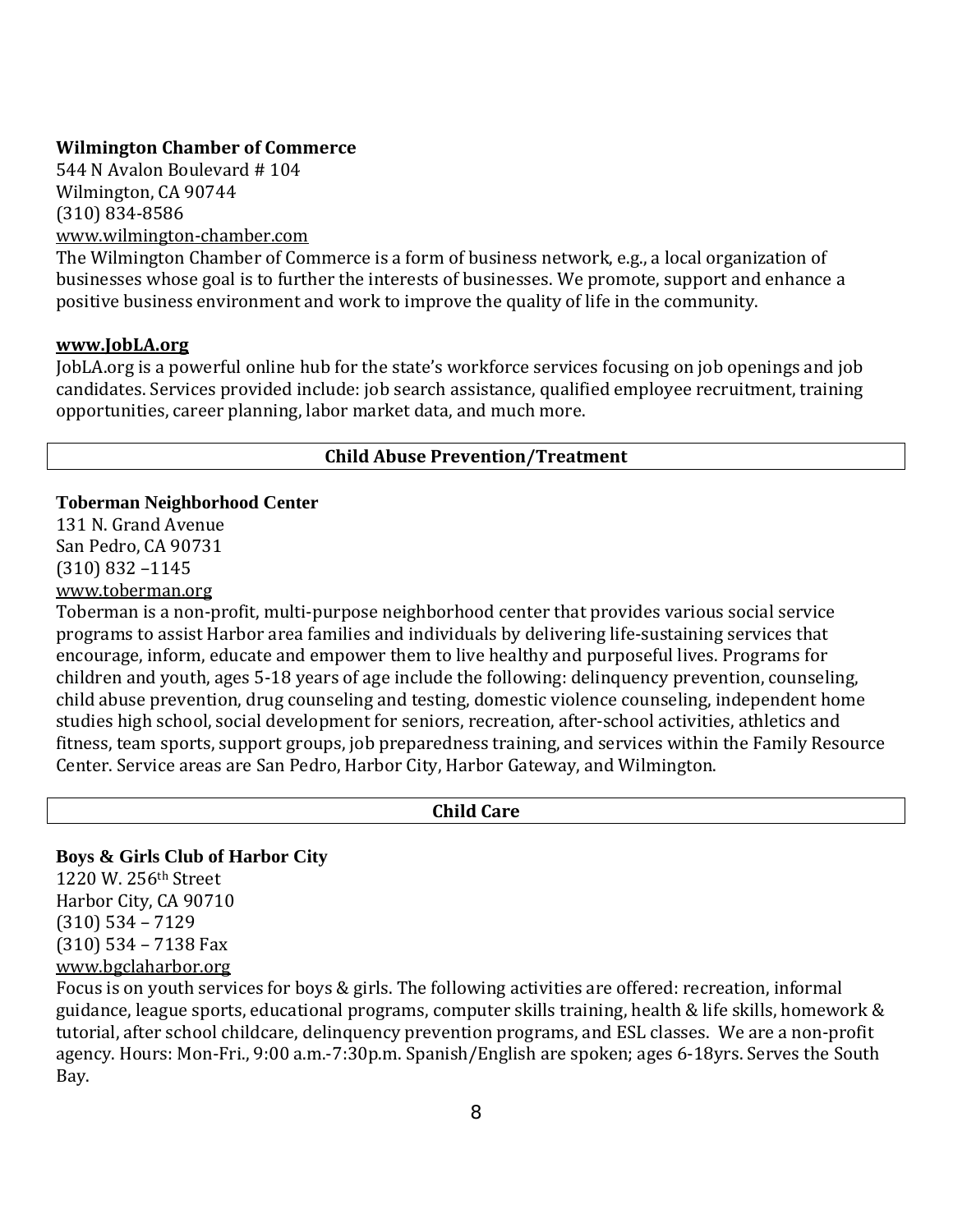# **Boys & Girls Club Wilmington**

1444 West Q. Street Wilmington, CA 90744 (310) 549 – 8323 [\(310\) 549 – 2439 Fax](http://www.bgclaharbor.org/)  www.bgclaharbor.org

Our focus is on youth guidance and prevention programs offering academic enrichment & a variety of recreational activities, game room, athletics, karate classes, arts & crafts, computer learning center, also a full summer and off-track inter-session day camp. Additional emphasis is on gang prevention services through targeted outreach; ages 6‐18 years. Funding: donations, and grants; a nonprofit. Hours: Mon‐Fri 7:00 a.m.‐7:00 p.m. Spanish is spoken. There is a sliding fee scale & scholarships for low‐income families. Service area: Harbor

# **Cabrillo Early Education Center**

L.A. Unified School District 741 W. 8th Street San Pedro, CA 90731 (310) 832‐2809 (310) 833‐5956 Fax Cabrillo is an extended day program where the school day is extended before and after school to accommodate working parents. This is a program within a school that provides services and training to students with moderate to severe mental and/or physical disabilities.

# **Hawaiian Avenue Early Education Center**

L.A. Unified School District 501 Hawaiian Avenue Wilmington, CA 90744 (310) 834‐7186 (310) 843‐3391 Fax Hawaiian Avenue Early Education Center is a public school located in Wilmington that is affiliated with the Los Angeles Unified School District. Hawaiian Avenue Early Education Center operates from September 13 to June 24 (year round). We serve 124 students in pre-kindergarten with special education programs are available.

# **Kedren Community Health Center Head Start Watts**

9622 Beach Street Los Angeles, Ca 90002 (323) 777‐1411 Kedren Community Health Center is a private, nonprofit 501c(3) organization with focus on acute psychiatric hospital & community mental health programs, along with head start/state preschool and family services programs.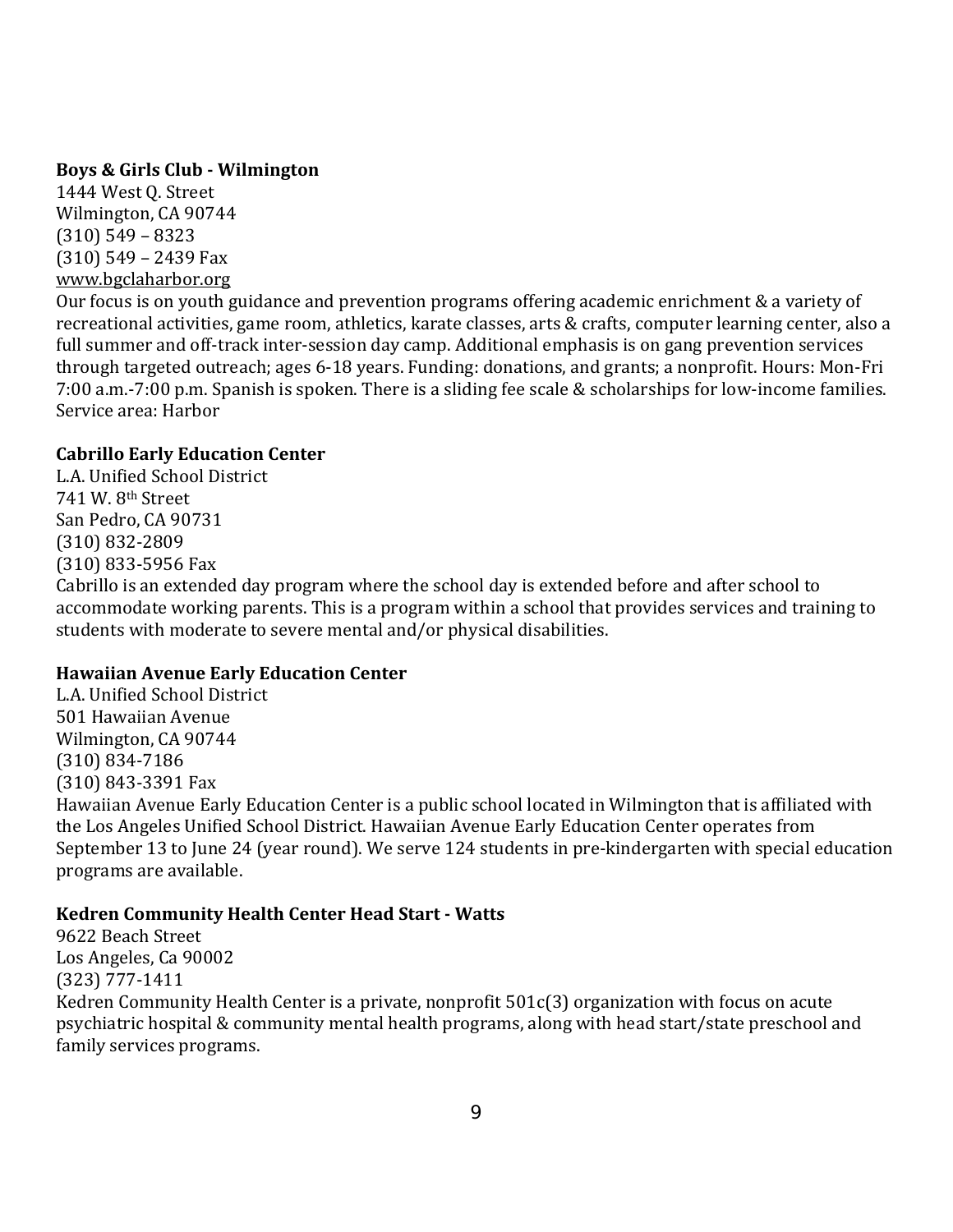# **New Harbor Vista Comprehensive Child Development Center**

909 West D Street Wilmington, Ca 90744 [\(562\) 427‐8834](http://www.ccdlb.org/) www.ccdlb.org The New Harbor Vista Comprehensive Child Development Center provides education for preschool‐aged children.

# **Nickerson Gardens Sage Center Watts**

1450 E. 114th Street Los Angeles, Ca 90059 (323) 249‐1361 Nickerson Gardens Sage Center provides child‐care for children, ages 3 to 12, who live in Nickerson Gardens Housing Development.

# **San Pedro Service Center**

769 W. 3rd Street San Pedro, Ca 90731 (310) 514‐4999 (310) 519‐6091 (310) 548‐4880 Fax San Pedro Service Center is a multipurpose facility designed to enhance the community with a range of education, social recreation and nutrition services. CCD staff provides child care and early childhood education programs for infants, toddlers, and preschool children whose parents work or attend school. Services are provided Mon.‐Fri. 7:00a.m. – 5:45p.m. Cost on a sliding scale.

# **Park Western Early Education Center**

L.A. Unified School District 1220 Park Western Place San Pedro, CA 90732 (310) 833‐2875 (310) 548‐0177 Fax Park Western Early Education Center works with children ages 2‐8 years, and the center operates 12 months per year with limited capacity. Hours: Mon‐Fri., 6:00 a.m.–6:00 p.m.

# **San Pedro CAS Early Education Center**

L.A. Unified School District 950 W. Santa Cruz Street San Pedro, CA 90731 (310) 831‐4803 (310) 519‐7954 Fax Serves children ages 2‐5 years old, and operates daily, 12 months of the year. There is limited capacity. Hours: Mon‐Fri 7:00 a.m.–4:30p.m.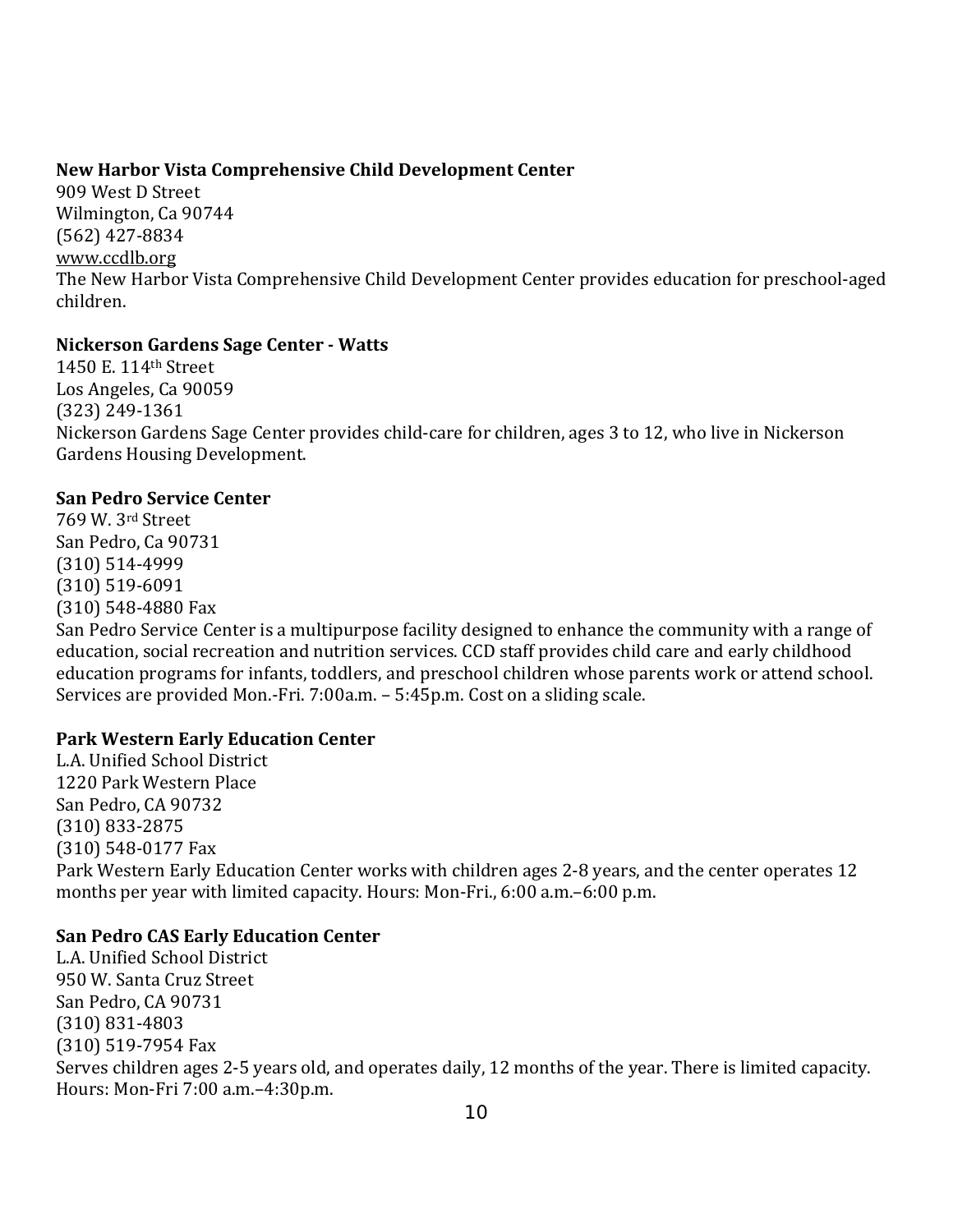# **Small World Learning Center Pre School**

1749 North Avalon Boulevard Wilmington, CA 90744 (310) 549‐0303 Small World Learning Center No. 2 is a preschool that accepts children 2 to 5 years old; it is religious in nature.

#### **Volunteers of America Robert F. Kennedy**

334 Figueroa Street Wilmington, CA 90744 (310) 830‐3404 www.voala.org [We are a head s](http://www.voala.org/)tart school that serves children, ages 3-5 years-old with special needs and are from lowincome families—there is no fee involved.

#### **Watts Towers Head Start**

1716 E.  $105<sup>th</sup>$  Street Los Angeles 90002 (323) 567-5852 Watts Towers is a licensed day care center provider that serves the Los Angeles area; ages 3 to 5 years-old. There is a maximum capacity of 40.

#### **Wilmington Head Start**

445 North Avalon Boulevard Wilmington, CA 90744 (310) 847‐1801 (310) 257‐6892 www.wilmheadstart.org

[Wilmington Head Start h](http://www.wilmheadstart.org/)as been a premier pre-school program in the City of Wilmington for over 30 years. We promote school readiness and success in later life by enhancing the social and cognitive development of children through the provision of education, health, nutrition, and social services to children and their families.

# **YWCA of the Harbor Area & South Bay**

WORLDTOTS LA 100 W. 5th Street San Pedro, CA 90731 (310) 732‐7697 [www.ywcaharbor.org](http://www.ywcaharbor.org/) 

Our mission is to foster the economic self‐sufficiency and emotional and physical well‐being of women and girls in a world of peace, racial justice, dignity, freedom and equality for all. We are a year round development child‐development program that serves children 6 weeks–5 years of age. We provide toilet learning. Hours: Mon‐Fri 6:30a.m.‐6:00 p.m. Please call as we have a waiting list.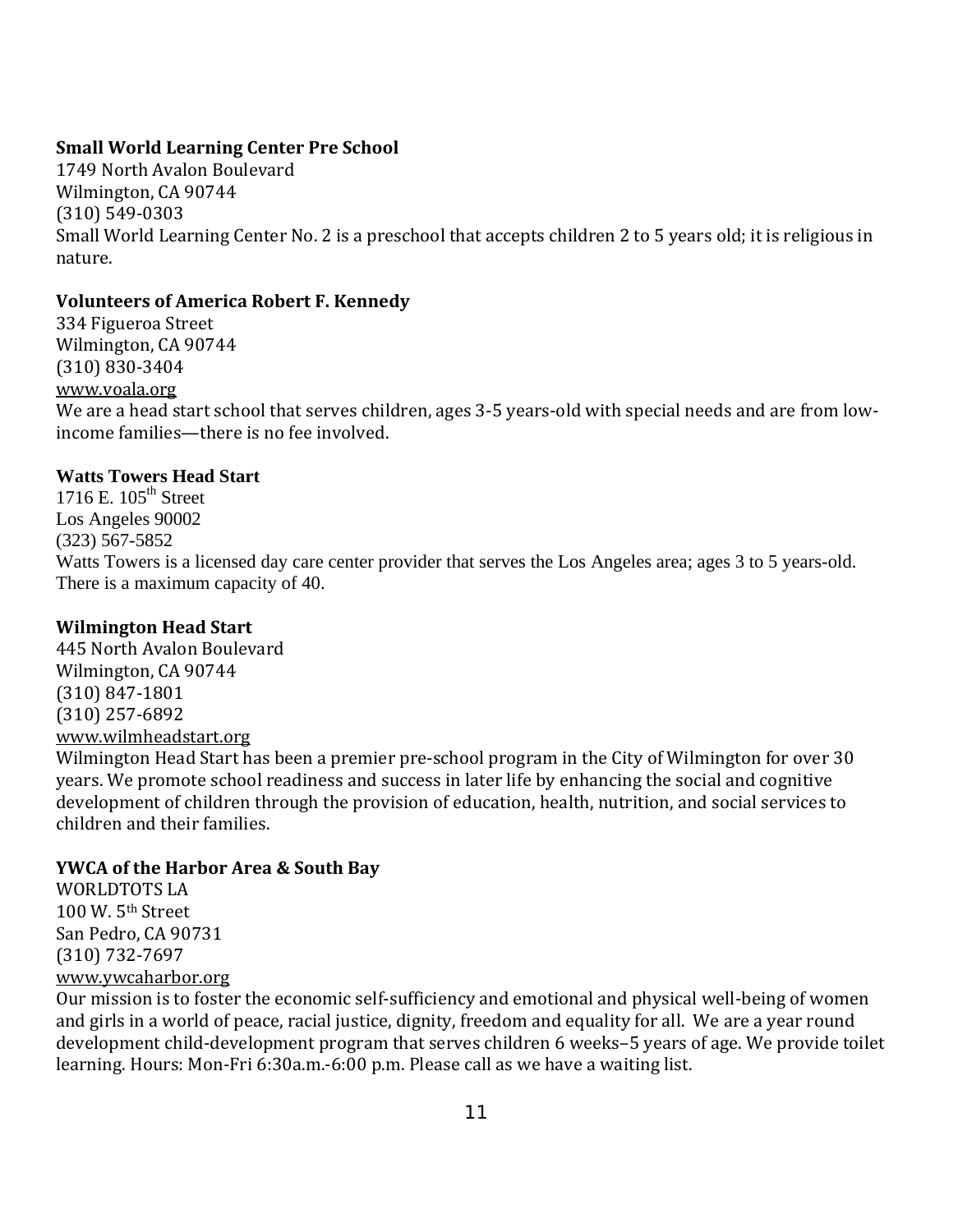#### **Friends Outside**

1829 E. 103rd Street Los Angeles, CA 90002 (323) 789‐4815 Ext. 212 [www.friendsoutside.org](http://www.friendsoutside.org/)

The mission of Friends Outside is to assist children and families, prisoners, and former prisoners with the immediate and long-term effects of incarceration, and to act as a bridge between those we serve, the community at large, and the criminal justice system, thereby enhancing the character of justice.

#### **Counseling**

#### **The Guidance Center**

160 W. 6th Street San Pedro, CA 90731 (310) 833‐3135 [\(310\) 833‐357](http://www.tgclb.org/)2 Fax www.tgclb.org

Mental health services are provided for children, youth and their families. Services for children 2‐17 years includes: psychotherapy, substance abuse counseling, inpatient rehabilitation and outpatient child day rehabilitation, multi‐systematic family therapy, intensive mental health, probation and children and family services, school based mental health services; early intervention initiative, dual-diagnosis prevention, assessment and treatment, mentoring program, juvenile justice and gang diversion, and Connections Adolescent Day Treatment. Additional services include: ADHD assessment and treatment, parenting education, training and support, family preservation and Cal Work's mental health.

#### **Harbor View House**

Residential Nursing Care / Mentally Ill Adults 921 S. Beacon Street San Pedro, CA 90731 (310) 547‐3341 (310) 547‐1384 Fax [www.hvi.com](http://www.hvi.com/)

We are a residential and intermediate care (nursing) for mentally ill adults. Services include the following: rehabilitation program, life support, 14‐day crisis intervention housing for mentally ill homeless adults, counseling, food, shelter, and case management. We also advocate for entitlements in the county mental system, housing assistance, and life support provided free of charge under Short‐Doyle system. Referrals are from the County Mental Health system. Medi‐Cal is accepted.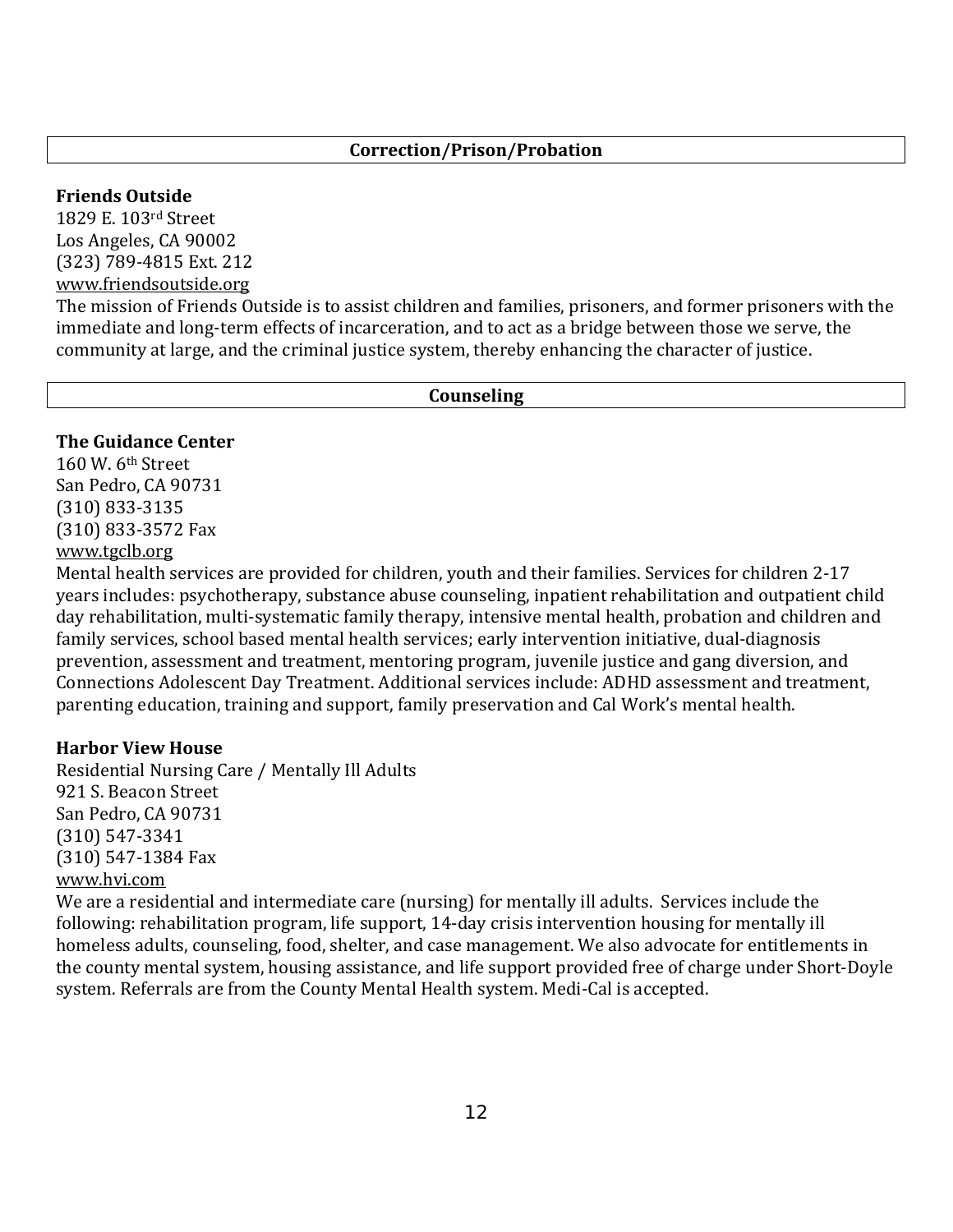# **L.A. County Mental Health San Pedro**

San Pedro Mental Health Center 150 W. 7th Street San Pedro, CA 90731 (310) 519‐6100 [\(310\) 732‐5809 Fa](http://www.lacounty.info/)x www.lacounty.info

In partnering with clients, families and communities to create culturally competent opportunities for Hope, Wellness and Recovery, the Los Angeles County Department of Mental Health is committed to serving, improving and making a difference in the lives of Los Angeles County residents diagnosed with mental illness. There is a wealth of resources on mental health issues, inspirational stories of wellness and recovery, and you can explore tools to help in the recovery process. Recovery from mental illness is a realistic goal, and the Los Angeles County Department of Mental Health supports individuals and families in achieving this goal.

# **Providence Little Company of Mary Hospital**

Bridges Program 1300 W. 7th Street San Pedro, CA 90732 (310) 832‐3311 [www.providence.org](http://www.providence.org/) 

Services include the following: in‐patient and out‐patient psychiatric intensive program for adults with depression, anxiety, stress or other emotional or psychiatric difficulties; partial hospital program. Hours: opens 24/7.

# **South Bay Center for Counseling**

626 N. Avalon Boulevard Wilmington, Ca 90744 (310) 414‐2090 [www.sbaycenter.com](http://www.sbaycenter.com/)  South Bay Center for Counseling is a non‐profit mental health agency that provides services to the residents of Los Angeles County.

# **San Pedro Service Center**

769 W. 3rd Street San Pedro, Ca 90731 (310) 519‐6091 (310) 519‐6095 (Angie) (310) 548‐4880 Fax

San Pedro Service Center is a multipurpose facility designed to enhance the community with a range of education, social recreation and nutrition services. The APS Clerk provides assistance for elders who are experiencing difficulties living alone; facing problems with a caregiver; possible victim of a scam; someone trying to take advantage of your finances; someone trying to force you to sign unfamiliar documents; and if you're just feeling sad and lonely.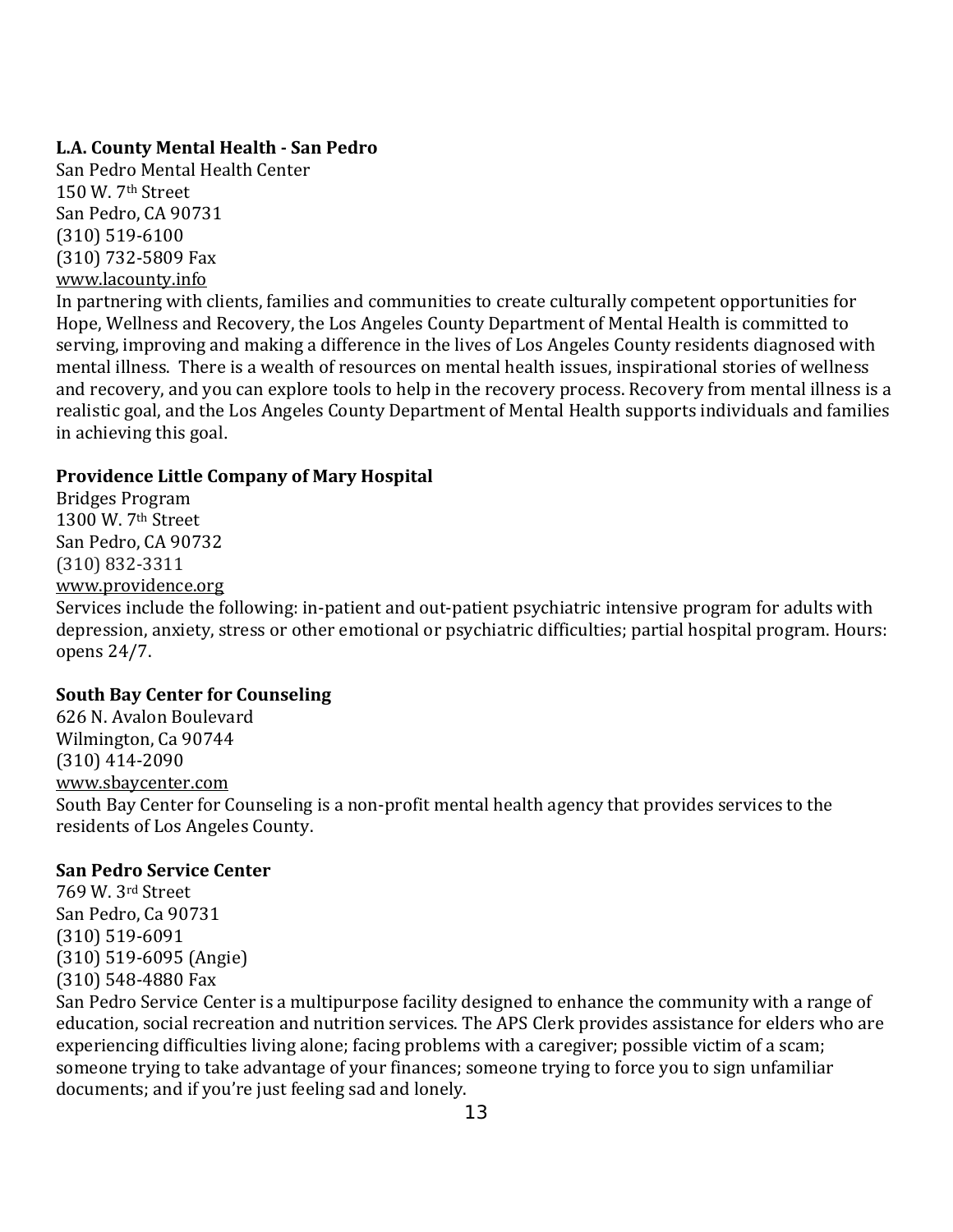# **Toberman Neighborhood Center Inc.**

131 N. Grand Avenue (310) 832‐1204 [www.toberman.org](http://www.toberman.org/)

The Family Source Center (FSC) at Toberman is the hub for all family services. FSC is designed to strengthen family units, and case management is the core method for meeting this goal. Individuals and families receive carefully developed case plans, helping them move past barriers to develop healthy, independent lives through the following programs: anger management, delinquency prevention counseling and diversion services, domestic violence counseling, drug counseling and testing, financial literacy, and parent/teen program. Please call for hours.

# **Volunteers of America Los Angeles**

Harbor City Early Head Start 1081 W. 257th Street Harbor City, CA 90710 (310) 257‐6892 (310) 257‐0149 Fax

Volunteers of America offers home base and site programs in the South Bay area; educational, social and health services to improve parenting skills; increase awareness in child development, nutrition and health in an effort to strengthen the family unit; individual, family and group counseling. The program serves pregnant women and children up to age three years. Hours: Mon‐Fri 8:00 a.m.‐4:30p.m. We serve the South Bay area.

# **Watts Labor Community Action Committee (WLCAC)**

10950 S. Central Avenue Los Angeles, CA 90059 (323) 563‐5639 www.wlcac.org [The WLCAC pro](http://www.wlcac.org/)vides various services which include an access center, shelter plus care, women's shelter, and transitional housing for mental health clients.

# **Death/Hospice/Grief Support**

# **Grief Share**

HOPE Chapel, San Pedro 461 W. 9th Street San Pedro, CA 90274 (310) 832‐4673 www.hopesanpedro.com

[Those dealing with the de](http://www.hopesanpedro.com/)ath of a loved one, whether recent or long passed, are encouraged to come and be strengthened and encouraged by those who have gone through this process before.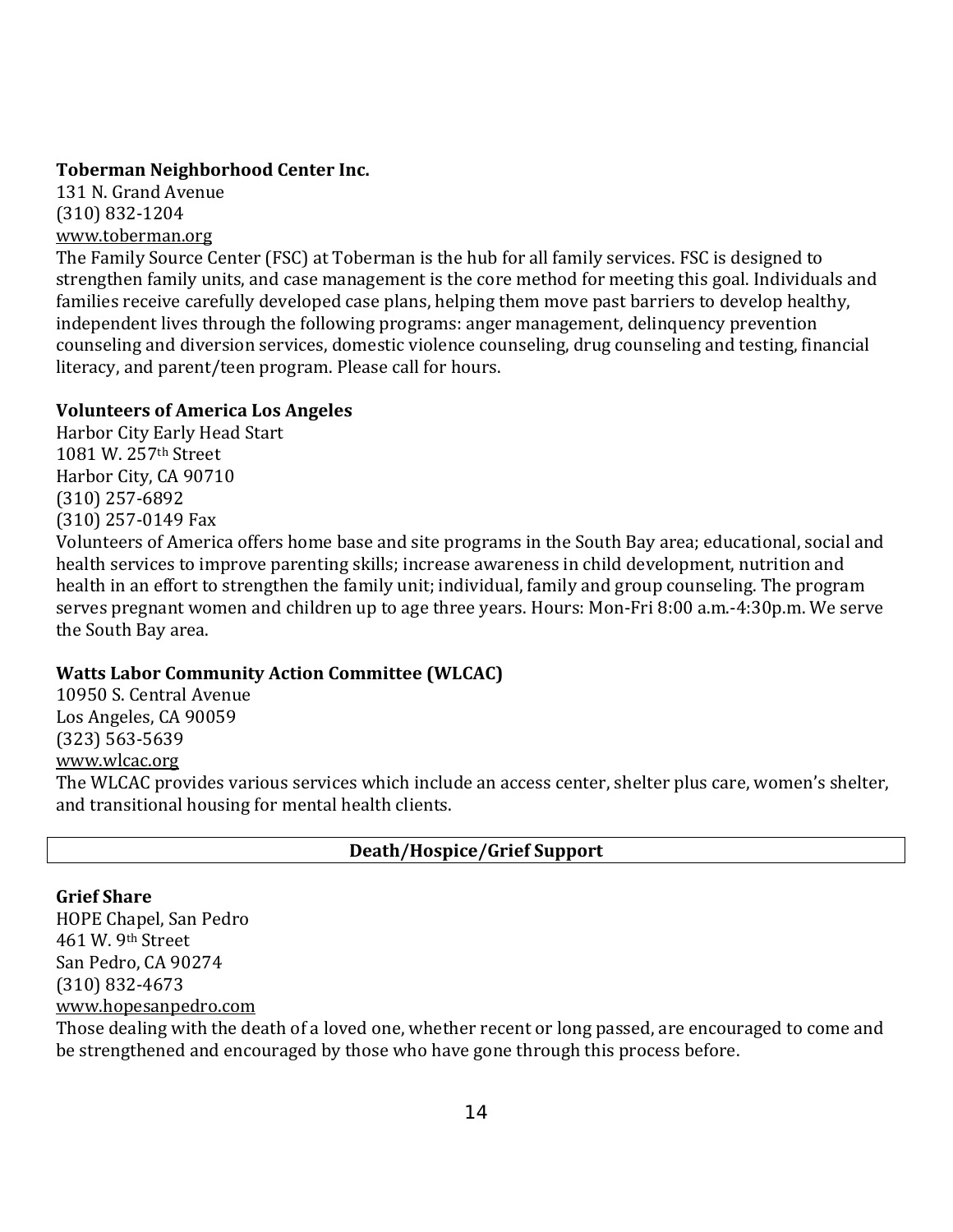#### **San Pedro Service Center**

769 W. 3rd Street San Pedro, Ca 90731 (310) 519‐6091 (310) 519‐6095 (Angie) (310) 548‐4880 Fax San Pedro Service Center is a multipurpose facility designed to enhance the community with a range of education, social recreation and nutrition services. The APS Clerk provides assistance for elders who are experiencing difficulties living alone; facing problems with a caregiver; possible victim of a scam; someone trying to take advantage of your finances; someone trying to force you to sign unfamiliar documents; and if you're just feeling sad and lonely.

#### **Dental Care**

#### **Assistance League San Pedro/South Bay**

1441 W. 8th Street San Pedro, CA 90732 (310) 832‐8355 (310) 832‐8460 Fax [www.sanpedrosouthbay.assistanceleague.org](http://www.sanpedrosouthbay.assistanceleague.org/)  The Assistance League provides quality low‐cost dental care to children from preschool to high school ages from low income families.

# **Family Dentistry**

11116 S. Main Street Los Angeles, CA 90061 (323) 564‐4417 Family dentistry offers general and orthodontic care. Hours: Mon, Wed, Fri 10:00a.m‐1:00p.m., Thurs 10:00a.m.‐6:00p.m.

# **Medical Dentist**

Bright Now Dental 697 S. Gaffey Street San Pedro, CA 90731 (310) 548 – 1273 (310) 548 – 0753 Fax Hours: Mon, Thurs 10:00 a.m.‐7:00 p.m., Tues 11:00 a.m.‐8:00p.m., Fri 9:00 a.m.‐6:00 p.m., Sat 8:00 a.m.‐ 4:00 p.m. Spanish and Tagalog are spoken.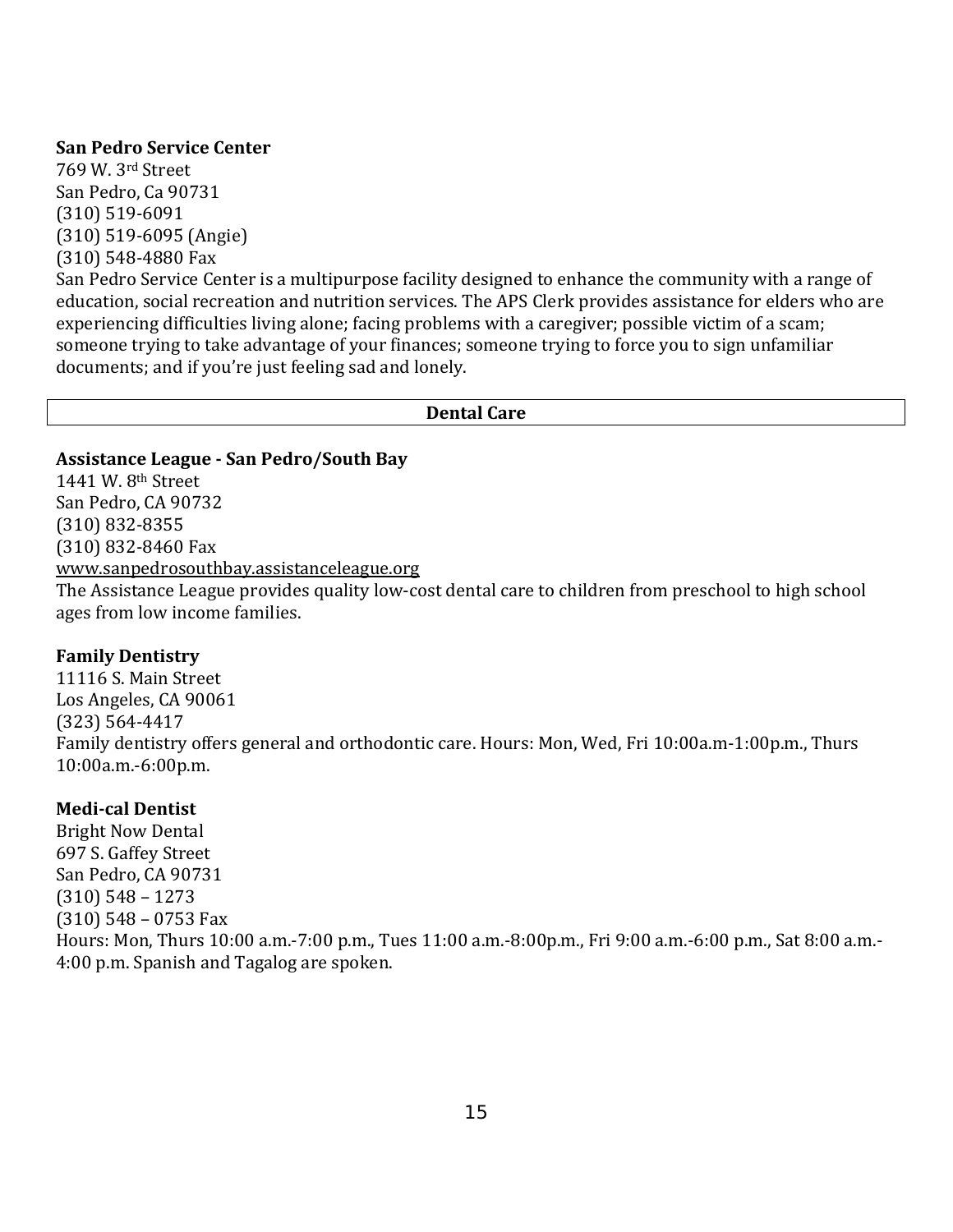# **Disabled/Special Ed/Rehabilitation**

# **Carolyn Kordich Family Resource Center**

Harbor Area Early Intervention Council 1135 W. 257th Street Harbor City, CA 90710 (310) 325 – 7288 (310) 325 – 7288 Fax

The Family Resource Center focuses on families with special needs. It offers resource information & referrals, advocacy, training, parent support groups, social opportunities for families, sibling support groups, parent to parent support groups and a resource library. We conduct monthly parent education workshops. Funding: non‐profit, donations, grants, government funding. Hours: Mon‐Fri 9:00 a.m.‐1:00 p.m. Spanish is spoken. Requirements: families with children, birth‐3years who have disabilities or who are at risk of a disability. Serves: Harbor City, Harbor Gateway, Lomita, San Pedro, Wilmington and part of Carson.

# **Easter Seals San Pedro**

1453 W. 8th Street, Ste. A San Pedro, CA 90732 (310) 831 – 5902 (310) 831 – 3260 Fax

The following serves are provided by Eastern Seals: job training & placement, adult day services, independent living skills training and social activities for disabled adults. Funding: nonprofit. Hours: Mon‐Fri 9:00 a.m.‐3:00 p.m. Spanish is spoken. Requirements are: Disabled. We service Los Angeles County.

# **Harbor Occupational Center**

740 N. Pacific Avenue San Pedro, CA 90731 (310) 547 – 5551 (310) 547 – 4974 Fax

The Harbor Occupational Center provides vocational training courses with an emphasis on job placement, extensive vocational counseling and resources, reading, GED prep and high school diploma classes. Open entry‐open exit. Programs serve adults and teens. Classes are offered during the day, evenings and Saturday. Adults with disabilities program available for students with verified disabilities. Funding is through LAUSD and AEWC. Spanish is spoken. There is a small fee for classes. Serves: South Bay & nearby communities.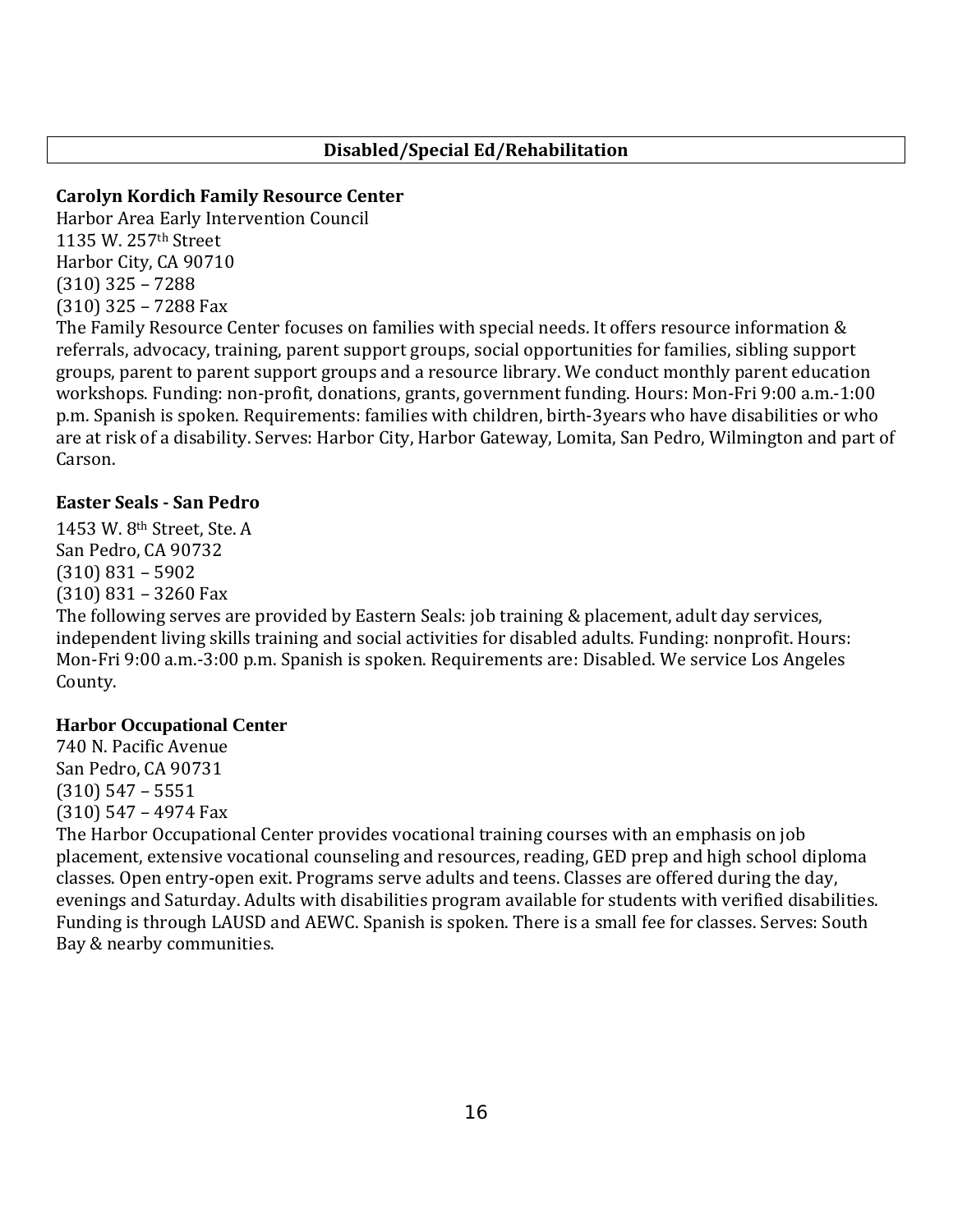# **Harbor View House**

Residential Nursing Care/Mentally Ill Adults 921 S. Beacon Street San Pedro, CA 90731 (310) 547‐3341 [\(310\) 547‐138](http://www.hvi.com/)4 Fax www.hvi.com

Residential and intermediate care (nursing) for mentally ill adults; includes day rehab program and life support. 14‐day crisis intervention housing for mentally ill homeless adults includes: counseling, food, shelter & case management. Hours: Mon‐Fri 8:30a.m.–5:00 p.m. Referrals are from the County Mental Health division; we accept Medi‐Cal.

# **South Bay Vocational Center**

1526 W. 240th Street Harbor City, CA 90710 (310) 784 – 2032 We offer supportive employment services, social activity, personal & social adjustment, work activity center for persons ages 18yrs+ with developmental disability. Hours: Mon‐Fri 8:00 a.m.‐5:00 p.m. Requirements: Referrals accepted from Harbor, South Central and the Westside regional Centers; and serves South Bay and nearby communities.

# **San Pedro Mental Health Services**

769 West 3rd Street San Pedro, CA 90731 (310) 519 – 6100 San Pedro Mental Health provides services to community clients, crisis intervention, case management, community promotion, life support, and outpatient. Hours: Mon‐Fri 8:00a.m.–4:00 p.m.

# **Watts Labor Community Action Committee (WLCAC)**

10950 S. Central Avenue Los Angeles, CA 90059 (323) 563‐5639 [www.wlcac.org](http://www.wlcac.org/) The WLCAC provides various services including, an access center, shelter plus care, women's shelter, and transitional housing for mental health clients.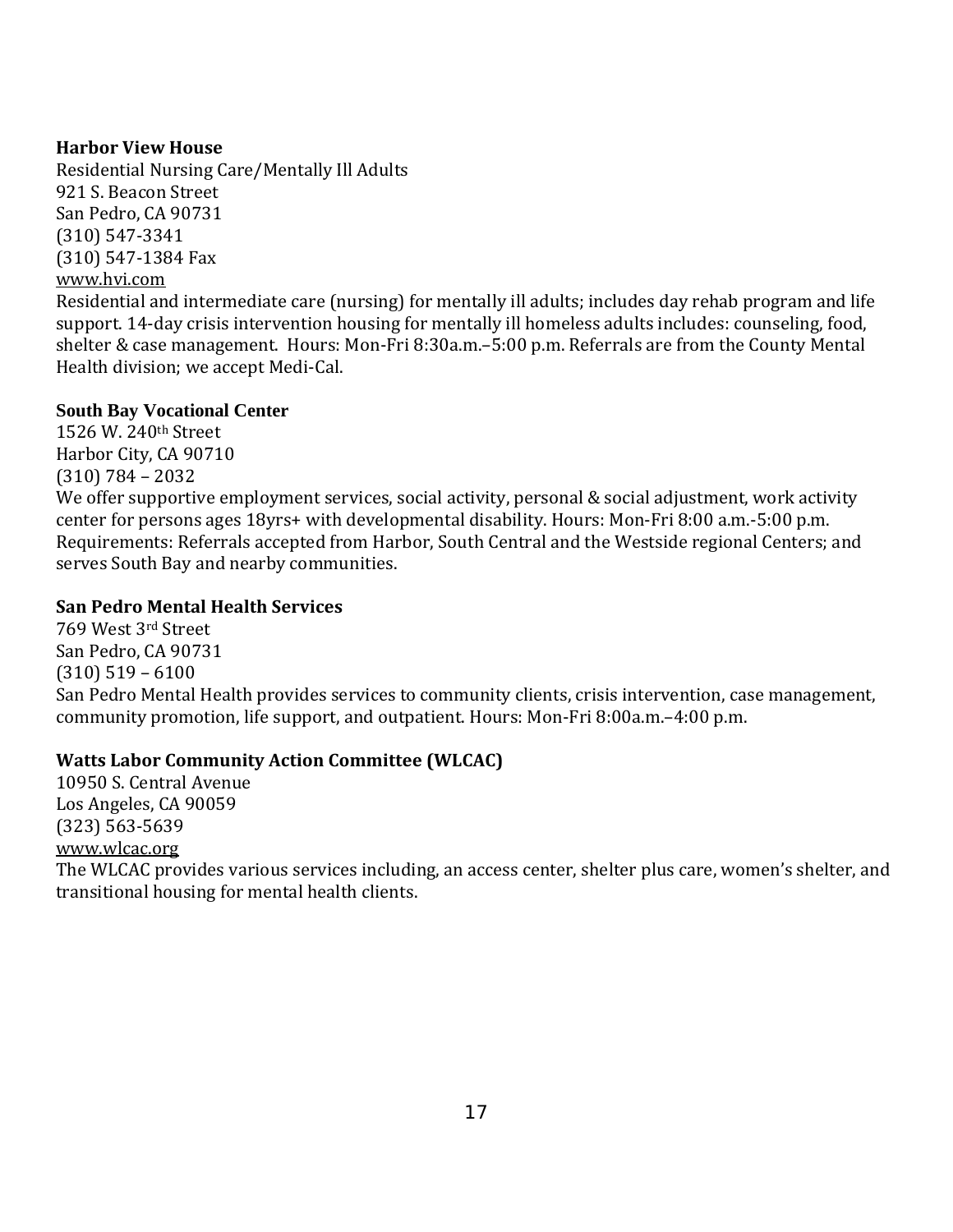#### **Willenberg Special Center**

L.A. Unified School District 308 Weymouth Avenue San Pedro, CA 90732 (310) 548 – 1371 (310) 832 – 5791 Fax

Special Education classes are offered to severely disabled and emotionally disabled children, ages 3‐22 years of age. This is an option school. Funding: government with the following requirements‐child must be severely disabled. Our services are free and we serve the south of Gardena.

# **Disaster/Safety/Emergency**

#### **For life threatening emergencies, please call 911**

# **Fire Departments**

**Harbor City:** Station #85 1331 W. 253rd Street Harbor City, CA 90710

#### **Harbor Gateway:**

Station #79 18030 S. Vermont Avenue Gardena, CA 90247

#### **San Pedro:**

Station #112 444 S. Harbor Boulevard, Berth 86 San Pedro, CA 90731

Station #48 1601 S. Grand Avenue San Pedro, CA 90731

Station #101 1414 25th Street San Pedro, CA 90732 Station #40 330 Ferry Street San Pedro, CA 90731

Station #111 1444 S. Seaside Avenue, Berth 260 San Pedro, CA 90731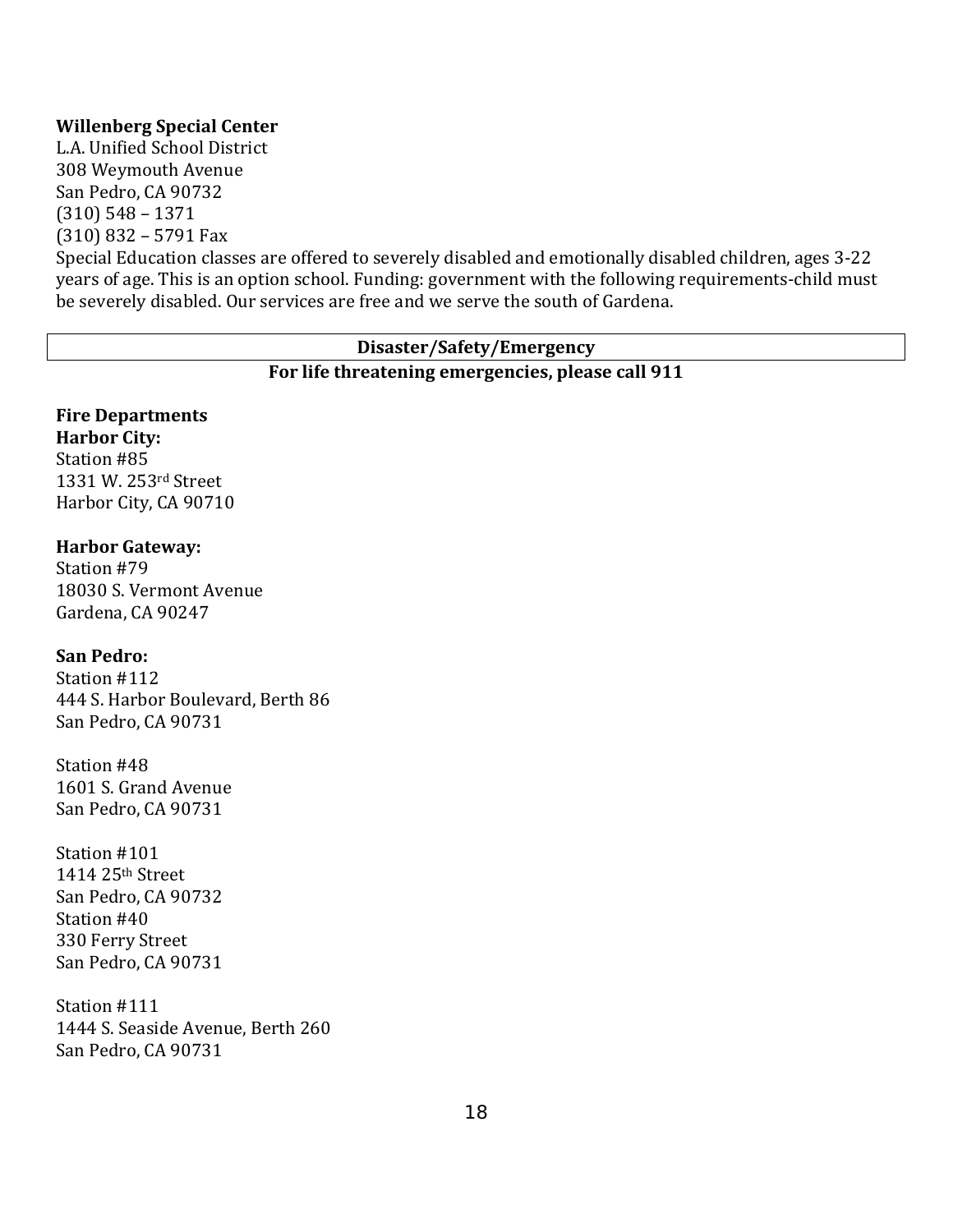#### **Watts:**

Station #64 118 W. 108th Street Los Angeles, CA 90061

Station #65 1525 E. 103rd Street Los Angeles, Ca 90002

#### **Wilmington:**

Station #38 124 E. I Street Wilmington, CA 90744

#### **Drug/Alcohol/Tobacco/Addictions**

#### **AEGIS Medical Systems, Inc.**

1322 N. Avalon Boulevard Wilmington, CA 90744 (310) 513‐1300 (310) 513‐1311 Fax www.aegismed.com Outpatient drug and alcohol treatment program. Detox, methadone maintenance, dual‐diagnostic. Licensed program. Hours: 5:00 a.m.–1:30p.m.

#### **Alano Club San Pedro**

12–Step Program 2001 S. Pacific Avenue San Pedro, CA 90731 (310)833‐3525 www.sanpedroalanoclub.com

We hold approximately 4 meetings per day, 7 days a week for AA and NA clients. This is a safe and sober place to come with TV and video games available. Recovery house and sober living information available, walk–in or call. Hours: Mon‐Sat 6:30a.m.–10:00 p.m., Sun 6:30a.m.–8:00 p.m. Clients must attend 12‐step meetings.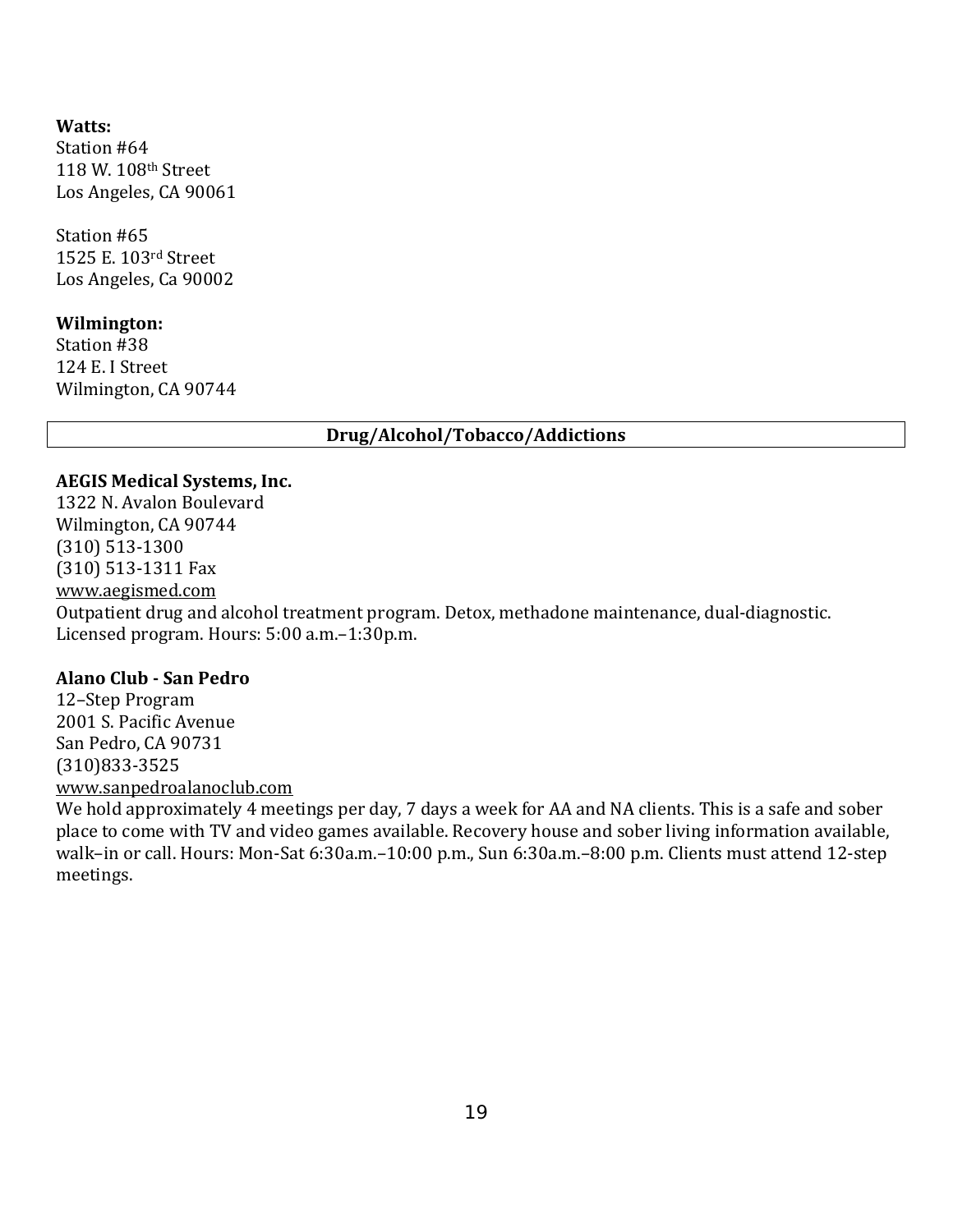# **Behavioral Health Services, Inc. (BHS)**

Recovery Center‐DUI Program 590 W. 8th Street San Pedro, CA 90731 [\(310\) 831‐ 2358 E](http://www.bhs-inc.org/)xt. 223 www.bhs‐inc.org

Our focus is outpatient adolescent and adult drug and alcohol education, and treatment with individual and group counseling. We have a DUI first time offender program servicing persons referred by the court. Hours: Mon‐Fri 9:00 a.m.–6:00 p.m.

# **Behavioral Health Services, Inc. (BHS)**

Wilmington Community Recovery Center‐DUI Program 13118 N. Avalon Boulevard, Suite A Wilmington, CA 90744 (310) 549‐2710 (310) 549‐2715 Fax [www.bhs‐inc.org](http://www.bhs-inc.org/) 

Our focus is outpatient adolescent and adult drug and alcohol education, and treatment with individual and group counseling. We have a DUI first time offender program servicing persons referred by the court. Hours: Mon‐Fri 9:00 a.m.–6:00 p.m.

# **Fred Brown Recovery Services**

P.O. Box 2734 270 W. 14th Street Suite 3 San Pedro, CA 90731 (310) 519‐8723 (310) 519‐9428 Fax [www.fredbrownrecovery.org](http://www.fredbrownrecovery.org/)  Fred Brown Recovery provides a sober living home with residential treatment and outpatient services. Hours: 24 hours. Men and women, ages 18 years+, must be detoxed.

# **House of Hope Foundation Treatment Center**

235 W. 9th Street San Pedro, CA 90731 (310) 831‐9411 [www.houseofhopesp.com](http://www.houseofhopesp.com/)

Founded in 1955, House of Hope provides a safe, nurturing environment for substance abusing and substance dependent women. The mission is to help women regain their self-awareness, integrity, and dignity and learn how to live life without alcohol and drugs.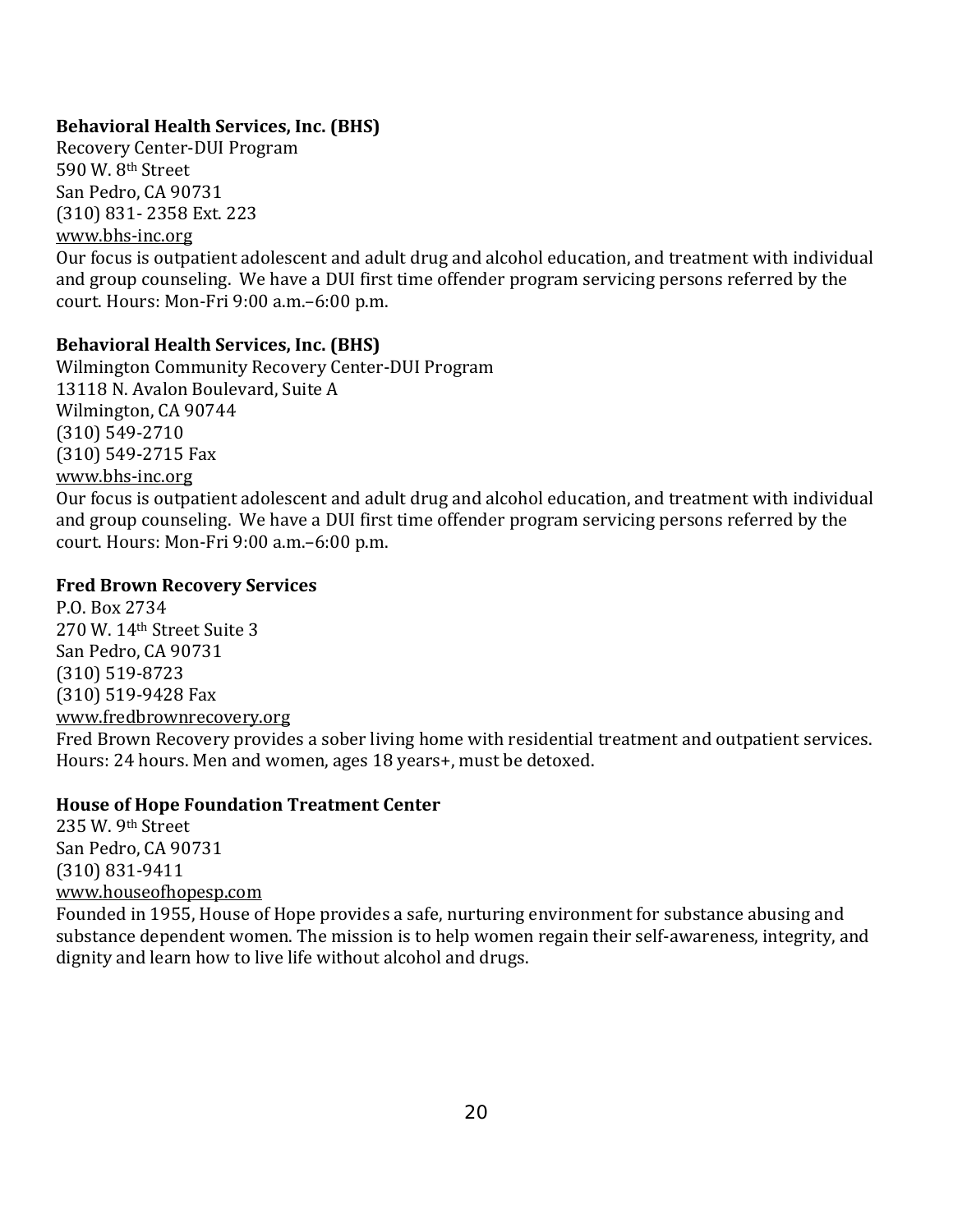#### **Joint Efforts, Inc.**

505 S. Pacific Avenue, Suite 205 San Pedro, CA 90731 (310) 831‐2358 (310) 831‐2356 Fax Joint Efforts provides outpatient drug and alcohol treatment programs, parenting classes, dual diagnosis, HIV/STD testing and counseling. Hours: Mon‐Thurs 8:30a.m.–5:30p.m., Fri 8:30a.m.–5:00p.m. Ages 18 years and over.

# **Providence Little Company of Mary**

1300 W. 7th Street San Pedro, CA 90732 (310) 832‐3311 [www.providence.org](http://www.providence.org/) 

A 387 bed with acute care hospital with maternity ward, services include: adult chemical dependency program, pediatrics unit, 24 hour emergency room with doctor on duty, ICU, oncology, industrial care center, blood donor center, MRI, skilled nursing pavilion, hospice program, home health care program, cardiac lab. We have a chemical dependency recovery center with the following services: detox, residential treatment, partial hospitalization, outpatient services, relapse treatment, family program, codependency and counseling. Hours: 24 hour service.

#### **SHAWL House**

Support for Harbor Area Women's Lives 936 S. Centre Street San Pedro, CA 90731 (310) 521‐9310 (310) 521‐0359 [www.shawlwomenshouse.org](http://www.shawlwomenshouse.org/) SHAWL House is an 11‐Bed treatment facility for females who are primary substance abusers. We offer: AA & NA, individual counseling, domestic violence counseling, health and nutrition groups. We serve

women, ages 18‐64 years of age with the maximum stay of 6 months for residential treatment. Hours: 9:00 a.m.–5:00 p.m.

# **Toberman Neighborhood Center Inc.**

131 N. Grand Avenue (310) 832‐1204 [www.toberman.org](http://www.toberman.org/)

The Family Source Center (FSC) program is a hub for family services, designed to strengthen family units. Case management is the core method for meeting this goal. Individuals and families receive carefully developed case plans, helping them move past barriers to develop healthy, independent lives through the following programs: anger management, delinquency prevention counseling and diversion services, domestic violence counseling, drug counseling and testing, financial literacy, and parent/teen program.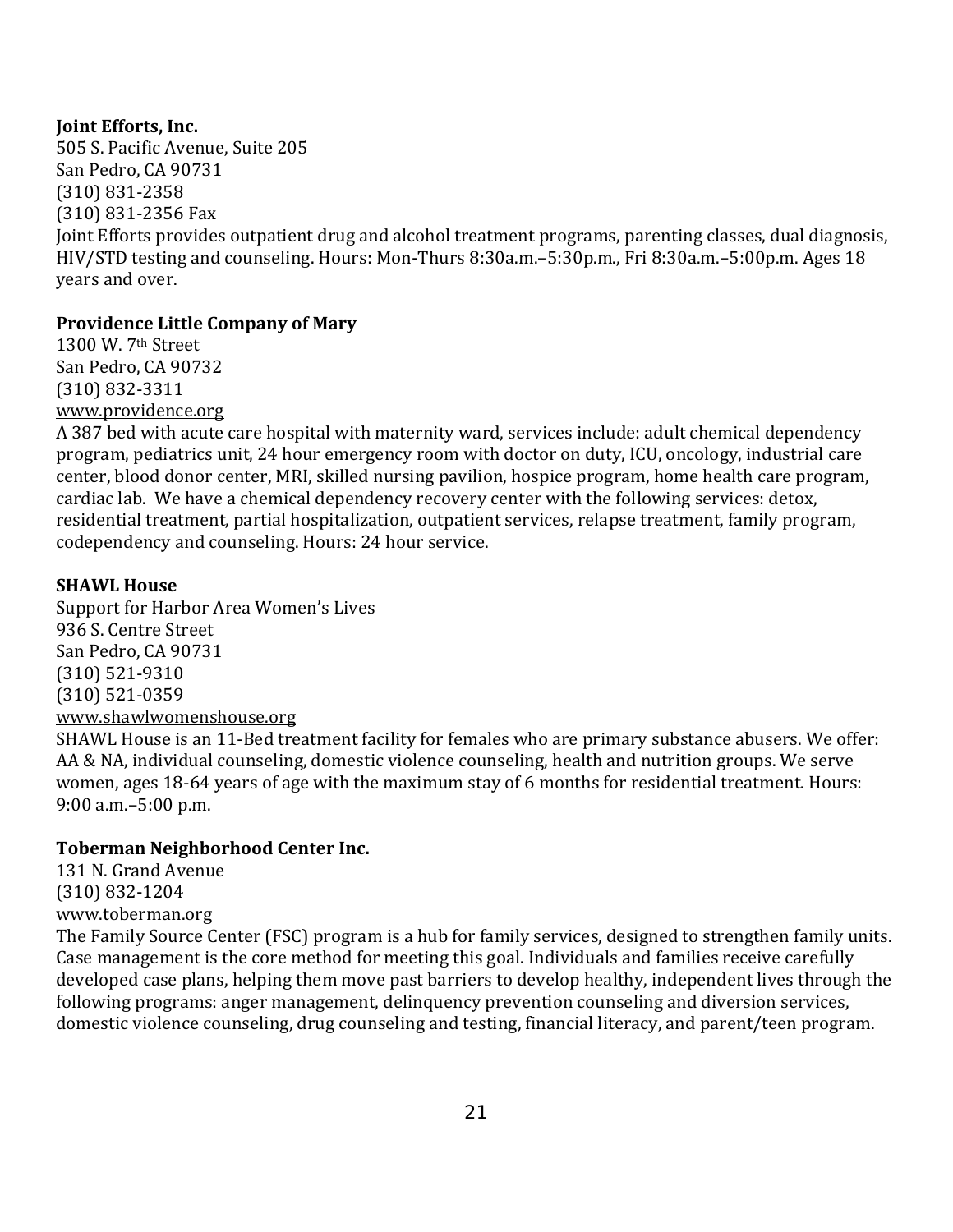#### **Western Health Harbor City Clinic**

1647 W. Anaheim Street Harbor City, CA 90710‐3213 (310) 534‐5590 We offer outpatient detox, alcohol and drug abuse treatment, dual-diagnosis, psychiatric, sober living program, and HIV/AIDS testing. Additionally, we are a licensed program. Hours: Mon‐Fri 5:30a.m.‐ 11:00 a.m. There is a sliding scale fee.

#### **Elected Officials**

#### **City Council**

District 15 **Joe Buscaino** Harbor District Office 638 S. Beacon Street, Suite 552 San Pedro, CA 90731 (310)‐732‐4515 Northern District Office 10221 Compton Ave., Suite 200 Los Angeles, CA 90002 (213)‐473‐5128

#### **County Supervisors**

District 2 District 4 **Mark RidleyThomas Don Knabe** 500 W. Temple Street 500 West Temple Street Los Angeles, CA 90012 Los Angeles, CA 90012  $(213)$  974-2222  $(213)$ 

866 Kenneth Hahn Hall of Administration 822 Kenneth Hahn Hall of Administration

#### **State Senator**

District 35 **Roderick D. Wright**  Capitol Office: State Capitol, Room 5064 Sacramento, CA 95814‐4900 (916) 651‐4025 District Office: One Manchester Blvd, Suite 600 Inglewood, CA 90301 (310) 412‐0393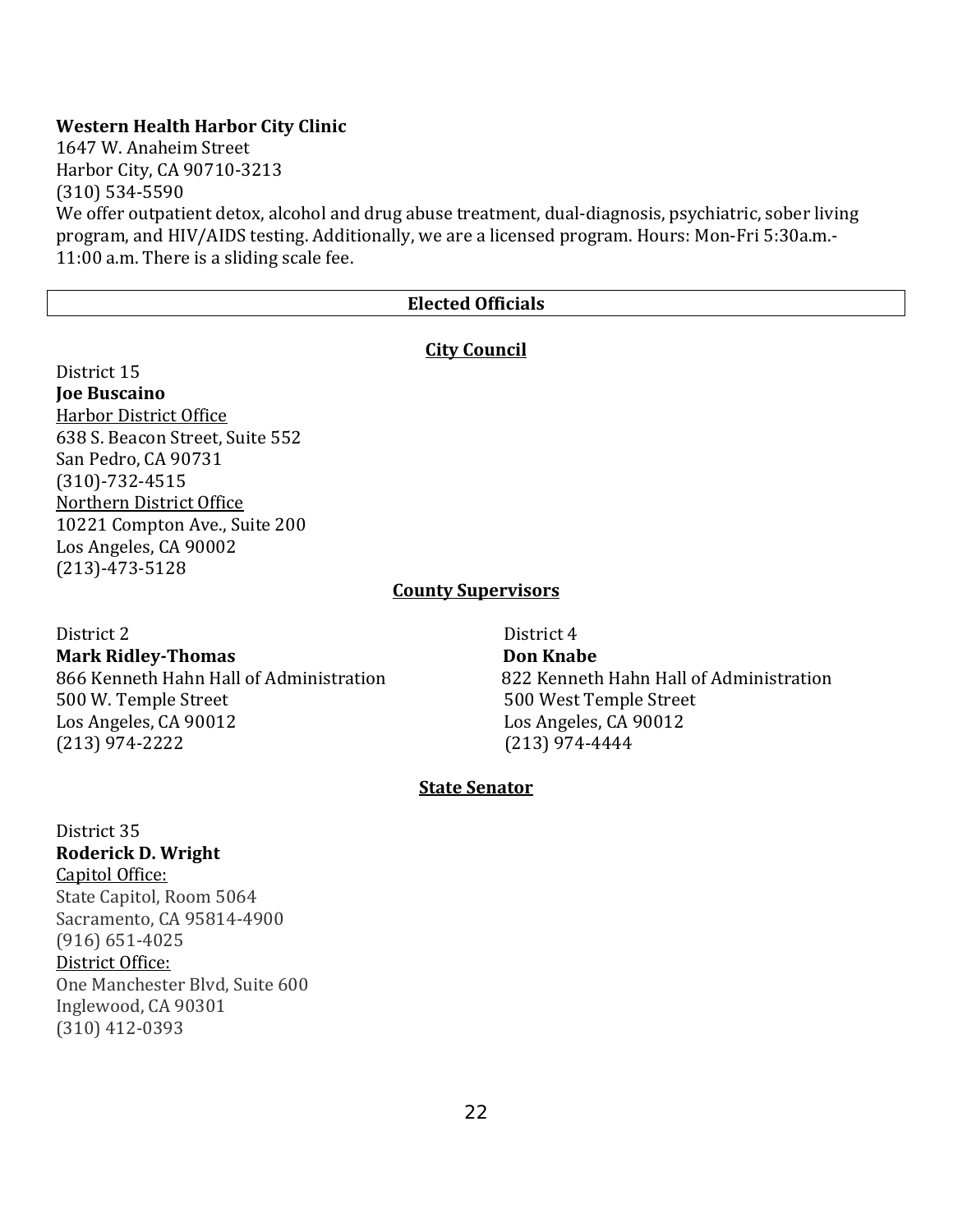# **State Assembly**

District 64 District 70 **Isadore Hall III Bonnie Lowenthal** Capitol Office: **Capitol Office: Capitol Office: Capitol Office: Capitol Office: Capitol Office: Capitol Office: Capitol Office: Capitol Office: Capitol Office: Capitol Office: Capitol Office: Capito** State Capitol **State Capitol** P.O. Box 942849 P.O. Box 942849 Sacramento, CA 94249‐0052 Sacramento, CA 94249‐0054 (916) 319‐2052 (916) 319‐2054 (916) 319‐2152 Fax (916) 319‐2154 Fax District Office: **District Office:** 2200 W. Artesia Blvd. Suite 210 110 Pine Avenue, Suite 804 Compton, CA 90220 Long Beach, CA 90802 (310) 223‐1201 (562) 495‐2915 (310) 223‐1202 Fax (562) 495‐2983 Fax

#### District 66 **Al Muratsuchi** (To be announced)

 San Pedro Office: 461 W. 6th Street, #209 San Pedro, CA 90731 (310) 548‐6420

#### **U.S. Congress**

District 33 **Henry Waxman**  [Washington, DC Office:](https://waxman.house.gov/office/washington-dc) 2204 Rayburn House Office Building Washington, DC 20515 (202) 225‐3976 (202) 225‐4099 Fax [District Office](https://waxman.house.gov/office/los-angeles): 8436 West Third Street, Suite 600 Los Angeles, CA 90048 (310) 652‐3095 (323) 655‐0502 Fax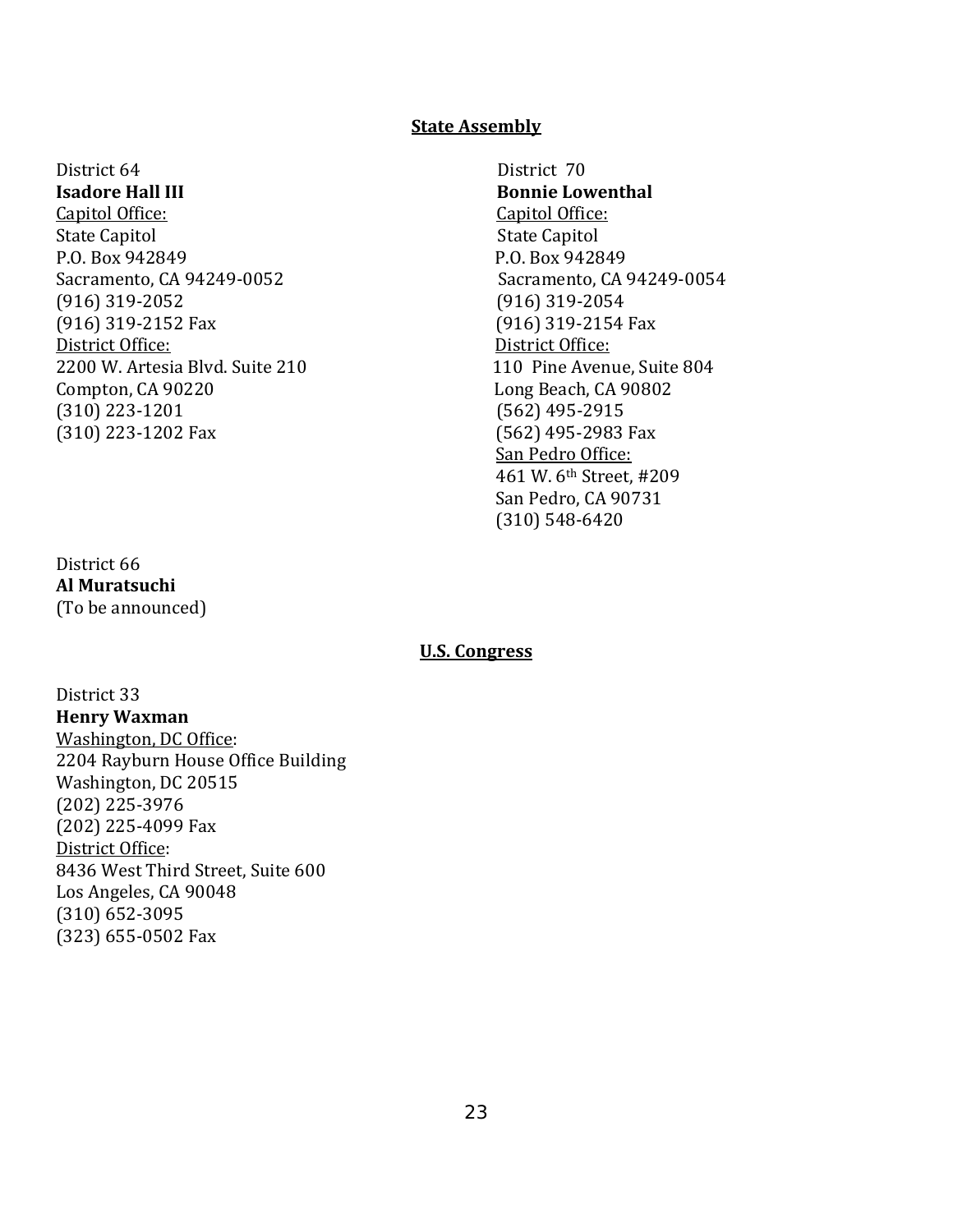District 43 District 44 **Maxine Waters Janice Hahn** Washington, DC Office: **Washington, DC Office:** 2344 Rayburn House Office Building 2400 Rayburn House Office Building Washington, DC 20515 Washington, DC 20515 (202) 225‐2201 (202) 225‐8220 (202) 225‐7854 Fax (202) 226‐7290 Fax District Office: District Office: 10124 S. Broadway, Suite 1 140 W. 6<sup>th</sup> Street Los Angeles, CA 90003 San Pedro, CA 90731 (323) 757‐8900 (310) 831‐1799 (323)757‐9506 Fax (310) 831‐1885 Fax

#### **Emergency Assistance/Basic Needs**

#### **Emergency Preparedness Department**

200 N. Main Street, Suite 1500 Los Angeles, CA 90012 (213) 484‐4803 [www.ready.gov](http://www.ready.gov/) 

Emergency Prep provides information on how to be prepared for disasters. Hours: Mon‐Fri 8:00 a.m.– 4:00 p.m. Our services are geared to residents of Los Angeles County.

#### **Harbor Interfaith Services**

670 W. 9th Street San Pedro, CA 90731 (310) 831‐0603 (310) 831‐0791 Fax Harbor Interfaith is a multi-service agency that provides emergency shelter, bags of groceries, advocacy on public benefits, job placement and transitional housing. We also offer emergency shelter for homeless families at a different address. Hours: Mon‐Fri 9:00 a.m.–11:30a.m., 1:30p.m.–5:00 p.m. Our service area is the South Bay area.

#### **House of Hope Foundation**

P.O. Box 921 235 W. 9th Street San Pedro, CA 90731 (310)831‐9411 (310)831‐5796 Fax [www.houseofhopesp.org](http://www.houseofhopesp.org/)

We are a 6‐month residential treatment center for single females between 18‐64 years of age, helping to strive for reunification with their children. Clothing and food/meals and nutrition program available. Hours: Mon‐Fri 8:00 a.m.–5:00 p.m.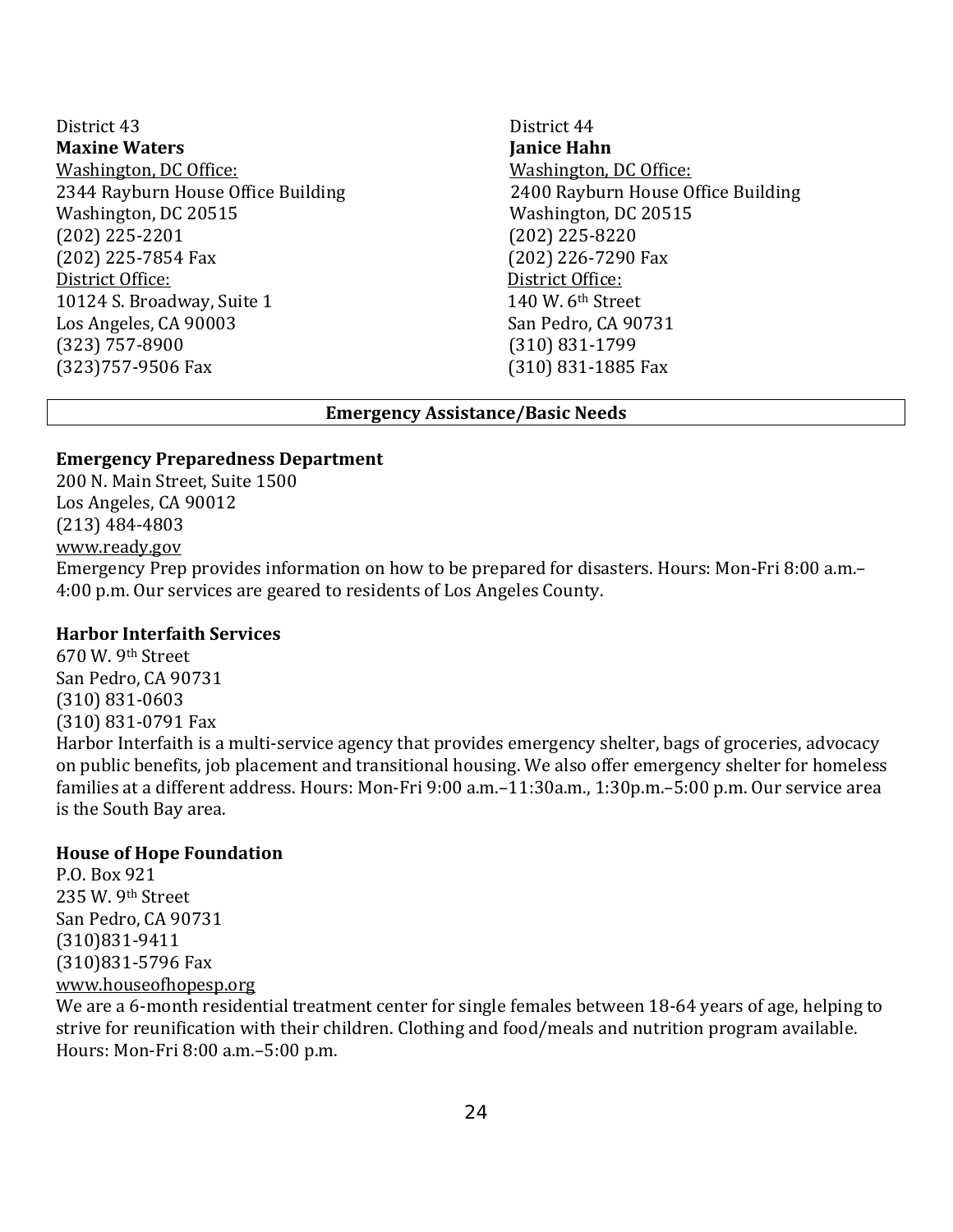#### **Mary Star Christian Care**

853 W. 7th Street San Pedro, CA 90731 (310) 548‐1645 (310) 833‐3541 [www.marystar.org](http://www.marystar.org/) Lunch is served Mon‐Fri 11:30a.m.–12:30p.m. Groceries are distributed twice a month. For additional information on clothing distribution for adults and children, please call. Holiday food bags are given with pre‐registration. Call for sign up times (4 weeks before the holidays). You must show I.D. for groceries. We serve San Pedro only.

#### **New Life Faith Center**

1111 East Pacific Coast Highway Wilmington, Ca 90744 (310) 549‐9397 [www.newlifefaithcenter.net](http://www.newlifefaithcenter.net/)  Outreach to assist community in any way, including food bank.

#### **Saints Peter and Paul Church**

515 West Opp Street Wilmington, Ca 90744 (310) 834‐5215 www.sppc.us [Established in](http://www.sppc.us/)1865, Saints Peter and Paul Church is one of the oldest parishes in the Archdiocese of Los Angeles. It offers a variety of programs for the poor; and has activities for peace, cultural diversity, etc

#### **Salvation Army San Pedro**

San Pedro Corps 138 S. Bandini Avenue San Pedro, CA 90731 (310) 832‐7228 (310) 832‐2434 Fax [www.salvationarmy.org](http://www.salvationarmy.org/) 

We offer emergency food, clothing (as available), referrals to shelters and other social services. Hours: Mon‐Fri 8:00 a.m.–4:30p.m. Photo I.D. is required, call for details. We serve: San Pedro, Wilmington, Carson, Lomita, and Harbor City area.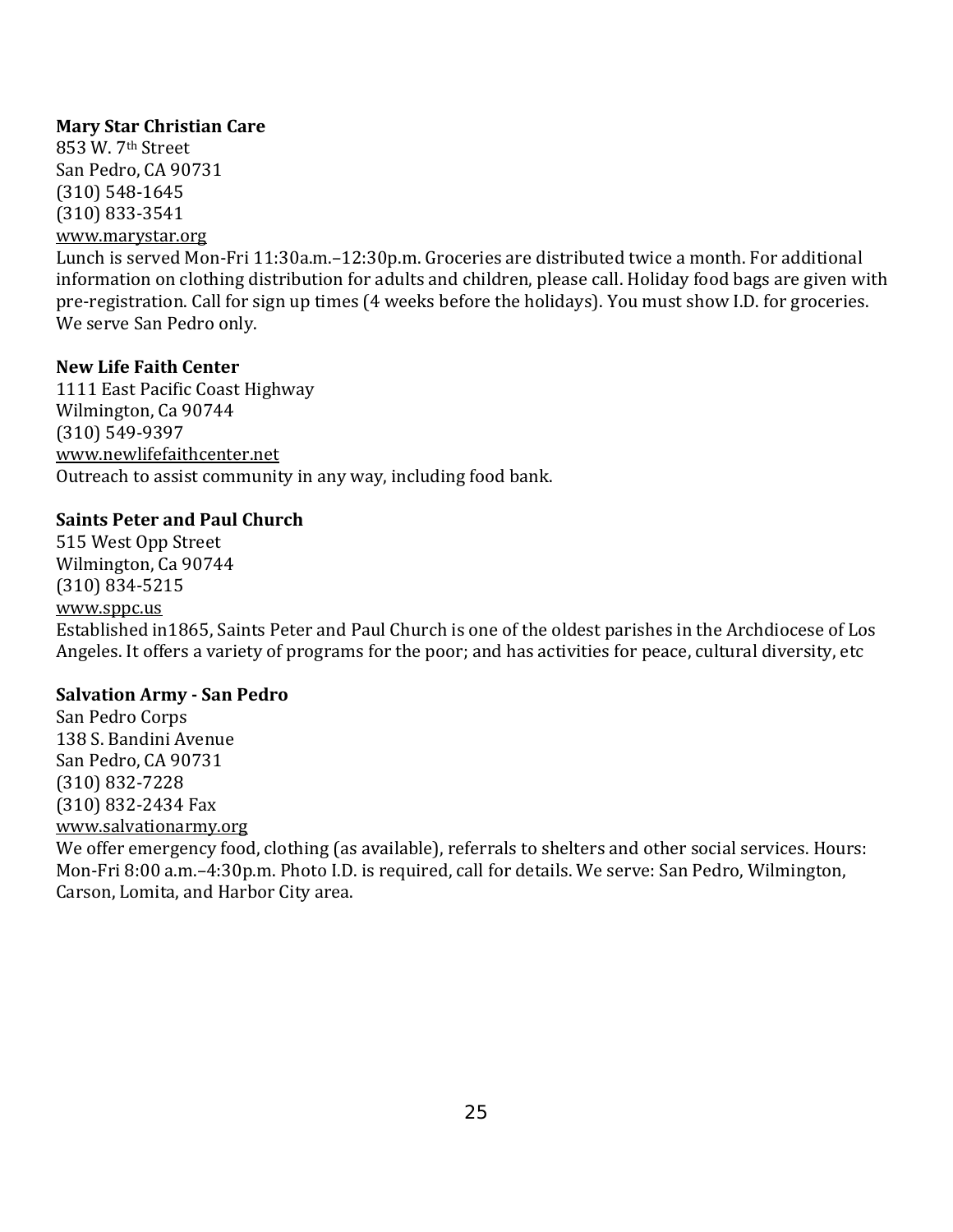#### **San Pedro Service Center**

769 W. 3rd Street San Pedro, Ca 90731 (310) 519‐6091 (310) 548‐4880 Fax

San Pedro Service Center is a multipurpose facility designed to enhance the community with a range of education, social recreation and nutrition services. Food distribution for low income residents distributed once a month or on an emergency basis. Mon‐Fri 2:00 p.m. – 4:30 p.m. Call to schedule and appointment. Food Stamp application assistance is available every 2nd Thursday and 4th Wednesday of each month from 9:00 a.m. – 11:00 a.m.

#### **South Bay Crossing**

395 W. 7th Street San Pedro, CA 90731 (310) 831‐5418 (310) 832‐2675 Fax Emergency food & clothing Mon‐Fri 8:00 a.m. Also, offers baby food, holiday baskets and job referrals. Hours: Mon‐Fri 12:00 noon–4:00 p.m. Serves: South Bay.

# **Toberman Neighborhood Center Inc.**

131 N. Grand Avenue (310) 832‐1204 [www.toberman.org](http://www.toberman.org/)

Under the Family Welfare/Emergency Assistance program component, we provide food, clothing and advocacy to those in need, as well as referrals to additional crisis intervention agencies.

# **WIC Program San Pedro**

Public Health Foundation 312 N. Gaffey Street, Suite 101‐103 San Pedro, CA 90731 (888) 942‐2229 (626) 851‐0481 Fax www.fns.usda.gov/wic

WIC targets women, infants and children to receive supplemental food that provides nutrition education and coupons for specific foods such as milk, cheese, eggs, fruit and infant formula. Program serves pregnant and breastfeeding women as well as infants up to 5 years of age. Serves: Los Angeles County. Hours: Mon‐Fri 8:30a.m.–5:00 p.m.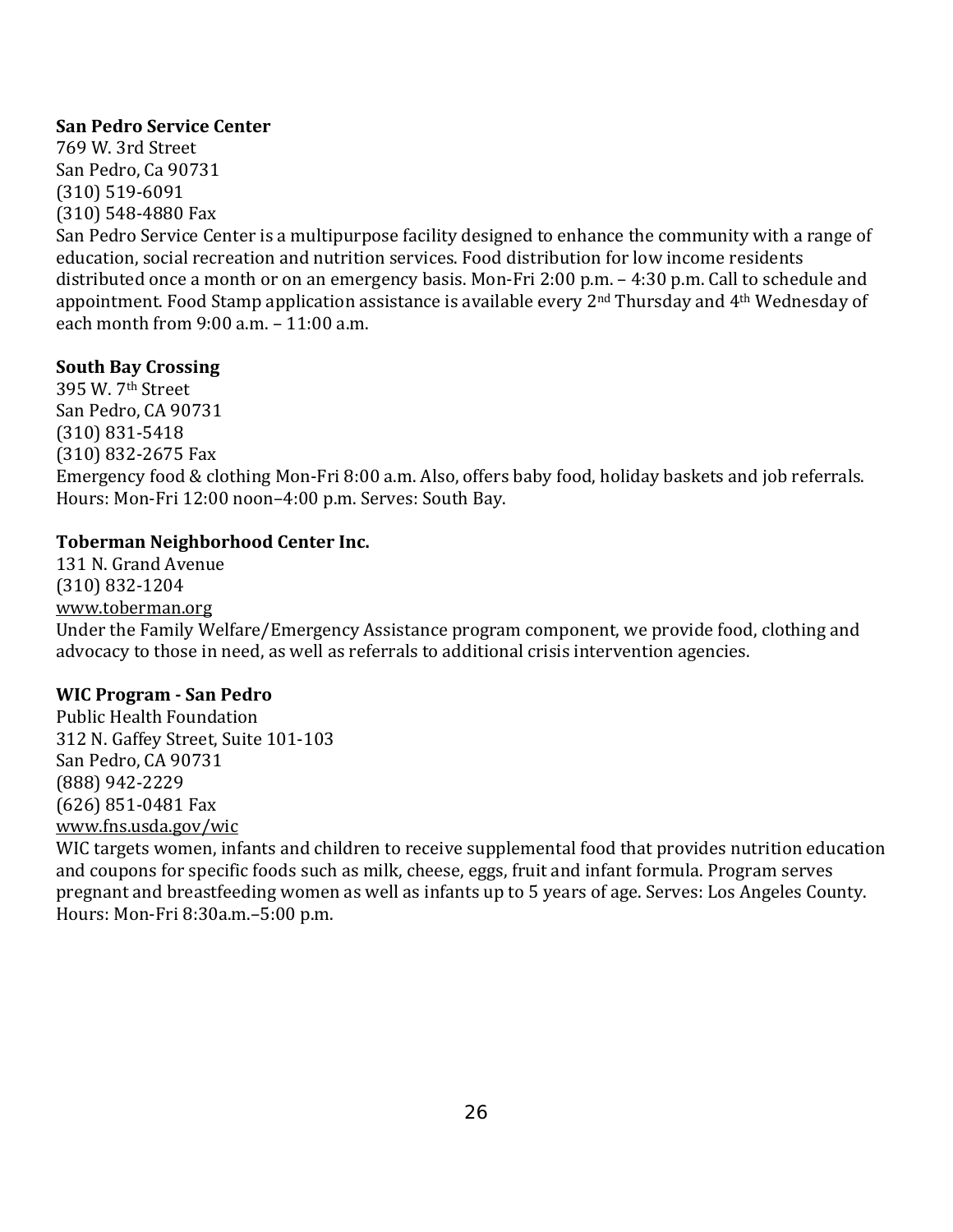# **WIC (Watts Health Foundation)**

700 W. Imperial Highway Los Angeles, CA 90044 (323) 241‐1780 [www.wicworks.ca.gov](http://www.wicworks.ca.gov/) 

WIC is a federally-funded health and nutrition program for women, infants, and children. WIC helps families by providing checks for buying healthy supplemental foods from WIC‐authorized vendors, nutrition education, and offers help finding healthcare and other community services. Participants must meet income guidelines and be pregnant women, new mothers, infants or children under age five.

#### **WIC Program Wilmington**

Public Health Foundation Wilmington, CA 90744 (888) 942‐2229 (626) 851‐0481 Fax www.fns.usda.gov/wic

WIC targets women, infants and children to receive supplemental food that provides nutrition education and coupons for specific foods such as milk, cheese, eggs, fruit and infant formula. Program serves pregnant and breastfeeding women as well as infants up to 5 years of age. Serves: Los Angeles County. Hours: Mon‐Fri 8:30a.m.–5:00 p.m.

#### **Emergency Assistance/Soup Kitchen**

#### **Mary Star By the Sea Christian Care**

853 W. 7th Street San Pedro, CA 90731 (310) 548–1645 Lunch is served Mon‐Fri, 11:30a.m.‐12:30p.m. Groceries & clothing distribution: every Mon 9:00 a.m.‐ 10:30a.m. Please call for more info. Holiday food bags are given with pre‐registration. Call for sign‐up time (4 weeks before holiday). Spanish and English are spoken. Free service, that serves San Pedro only.

#### **Employment Placement/Job Training**

#### **Community Development Department**

638 S. Beacon Street, Second Floor San Pedro, Ca 90731 (310) 732‐4645 (310) 732‐4669 Fax The Community Development Department partners with agencies and service providers throughout Los Angeles to meet the needs of families, youth, jobseekers, and businesses.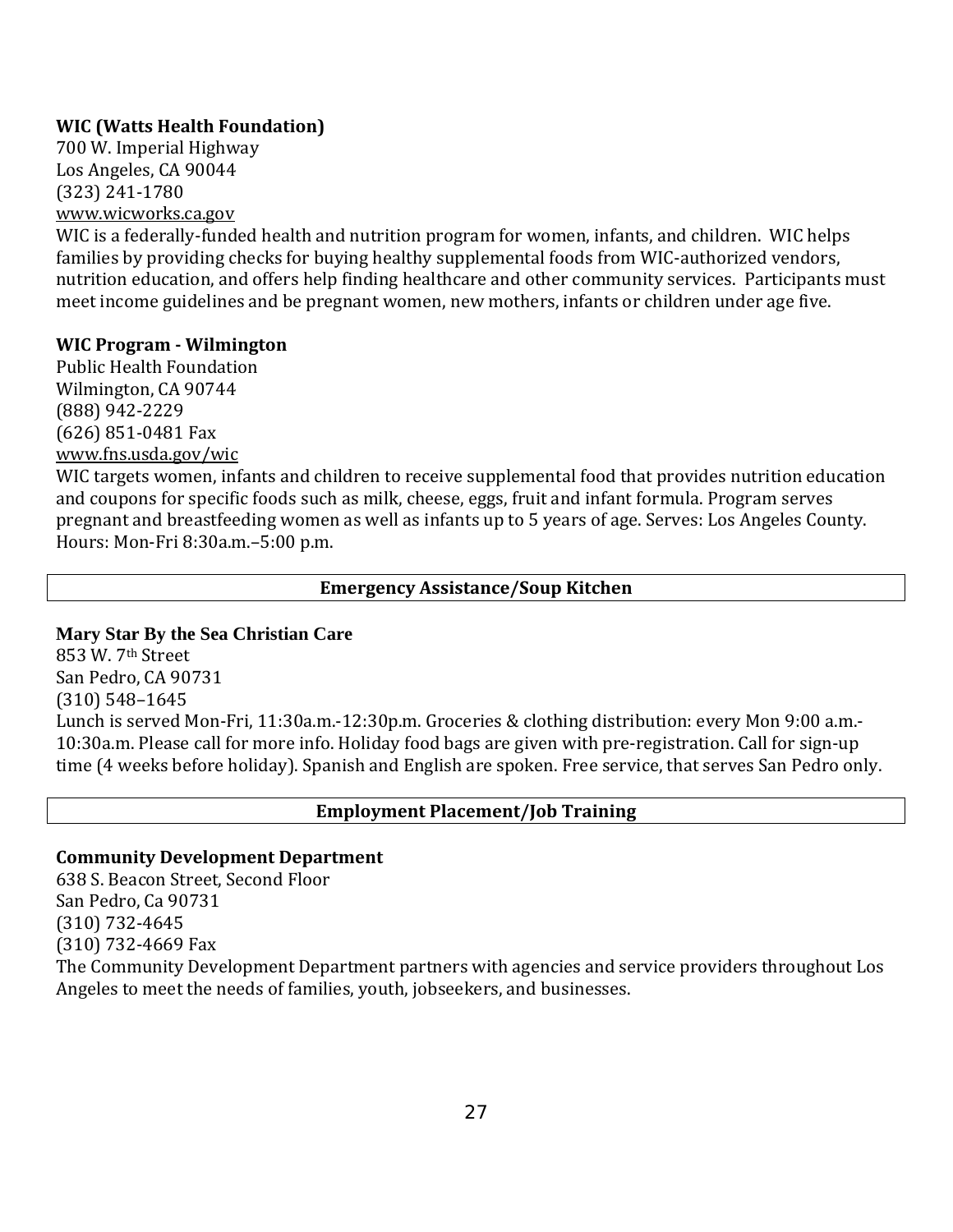#### **Day Laborer Program Harbor City Community Job Center**

1385 N. Figueroa Place Harbor City, CA 90744 (310) 663‐1103 [www.idepsca.org](http://www.idepsca.org/)  Services provided: connects persons seeking casual labor work with employers seeking temporary workers. Depending on availability additional services may include: legal counseling, ESL classes, medical exams, clothing and food.

# **Employment Development Dept/Job Services**

1851 N. Gaffey Street, Ste. F San Pedro, CA 90731 (310) 732 – 5700 (310) 732 – 5729 Fax

We provide job placement assistance with emphasis on the following services: workshops, case management, internet‐based, automated system (CalJOBS) which enables employers to search, screen and select employees from a database of resumes. Job seekers may enter a resume into the database & search for job openings. Veterans receive priority of services. Funding: government. Hours: Mon‐Fri 8:00 a.m.‐5:00 p.m. Spanish and Croatian are spoken. Requirement: disability eligible. Free services; serves: Los Angeles County.

# **Harbor Community Adult School**

LAUSD Site/Vocational/ESL/Adult Programs 950 Santa Cruz Street San Pedro, CA 90731 (310) 547‐4425 (310) 832‐3489 Fax [www.harborcas.com](http://www.harborcas.com/)

Harbor Community Adult School provides: ESL, high‐school diploma and GED prep, citizenship prep, computer classes, family literacy programs, parent education, programs for adults with disabilities, and older adults. We also offer free tuition for eligible students. Hours: Mon‐Thurs 8:00 a.m.–9:00 p.m., Fri 8:00 a.m.–4:30p.m. Serves: Harbor City, Harbor Gateway, Lomita, San Pedro, and Wilmington.

# **Harbor Interfaith Services**

670 W. 9th Street San Pedro, CA 90731 (310) 831 ‐ 0603 (310) 831 – 0791 Fax

A multi‐service agency that provides the following: emergency shelter, food, advocacy on public benefits, job placement and transitional housing. Emergency shelter for homeless families is provided at a different address. Serves: South Bay area, including: San Pedro, Wilmington, Harbor City, Harbor Gateway, Lomita, and Torrance.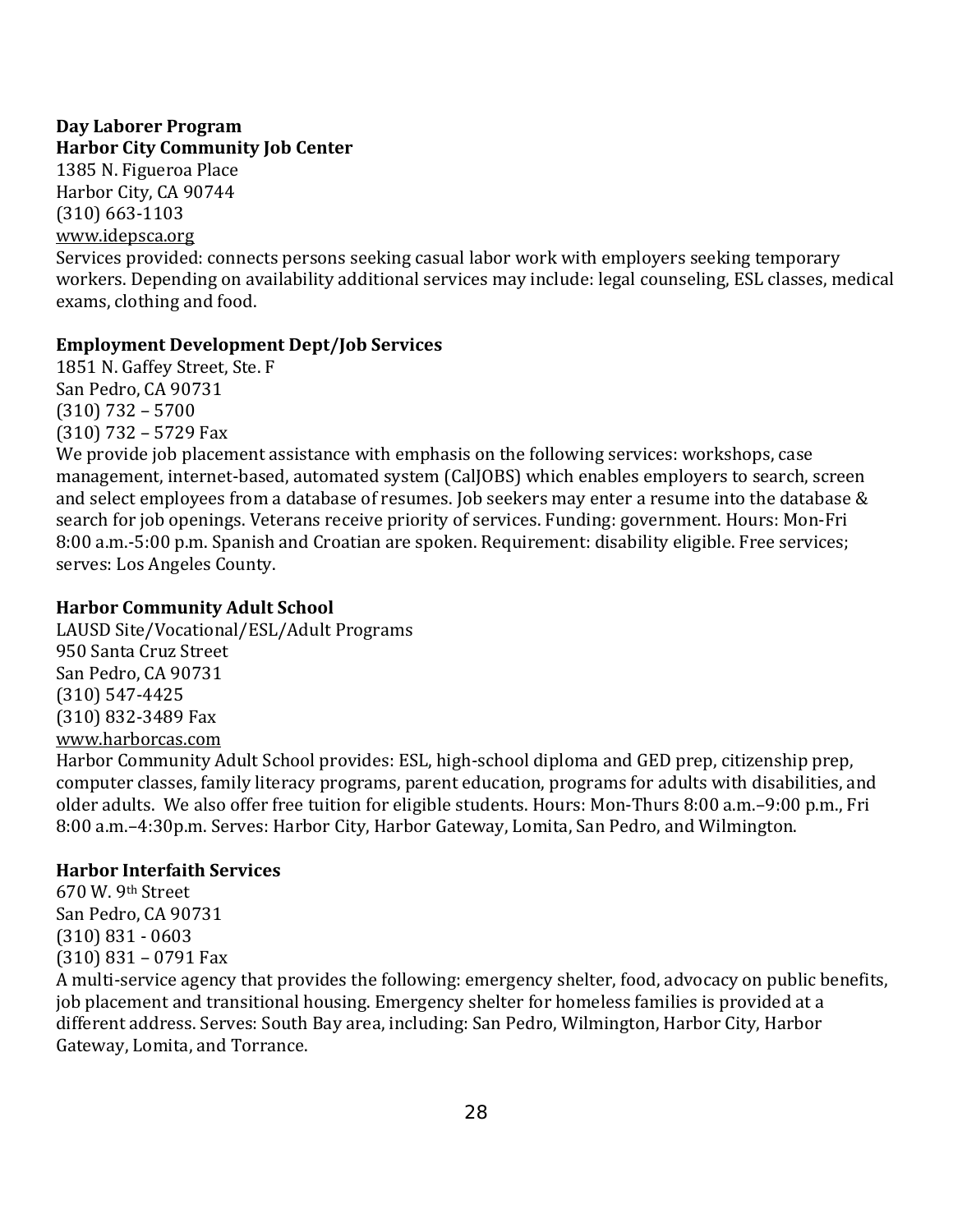# **Harbor Occupational Center**

740 N. Pacific Avenue San Pedro, CA 90731 (310) 547‐5551 (310) 547‐4974 Fax [www.harboroc.org](http://www.harboroc.org/) We are committed to providing the highest quality vocational training, academic courses and job placement services to a diverse population, empowering students to succeed in a technologically changing society.

# **Harbor WorkSource Center**

1851 N. Gaffey Street #F San Pedro, Ca 90731 (310) 732‐5700 [www.worksourcecalifornia.com](http://www.worksourcecalifornia.com/) Our services to job‐seekers include: resume preparation, job search, job clubs, job readiness and training.

# **Harbor Youth Source Center**

Los Angeles Harbor College 1111 Figueroa Place‐SSA 133 Wilmington, CA 90744 (310) 233‐4097 Youth ages 14‐21 who meet eligibility criteria are provided career and educational services that include, but are not limited to the following: employment readiness, career exploration and guidance, occupational skills training, tutoring/computer training, college preparation/leadership, counseling/mentoring and alternative high school services.

# **Los Angeles Harbor College/EOPS**

1111 Figueroa Place Cafeteria Room 104 Wilmington, CA 90744 (310) 233‐4265 (310) 233‐4124 Fax [www.lahc.edu/eops](http://www.lahc.edu/eops) 

EOPS offers info and referral, counseling, education grants, financial aid for books, transportation assistance, mentoring, and student work programs, emergency no interest loans and transfer fee waiver. CARE is a special EOPS program for single parents (all ages) receiving government financial assistance; also helps with child care and gas cards. We also offer programs for youth ages 16‐21 years of age who are emancipated from foster care or seeking to live independent of their guardians. Hours: Mon‐Thurs 9:00 a.m.–4:30p.m.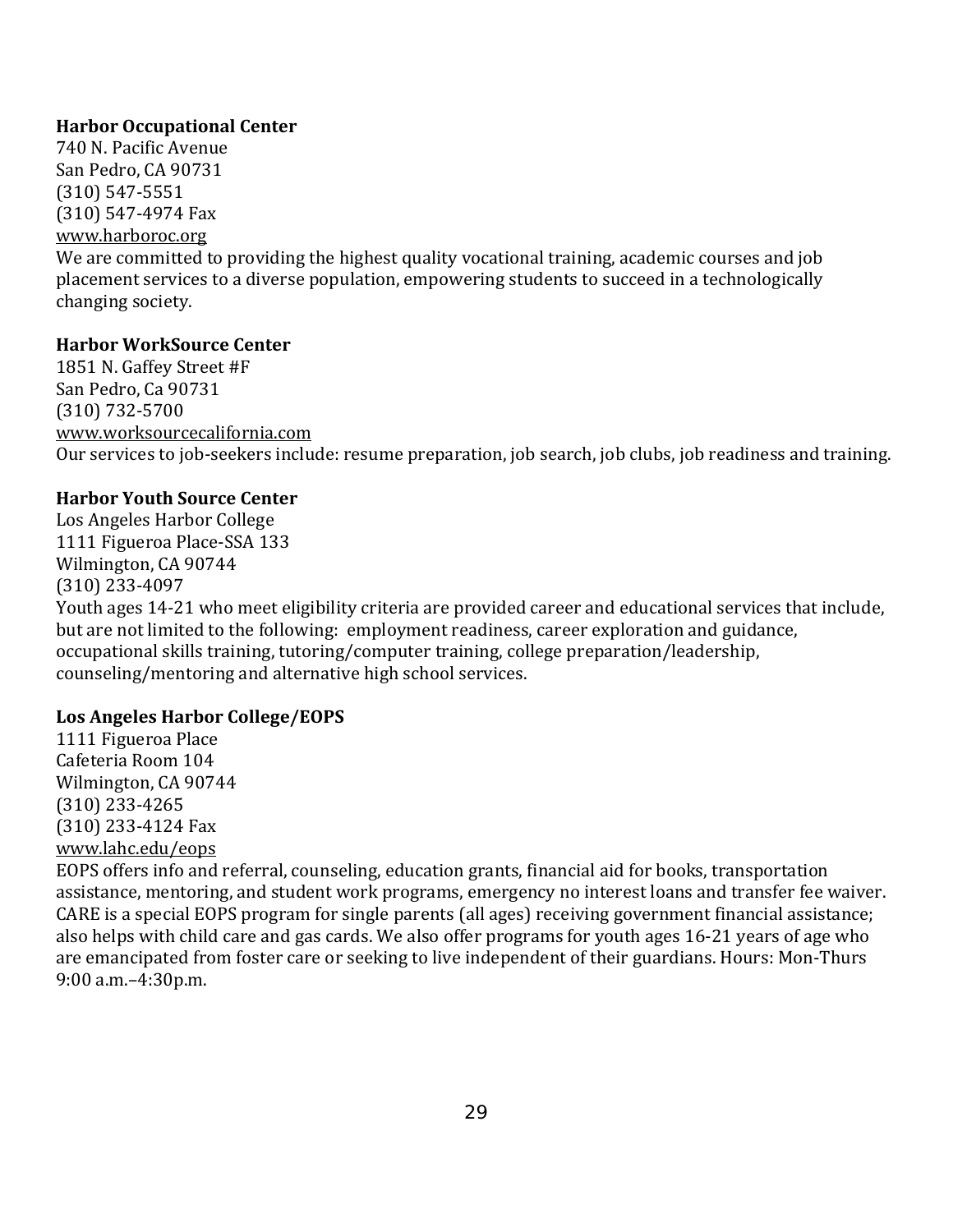# **Pacific Gateway Workforce Center**

1851 N. Gaffey Street, Suite F San Pedro, CA 90731 (310) 732‐5700 (310) 241‐0249 Fax We offer state sponsored employment service, and job placement assistance. Services include: workshops, case management, educational support, internet‐based automated system (Cal JOBS), which enables employers to search, screen and select employees from a database of resumes. Hours: Mon‐Fri 8:00 a.m.‐5:00 p.m.

# **San Pedro Service Center**

Senior Community Service and Employment Training 769 W. 3rd Street San Pedro, Ca 90731 (310) 519‐6062 (310) 519‐6091 (310) 548‐4880 Fax San Pedro Service Center is a multipurpose facility designed to enhance the community with a range of education, social recreation and nutrition services. Title V Program is designed to help older adults, age 55 years and older, to improve and develop new skills by taking part in an on‐the‐job and classroom training programs.

# **San Pedro Skills Center**

Harbor Occupational Center 920 W. 36th Street San Pedro, Ca 90731 (310) 221 – 4651 (310) 831 – 0295

Our menu consists of vocational counseling, job training and placement. Open entry, open exit. Cooking, baking apprentice, child care, auto mechanic, auto accessories installer‐mobile electronics, exhaust emissions, upholstery, swimming pool servicer, and police officer training, floor layer, landscape design. Funding: LAUSD, government and nonprofit. Hours: Mon‐Fri 7:30a.m.‐3:00p.m. Serves: Los Angeles County.

# **Watts Labor Community Action Committee (WLCAC)**

10950 S. Central Avenue Los Angeles, CA 90059 [\(323\) 563‐5639](http://www.wlcac.org/) www.wlcac.org

The WLCAC has established a seamless, "no-fail", job training, job placement, and post-employment training system for youth, adults, seniors, veterans, and dislocated workers as defined by the federal Workforce Investment Act.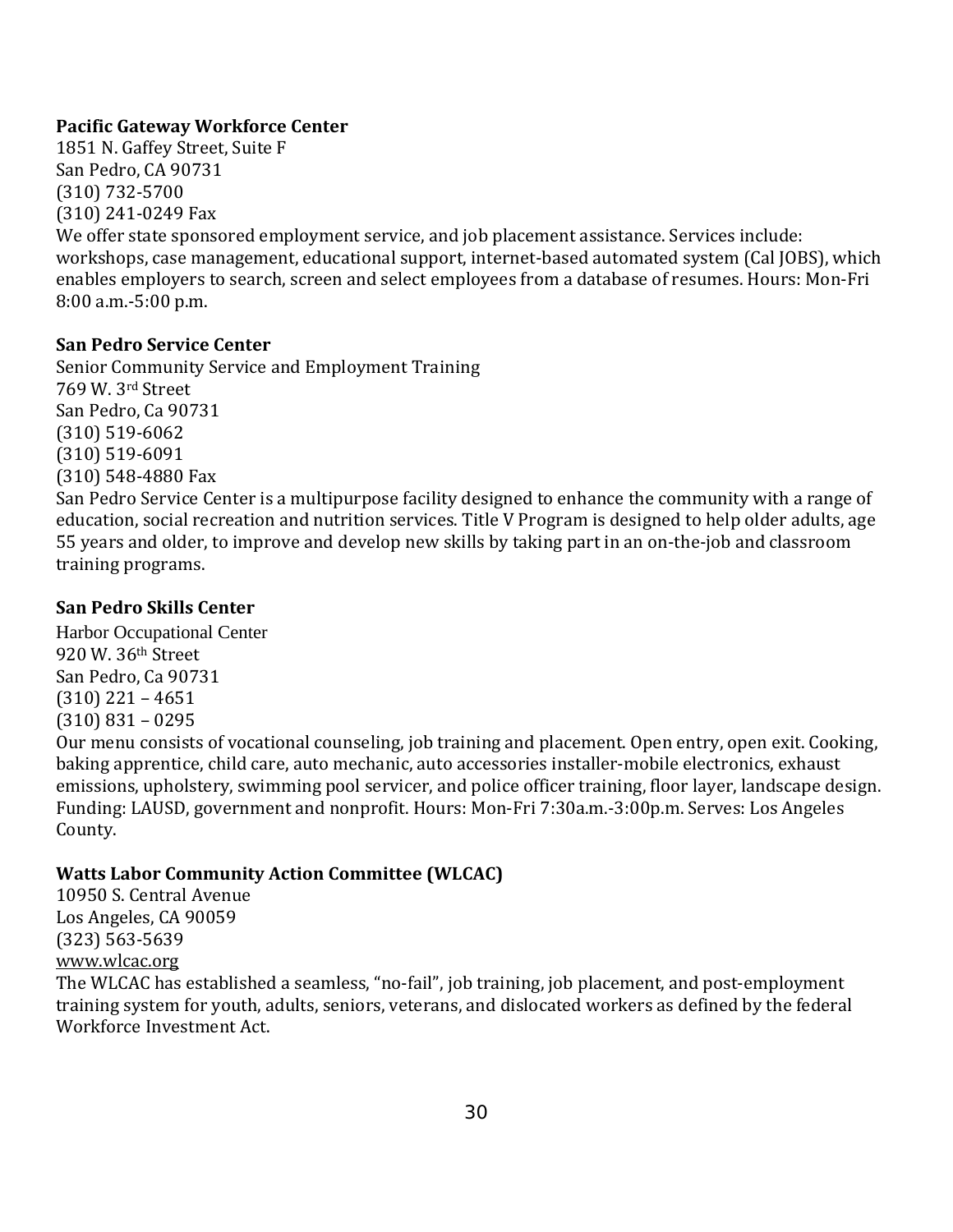# **Wilmington Skills Center**

Harbor Occupational Center 217 Island Avenue Wilmington, CA 90744 (310) 549‐9831 [\(310\) 834‐9674 Fa](http://www.harboroc.org/)x www.harboroc.org Job training for adults, ESL, vocational classes. Hours: Mon‐Fri 8:00 a.m.–4:00 p.m. Serves: Los Angeles County.

#### **Ethnic/Cultural/Tourist Attractions**

#### **Angels Gate Lighthouse**

Located on the San Pedro Breakwater [www.sanpedro.com](http://www.sanpedro.com/)  This historic lighthouse has marked the entrance to the Port of Los Angeles since 1913.

#### **Banning Museum**

401 East M Street Wilmington, CA 90744 Tel: (310) 548‐7777 info@thebanningmuseum.org [In the heart of Wilmington sits](mailto:info@thebanningmuseum.org) a little‐known treasure, The Banning Museum. [Phineas Banning,](http://www.thebanningmuseum.org/phineas-banning/) entrepreneur, the founder of the city of Wilmington, and "the Father of the Port of Los Angeles", built the 23‐room residence in 1864. Subsequent generations lived in it until 1925. In 1927 the residence, stagecoach barn, and the surrounding 20 acres of parkland were acquired by the City of Los Angeles.

#### **Cabrillo Marine Aquarium**

3720 Stephen M. White Drive San Pedro, CA 90731 (310) 548‐7562 [www.cabrillomarineaquarium.org](http://www.cabrillomarineaquarium.org/)  Since 1935, CMA has provided visitors with both a natural and interactive approach to learning about the marine environment of Southern California.

#### **CRAFTED**

112 E 22nd Street San Pedro, CA 90731 (310) 732‐1270 [www.craftedportla.com](http://www.craftedportla.com/) 

The nation's largest indoor year‐round craft marketplace, CRAFTED sparkles as the crown jewel in Southern California's Handmade Movement. Set adjacent to a picturesque marina and just steps away from the ocean, artisanal food makers stand side‐by‐side with designers and craft‐artists to create a bustling intersection of art and commerce.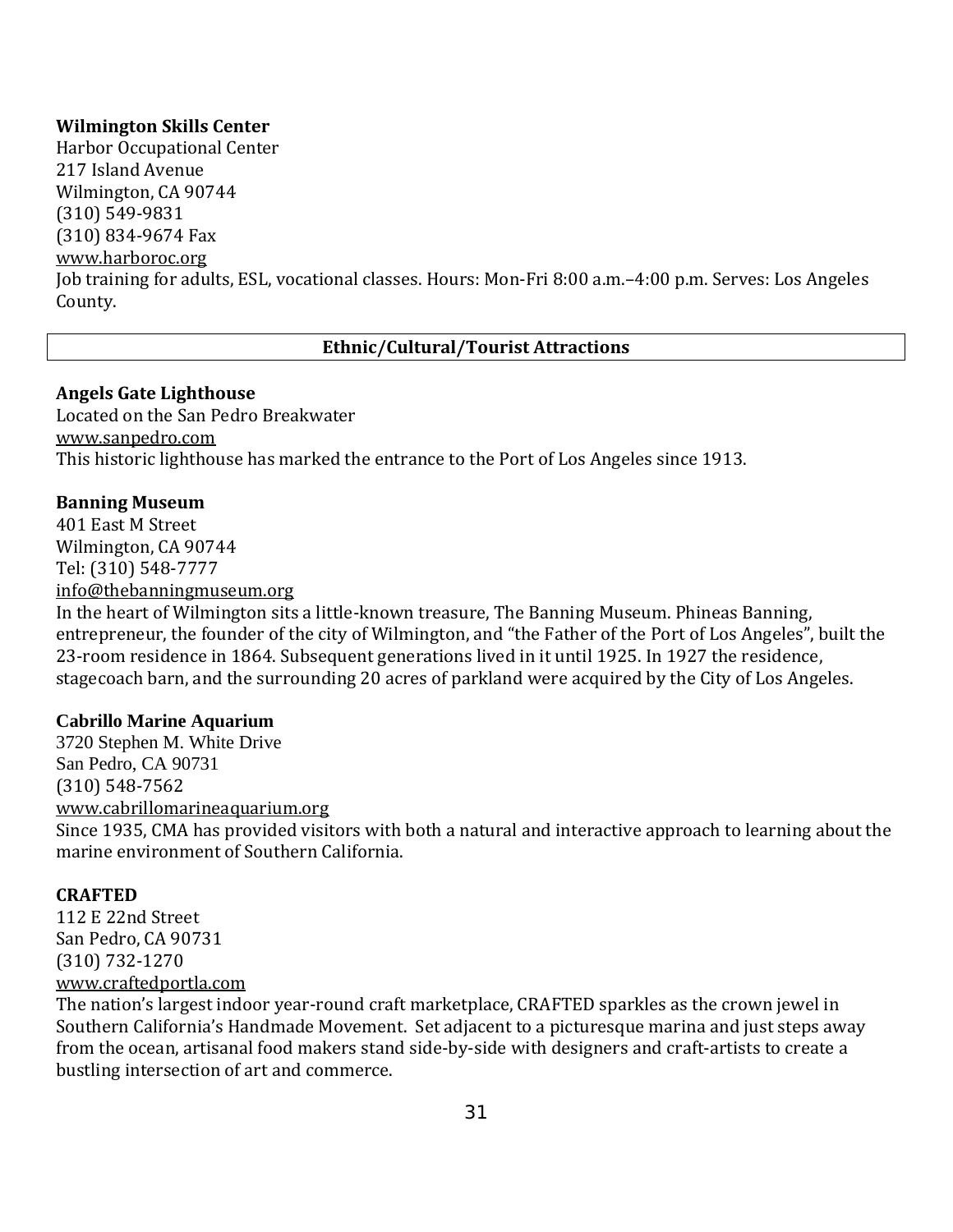# **Drum Barracks Civil War Museum**

1052 Banning Boulevard Wilmington, CA 90744 (310) 548‐7509 The historic Drum Barracks Civil War Museum is the only Civil War museum in Southern California. It is housed in the last remaining building of the military post built in 1862.

# **Fort MacArthur Military Museum/Battery Osgood Farley**

3601 S. Gaffey Street San Pedro, CA 90731 (310) 548‐2631 www.sanpedro.com [From 1916‐1945, th](http://www.sanpedro.com/)is was the Upper Reservation of the Fort, and operation post for defense of the harbor against enemy attack from the sea.

# **Historic Train Station Watts**

1686 E. 103rd Street and Grandee Avenue Los Angeles, CA 90002 Listed on the National Register of Historic Places, The Historic Train Station was originally built in 1904. This was a highly trafficked stop along the historic Red Line route, in the era before the city's massive freeway system turned Los Angeles into the apotheosis of "car culture."

# **Japanese American Fishing Village Memorial**

2500 Signal Street, Berth 68 San Pedro, CA 90731 www.sanpedro.com [The Japanese Americ](http://www.sanpedro.com/)an Fishing Village is a memorial to the Japanese Fishing Village on Terminal Island.

# **Korean Bell/Angels Gate Cultural Center**

3601 S Gaffey Street San Pedro, CA 90731 (310) 519‐0936 [www.laparks.org](http://www.laparks.org/) This intricately decorated, 18‐ton bell and pavilion were donated by the South Korean government in 1976 in commemoration of our country's Bicentennial.

# **LA Hermandad Mexicana**

116 E. Pacific Coast Highway Wilmington, CA 90744 (310) 518‐3500 We provide immigration and education services to adults. Walk-ins are welcome. Funding: nonprofit. Hours: Mon‐Fri 9:00 a.m.‐5:00 p.m. Serves: Los Angeles County.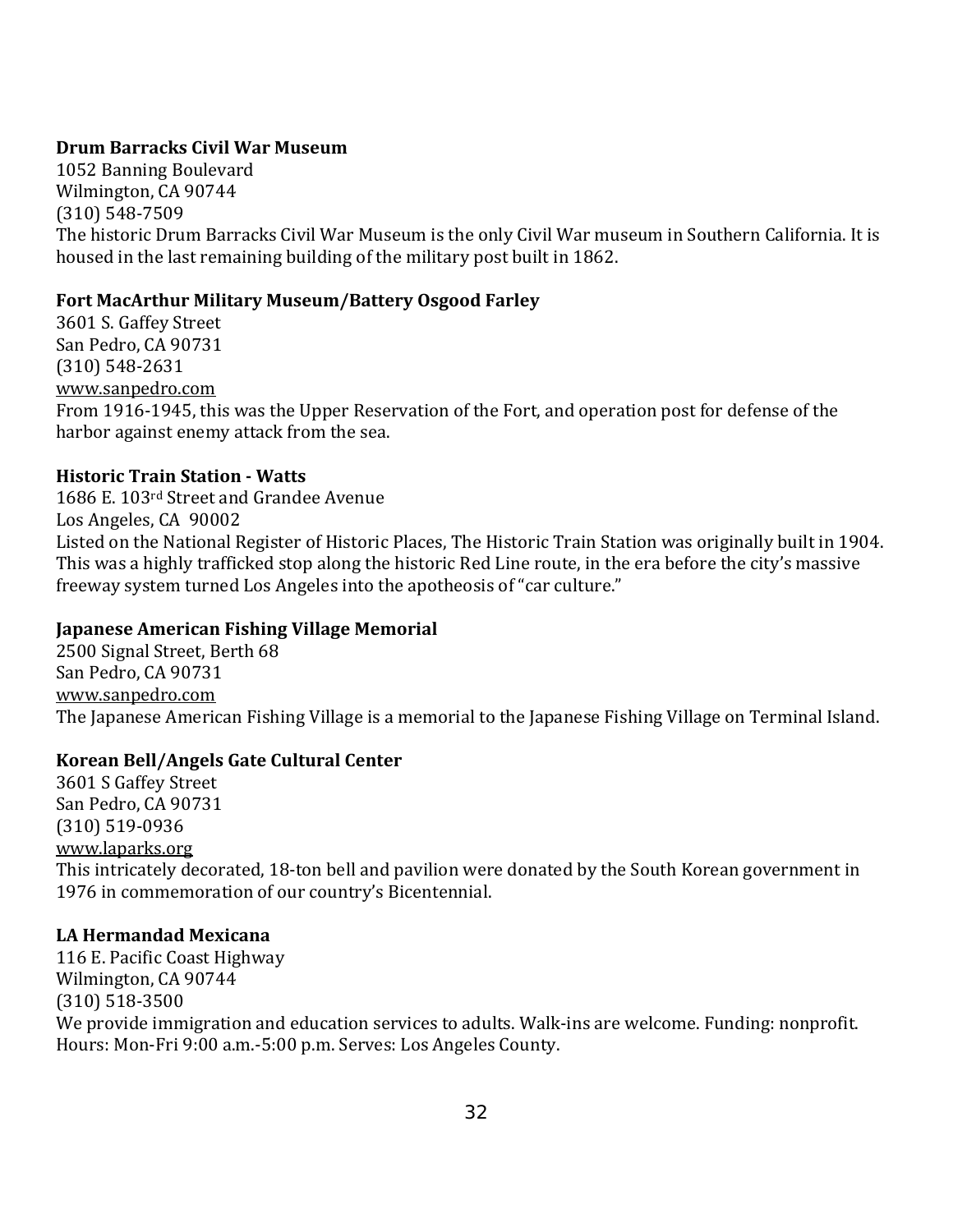## **Los Angeles Fire Department Museum**

630 S. Beacon Street San Pedro, CA 90731 (323) 464 – 2727 [www.lafdmuseum.org](http://www.lafdmuseum.org/)  Housed in Old Fire Station 36, one of the oldest buildings still standing in San Pedro, this museum includes LAFD apparatus and artifacts from some of the most famous fires in this part of the city.

# **Los Angeles Maritime Museum**

Berth 84 at the foot of 6th Street and Harbor Boulevard San Pedro, CA 90731 (310) 548‐7618 (310) 832‐6537 Fax [www.lamaritimemuseum.com](http://www.lamaritimemuseum.com/) Completed in 1941, the Municipal Ferry Building began service transporting passengers and vehicles on double-decker ferry boats back and forth across the Main Channel. Ferry service became obsolete with the completion of the Vincent Thomas Bridge in 1963. Today it is the Maritime Museum.

# **Point Fermin Light House**

805 Paseo Del Mar San Pedro, CA 90731 (310) 241‐0684 [www.pointferminlighthouse.org](http://www.pointferminlighthouse.org/) Built in 1874, the Point Fermin Lighthouse was the first navigational light into the San Pedro Bay.

# **Ports O' Call Village**

Berth 76–Nagoya Way San Pedro, CA 90731 www.sanpedro.com [Built in 1963, Ports O](http://www.sanpedro.com/)' Call Village encompasses 15 acres of shops, restaurants and attractions.

# **S.S. Lane Victory (Victory Ship)**

Berth 46 San Pedro, CA 90731 [www.lanevictory.org](http://www.lanevictory.org/)  This 10,000‐ton fully operational World War II cargo ship is restored and operated by an all volunteer crew of the U.S. Merchant Marine Veterans of WWII.

# **USS IOWA**

250 S. Harbor Boulevard San Pedro, CA 90731 (877) 446‐9261 [www.pacificbattleship.com](http://www.pacificbattleship.com/) Built in 1940, the USS IOWA has served our country for over 50 years. Designated the "World's Greatest Naval Ship" due to her big guns, heavy armor, fast speed, longevity and modernization.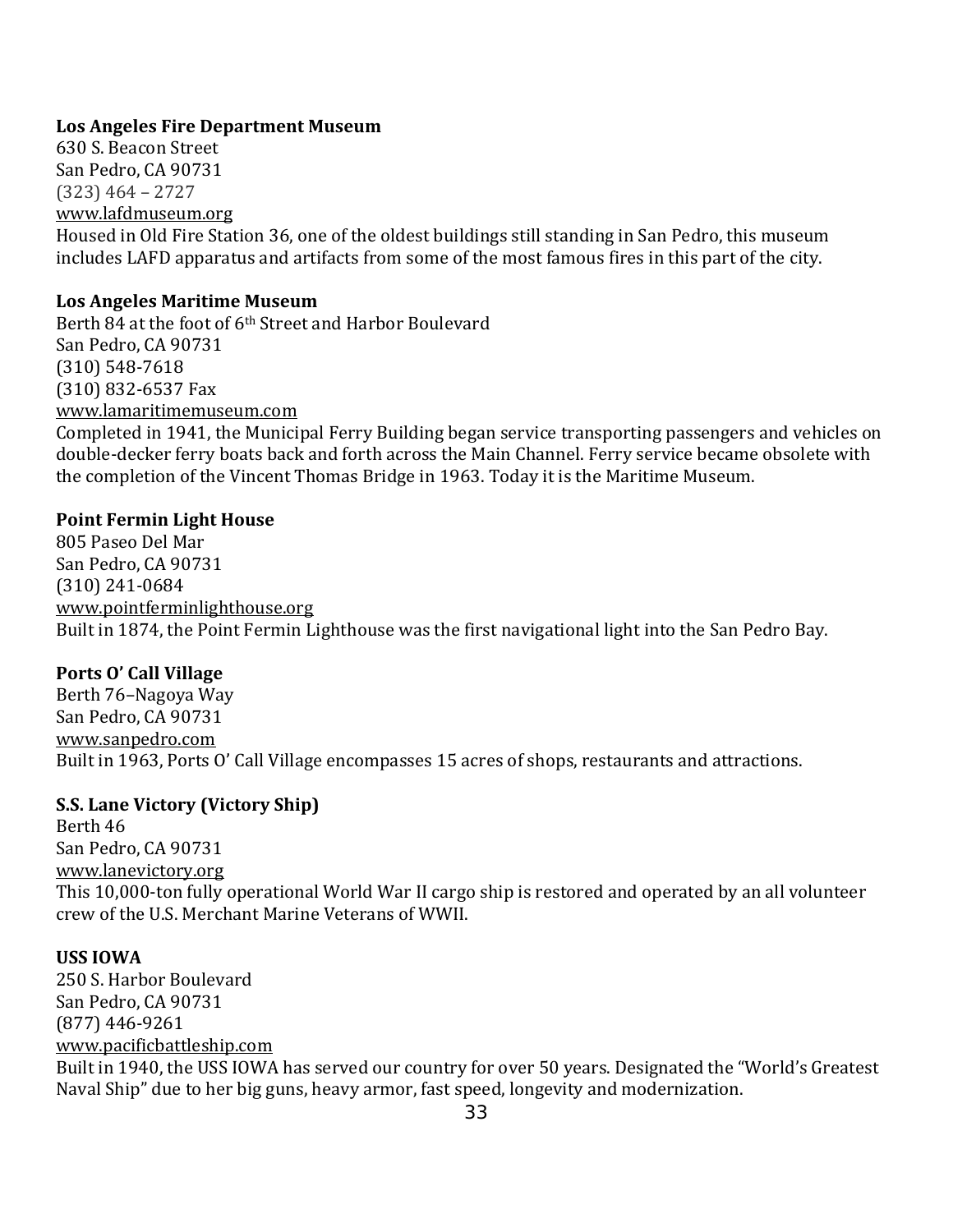## **Warner Grand Theater**

478 W. 6th Street San Pedro, CA 90731 (310) 548‐7672

[www.warnergrand.org](http://www.warnergrand.org/) 

Designed by B. Marcus Prieca, the former architect for the Pantages Theater chain, this lavish Art Deco Theater opened in January 1931. The Warner Grand is the last of the three original Warner Brother's Theaters.

## **Watts Towers & Cultural Art Center Watts**

1728 E. 107th Street Los Angeles, CA 90002 (213) 847‐4646

The Watts Towers & Cultural Art Center provides diverse cultural enrichment programming through tours of the Towers, lectures, changing exhibitions, and studio workshops for both teachers and students. Each year, thousands of people from all over the world are attracted to the site to participate in the programs, and to see the Towers and hear the story of their creation. The Watts Towers Arts Center is known internationally for its association with and development of master artists.

## **Whale Watching Tours**

Ports O' Call Village Berth 76 – Nagoya Way San Pedro, CA 90731 (310) 831‐6245 www.sanpedro.com [Boats make regular t](http://www.sanpedro.com/)ours during the season.

# **Family Planning/Pregnancy/Child Birth**

## **Harbor Community Clinic**

593 W. 6th Street San Pedro, CA 90731 (310) 547‐0202 (310) 547‐5096 Fax [www.thehcc.net](http://www.thehcc.net/)

Harbor Community Clinic specializes in pregnancy testing, options counseling, prenatal care, primary health care, well-baby, immunizations, STD clinic, sick child care, teen health counseling, a men's clinic, psychological counseling, and community outreach. Pediatric site hours: Mon/Fri 9:00 a.m.‐5:00 p.m. Located at 731 S. Beacon Street in San Pedro. For information, please call (310) 732‐5887. Hours: Mon, Thurs, Fri 8:00 a.m.–5:00 p.m., Tues & Wed 8:00 a.m.–5:30p.m. Free services; serves: South Bay and Harbor area.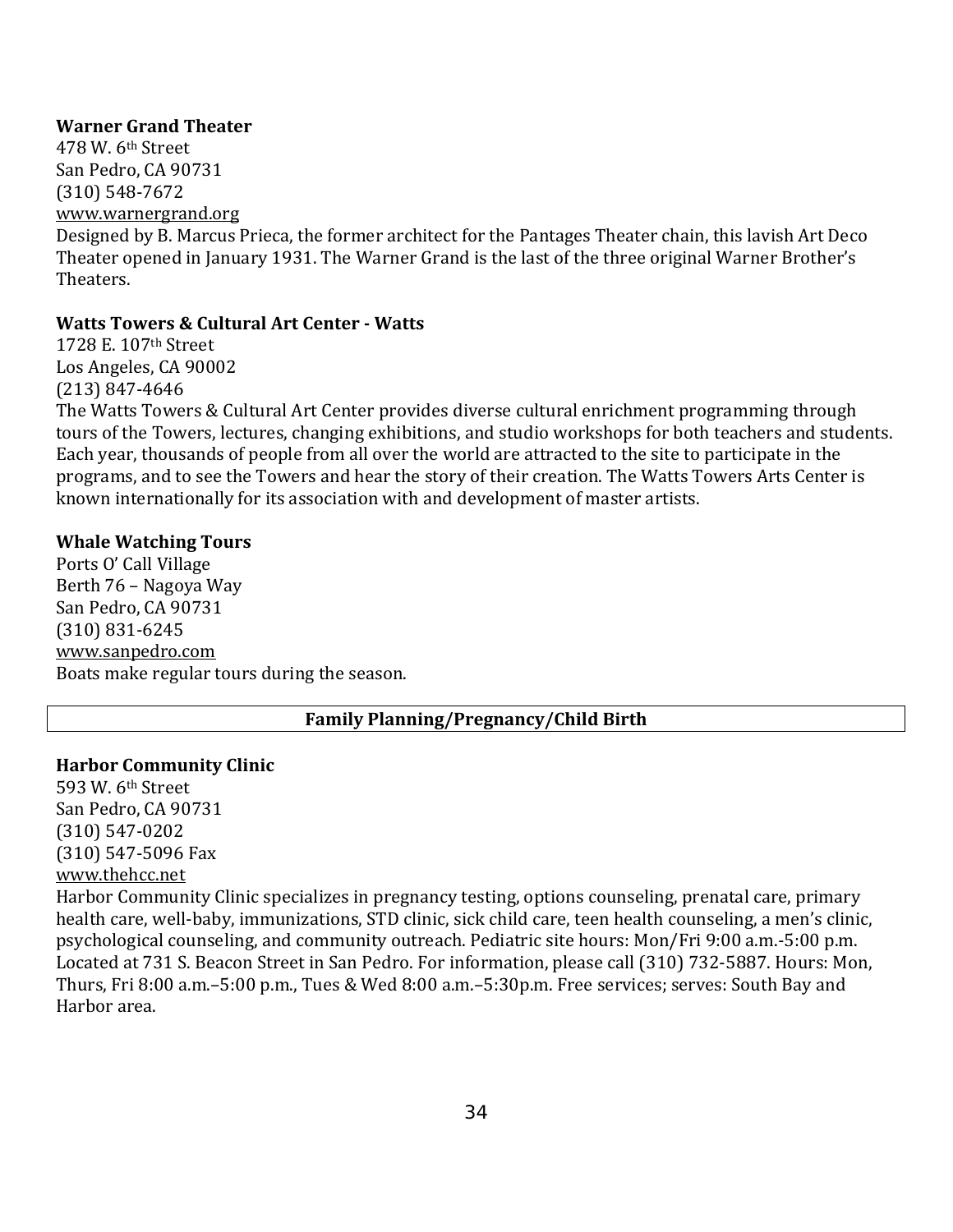# **Harbor Pregnancy Help Center**

705 W. Pacific Coast Hwy. Wilmington, CA 90744 (310) 518‐4135 Family planning services are provided to women; and baby clothes are also provided. There is a 24 hr hotline (877) 675–5900. Funding: donations and fundraising. Hours: Mon-Fri 10:00 a.m.-5:00 p.m. Spanish and English are spoken. Requirements: All ages welcome. Serves Los Angeles County.

# **WIC Program San Pedro**

Public Health Foundation 312 N. Gaffey Street, Suite 101‐103 San Pedro, CA 90731 (888) 942‐2229 (626) 851‐0481 Fax www.fns.usda.gov/wic

With focus on women, infants and children, WIC is a supplemental food program providing nutrition education and coupons for purchasing specific foods such as milk, cheese, eggs, fruit, and infant formula. Program serves pregnant and breastfeeding women, and infants up to 5 years of age. Locations are throughout Orange and Los Angeles Counties. Hours: Mon‐Fri 8:30a.m.–5:00 p.m.

## **WIC Program Watts**

700 W. Imperial Highway Los Angeles, CA 90044 (323) 241‐1780 [www.wicworks.ca.gov](http://www.wicworks.ca.gov/) 

WIC is a federally-funded health and nutrition program for women, infants, and children. WIC helps families by providing checks for buying healthy supplemental foods from WIC‐authorized vendors, nutrition education, and help finding healthcare and other community services. Participants must meet income guidelines and be pregnant women, new mothers, infants or children under age five.

## **WIC Program Wilmington**

Public Health Foundation Wilmington, CA 90744 (888) 942‐2229 (626) 851‐0481 Fax www.fns.usda.gov/wic/

Women, Infants and Children WIC is a supplemental food program that provides nutrition education and coupons for purchasing specific foods such as milk, cheese, eggs, fruit and infant formula. Program serves pregnant and breastfeeding women as well as infants up to 5 yrs. Serves at Locations throughout Orange and L.A. Counties. Hours: Mon‐Fri 8:30a.m.–5:00 p.m. Serves: L.A. County.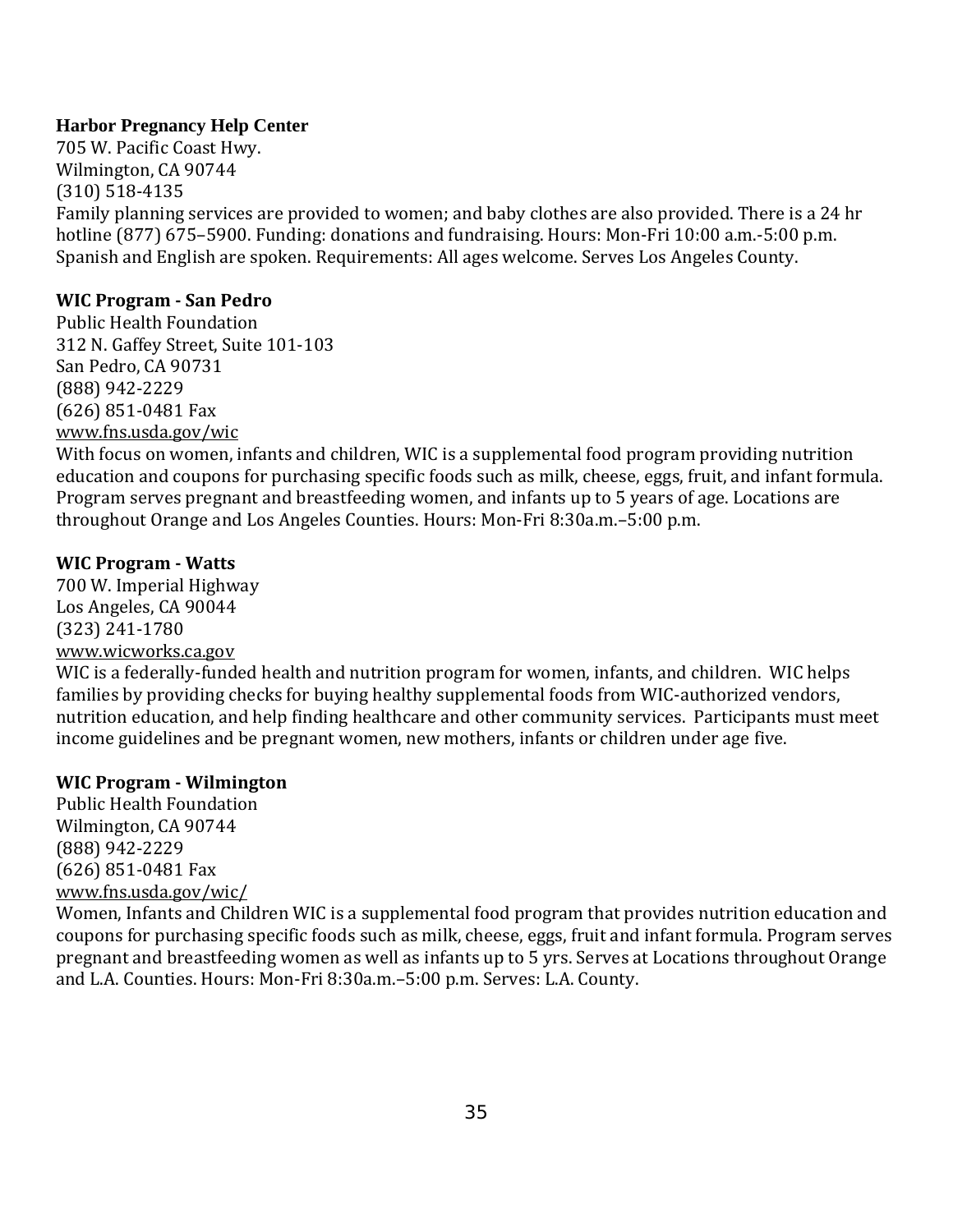# **Wilmington Community Clinic**

1009 N. Avalon Boulevard Wilmington, CA 90744 (310) 549‐5760 (310) 549‐2277 Fax

Medical services includes birth control, pregnancy testing and counseling, ambulatory care, well-baby CHDP, prenatal, immunizations, STD testing and treatment, sick child care, physical exams, and general medicine. Hours: Mon 8:00 a.m. 8:30p.m., Tues 8:00 a.m.‐7:00 p.m., Wed, Thurs 8:00 a.m. ‐ 6:30p.m., Fri 8:00 a.m.‐4:30p.m. Health insurance assistance is available, Medi‐Cal, Healthy Families, Healthy Kids, and other available programs for patients who are eligible.

# **Family Resources**

# **Family Source Centers (FSC) Watts**

Bradley Milken FSC (City‐managed) 1733 East Century Boulevard Los Angeles, CA 90002‐3051 (213) 473‐3607

# **Toberman Neighborhood Center**

131 N. Grand Avenue San Pedro, CA 90731 (310) 832‐1145 Ext. 106

The Family Source Centers (FSC) was established in 2010, and is managed by the City's Community Development Department. The goal of the FSC is to provide a comprehensive array of personalized, social, educational, recreational and community services, and case managed services for low‐income parents and their children. Services and activities may range from counseling, cultural and recreational activities, after school programs, financial counseling, tax preparation, to ESL classes, food distribution, and disaster preparation training. Please contact the center in your neighborhood for a list of current services, programs and events.

FSC's are also available for community meetings, special events, and volunteer opportunities. In the event of a state or federally declared disaster, FamilySource Centers are the City's designated emergency centers, and will be open to assist local residents with information and services needed during the specific event.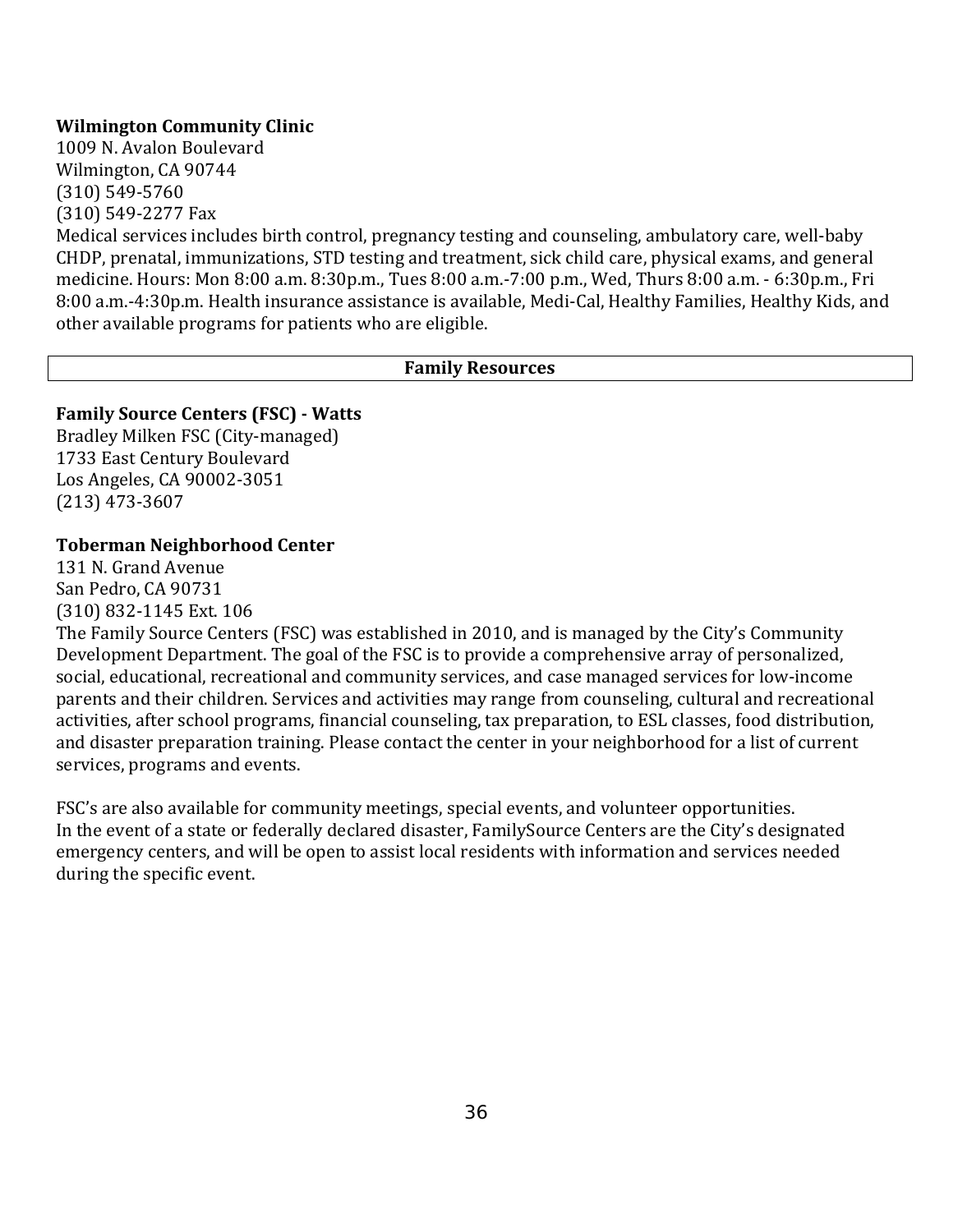## **Food Distribution and Clothing Needs**

### **Bethel M.B.C. of South Los Angeles Watts**

10905 S. Compton Avenue Los Angeles, CA 90002 (323) 566‐5286 Bethel provides bags of groceries to individuals and families in need.

## **Church of Christ Watts**

110th Wilmington Avenue Los Angeles, CA 90059 (323) 566‐6537 The Church of Christ provides groceries to individuals and families in need.

#### **Harbor Interfaith Services**

670 W. 9th Street San Pedro, CA 90731 (310) 831‐0603 (310) 831‐0791 Fax [www.harborinterfaith.org](http://www.harborinterfaith.org/) 

The mission of Harbor Interfaith is to empower the homeless and working poor to achieve self‐ sufficiency by providing support services including shelter, transitional housing, food, job placement, advocacy, childcare, education and life‐skills training. Emergency shelter for homeless families is provided at a different address. Hours: 9:00 a.m.‐11:30a.m., 1:30p.m.–5:00 p.m. We serve the South Bay area.

#### **Holy Trinity Catholic Church**

209 N. Handford Street San Pedro, CA 90732 (310) 548‐6535 www.holytrinitysp.org

[The Christian Service P](http://www.holytrinitysp.org/)rogram is made up of parish volunteers working together to reach out and provide assistance to individuals and families in the community. Support services include referrals, food and intervention. The group collects food once a month for distribution in the community. Food and gift boxes are prepared and distributed during the holidays.

#### **Macedonia House of Hope**

11101 Wilmington Avenue Los Angeles, CA 90059 (323) 569‐9561 Macedonia provides hot meals on Monday and Thursday to those in need. Hours: 12 noon–1:30p.m.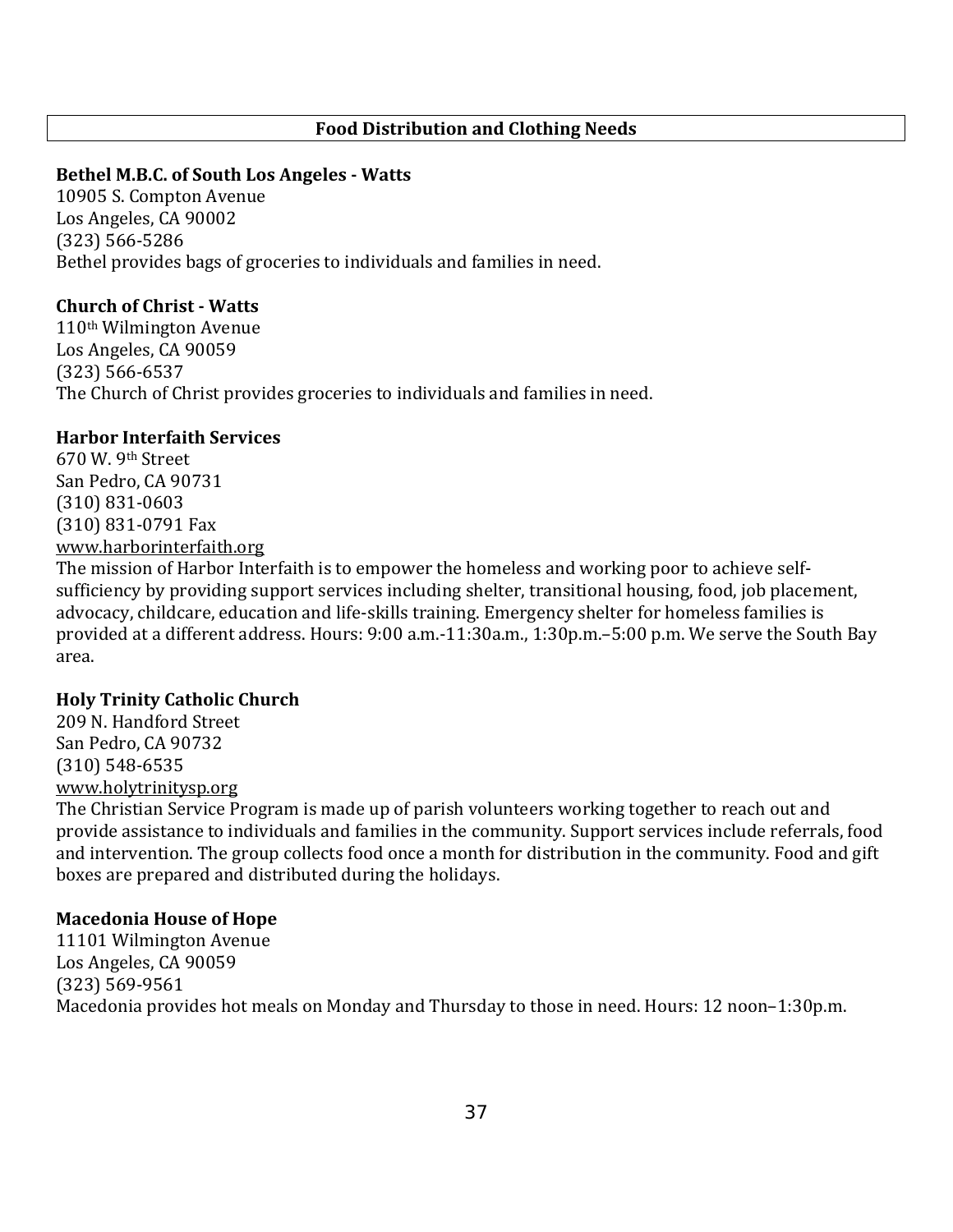# **Mary Star Christian Care**

853 W. 7th Street San Pedro, CA 90731 (310) 548‐1645 (310) 833‐3541 [www.marystar.org](http://www.marystar.org/) Lunch is served Mon‐Fri 11:30a.m.–12:30p.m. Groceries are distributed twice a month. Clothing is provided for adults and children; call for more information. Holiday food bags are given with preregistration—call for sign up times (4 weeks before the holidays). You must show I.D. for groceries. Serves: San Pedro only.

## **Olive Branch Missionary Baptist Church Watts**

2318 E. 103rd Street Los Angeles, CA 90002 (323) 566‐1698 We provide bags of groceries those in need.

## **San Pedro United Methodist Church**

580 W. 6th Street San Pedro, CA 90731 (310) 548‐1001 (310) 548‐4289 Fax www.gbgm‐umc.org/sanpedro

We provide a hot meal each Sunday to the homeless and poor. We also provide groceries to those in need. Meal is served at 5:00 p.m., Sunday evening, and groceries are dispensed after the meal.

# **St. Lawrence Brindisi Parish Watts**

10122 Compton Avenue Los Angeles, CA 90002 (323) 567‐1439 Groceries are provided to individuals and families in need.

## **Toberman Neighborhood Center Inc.**

131 N. Grand Avenue (310) 832‐1204 [www.toberman.org](http://www.toberman.org/) Toberman Neighborhood Center's food pantry distributes emergency groceries to those in need as well as referrals to additional crisis intervention agencies.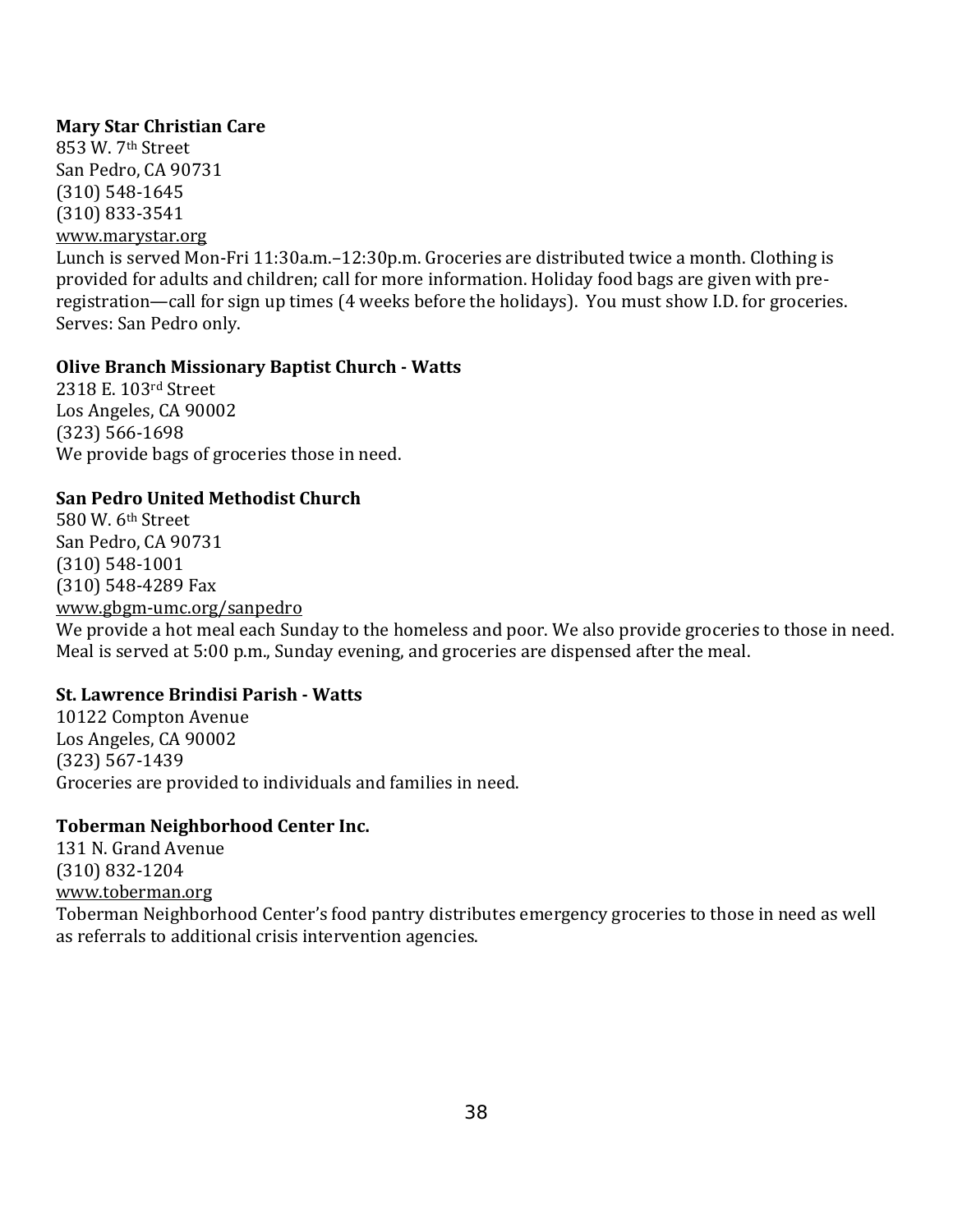## **YWCA of the Harbor Area and South Bay**

Cradle Closet 437 W. 9th Street San Pedro, CA 90731 (310) 547‐0831 (310) 547‐4443 Fax [www.ywcaharbor.org](http://www.ywcaharbor.org/)  We provide maternity and baby items for pregnant women and new mothers with children up to 24 months; appointment only.

## **Health Care/Medical/Health Assistance**

### **Department of Public Social Services Watts**

10728 S. Central Avenue Los Angeles, CA 90005 (323) 563‐4051 [www.ladpss.org](http://www.ladpss.org/)  The Department of Public Social Services provides food stamps and Medi‐Cal services.

#### **Harbor Community Clinic**

593 W. 6th Street San Pedro, CA 90731 (310) 547‐0202 [\(310\) 547‐5096](http://www.thehcc.net/) Fax www.thehcc.net

Harbor Community Clinic specializes in pregnancy testing, options counseling, prenatal care, primary health care, well-baby, immunizations, STD clinic, sick child care, teen health counseling, a men's clinic, psychological counseling, and community outreach. Pediatric site hours: Mon/Fri 9:00 a.m.‐5:00 p.m. Located at 731 S. Beacon Street in San Pedro. For information, please call (310) 732‐5887. Hours: Mon, Thurs, Fri 8:00 a.m.–5:00 p.m., Tues, Wed 8:00 a.m.–5:30p.m. Free services; serves: South Bay and Harbor area.

#### **Health Insurance Counseling Advocacy Program Center for Healthcare Rights**

520 S. Lafayette Park Place, Suite 214 Los Angeles, CA 90057 (213) 383‐4519 (800) 824‐0780 Fax www.cahealthadvocates.org Provides counseling for people that need help with or have questions about Medicare health insurance. Hours: Mon‐Fri 9:00 a.m.–4:00 p.m.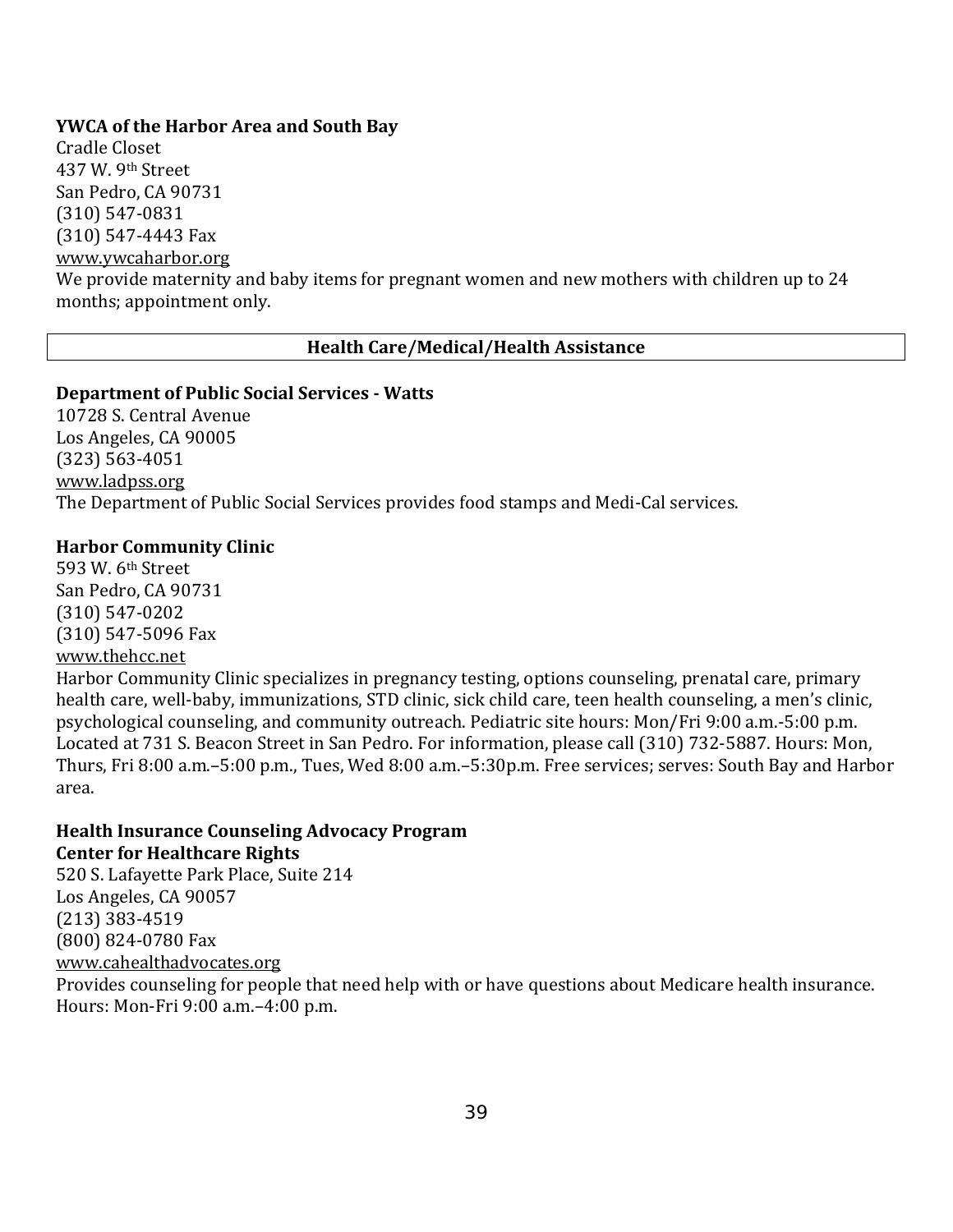## **South Compton Avenue Medical Clinic Watts**

9901 Compton Avenue Los Angeles, CA 90002 (323) 835‐8401 This pharmacy provides no cost to low‐cost immunizations.

## **The Pharmacy Watts**

11905 S. Central Avenue Los Angeles, CA 90059 (323) 564‐6051 A neighborhood pharmacy for residents of Watts.

## **TriCity Medical Group Watts**

11900 S. Avalon Boulevard #100 Los Angeles, CA 90061 (323) 756‐1317 Provides medical services for residents of Watts.

## **Watts Health Center**

10300 S. Compton Avenue Los Angeles, CA 90002 (323) 564‐4331 This health center is typically opened 60 hours per week.

## **Wilmington Community Clinic**

1009 N. Avalon Boulevard Wilmington, CA 90744 (310) 549‐5760 (310) 549‐2277 Fax [www.wilmingtoncc.org](http://www.wilmingtoncc.org/) 

Medical services offered include the following: birth control, pregnancy testing and counseling, ambulatory care, well‐baby CHDP, prenatal, immunizations, STD testing and treatment, sick child care, physical exams, general medicine. Hours: Mon 8:00 a.m.‐8:30p.m., Tues 8:00 a.m.‐7:00 p.m., Wed & Thurs 8:00 a.m.‐6:30p.m., Fri 8:00 a.m.‐4:30p.m. Health insurance assistance, Medi‐Cal, Healthy Families, Healthy Kids and other available programs for patients who are eligible.

# **Wilmington Health Center**

1325 North Broad Avenue Wilmington, Ca 90744 (310) 518‐8800 [sahuizar@dhs.lacounty.gov](mailto:sahuizar@dhs.lacounty.gov) A family practice health center.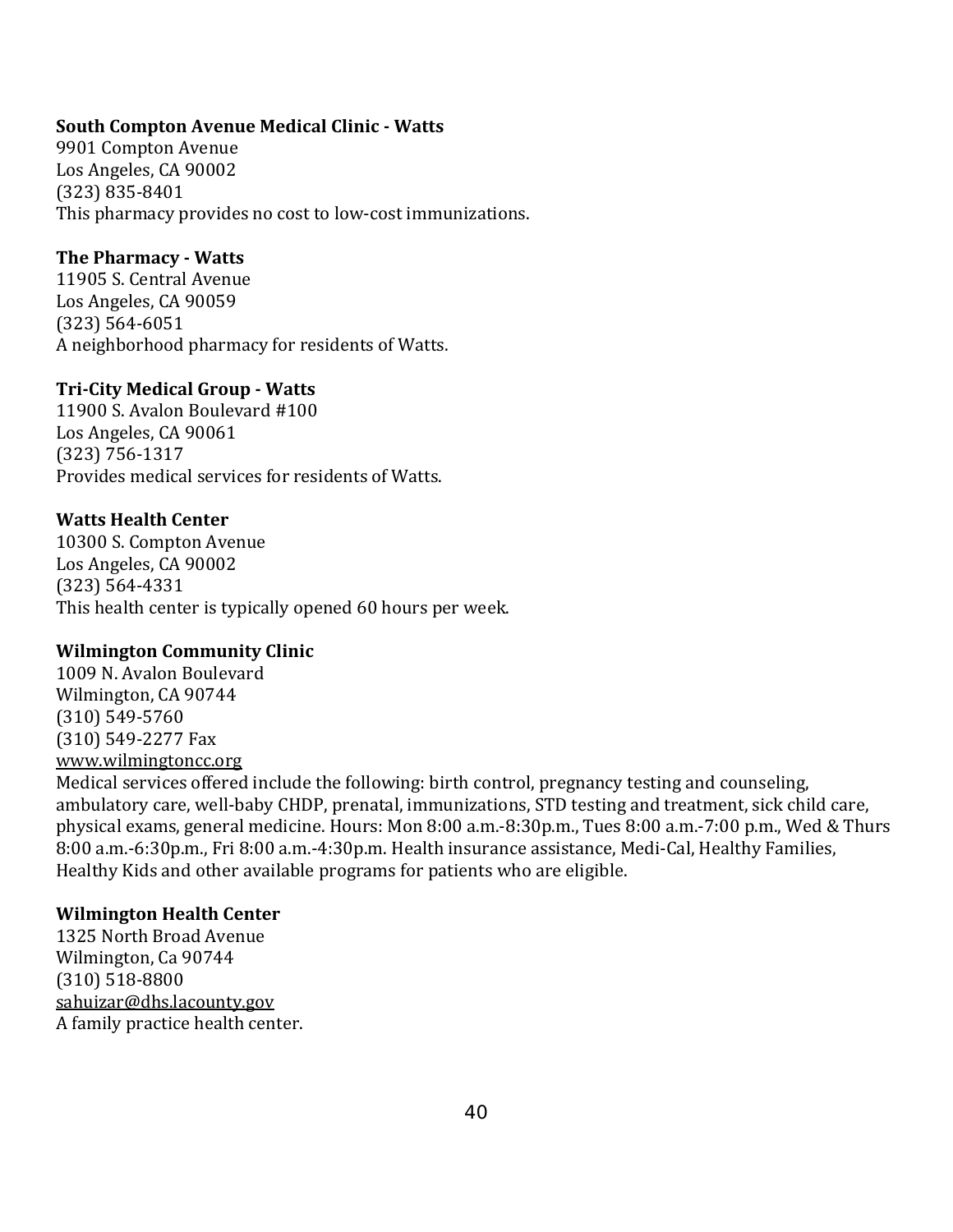## **Homeless Resources and Programs**

#### **Beacon Light Mission**

Men's Shelter 525 N. Broad Avenue Wilmington, CA 90744 (310) 830‐7063 (310) 830‐3260 Fax [www.beaconlightmission.org](http://www.beaconlightmission.org/)

A 21 Bed emergency shelter for men only, ages 18 years and up. The maximum length of stay is 7 nights every 2 months. Individuals from any area are welcome. Dinner is served every night to men, women and children who attend chapel services at 7:00 p.m. Hours: Mon‐Fri 9:00a.m.–6:00 p.m., Sat‐Sun 4:00p.m.– 7:00 p.m. Requirements: Photo identification; must be clean and sober.

### **Beacon Light Mission/Doors of Hope**

Women's Shelter 529 Broad Avenue Wilmington, CA 90744 (310) 518‐3667 (310) 830‐3260 Fax [www.beaconlightmission.org/doorsofhopewomensshelter](http://www.beaconlightmission.org/doorsofhopewomensshelter) Temporary shelter is provided along with daily meals and showers, clean clothing, counseling and spiritual guidance.

#### **Harbor Interfaith Services**

670 W. 9th Street San Pedro, CA 90731 (310) 831‐0603 (310) 831‐0791 Fax [www.harborinterfaith.org](http://www.harborinterfaith.org/) 

The mission of Harbor Interfaith is to empower the homeless and working poor to achieve self‐ sufficiency by providing support services including shelter, transitional housing, food, job placement, advocacy, childcare, education and life‐skills training. Emergency shelter for homeless families is provided at a different address. Hours: 9:00 a.m.‐11:30a.m., 1:30p.m.–5:00 p.m. We serve the South Bay area.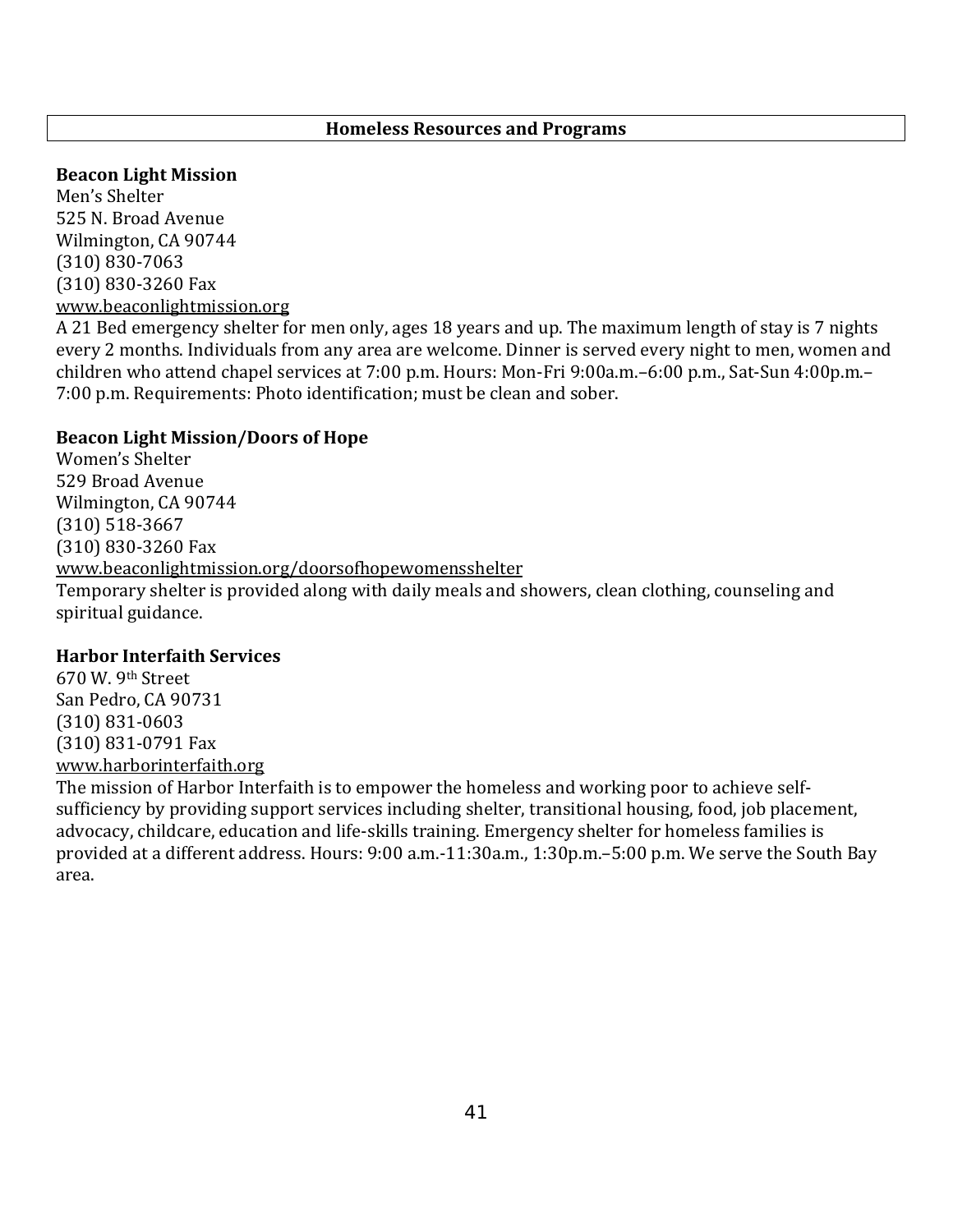# **Harbor View House**

Residential Nursing Care/Mentally Ill Adults 921 S. Beacon Street San Pedro, CA 90731 (310) 547‐3341 [\(310\) 547‐138](http://www.hvi.com/)4 Fax www.hvi.com

Residential and intermediate care (nursing) for mentally ill adults; includes day rehabilitation program and life support. There is 14‐day crisis intervention housing for the mentally ill homeless adults. Other services include: counseling, food, shelter & case management. Hours: Mon‐Fri 8:30a.m.–5:00 p.m. Referral by County Mental Health. We accept Medi‐Cal.

# **Rainbow House Emergency Shelter**

(Confidential Site) San Pedro, CA 90731 (310) 548 – 5450 (310) 548 – 0611 Fax (310) 547 – 9343 Hotline www.rainbowservicesdv.org

[The following services are off](http://www.rainbowservicesdv.org/)ered by Rainbow House: emergency food, meals, emergency shelter, transitional housing, legal aid, benefits eligibility assistance, case management, parenting education, domestic violence services, and counseling. English and Spanish are spoken. Hours: 24 hours, 7 days a week.

# **SHAWL House**

Support for Harbor Area Women's Lives 936 S. Centre Street San Pedro, CA 90731 (310) 521‐9310 (310) 521‐0359 [www.shawlwomenshouse.org](http://www.shawlwomenshouse.org/)

The SHAWL House is a residential treatment program for homeless and chemically dependent women with few alternatives for free or low-cost treatment. The services include: living space for ten women with the goal of empowering the women to be fully independent, productive members of society and enable them to reunite with their children. Serves women 18‐64 years of age with the maximum stay of 6 months for residential treatment. Hours: 9:00 a.m.–5:00 p.m.

# **Watts Labor Community Action Committee (WLCAC)**

10950 S. Central Avenue Los Angeles, CA 90059 (323) 563‐5639 [www.wlcac.org](http://www.wlcac.org/) The WLCAC provides various services which include an access center, shelter plus care, women's shelter, and transitional housing for mental health clients.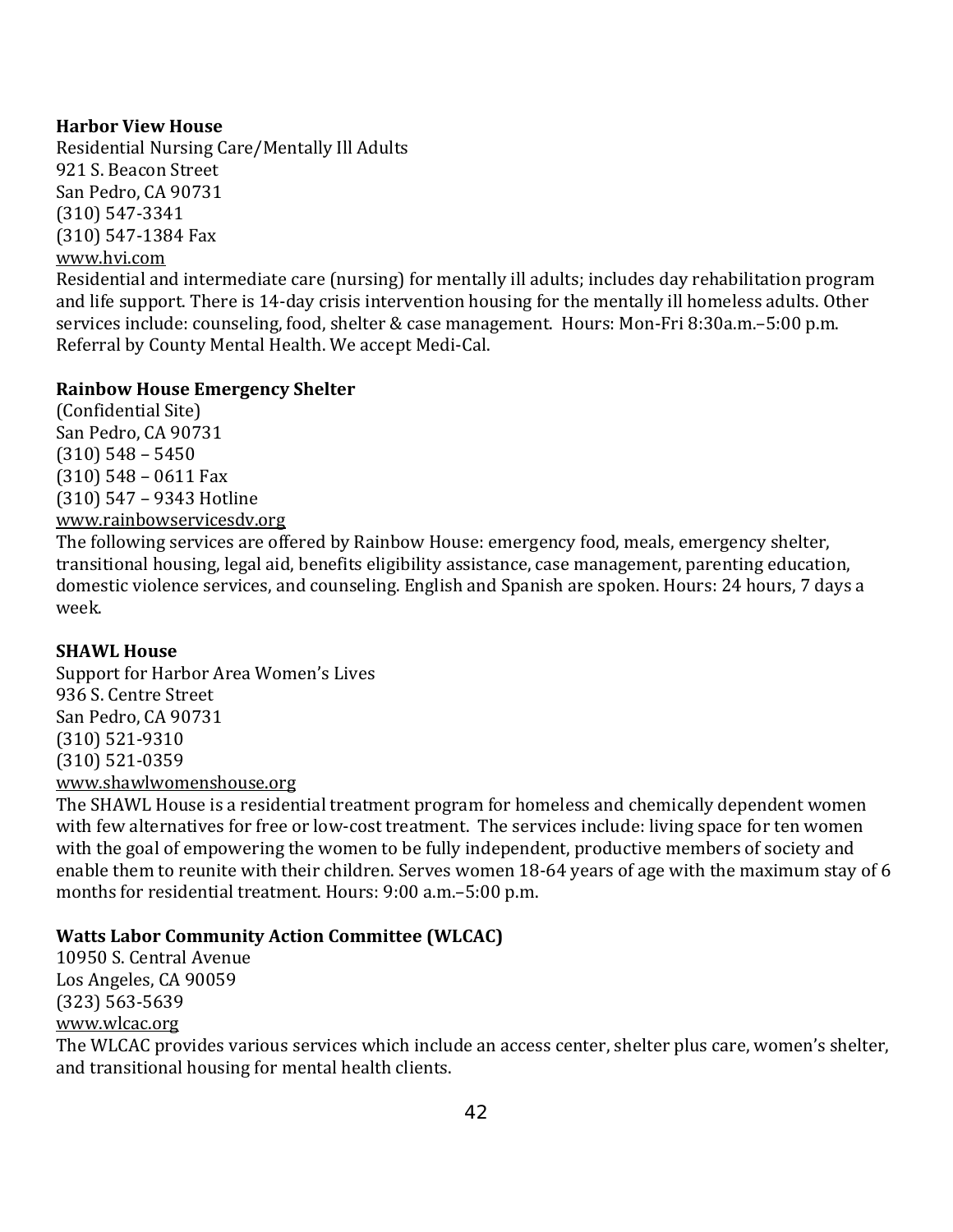### **Hospitals**

### **Kaiser Permanente**

25825 S. Vermont Avenue Harbor City, CA 90710 (310) 325‐5111 (310) 517‐2234 Fax [www.kaiserpermanente.org](http://www.kaiserpermanente.org/)

A 231 bed hospital that offers the following services: obstetrics, cardiology, oncology, specialized surgery, nephrology, orthopedics, chemical dependency program, and family recovery services. Doctors are available 24 hours. We serve: Los Angeles and Orange Counties.

### **Providence Little Company of Mary**

San Pedro Hospital 1300 W. 7th Street San Pedro, CA 90732 (310) 832‐3311 (310) 514‐5314 Fax [www.providence.org](http://www.providence.org/) 

Providence is a 387 bed facility that offers acute care with a maternity ward. Other services include the following: adult chemical dependency program, pediatrics unit, 24 hour emergency room, ICU, oncology, industrial care center, blood donor center, MRI, skilled nursing pavilion, Hospice program, home health care program, and a cardiac lab.

# **Housing/Assistance/Tenant Rights**

## **Beacon Light Mission**

525 N. Broad Avenue Wilmington, Ca 90744 (310) 830 – 7063 (310) 830 – 3260 Fax

This 21 bed emergency shelter is for men only, 18 years of age, with the maximum stay of 7 nights, every 2 months. Individuals from any area are welcome. Dinner is served every night to men, women, and children who attend chapel services at 7:00 p.m. Funding: local churches and donations. Hours: Mon‐Fri 9:00 a.m.‐6:00 p.m., Sat & Sun 4:00 p.m.‐7:00 p.m. Requirements: Picture ID, and must be clean and sober.

## **Imperial Courts Watts**

RAC 11543 Croesus Avenue Los Angeles, CA 90059 (323) 249‐7762 Imperial Courts is a [public housing](http://en.wikipedia.org/wiki/Public_housing) project.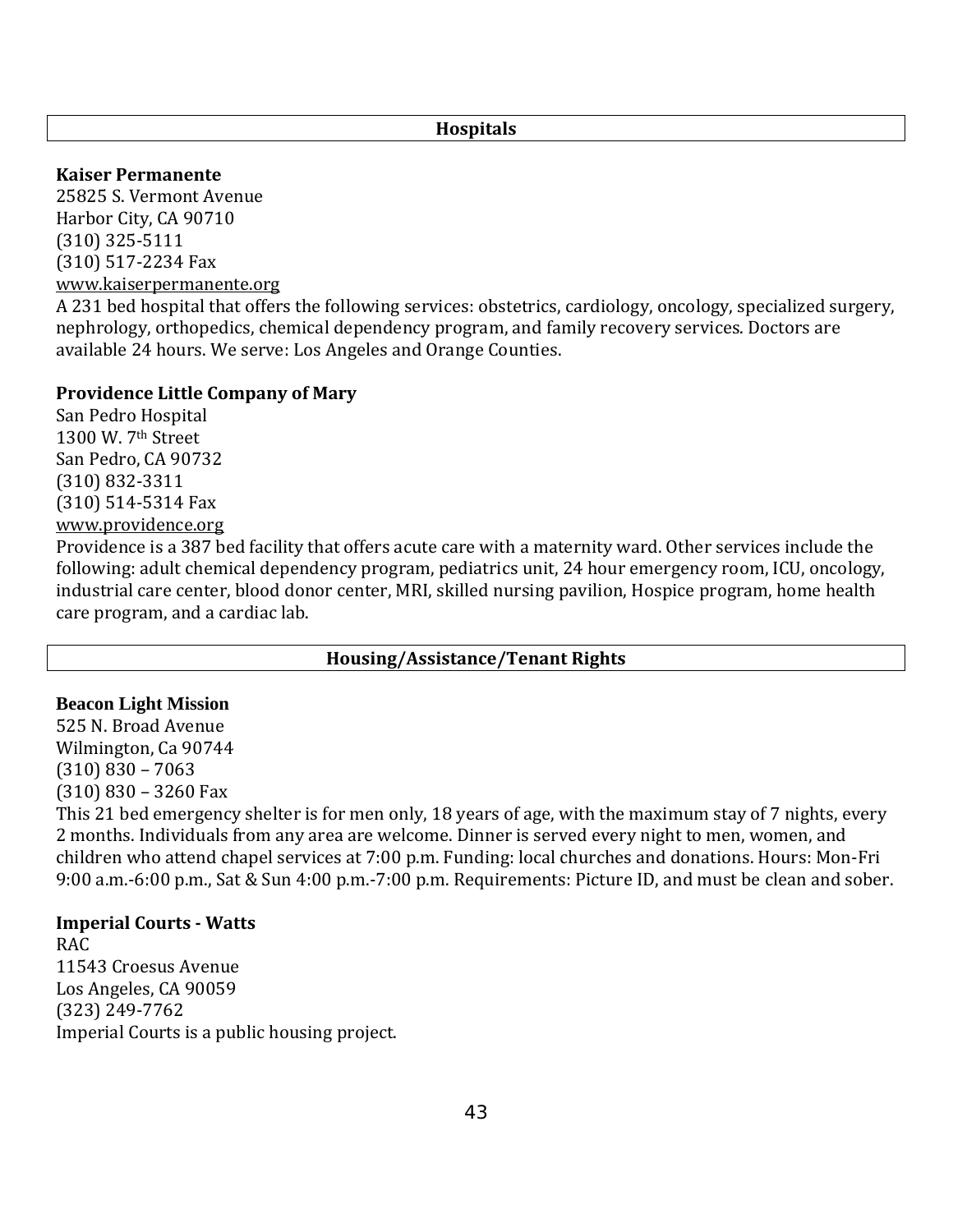## **Jordan Downs Watts**

9800 Grape Street Los Angeles, CA 90002 (323) 357‐6785 (323) 249‐5453 RMC/Management Office Jordan Downs Housi[ng Project is a 700‐unit](http://en.wikipedia.org/wiki/Housing_Authority_of_the_City_of_Los_Angeles) [public housin](http://en.wikipedia.org/wiki/Public_housing)[g apart](http://en.wikipedia.org/wiki/Housing_Authority_of_the_City_of_Los_Angeles)ment complex. The complex is owned and managed by the Housing Authority of the City of Los Angeles (HACLA).

## **Nickerson Gardens Watts**

1590 114th Street Los Angeles, CA 90059 (323) 357‐6777 (323) 564‐3992 Fax Nickerson Gardens is a 1054‐unit public housing apartment complex.

## **Ozie Gonzaque Village Watts**

RAC 10516 Antwerp Street Los Angeles, CA 90002 A public housing project operated by the [Housing Authority of the City of Los Angeles](http://en.wikipedia.org/wiki/Housing_Authority_of_the_City_of_Los_Angeles) (HACLA).

## **Housing/Low Income/HUD**

## **Imperial Courts Watts**

11541 Croesus Avenue Los Angeles, CA 90059 (323) 249‐7762 (323) 249‐0938 Fax Imperial Courts is a [public housing](http://en.wikipedia.org/wiki/Public_housing) project in [Watts](http://en.wikipedia.org/wiki/Watts,_Los_Angeles,_California).

## **Jordan Downs Watts**

9800 Grape Street Los Angeles, CA 90002 (323) 357‐6785 (323) 566‐9543 Fax [Jordan Downs is a 700‐unit p](http://en.wikipedia.org/wiki/Housing_Authority_of_the_City_of_Los_Angeles)[ublic housing](http://en.wikipedia.org/wiki/Public_housing) complex. This complex is owned and managed by the [Housing](http://en.wikipedia.org/wiki/Housing_Authority_of_the_City_of_Los_Angeles)  Authority of the City of Los Angeles (HACLA).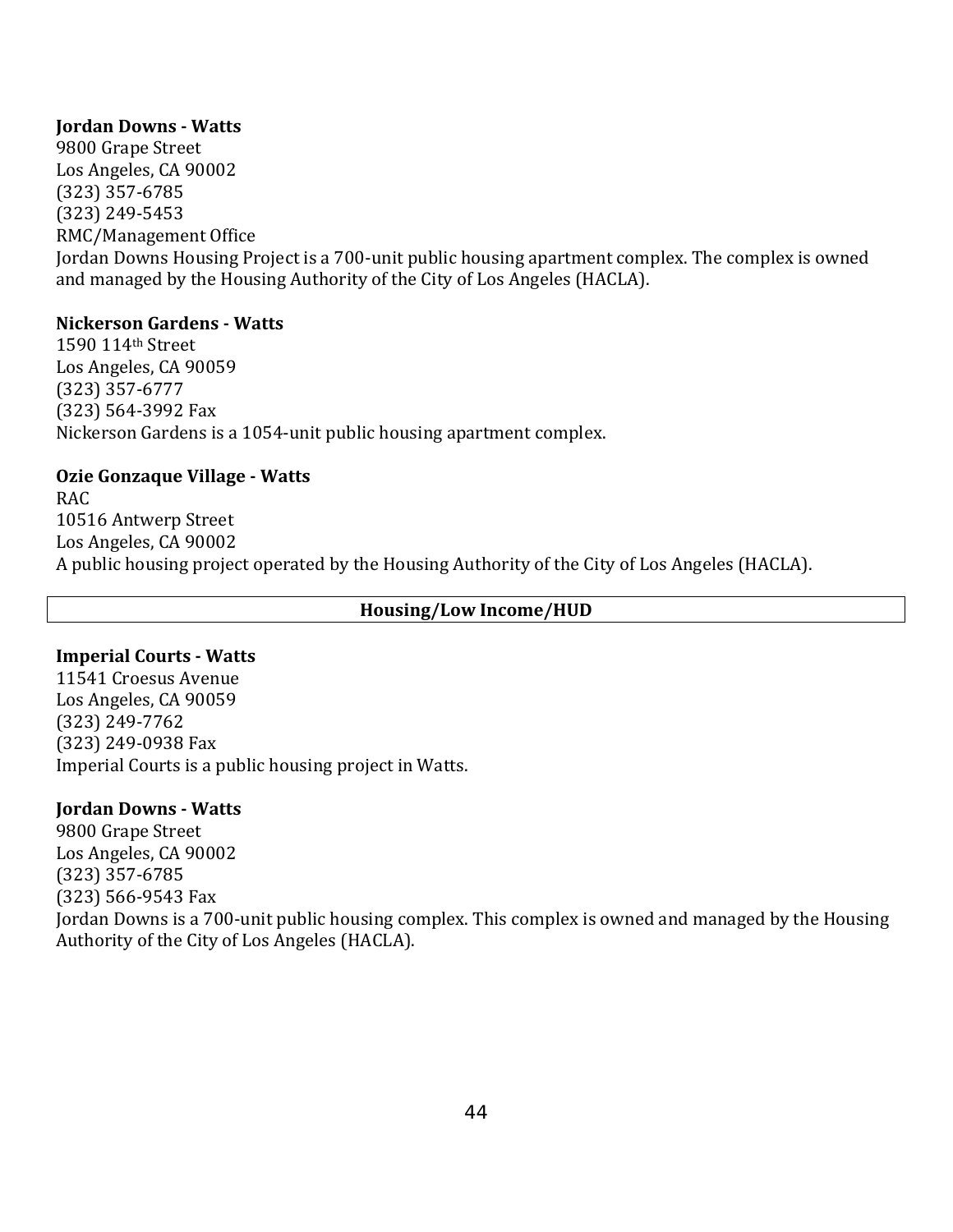## **National Housing Property Management (NHPM)**

360 W. 3rd Street San Pedro, CA 90731‐2740 (310) 832 – 4501 (310) 832 –2769 Fax NHPM is Section‐8 rental housing for families with a wait time of 3‐5 yrs. Hours: Mon‐Fri 8:00a.m.‐ 5:00 p.m. Spanish and English are spoken. Requirement: Low income. Serves: Los Angeles County.

# **Nickerson Gardens Watts**

1590 114th Street Los Angeles, CA 90059 (323) 357‐6777 (323) 564‐3992 Fax Nickerson Gardens is a 1054‐unit public housing apartment complex.

# **Ozie Gonzaque Village Watts**

1515 E. 105th Street Los Angeles, CA 90002 (323) 249‐7768 (323) 249‐7773 Fax [Ozie Gon](http://en.wikipedia.org/wiki/Housing_Authority_of_the_City_of_Los_Angeles)zaque Village is a public housing project operated by [Housing Authority of the City of Los](http://en.wikipedia.org/wiki/Housing_Authority_of_the_City_of_Los_Angeles)  Angeles (HACLA)

# **Immigration/Refugee Programs**

# **LA Hermandad Mexicana**

116 E. Pacific Coast Highway Wilmington, CA 90744 (310) 518–3500 We provide immigration & education services to adults. Walk-ins welcome. Funding: Nonprofit. Hours: Mon‐Fri 9:00 a.m.‐5:00 p.m. Serves: Los Angeles County.

# **Mahar House Community Center/Catholic Charities**

1115 Mahar Avenue Wilmington, CA 90744 (310) 834 – 7265 (310) 834 – 8813 Fax Mahar House offers a variety of activities for school‐aged children and young adults. These include the following: parenting classes, literacy classes, family development network, counseling, case management for low income families, and immigration services. Funding is through the United Way and Catholic Charities; our services are free. We are a nonprofit agency. Hours: Mon‐Fri 9:00 a.m.‐4:00 p.m. Spanish is spoken. Serves: South Bay area, except Long Beach.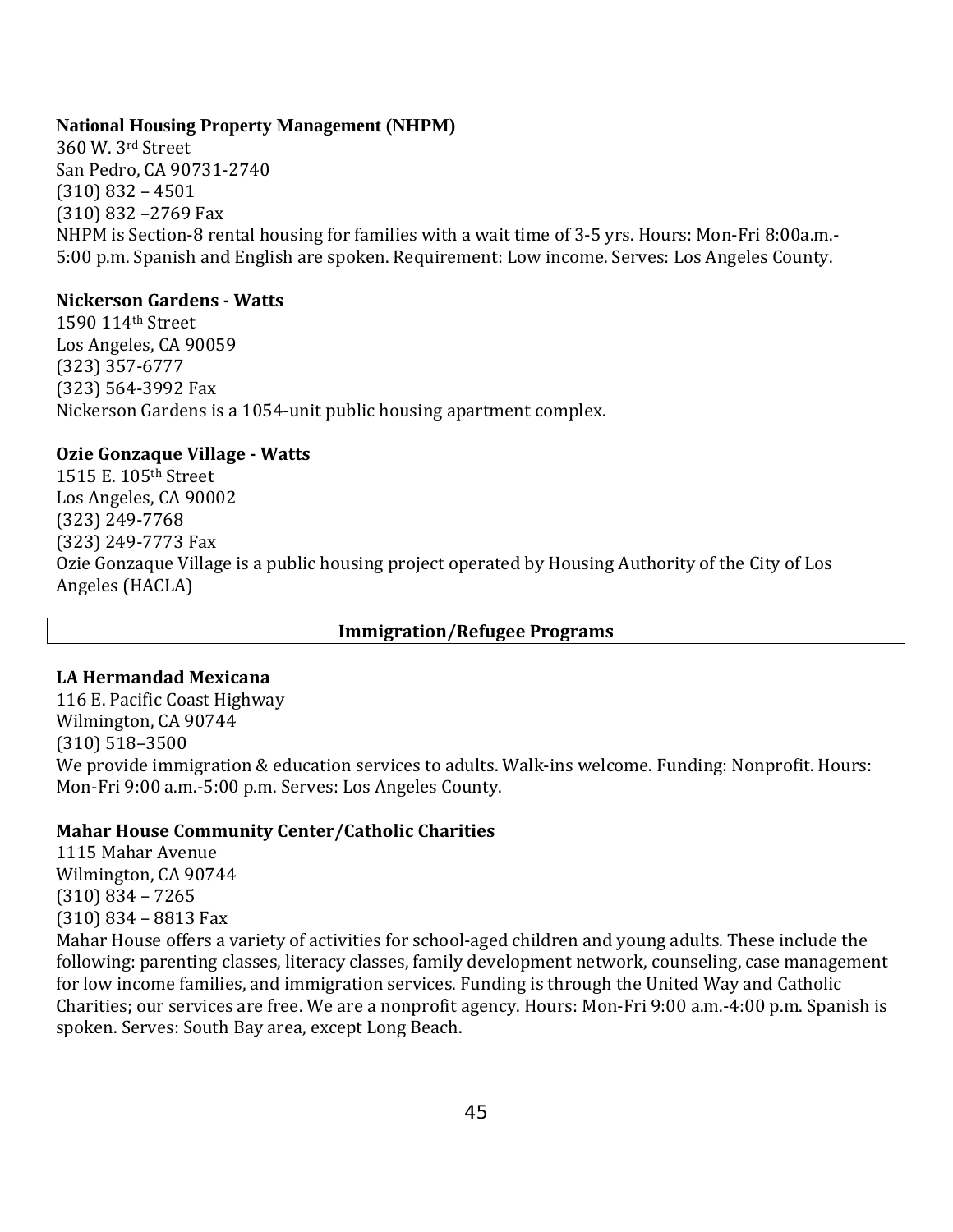#### **Law Enforcement**

## **Anonymous Crime Hotline WE TIP**

800‐78‐CRIME 800‐47‐ARSON 855‐86‐BULLY 800‐47‐DRUGS 800‐US‐FRAUD [800‐6‐HITNRUN](http://www.wetip.com/) www.wetip.com 24 hours, 7 days a week.

#### **LAPD Harbor Division San Pedro/Harbor Area**

2175 John S. Gibson Blvd. San Pedro, CA 90731 (310) 726‐7700 Voice (310) 518‐6387 TDD/TTY

#### **Legal Assistance**

## **Los Angeles County Superior Court San Pedro**

San Pedro Courthouse/ South District 505 S. Centre Street San Pedro, CA 90731 (310) 519‐6201 (310) 548‐3214 Fax The Los Angeles Superior Court is dedicated to resolving and recording legal matters while upholding the following values: fairness, accessibility, integrity, responsiveness and responsibility. Hours: Mon‐Fri 8:30a.m.–4:30p.m.

## **Los Angeles County Superior Court San Pedro**

San Pedro Annex Courthouse 638 S. Beacon Street, Room 676 San Pedro, CA 90731 (310) 519‐8015 (310) 514‐0314 Fax The Los Angeles Superior Court is dedicated to resolving and recording legal matters while upholding the following values: fairness, accessibility, integrity, responsiveness and responsibility. Hours: Mon‐Fri 8:30a.m.–4:30p.m.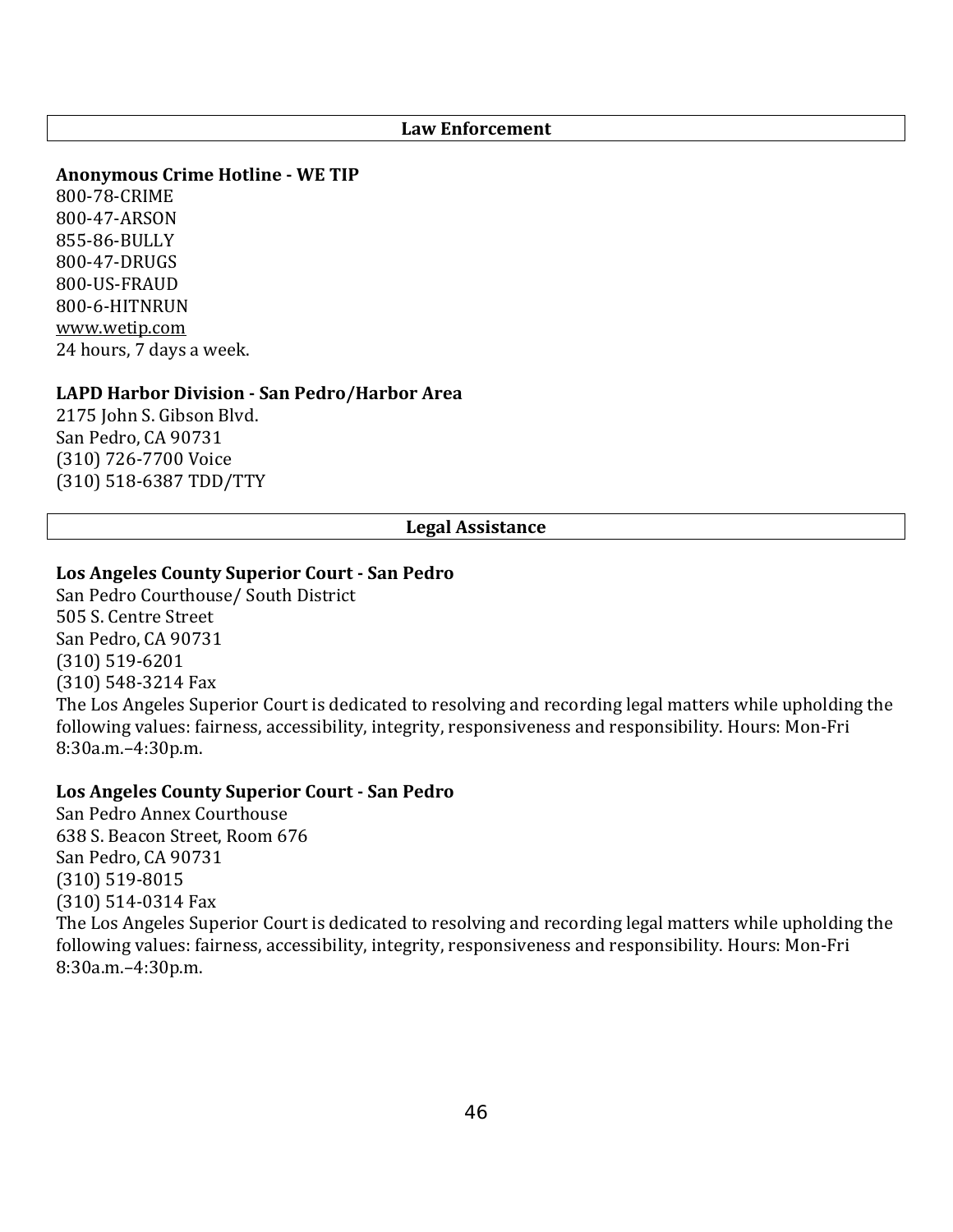### **Libraries**

**Alma Reaves Woods Watts Library**

Los Angeles Public Library 10205 Compton Avenue Los Angeles, CA 90002 (323) 789‐2850 [\(323\) 789‐28](http://www.lapl.org/)59 Fax

# www.lapl.org

We offer a variety of programs including, adult literacy, financial literacy, Central Avenue Sounds, Teen Time, Volunteer Training, Teen Council, LACMA Family Art Class, Story time for Little Listeners, Computer Comfort, and Electronic Resources. All branch libraries provide free access to computer work stations which are connected to the library's information network. Additionally, we provide internet access which allows the public to search LAPL's many electronic resources including the online catalog with over 100 [subscription databases](http://databases.lapl.org/), word processing, languag[e learning](http://www.lapl.org/kidspath/index.html)[,](http://www.lapl.org/ya/) [literacy,](http://www.lapl.org/literacy/index.html) [and a](http://www.lapl.org/espanol/index.html) [large historic](http://catalog.lapl.org/) document and photograph collection. Web sites are provided for children, teens and Spanish speakers.

## **L.A. Public Library**

931 S. Gaffey Street San Pedro, CA 90731 (310) 548 – 7779 (310) 548 – 7453 Fax [www.lapl.org](http://www.lapl.org/)

We provide a variety of services, including: books on tape, large print books, shut-in service, typewriter, copier, public meeting room, videos, cassettes, public internet access, free word processing computers, and laser printers. Additionally, we offer pre‐school storytelling, toddler story time, tutoring by the San Pedro Youth Coalition during the school year, a literacy program, local history, sailing, ship history collections, foundation & grant collection, books in a variety of languages—Spanish, Italian, German, French, Russian, Japanese, Serbian, Croatian, and Chinese. Hours: Mon‐Thurs 10:00 a.m.‐8:000 p.m., Fri & Sat 10:00 a.m.‐6:00 p.m., Sun 1:00 p.m.‐5:00 p.m. Croatian, Hungarian, and Spanish Spoken. Serves: Harbor and Port areas of Los Angeles.

## **Wilmington Branch Library**

1300 N. Avalon Boulevard Wilmington, 90744 (310) 834‐1082 (310) 548‐7418 Fax [www.lapl.org](http://www.lapl.org/)

There are a variety of activities offered: Game Night, Teen Council, BARK, Pre‐school storytelling, Lego Club, Fun in the Park, Computer Comfort, and electronic resources. All branch libraries provide free access to computer workstations which are connected to the library's information network. In addition to providing Internet acce[ss, these works](http://catalog.lapl.org/)tations e[nable the public to search](http://databases.lapl.org/) LAPL's many electronic resource[s includi](http://www.lapl.org/literacy/index.html)ng the online catalog, over 100 subscription databases, word processing, language learning, literac[y and a lar](http://www.lapl.org/kidspath/index.html)[ge his](http://www.lapl.org/ya/)tori[c docume](http://www.lapl.org/espanol/index.html)nt and photograph collection. Specially designed Web sites are provided for children, teens and Spanish speakers.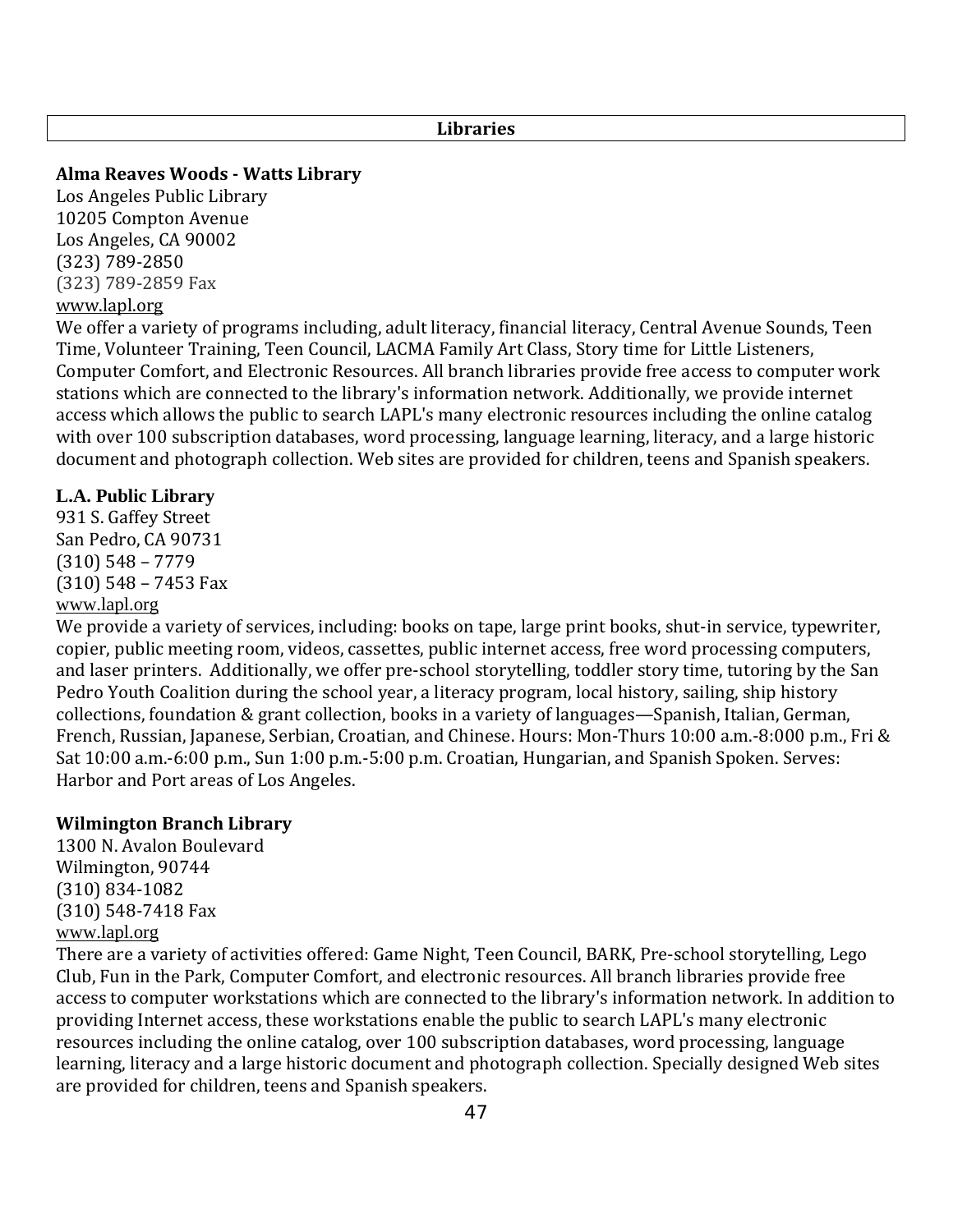## **Literacy/ESL Program**

## **Calvary Presbyterian Church**

1160 Marine Avenue Wilmington, CA 90744 (310) 835‐8333 www.cpcwilmington.org [We conduct English class](http://www.cpcwilmington.org/)es twice per week.

## **Harbor Community Adult School**

LAUSD Site/Vocational/ESL/Adult Programs 950 W. Santa Cruz Street San Pedro, CA 90731 (310) 547–4425 (310) 832–3489 Fax

Our programs include the following: vocational education, ESL, high school diploma & GED prep, citizenship prep, computer classes, family literacy programs, parent education, programs for adults with disabilities and older adults. Open enrollment; and tuition is free for eligible students. Funding: state and federal. Hours: Mon‐Thurs 8:00 a.m.‐9:00 a.m., Fri 8:00 a.m.‐4:30p.m. Spanish is spoken. Serves: Harbor City, Harbor Gateway, Lomita, San Pedro, and Wilmington.

## **Mahar House Community Center/Catholic Charities**

1115 Mahar Avenue Wilmington, CA 90744 (310) 834 – 7265 (310) 834 – 8813 Fax

Mahar House offers a variety of activities for school‐aged children and young adults. These include the following: parenting classes, literacy classes, family development network, counseling, case management for low income families, and immigration services. Funding is through the United Way and Catholic Charities; our services are free. We are a nonprofit agency. Hours: Mon‐Fri 9:00 a.m.‐4:00 p.m. Spanish is spoken. Serves: South Bay area, except Long Beach.

#### **Parenting Resources/Education**

## **Bandini Healthy Start/Family Resources Center**

425 N. Bandini Street San Pedro, CA 90731 (310) 832‐0282

We are a healthy start-multi disciplinary team of professionals who collaborate with families, schools, and communities to facilitate an equitable access to health, mental health and human services necessary to maximize the academic achievement, and well being of students. Hours: Mon‐Fri 8:00 a.m.‐2:30p.m.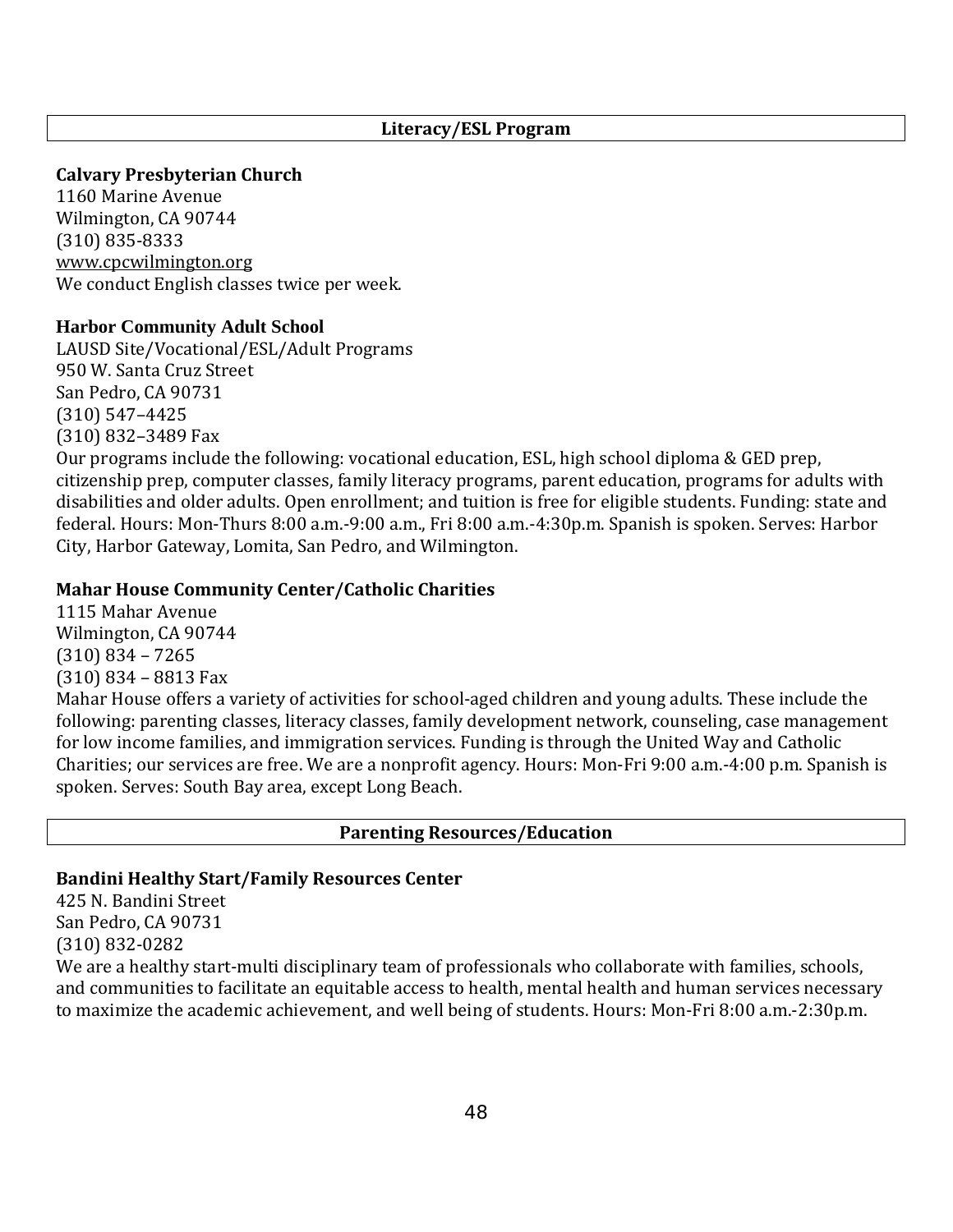# **Harbor Gang Alternative Program (GAP)**

309 West Opp Street Wilmington, CA 90744 (310) 519 – 7233 (310) 519 – 8730 Fax www.gangfree.org

GAP offers programs and services for at-risk youth. These include the following: mentoring, tutoring, school-based gang prevention for 4<sup>th</sup> and 6<sup>th</sup> grades, court approved parent education program, and graffiti abatement. We also provide counseling referrals to other agencies for students who still exhibit at-risk behavior even after the completion of our gang alternative program. Other locations are in Boyle Heights and Compton. Funding: Nonprofit. Hours: Mon‐Fri 8:00 a.m.‐5:00 p.m. Spanish spoken. We serve Los Angeles County.

# **Mahar House Community Center/Catholic Charities**

1115 Mahar Avenue Wilmington, CA 90744 (310) 834‐7265 (310) 834‐8813 Fax

Mahar House offers a variety of activities for school-aged children and young adults. These include the following: citizenship classes, parent education, literacy classes, family development network, counseling, case management for low income families, and immigration services. Funding is through the United Way and Catholic Charities. Our services are free. We are a nonprofit agency. Hours: Mon‐Fri 9:00 a.m.‐ 4:00 p.m. Spanish is spoken. Serves: Wilmington.

# **Robert F. Kennedy Institute (RFKI)**

544 N. Avalon Boulevard, Suite 309 Wilmington, CA 90744 (310) 834‐3484 [rfkinst@sbcglobal.net](mailto:rfkinst@sbcglobal.net)

Established in 1992, Robert F. Kennedy Institute's (RFKI) mission is to improve the health and well‐being of children and their families in the Harbor/South Bay communities of Los Angeles County by directly providing or facilitating free health and human services programs in a high‐quality, culturally competent manner. RFKI works as a service provider and as an intermediary, helping residents conquer bureaucratic, cultural, and other roadblocks, while linking clients to available public services.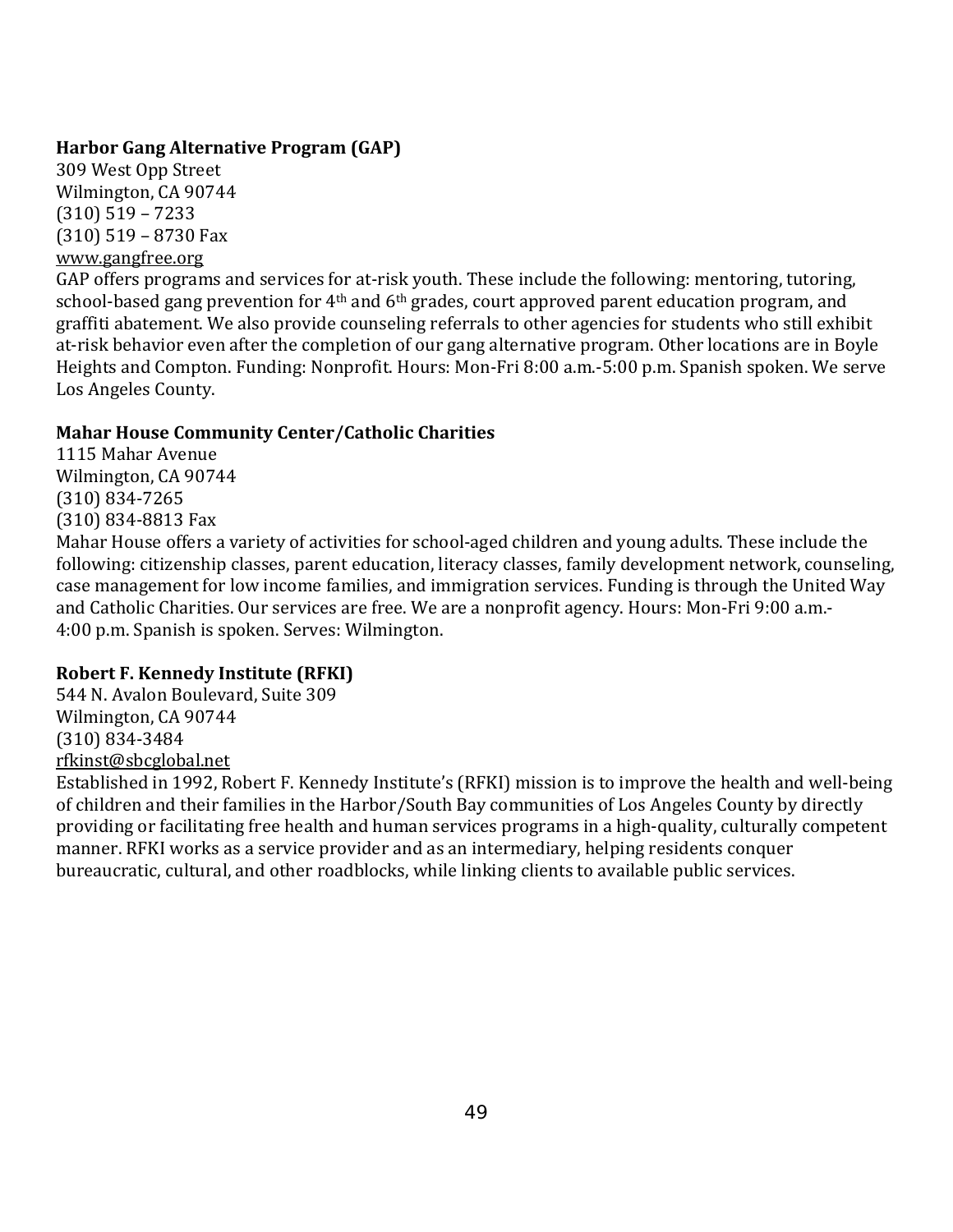# **Toberman Neighborhood Center Inc.**

131 N. Grand Avenue San Pedro, CA 90731 (310)832‐1145 [\(310\)832‐7861 Fax](http://www.toberman.org/) www.toberman.org

The Family Source Center (FSC) at Toberman is a hub for all of our family services. We focus on strengthening the family unit through case management as the core method for meeting this goal. Individuals and families receive carefully developed case plans, helping them move past barriers to develop healthy, independent lives, through the following programs: Parent/Teen Program; strengthening family units through open communication, effective parenting skills and developing respectful teen attitudes.

# **United Way of Greater Los Angeles**

1127 North Avalon Boulevard Wilmington, Ca 90744 (310) 518‐2559 [www.unitedwayla.org](http://www.unitedwayla.org/)  United Way in Wilmington is an educational initiatives driven agency with literacy programs, parenting and learning events.

# **Volunteers of America/Los Angeles**

Harbor City Early Head Start 1081 W. 257th Street Harbor City, CA 90710 (310) 257‐6892 (310) 257‐0149 Fax

We have home base and site programs in the South Bay area that is educational, social and health focused to improve parenting skills, increase awareness in child development, nutrition and health with the overall goal of strengthening the family unit. Individual, family and group counseling serves are available. We serve pregnant women and children up to 3 years of age. Hours: Mon-Fri 8:00 a.m.-4:30p.m. Home base office is located at 1135 W. 257th Street, Harbor City. Serves: Wilmington, San Pedro, Lomita, parts of Torrance, Carson, Lennox, Hawthorne and Gardena.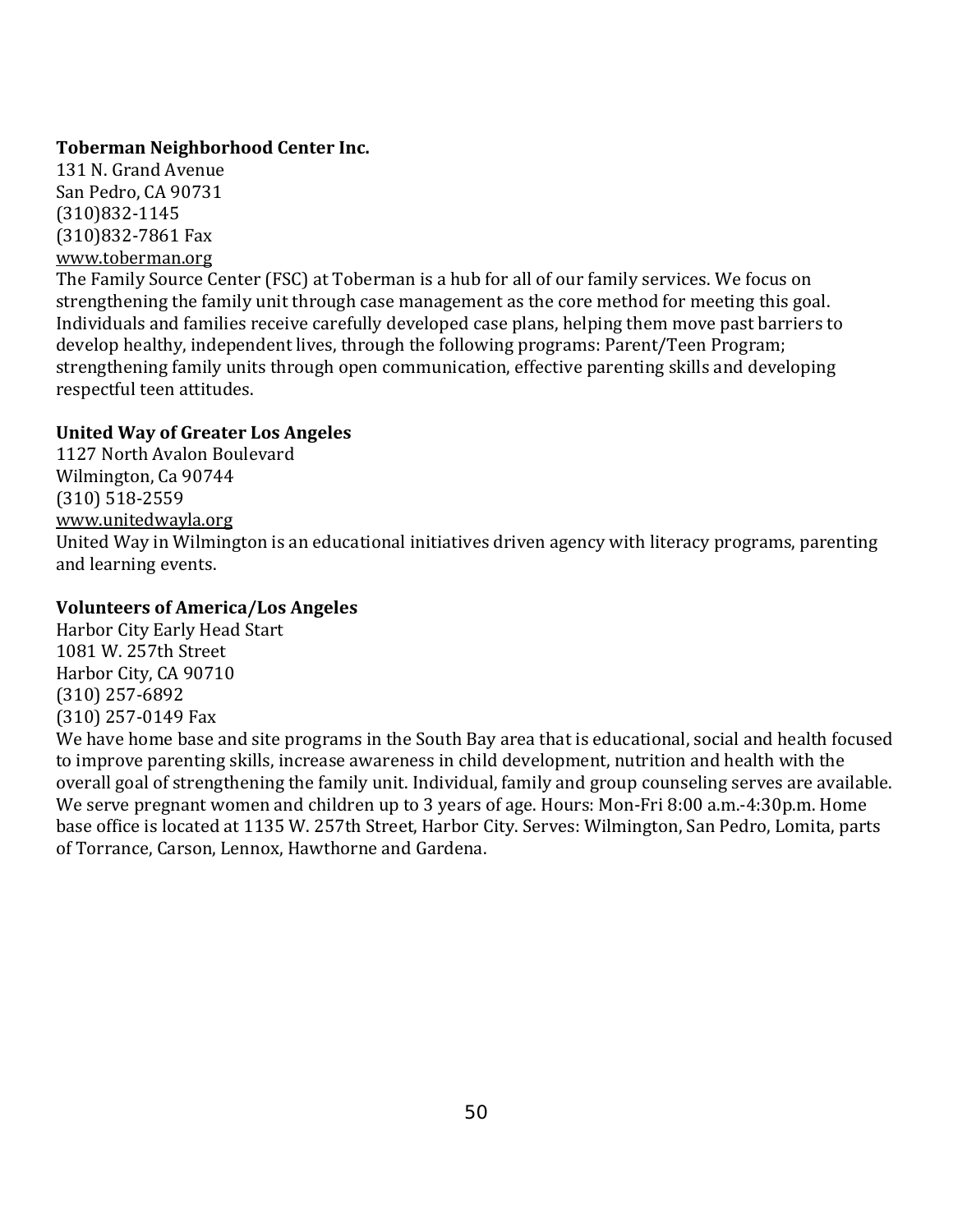## **YWCA/Harbor Area and South Bay**

437 W. 9th Street, San Pedro, CA 90731 (310) 547‐0831 (310) 547‐4443 Fax [www.ywcaharbor.org](http://www.ywcaharbor.org/) 

The YWCA's services specializes in: infant, preschool and latchkey childcare, day camp; low fee parenting class (available in English and Spanish), cradle closet for pregnant women and teens, youth anger management classes, conflict resolution, info and referral services for families in crisis, seminars and support groups for women and girls, ENCORE PLUS a breast and cervical cancer early screening program, thrift shop. Hours: Mon‐Fri 8:00 a.m.‐4:30p.m., childcare 6:30a.m.‐6:00 p.m. Serves: San Pedro, Long Beach, Harbor City, Wilmington, Carson, Lomita, Harbor Gateway, Palos Verdes, Torrance and South Bay cities.

## **Pregnant and Parenting Teens**

## **Casa De Los Angelitos**

954 Koleeta Drive Harbor City, CA 90710 (310) 325‐8208 (310) 325‐8217 Fax [www.casadelosangelitos.org](http://www.casadelosangelitos.org/)

Casa De Los Angelitos provides a home for pregnant women in crisis, 18 yrs of age and over. Women must show proof of the following tests: TB, STD, and drug. Free counseling is offered, along with parent & life skills education. Please call for information and openings. Hours: Mon‐Fri 8:00 a.m.‐5:00 p.m.

## **WIC PROGRAM San Pedro**

Public Health Foundation 312 N. Gaffey Street, Suite 101‐103 San Pedro, CA 90731 (888) 942‐2229 (626) 851‐0481 Fax [www.fns.usda.gov/wic](http://www.fns.usda.gov/wic)

WIC is a supplemental food program that provides nutrition education and coupons for purchasing specific foods such as milk, cheese, eggs, fruit and infant formula. The program serves pregnant and breastfeeding women as well as infants up to 5 years of age. We serve locations throughout Orange & Los Angeles County. Hours: Mon‐Fri 8:30a.m.–5:00 p.m. Serves L.A. County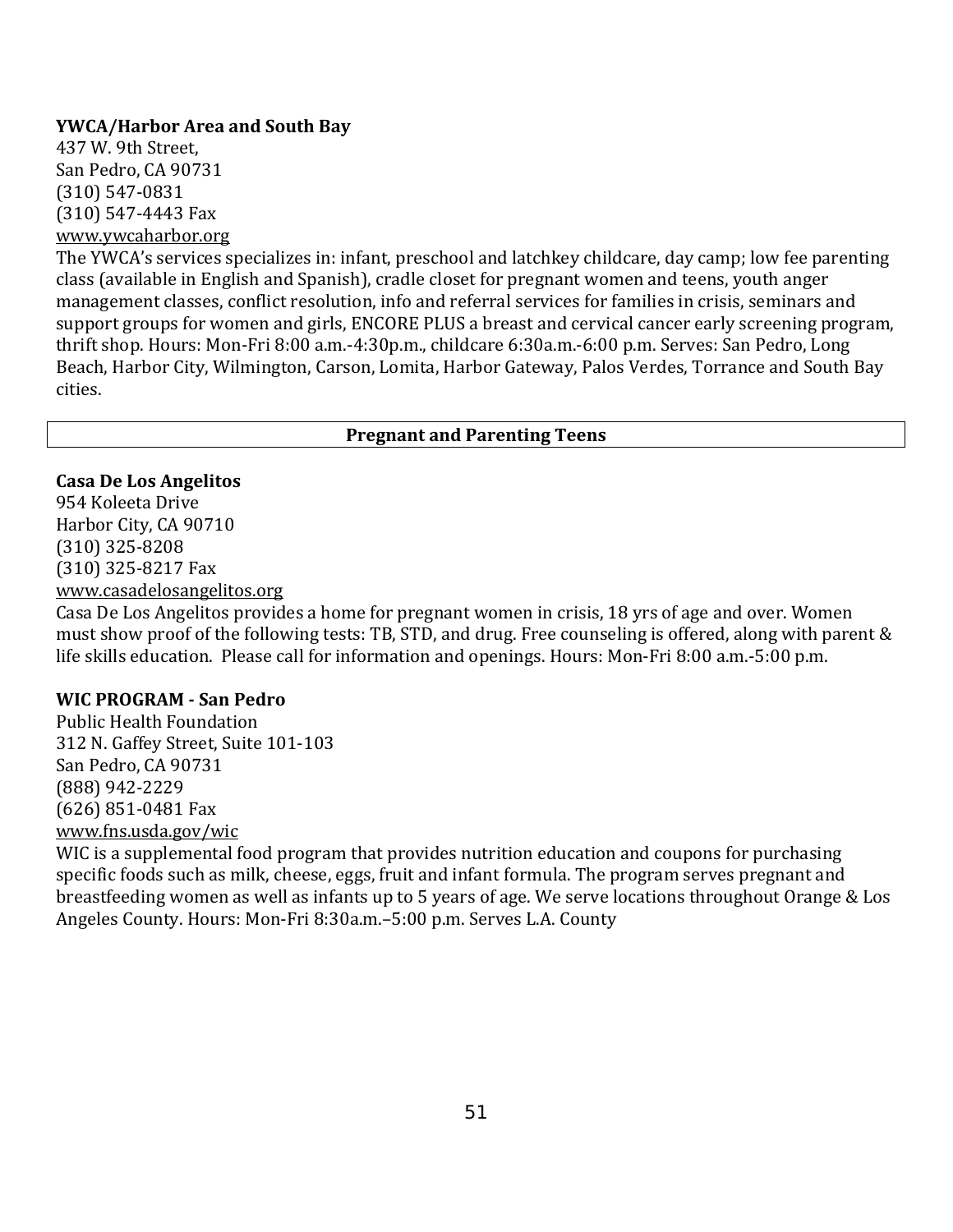# **WIC Program Wilmington**

Public Health Foundation 133‐137 East L Street Wilmington, CA 90744 (888) 942‐2229 (626) 851‐0481 Fax [www.fns.usda.gov/wic](http://www.fns.usda.gov/wic)

WIC is a supplemental food program that provides nutrition education and coupons for purchasing specific foods such as milk, cheese, eggs, fruit and infant formula. The program serves pregnant and breastfeeding women as well as infants up to 5 years of age. We serve locations throughout Orange and Los Angeles County. Hours: Mon‐Fri 8:30a.m.–5:00 p.m. Serves L.A. County

# **YWCA Harbor Area and South Bay**

437 W. 9th Street San Pedro, CA 90731 (310) 547‐0831 (310) 547‐4443 Fax www.ywcaharbor.org

[The YWCA's services s](http://www.ywcaharbor.org/)pecializes in infant, preschool and latchkey childcare, day camp, low fee parenting class (available in English and Spanish), cradle closet for pregnant women and teens, youth anger management classes, conflict resolution, info and referral services for families in crisis, seminars and support groups for women and girls, ENCORE PLUS a breast and cervical cancer early screening program, thrift shop. Hours: Mon‐Fri 8:00 a.m.‐4:30p.m., childcare 6:30a.m.‐6:00 p.m. Serves: San Pedro, Long Beach, Harbor City, Wilmington, Carson, Lomita, Harbor Gateway, Palos Verdes, Torrance and South Bay cities.

# **Toberman Neighborhood Center**

131 N. Grand Avenue San Pedro, CA 90731 (310) 832‐1145 Toberman Neighborhood Center offers self help groups, such as, Domestic Violence for men and women, anger management, and drug diversion. Please call for specific self help groups that meet on location.

# **SelfHelp/Support Groups**

# **CoDependents Anonymous, Inc.**

(323) 969‐4995

We offer a referral message line to meetings in Los Angeles. Hours: 24 hour info line.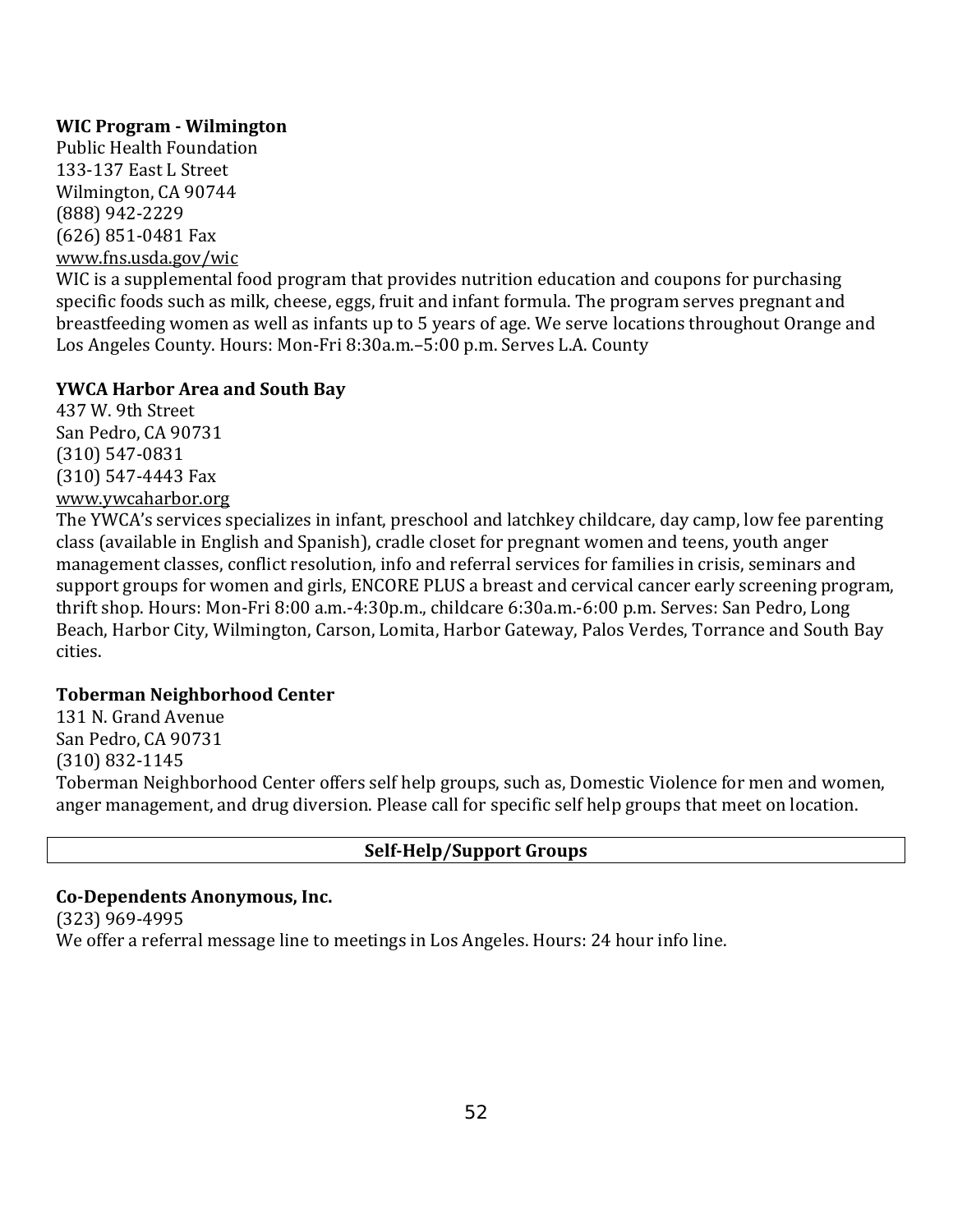# **Domestic Violence Helpline**

Rainbow Services, LTD, P.O. BOX 547 San Pedro, CA 90733 (310) 547‐9343 [\(310\) 548‐0611 Fax](http://www.thehotline.org/) www.thehotline.org

Our support groups are open to all men and women experiencing domestic violence. English groups are on Wednesday at 1:00 pm.; Thursdays at 6:00 pm. Spanish groups meet on Tues & Weds 6:00 a.m.‐ 1:00 p.m., Fri 12:30p.m. The hotline is available 24 hours. Services are free, along with free childcare during support groups.

# **Narcotics Anonymous**

L.A. County (818) 773‐9999 (888) 622‐4672 Spanish www.na.org This is a 24 hour helpline for Los Angeles County and San Gabriel areas. A volunteer or a tape message refers to self‐help groups and daily meetings.

# **San Pedro Service Center**

769 W. 3rd Street San Pedro, Ca 90731 (310) 519‐6091 (310) 519‐6095 (Angie) (310) 548‐4880 Fax

San Pedro Service Center is a multipurpose facility designed to enhance the community with a range of education, social recreation and nutrition services. The APS Clerk provides assistance for elders who are experiencing difficulties living alone; facing problems with a caregiver; possible victim of a scam; someone trying to take advantage of your finances; someone trying to force you to sign unfamiliar documents; and if you're just feeling sad and lonely.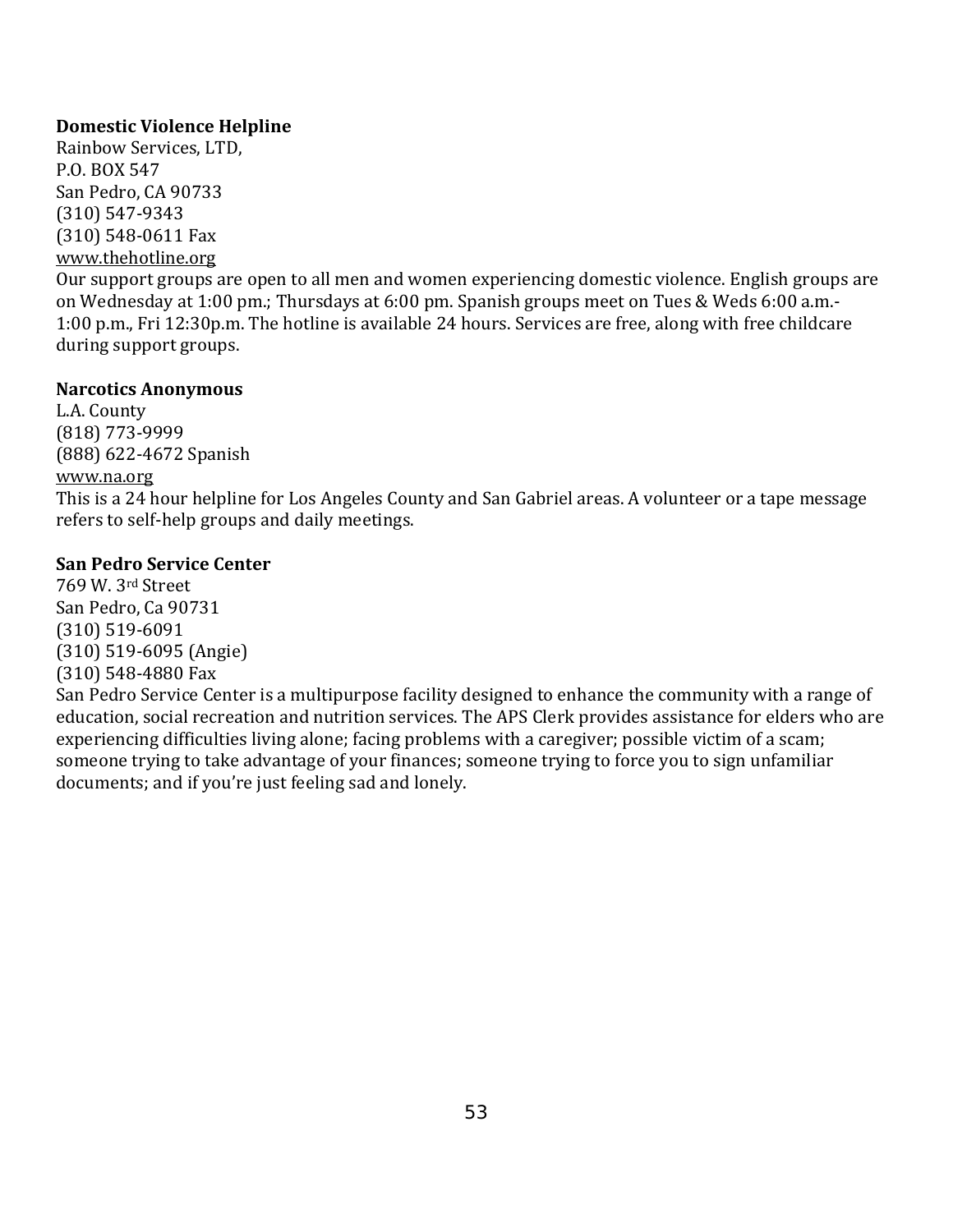## **Senior Housing**

**George Mc Donald Court Watts**

1800 E. 92nd Street Los Angeles, CA 90002 (323) 566‐8608

### **Little Sisters of the Poor**

2100 S. Western Ave. San Pedro, CA 90731 (310) 548 – 0625 Little Sisters of the Poor is a 34‐bed skilled nursing facility that serves ages 60 years and over; ambulatory, non‐ambulatory. The setting is independent living, residential and assisted living. Funding: Nonprofit. Hours: Mon‐Fri 8:00 a.m.‐5:00 p.m., 24 hr. service. Bi‐lingual Spanish with the following requirements: elderly poor; accepts Medi‐cal, Medicare, SSI. Serves: San Pedro.

## **Los Palos Convalescent Hospital**

1430 W. 6th Street San Pedro, CA 90732 (310) 832 – 6431 (310) 832 – 3390 Fax We are a 99-bed hospital that serves adults; ambulatory, non-ambulatory. We admit Alzheimer's, Multiple Sclerosis, IV/Wound care, respite, hospice, and Wanderer‐Alert System. Hours: Mon‐Fri 8:30a.m.‐6:00 p.m. Tagalog spoken. Accepts Medi‐Cal, Medicare, SSI, HMO. Serves: San Pedro.

## **Seacrest Convalescent Hospital**

1416 W. 6th Street San Pedro, CA 90732 (310) 833 – 3526 (310) 831 – 3053 Fax 80-bed facility, serves ages 50yrs+; ambulatory, non-ambulatory. Accepts Alzheimer's Multiple Sclerosis, Spinal Cord Injury, Naso‐Gastric Intestinal Tube. Hospice, Wanderer‐Alert System. Hours: Mon‐Fri 8:30a.m.‐6:00 p.m. Tagalog spoken. Accepts Medi‐cal, Medicare, and SSI. Serves: San Pedro.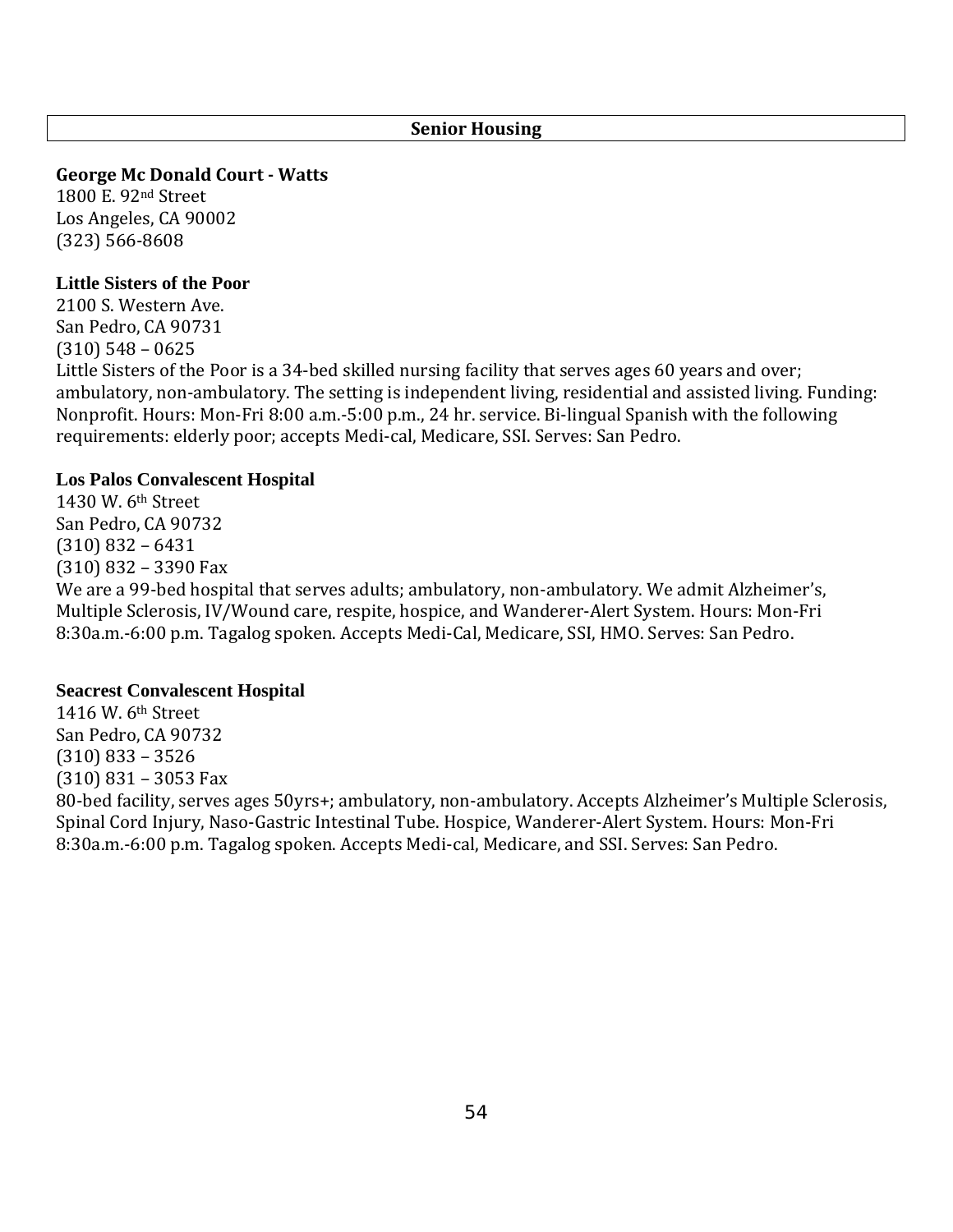## **Senior/Multiple Services**

## **Active Aging Program**

Providence Little Company of Mary 1300 W. 7th Street San Pedro, Ca 90732 (310) 832–3311 [www.providence.org](http://www.providence.org/) 

Active Aging provides motivation and support to adults who want to become more physically active and/or maintain their activity level. Participants are matched with a trained telephone support buddy. A newsletter, series of related lectures, information & referral to community exercise resources and other benefits are also provided. Funding: Nonprofit. Hours: Mon‐Fri 8:00 a.m.‐4:30p.m. Bi‐lingual Spanish is spoken. The requirement is: Ages 50yrs+. Serves: South Bay and Harbor communities.

## **Anderson Memorial Senior Center**

828 S. Mesa Street San Pedro, CA 90731‐3218 (310) 548‐7596 (310) 548‐7597

We offer multiple social service programs, information and referral, wholesome recreational, intellectual and social activities including sewing classes, bingo clubs, trips, and hot meals. Hours: Mon‐Thur 8:30a.m.‐5p.m., Fri 8:30a.m.‐4:00 p.m. Serves: San Pedro.

# **Banning Pool**

L.A. City, Department of Parks and Recreation 1450 N. Avalon Boulevard Wilmington, CA 90744 (310) 548‐7420 [www.laparks.org](http://www.laparks.org/)

We offer therapeutic swimming classes for disabled children and adults; located in Banning High School. Also open to public for recreational swimming; year around, outdoor, heated pool. Parent must accompany children under 7 years. We have a Special Olympics swim team program. No wheel chair ramp or lift. Call first for the special activities schedule. Hours: Mon-Fri 3:30p.m.-8:00 p.m., Sat and Sun 1:00 p.m.‐5:00 p.m.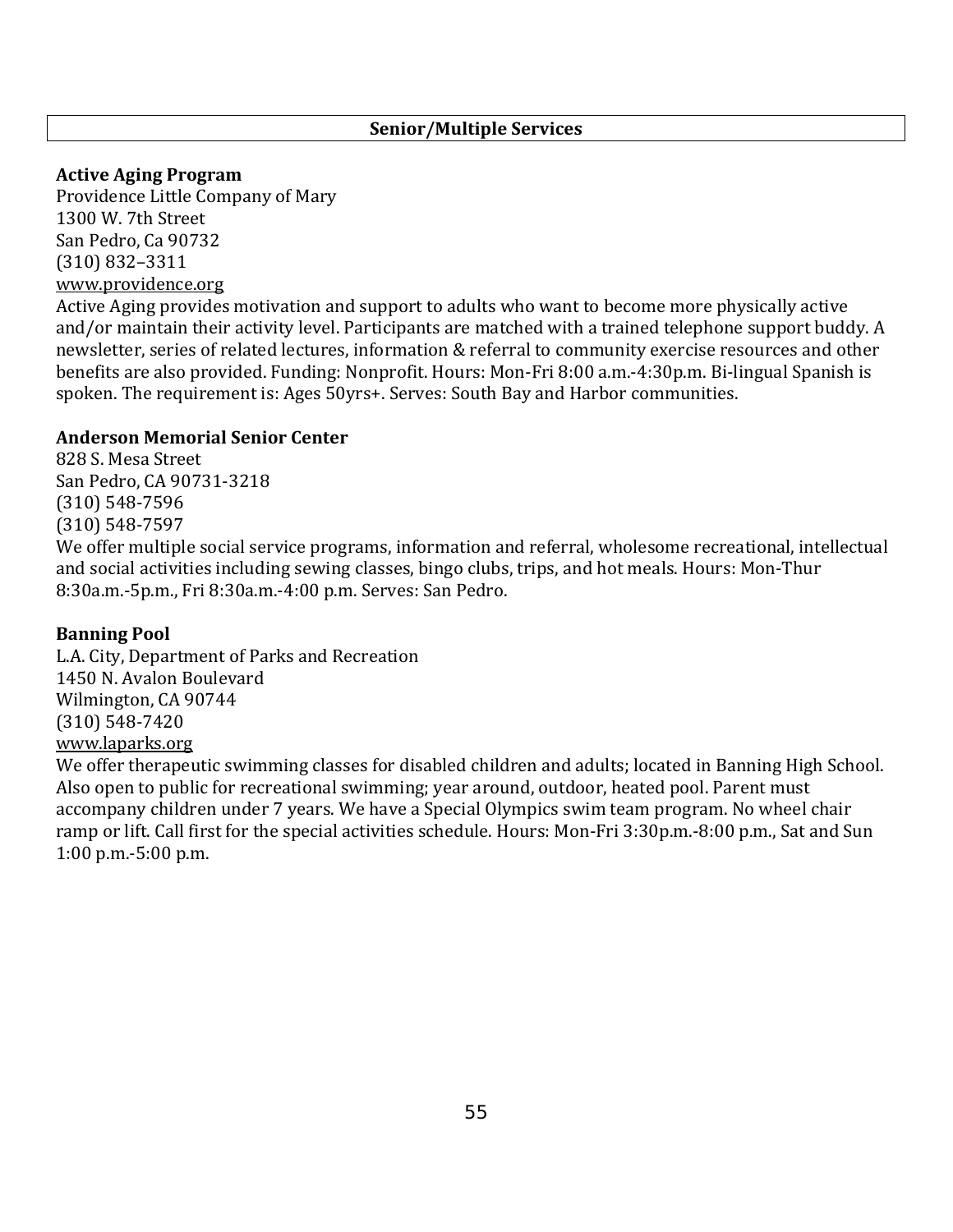# **Center for Optimal Aging**

Providence Little Company of Mary 1300 W. 7th Street San Pedro, CA 90732 (310) 832‐3311 [www.providence.org](http://www.providence.org/) 

The Center for Optimal Aging provides motivation and support to adults, age 50+ years who want to become more physically active and/or maintain their activity level. Participants are matched with a trained telephone support buddy. A newsletter, a series of related lectures, info and referral to community exercise resources and other benefits are also provided. Hours: Mon‐Fri 8:00 a.m.‐4:30p.m. Serves: South Bay and Harbor communities.

## **Community Meal Site for Seniors**

Amvet Nutrition Site 121 W. E Street Wilmington, CA 90744 (310) 513–6554 Hot meals are served for seniors, ages 55 yrs and older. Also, computer classes, ESL, craft classes, food pantry, and trips are exciting activities for seniors. Funding: Jaycee Foundation. Hours: Lunch Mon‐Fri 11:30‐12:00.p.m. Spanish spoken. Serves the Harbor area.

# **George McDonald Court Watts**

1800 E. 92nd St. Los Angeles, CA 90002 (323) 566‐8608 George McDonald Court is a retirement home for seniors of Watts.

# **Gibson Manor Watts**

1501 E. Century Los Angeles, CA 90002 (323) 564‐0478 Units are specially designed for seniors and people with disabilities. There are lower counter‐tops and hand rails, and we are conveniently located close to schools, shopping, dining, parks, and hospitals.

# **Normandale Recreation Center**

22400 S. Halldale Avenue Torrance, CA 90501 (310) 328‐3689 [www.laparks.org](http://www.laparks.org/) This Center is a senior lunch site, Mon‐Fri 10:30a.m. There are some recreational activities and a senior club. Transportation is provided to the senior lunch program. Hours: Mon‐Fri 8:00 a.m.‐10:00 a.m., Sat & Sun 9:00 a.m.‐5:30p.m.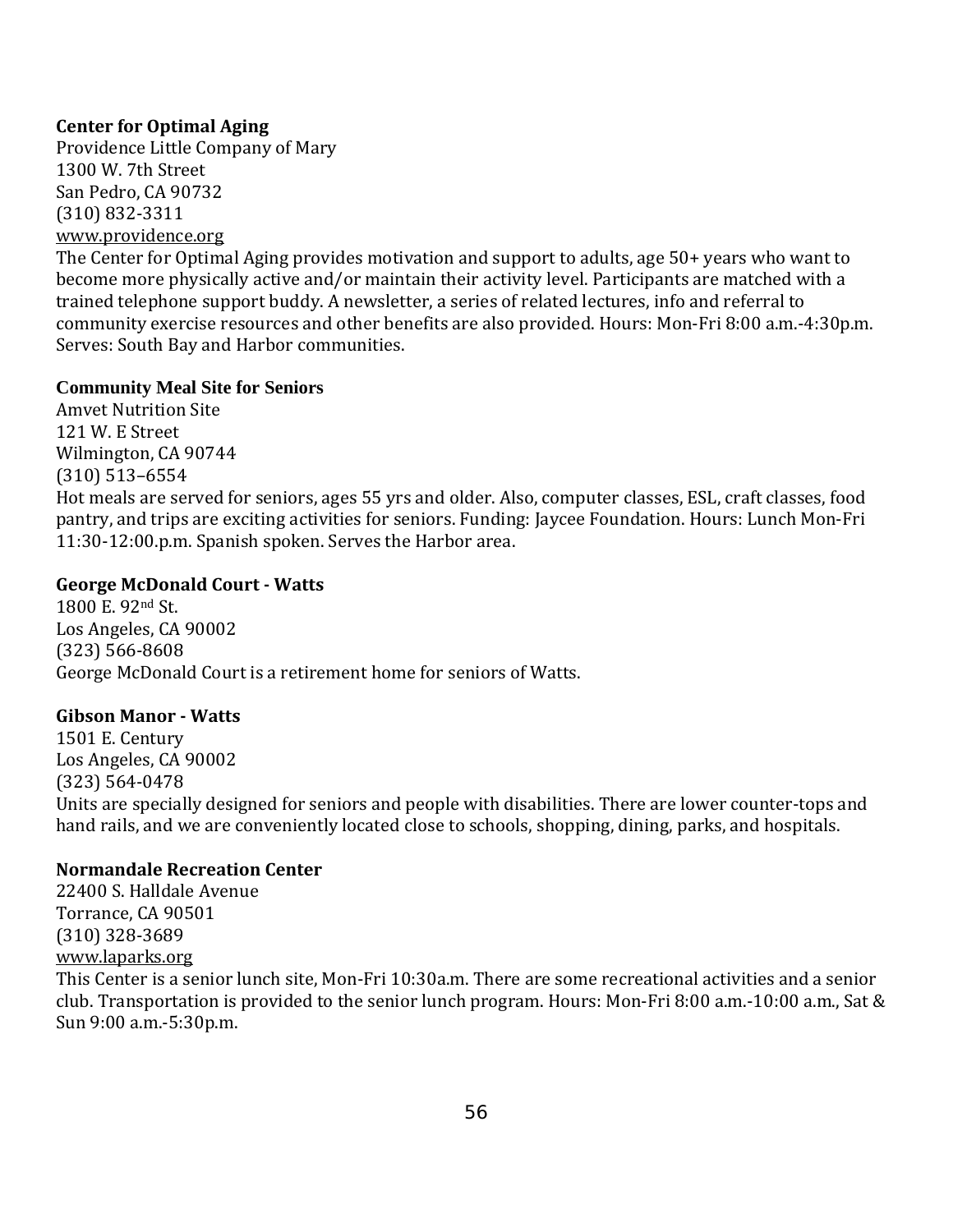## **Oasis at the Harbor**

Harbor Terrace Retirement Community 435 W. 8th Street San Pedro, CA 90731 (310) 547‐0090 (310) 547‐5998 Fax Older Adult Service and Information Systems (OASIS), offers cultural, education classes and events enabling adults 60 years and up to enrich their lives by renewing past interests and learning new skills and talents. Hours: Mon, Tues, Thur, 10:00 a.m.‐4:00 p.m. Open to all regardless of income. Most classes

# **Salvation Army/Sage House**

are free or a nominal fee.

Adult Day Care Program 138 S. Bandini Street San Pedro, CA 90731 (310) 832 – 6031 (310) 832 – 6677 Fax

Stimulating day program promoting good physical and mental well being, including social activities, individual living skills, observation, care planning, self‐esteem enhancement and grooming care. Hot lunch and two snacks served each day. Support groups for families. P/T care for frail seniors needing supervision due to Alzheimer's, related disorders or physical disability. Funding: non‐profit. Hours: Mon‐ Fri 8:00 a.m.‐5:00 p.m. Spanish spoken. Requirements: non‐medical, non‐residential facility. Accepts Scan Senior HMO, private funds, and limited scholarship funds. Serves the South Bay.

# **Toberman Neighborhood Center Inc.**

Toberman Senior's Club 131 N. Grand Avenue San Pedro, CA 90731 (310) 832‐1145 (310) 832‐6712 Fax www.toberman.org

[Toberman Senior's C](http://www.toberman.org/)lub provides aged members of our community with social activities, aerobic exercise and field trips to cultural and recreational venues. Hours: Mon‐Fri 9:00 a.m.‐5:00 p.m.

# **Watts Labor Community Action Committee (WLCAC)**

10950 S. Central Avenue Los Angeles, CA 90059 (323) 563‐5639 [www.wlcac.org](http://www.wlcac.org/)

The WLCAC operates the largest senior citizens program in the Los Angeles metropolitan area. Two multi-purpose centers, one in Watts and one near downtown Los Angeles, provide recreational activities, educational programs, health screenings, field trips, day care, and hot meals to the elderly.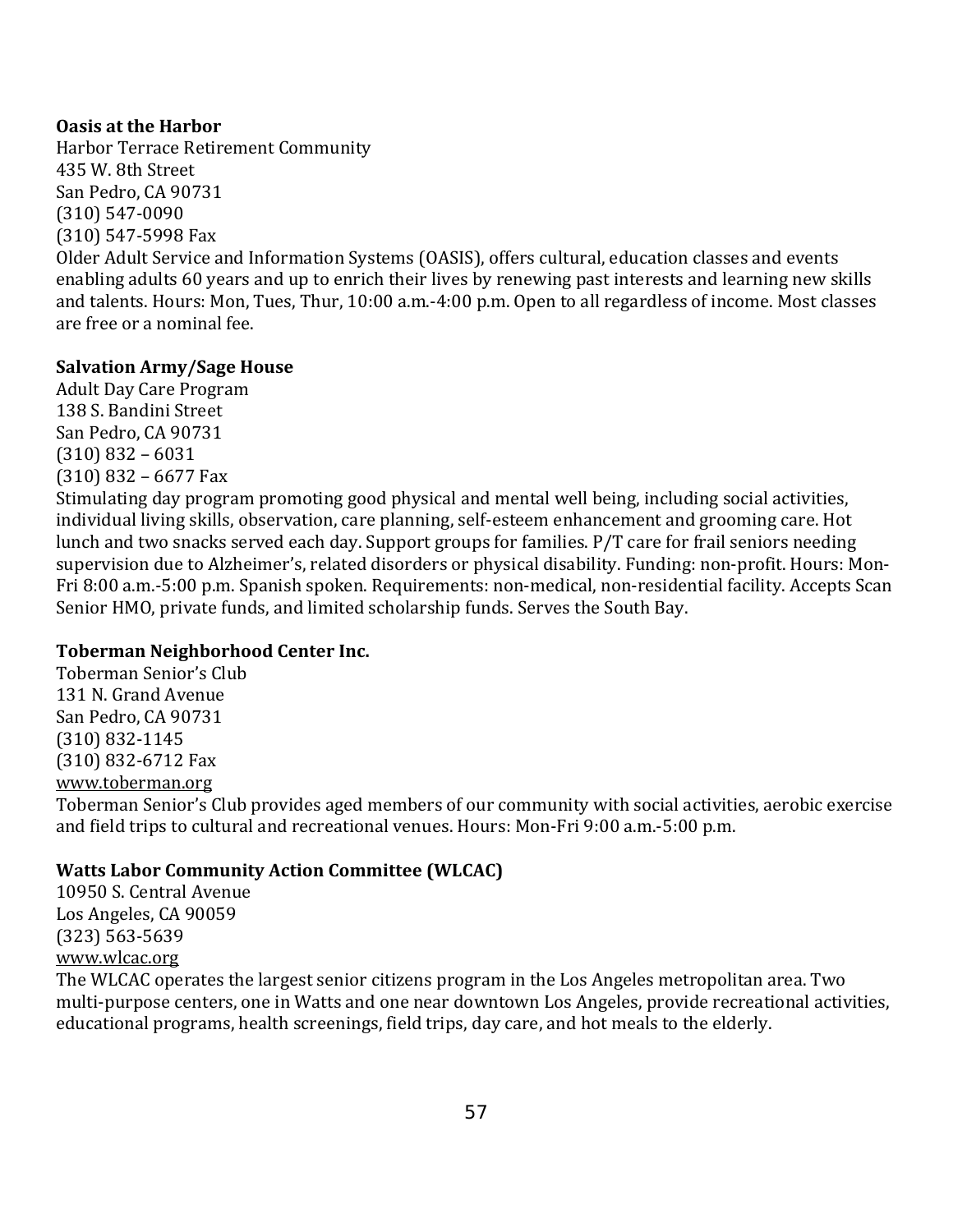# **Watts Senior Center Watts**

1657 E. Century Boulevard Los Angeles, CA 90002 (323) 564‐9440

Located in historic south Los Angeles, the Watts Senior Center and Rose Garden provides a relaxing environment for its seniors. The center offers many events, such as music and dance classes, cooking lessons, and field trips to museums and gardens. Its award‐winning rose garden is a lovely place for special events and wedding receptions or ceremonies. The center's auditorium seats 125 for meetings and lectures. A fully equipped kitchen and dining room provide lunch daily to seniors.

# **Wilmington Jaycee Foundation**

Wilmington Senior Citizen Multipurpose Center 1371 N. Eubank Avenue Wilmington, CA 90744 (310) 518‐4533 (310) 518‐9912 Fax Congregate nutrition, home delivered meals, transportation, legal, case management, in‐home services, info and referrals. Call or walk in. Hours: Mon‐Fri 8:00 a.m.‐4:30p.m. Serves: Wilmington, San Pedro, Harbor City, and Harbor Gateway.

# **Wilmington Senior Center**

1371 Eubank Avenue Wilmington, Ca 90744 (310) 518‐4533 [Gary‐kern@att.net](mailto:Gary-kern@att.net)  The Center provides services to seniors such as employment, fitness and health, and general information.

# **YWCA of the Harbor Area & South Bay**

Encore plus Program 437 W. 9th Street San Pedro, CA 90731 (310) 547‐0831 (310) 547‐4443 Fax [www.ywcaharbor.org](http://www.ywcaharbor.org/)  We offer free breast and cervical cancer early screening and education programs. Call for appointment and/or information. Hours: Mon‐Fri 8:00 a.m.‐4:30p.m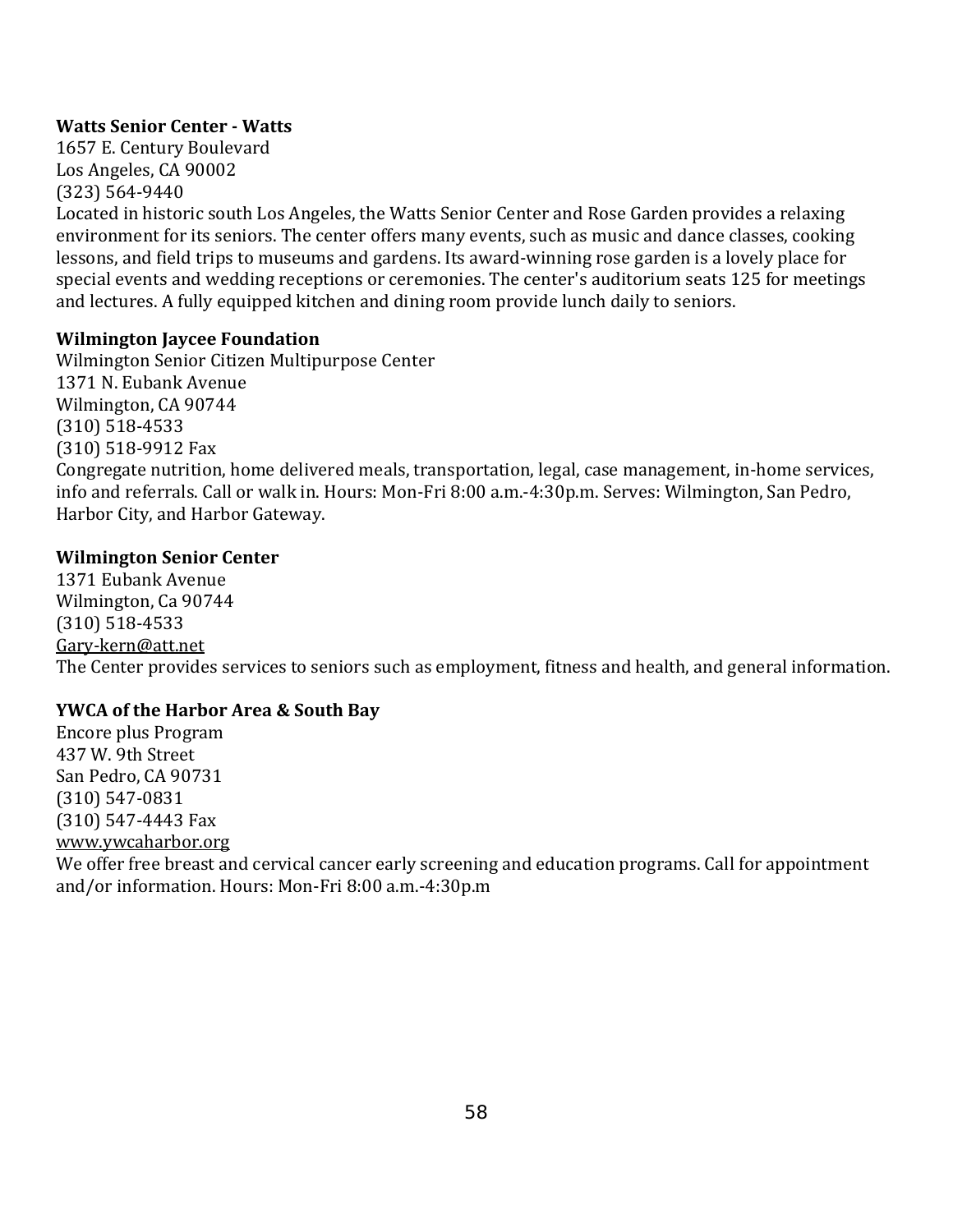### **Senior/Nutrition Services**

### **Community Meal Site for Seniors**

Harbor Towers 340 S. Mesa Street San Pedro, CA 90731 (310) 831‐8981 (310) 831‐0187 Fax We serve hot meals to seniors 62 years of age and over; Mon-Fri 11:30a.m.

## **Community Meal Site for Seniors**

Anderson Memorial Senior Center 828 S. Mesa Street San Pedro, CA 90731‐3218 (310) 548‐7596 Our program serves hot meals to seniors 60 years +; Mon‐Fri 11:30a.m.

## **Community Meal Site for Seniors**

San Pedro Service Center 769 W. 3rd Street San Pedro, CA 90731 (310) 519‐6091 (310) 548‐4880 Fax Our program serves hot meals to seniors 60 years +. Mon‐Fri 11:30a.m.‐12:00 p.m. Serves: Harbor area

## **Community Meal Site for Seniors**

Wilmington Multi‐purpose Center 1371 N. Eubank Wilmington, CA 90744 (310) 518‐4533 (310) 518‐9912 Fax We serve meals to seniors 60 years +. Mon-Fri 12:00 p.m. Sponsored by Wilmington Jaycee Foundation.

#### **Community Meal Site for Seniors**

Amvet Nutrition Site 121 W. E Street Wilmington, CA 90744 (310) 513 – 6554 We serve hot meals to seniors, ages 60 yrs+; Mon-Fri 11:00 a.m.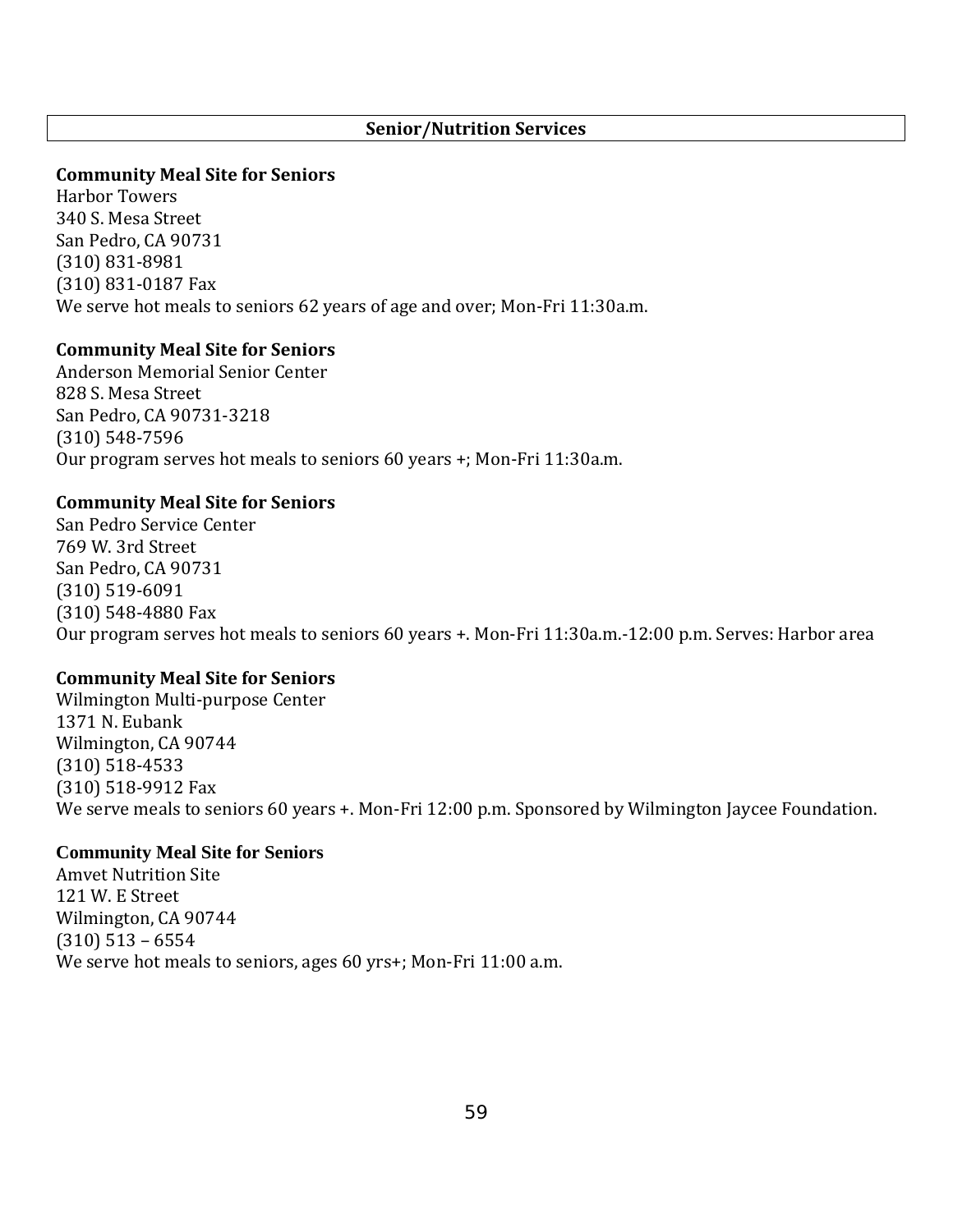# **Home Delivered Meals Wilmington**

Wilmington Senior Center 1371 N. Eubank Wilmington, CA 90744 (310) 518‐4533 (310) 518‐9912 Fax Meals are delivered Mon‐Fri 10:00 a.m.‐12:00 p.m. to seniors 60 years +. We serve: Wilmington, San Pedro, Harbor City, and Harbor Gateway.

# **Meals on Wheels San Pedro**

(310) 832‐7335 A non‐profit volunteer community service organization that serves home delivered meals for the house‐ bound, without regard to age, race, sex or religion.

# **San Pedro Service Center**

769 W. 3rd Street San Pedro, Ca 90731 (310) 519‐6091 (310) 548‐4880 Fax San Pedro Service Center is a multipurpose facility designed to enhance the community with a range of education, social recreation and nutrition services. Hot meals are served to older adults Mon‐ Fri. Seniors 60+, Food Bank Program every 3rd Friday from 9:00 a.m. – 11:00 a.m.

# **Watts Labor Community Action Committee (WLCAC)**

10950 S. Central Avenue Los Angeles, CA 90059 (323) 563‐5639 [www.wlcac.org](http://www.wlcac.org/) The WLCAC operates the largest senior citizens program in the Los Angeles metropolitan area. Two multi‐purpose centers, one in Watts and one near downtown Los Angeles, provide recreational activities, educational programs, health screenings, field trips, day care, and hot meals to the elderly.

# **Transportation**

| <b>Metropolitan Transit Authority (MTA)</b> | Bus/Rail: (323) 466-3876                 |
|---------------------------------------------|------------------------------------------|
| One Gateway Plaza                           | Wheelchair Lift: (800) 621-7828          |
| Los Angeles, CA 90012                       | Hearing/Speech Impairment: $711 \&$ then |
| thecustomerrelations@metro.net              | number                                   |
|                                             | Admin: (213) 922-6000                    |
|                                             | Lost & Found: (323) 937-8920             |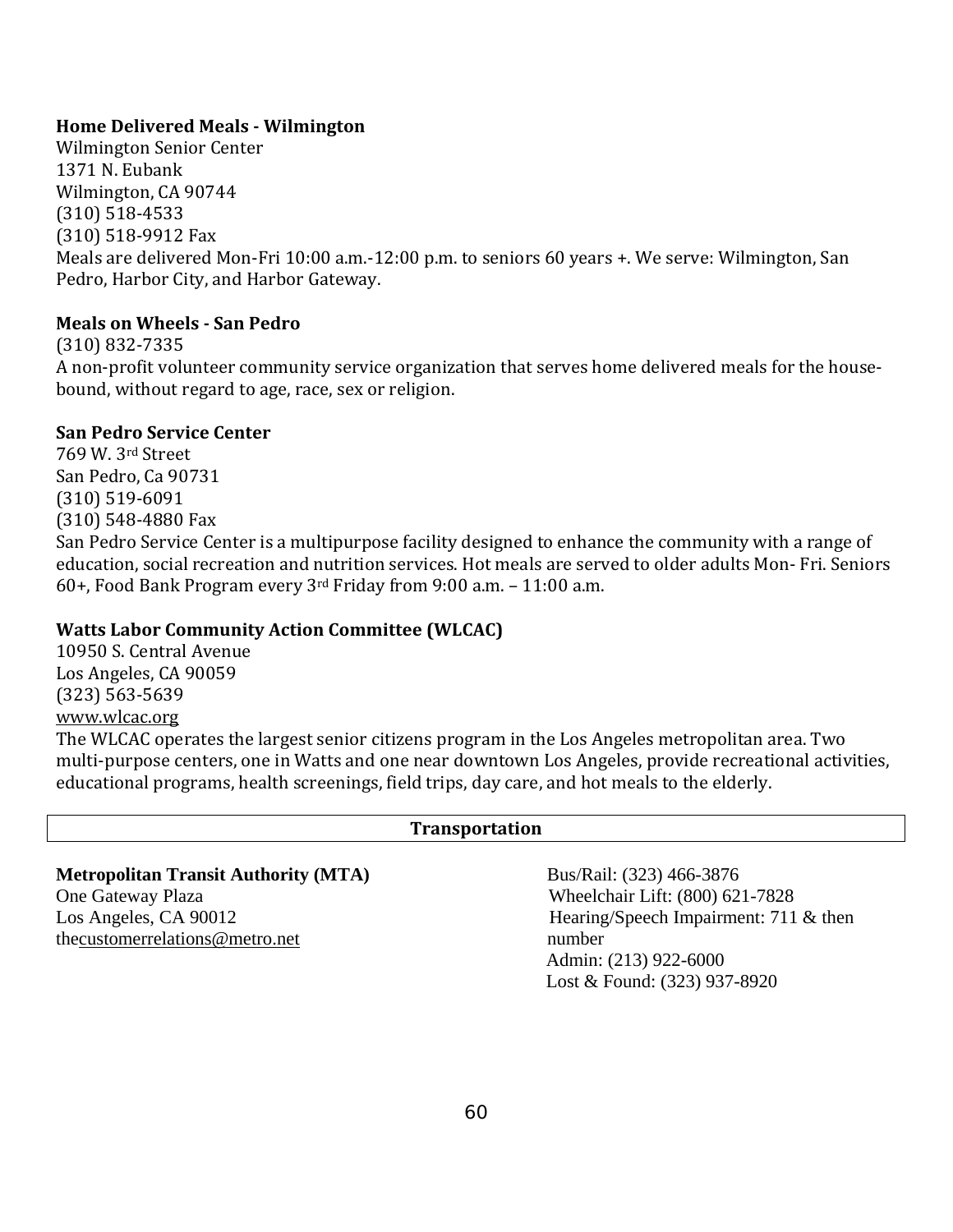## **Veteran/Military Services**

**American Legion Post #688**

1260 Board Avenue Wilmington, CA 90744‐4925 (310) 830 – 7899 Funding: Nonprofit.

### **Cal Veterans**

(818) 916‐8928 [www.caiveterans.org](http://www.caiveterans.org/) [ojchavez@caiveterans.org](mailto:ojchavez@caiveterans.org)

CAL Veteran's is a pro‐active veteran's organization that assists veterans in utilizing the benefits that are available through their military service. Veteran services offered include the following: job assistance, veteran benefits, education, veteran programs, home assistance, and counseling services.

#### **San Pedro Service Center**

769 W. 3rd Street San Pedro, Ca 90731 (310) 519‐6091 (310) 548‐4880 Fax

San Pedro Service Center is a multipurpose facility designed to enhance the community with a range of education, social recreation and nutrition services. A veteran counselor provides information and referrals and application assistance on health care benefits, housing, and bereavement counseling of Fridays from 8:00 a.m. – 5:00 p.m.

#### **Watts Labor Community Action Committee (WLCAC)**

10950 S. Central Avenue Los Angeles, CA 90059 (323) 563‐5639 [www.wlcac.org](http://www.wlcac.org/) The WLCAC has established a seamless, "no-fail", job training, job placement, and post-employment training system for youth, adults, seniors, veterans, and dislocated workers as defined by the federal Workforce Investment Act.

### **Volunteer Opportunities**

#### **Clean Wilmington**

(310) 720‐5249 We participate in a variety of community clean-up projects; please call for additional information.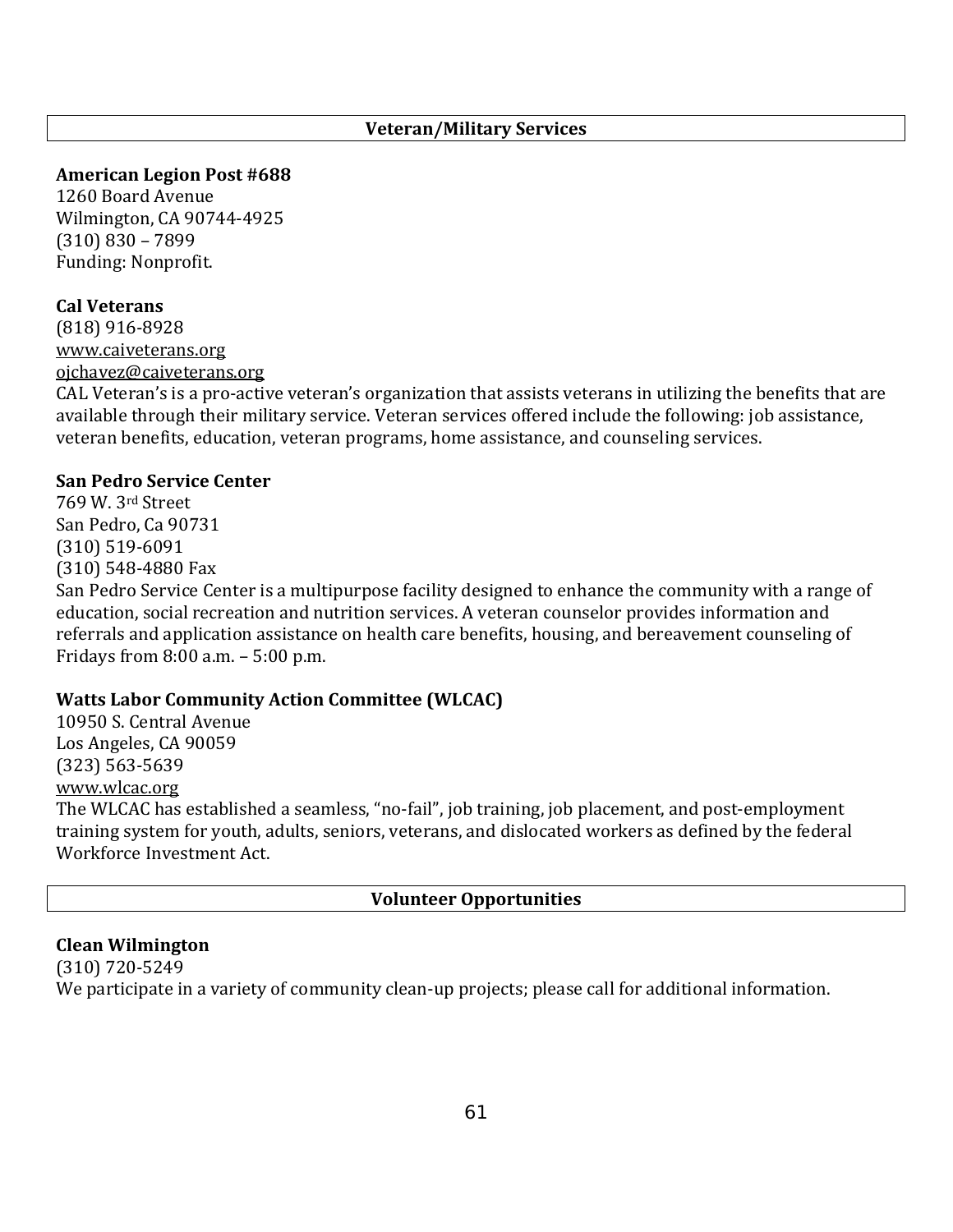## **Toberman Neighborhood Center Inc.**

131 N. Grand Avenue San Pedro, CA 90731 (310) 832‐1145 (310) 832‐6712 Fax www.toberman.org Toberman welcomes volunteers. Our creative programming can accommodate teen internships and community service hour projects. For a listing of our opportunities, please see our website.

## **Volunteer Center South Bay**

Main Office 1230 Craven Avenue Torrance, CA 90501 (310) 212‐5009 (310) 212‐7201 Fax We recruit and refer volunteers to nonprofit agencies that have volunteer needs. Additionally, we provide technical assistance and conduct workshops. Walk‐in or call. Hours: Mon‐Fri 8:30a.m.‐4:00 p.m. Serves: South Bay, Harbor area and Long Beach.

## **Women's Groups/Services**

# **Casa De Los Angelitos**

954 Koleeta Drive Harbor City, CA 90710 (310) 325‐8208 (310) 325‐8217 Fax

We provide a safe, secure, compassionate, yet structured environment for women in crisis pregnancies and their infants. We also encourage our residents to continue their education, establish goals and move forward in a positive, responsible way to ensure a full, happy and productive life for their new family. We acknowledge the stresses of an unplanned pregnancy and commend our residents for choosing life for their child. Casa De Los Angelitos supports our residents throughout their pregnancy and provides limited services after residency is completed.

# **Doors of Hope Shelter**

529 Broad Avenue Wilmington, Ca 90744 (310) 518‐3667 www.beaconlightmission.org [Doors of Hope provide food, c](http://www.beaconlightmission.org/)lothing, and temporary shelter for women.

# **Watts Labor Community Action Committee (WLCAC)**

10950 S. Central Avenue Los Angeles, CA 90059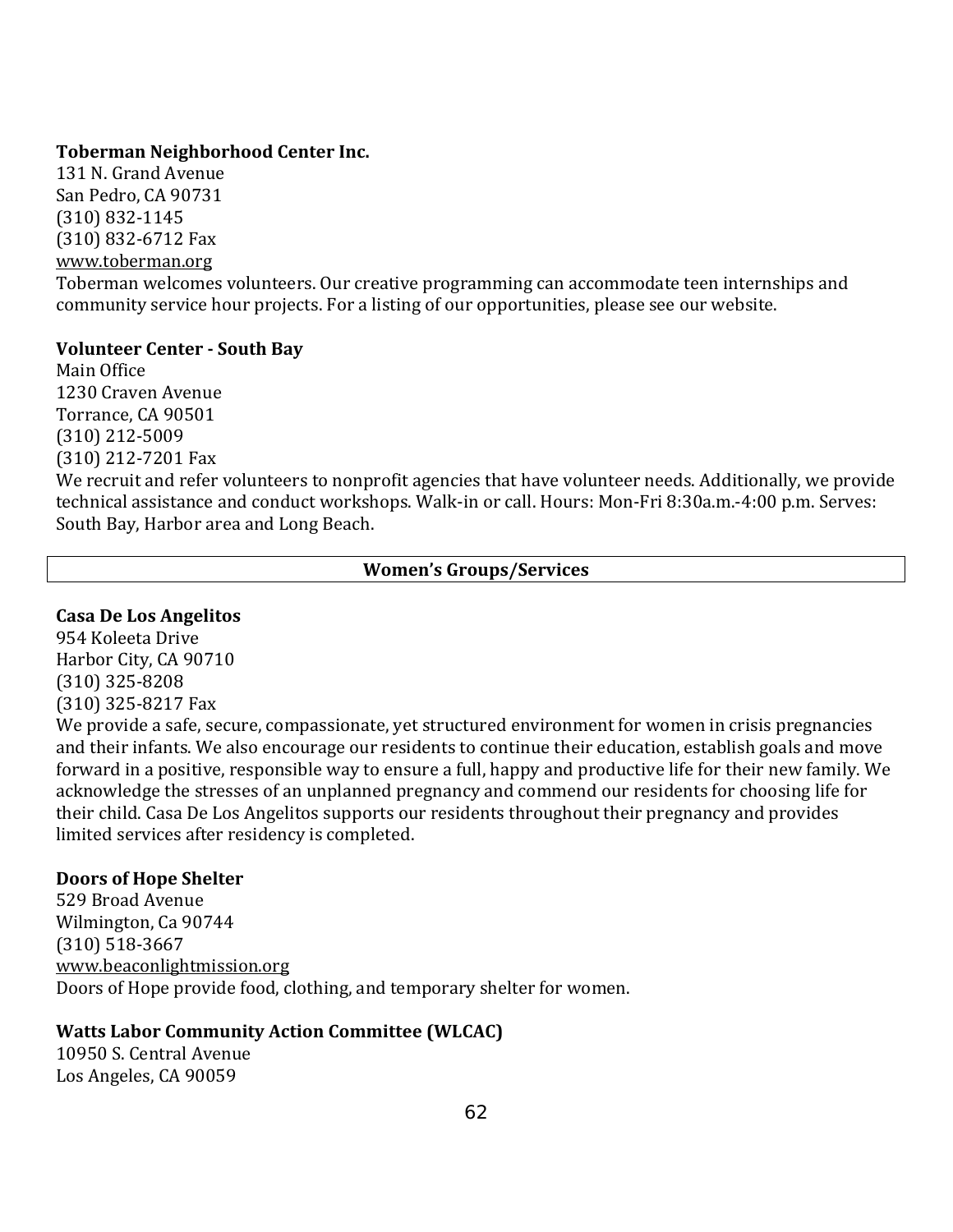[\(323\) 563‐5639](http://www.wlcac.org/)

www.wlcac.org

The WLCAC provides various services which include an access center, shelter plus care, women's shelter, and transitional housing for mental health clients.

# **YWCA Harbor Area and South Bay**

437 W. 9th Street San Pedro, CA 90731 (310) 547‐0831 (310) 547‐4443 Fax

The YWCA specializes in infant, preschool and latchkey childcare, day camp, low fee parenting class (available in English and Spanish), cradle closet for pregnant women and teens, youth anger management classes, conflict resolution, info and referral services for families in crisis, seminars and support groups for women and girls, ENCORE PLUS a breast and cervical cancer early screening program, and thrift shop. Hours: Mon‐Fri 8:00 a.m.‐4:30p.m., childcare 6:30a.m.‐6:00 p.m. Serves: San Pedro, Long Beach, Harbor City, Wilmington, Carson, Lomita, Harbor Gateway, Palos Verdes, Torrance and South Bay cities.

# **Youth and Gang Alternative/Intervention Resources**

# **Boys and Girls Club Wilmington**

1444 W. Q Street Wilmington, CA 90744 (310) 549‐8323 (310)549‐2439 Fax www.bgca.org

We are a youth guidance and prevention program that offers academic enrichment and a variety of recreational activities, game room, athletics, karate classes, arts and crafts and a computer learning center. Also, we have a full summer and off‐track inter‐session day camp activities. We also offer gang prevention through targeted outreach efforts. Hours: Mon‐Fri 7:00 a.m.‐7:00 p.m., ages 6‐18 years. Serves: Harbor area

# **Gang Alternatives Program (GAP)**

San Pedro, Ca 90731 (310) 519‐7233 www.gangfree.org

[The mission of GAP](http://www.gangfree.org/) is to eliminate the base of gang membership by having a generation of young people say "no" to gangs and "yes" to positive lifestyle choices. The gang-free program components are: a schoolbased youth gang prevention curriculum for 2nd, 4th, and 6th grades; a court approved parent and teen education program; a graffiti abatement program; bulky items pick‐up program; community beautification; youth job training and development; case management; STEP‐UP! after school programs; outreach and referral services; and the Gang Free Life initiative. Please see our website for more information. Services: Watts, Wilmington, San Pedro, Harbor City, Lennox, Lomita, El Sereno.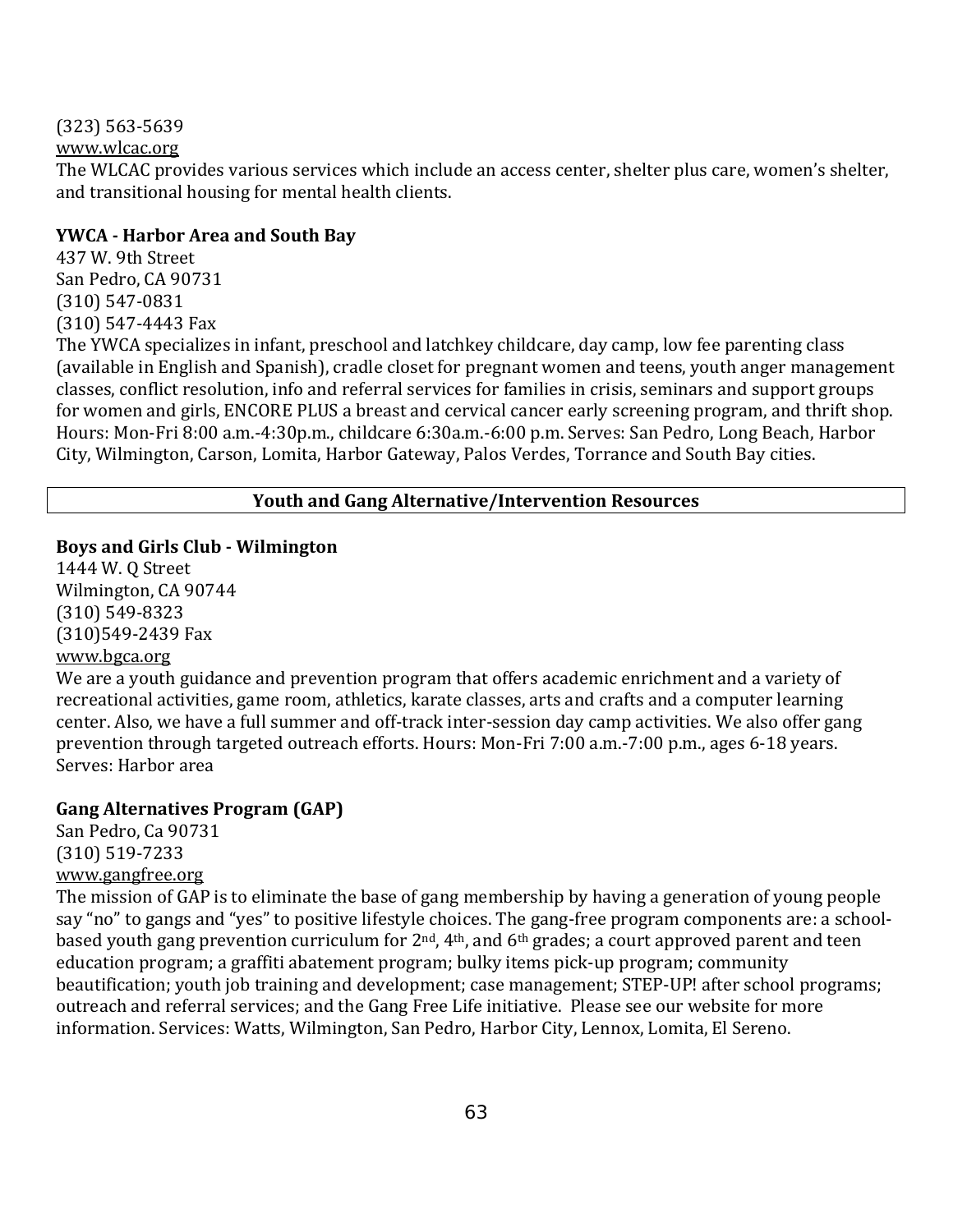# **Harbor Gang Alternative Program (GAP)**

309 West Opp Street Wilmington, CA 90744 (310) 519 – 7233 (310) 519 – 8730 Fax [www.gangfree.org](http://www.gangfree.org/) 

The mission of GAP is to eliminate the base of gang membership by having a generation of young people say "no" to gangs and "yes" to positive lifestyle choices. The gang-free program components are: a schoolbased youth gang prevention curriculum for 2nd, 4th, and 6th grades; a court approved parent and teen education program; a graffiti abatement program; bulky items pick‐up program; community beautification; youth job training and development; case management; STEP‐UP! After school programs; outreach and referral services; and the Gang Free Life initiative. Please see our website for more information. Services: Watts, Wilmington, San Pedro, Harbor City, Lennox, Lomita, El Sereno.

# **Neighborhood Youth Achievers (NYA) Watts**

10221 S. Compton Avenue Los Angeles, CA 90002 (323) 569‐6962 (323) 564‐5973 Fax www.nyachievers.org

[NYA is dedicated and c](http://www.nyachievers.org/)ommitted to improving academic performance, enhancing citizenship, promoting volunteerism, and encouraging the pursuit of professional and personal development for young men and women in the Watts community of Los Angeles, California.

# **The Guidance Center**

160 W. 6th Street San Pedro, CA 90731 (310)833‐3135 (310)833‐3572 Fax [www.tgclb.org](http://www.tgclb.org/)

Mental health services for children, youth and their families are provided. Services for children 2‐17 years includes: psychotherapy, substance abuse counseling, inpatient rehab and outpatient child day rehab, Multi-systemic Family Therapy, intensive mental health, probation and children and family services, school based MHS; early intervention initiative, dual-diagnosis prevention, assessment and treatment, mentoring, Juvenile Justice and Gang Diversion, and Adolescent Day Treatment. Additional services offered are: ADHD assessment and treatment, parent education, training and support, family preservation and Cal Works MHS support.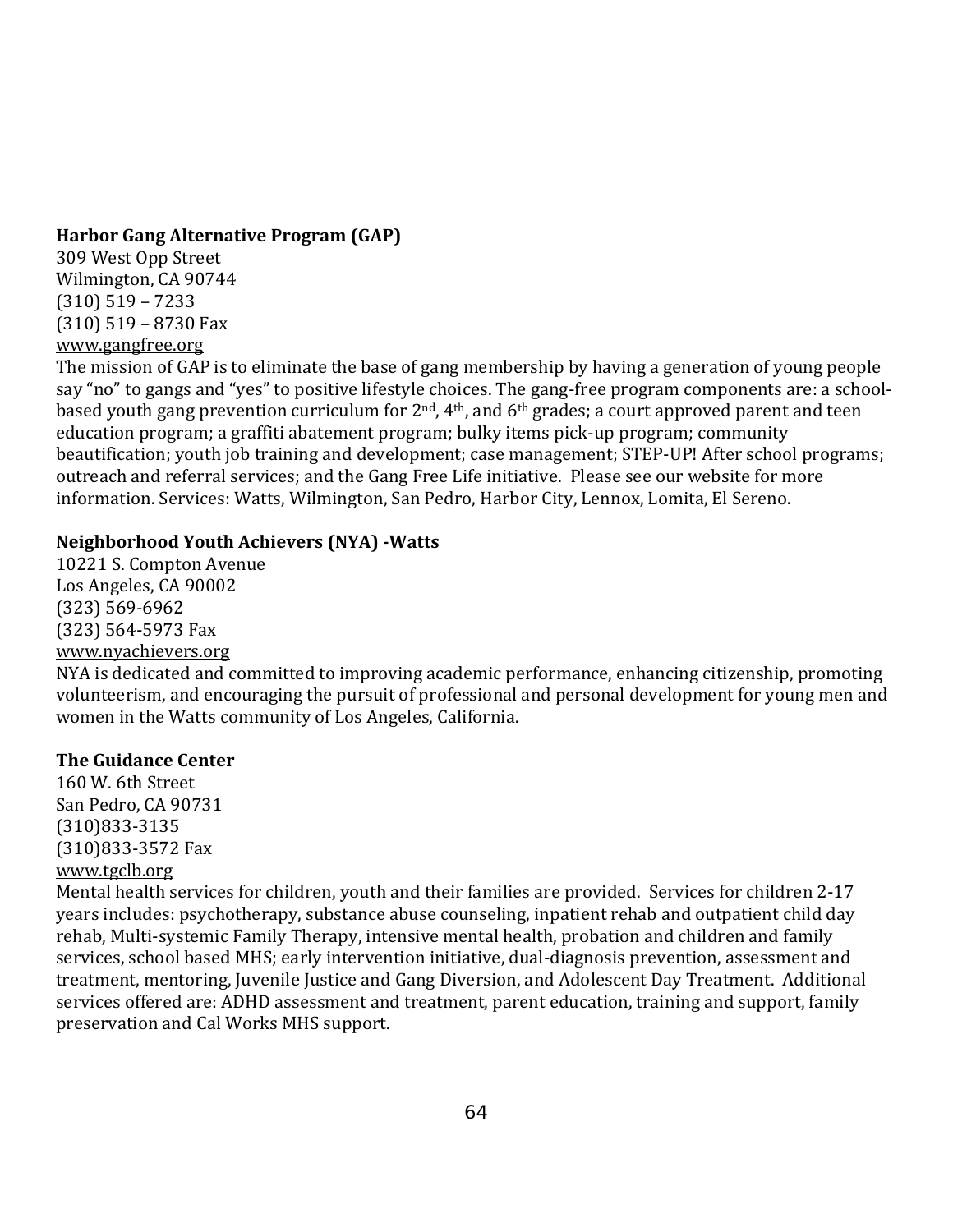## **Urban Arts Crew**

626 North Avalon Boulevard Wilmington, CA 90744 (310) 816‐0937 (310) 213‐1449

Urban Arts Crew, a program of South Bay Counseling Center, is a creative, skills‐building program for youth ages 16‐21 who want to explore the various genres of Urban Art and gain the skills needed to enter the creative economy of Los Angeles.

# **Watts Labor Community Action Committee (WLCAC)**

# **Inner City Youth**

10950 S. Central Avenue Los Angeles, CA 90059 (323) 563‐5639 [www.wlcac.org](http://www.wlcac.org/)

The Inner Circle Youth (ICY) is an entrepreneurial and leadership development model that helps at‐risk youth build community and cultural values, set lifelong and positive goals, and break social, educational, and economic barriers to develop end‐dependence. As a learning model, ICY guides the development and administration of all WLCAC programs involving youth and/or education.

# **Wilmington Teen Center**

612 W. E Street Wilmington, CA 90744 (310) 835‐5133 (310) 835‐5133 Fax Wilmington Teen Center offers youth programs for 8‐21 years of age, including young alternatives to gangs. Program components consist of narcotic and social health education, tutorial, ages 8‐16 years. Activity centers include weight lifting, aerobics, pool table, computer games and L.A. summer youth employment program (July and August, ages14‐21 years). You may walk‐in or call. Hours: Mon‐Fri 12:00 noon‐9:00 p.m. Our services are free; we serve Wilmington and nearby areas.

# **Youth Education/Recreational Activities**

# **Boys and Girls Club Harbor City**

1220 W. 256th Street Harbor City, CA 90710 (310) 534‐0056 (310) 564‐7138 Fax [www.bgca.org](http://www.bgca.org/)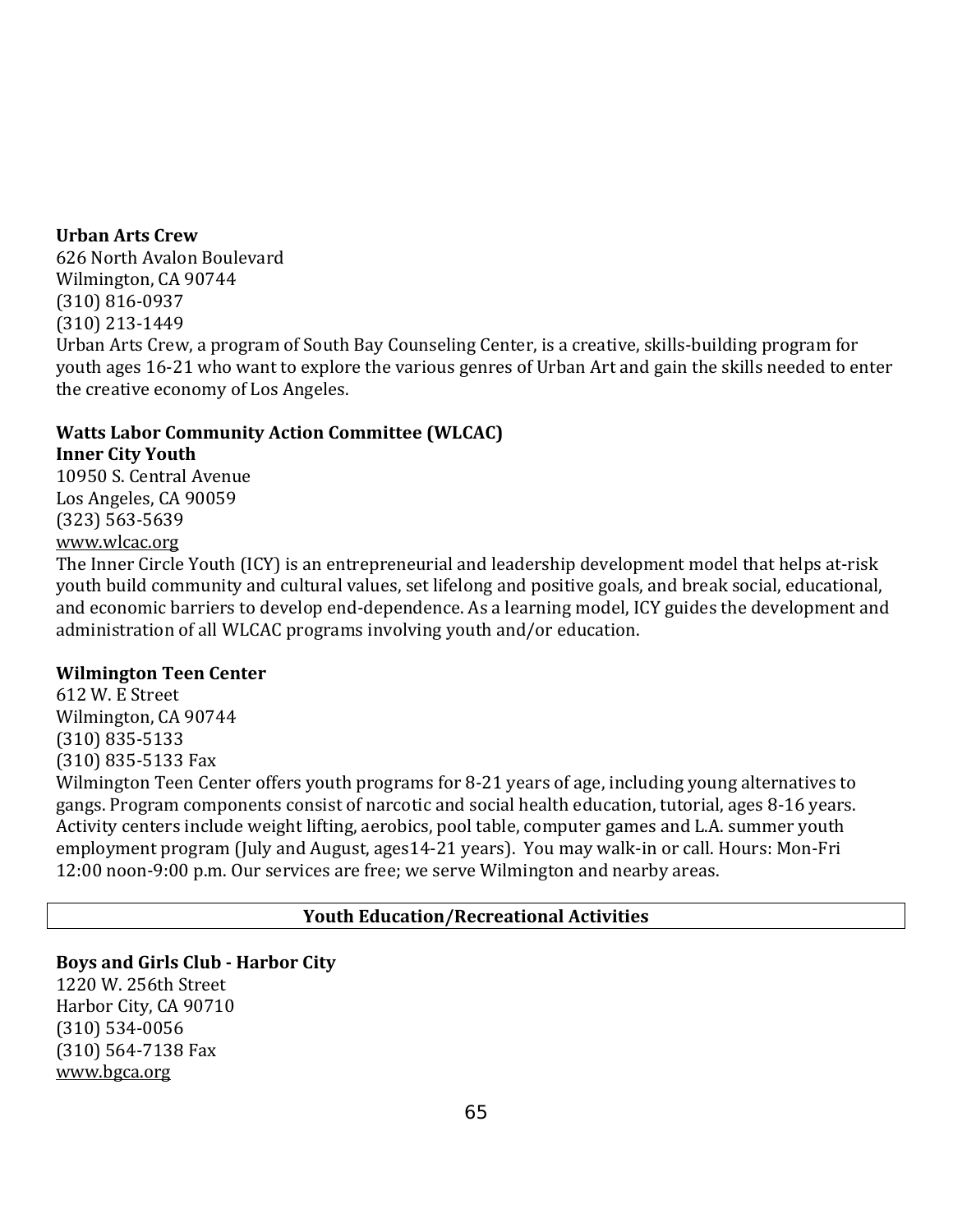We provide youth services for boys and girls consisting of the following: recreation, informal guidance, league sports, education programs, computer skills training, health & life skills; homework & tutorial services, after-school child care, delinquency prevention, ESL classes, even-start program. Hours: Mon-Fri 9:00 a.m.‐7:30p.m. Requirements: Ages 6‐18 years of age.

## **Boys and Girls Club San Pedro**

1200 S. Cabrillo Avenue San Pedro, CA 90731 (310) 833‐1322 (310) 833‐4235 Fax [www.bgca.org](http://www.bgca.org/) 

We are a youth and delinquency prevention agency for boys and girls 7-18 years of age. Our programs include: woodshop, games room, computer skills instruction, gymnasium activities, karate instruction, job placement, free tutoring by certified teachers, reading center, story time, playground activities, transportation, counseling services and special events. Hours: Mon-Thurs 12:00 noon-8:00 p.m., Fri 12:00 noon‐6:00 p.m., Sat 2:30 pm‐10:00 p.m. (ages 13 and up). Serves: South Bay and L.A. Harbor area.

## **Boys and Girls Club Wilmington**

1444 West Q Street Wilmington, CA 90744 (310) 549‐8323 (310) 549‐2439 Fax [www.bgca.org](http://www.bgca.org/) 

We offer youth guidance and prevention programs with academic enrichment and a variety of recreational activities—a game room, athletics, karate classes, arts and crafts, gang prevention activities, and computer learning center. Also, during the summer, we offer a day camp. Hours: Mon‐Fri 7:00 a.m.‐ 7:00 p.m. Club hours: Mon‐Fri 7:00 a.m.‐7:00 p.m. Serves: Harbor area

## **Greenbelt Recreational Center**

918 North Sanford Avenue Wilmington, Ca 90744 (310) 522‐2064 [www.laparks.org](http://www.laparks.org/) We offer an indoor, lighted basketball court, class rooms, after school programs, day camps. Mon‐Fri 9:00a.m.‐9:00 p.m., Sat‐Sun 9:00 a.m.‐5:00 p.m.

# **Imperial Courts Recreation Center Watts**

2250 E. 114th Street Los Angeles, CA 90059 (323) 564‐1834 [Imperialcourtsrecreationcenter@lacity.org](mailto:Imperialcourtsrecreationcenter@lacity.org)

We offer adult exercise classes, youth basketball, youth flag football, after school club, day camp, L.A. Kids on Mon 1:00p.m.‐6:00p.m., Tues 12:30 p.m.‐9:00p.m., Wed/Fri 11:30a.m.‐9:00p.m., Thurs 10:30a.m.‐ 9:00p.m., Sat 9:30a.m.‐4:00p.m. Closed: Sundays and holidays.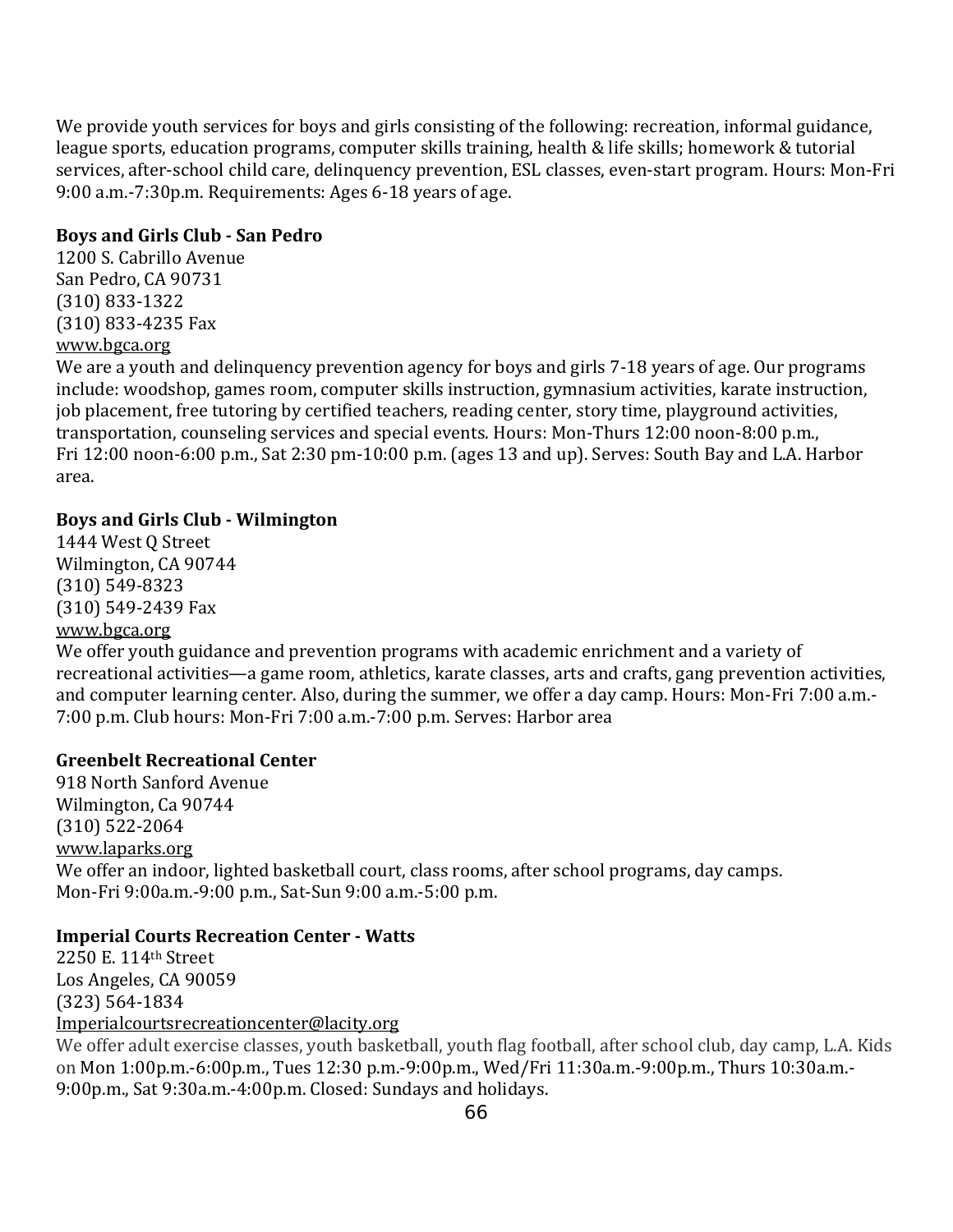# **Jordan Downs Community Center Watts**

2101 E. 101st Street Los Angeles, CA 90002 (323) 328‐1650

Park amenities include: basketball courts (unlighted/outdoor), children's play area, picnic tables, indoor gym (without weights), barbecue pits, baseball diamond (unlighted), football field (unlighted), classrooms, kitchen, teen center with computers. Park Programs consist of, baseball leagues, basketball leagues (co‐ed), flag football leagues, girls play l.a. (13‐15), karate, rbi softball (7 & under), after school club (age 8 and up), arts & crafts, camp "Whatchamacallit", cheerleading, cooking, dance, drama class, journalism, l.a. kids, and a youth plus program.

# **Mahar House Community CenterCatholic Charities**

1115 Mahar Avenue Wilmington, CA 90744 (310) 834‐7265 Our activities for school‐aged children and young adults include the following: parent education class, literacy class, family development network, counseling, case management for low-income families, immigration services, computer classes, advocacy. Hours: Mon‐Fri 8:00 a.m‐4:00 p.m. Serves: Wilmington

# **Nickerson Gardens Recreation Center/Gym Watts**

11251 Compton Avenue Los Angeles, CA 90059 (323) 566‐1416 Park amenities include the following: children's play area, picnic tables, basketball courts (lighted/ indoor), basketball courts (lighted/ outdoor), baseball diamond (lighted), indoor gym (with weights), football field (lighted), community room, handball courts (lighted), soccer field (lighted, computers (4‐ online), kitchen, multi‐purpose sports field. Park Programs: baseball (girls, peewee 4‐5, minor 6‐9, major 10‐12, junior 13‐16), basketball (girls, peewee 4‐5, minor 6‐9, major 10‐12, junior13‐16), softball (girls, peewee 4‐5, minor 6‐9, major 10‐12, junior13‐16), strength training program, arts & crafts, cinema magic movies (Fridays), teen program (ages 11‐16, teen council, field trips, volunteer services), and a youth plus program.

# **South Bay Center for Counseling Urban Arts Crew**

626 North Avalon Boulevard Wilmington, CA 90744 (310) 816‐0937 (310) 213‐1449

Urban Arts Crew, a program of SBCC, is a creative, skills‐building program for youth ages 16‐21 who want to explore the various genres of Urban Art and gain the skills needed to enter the creative economy of Los Angeles.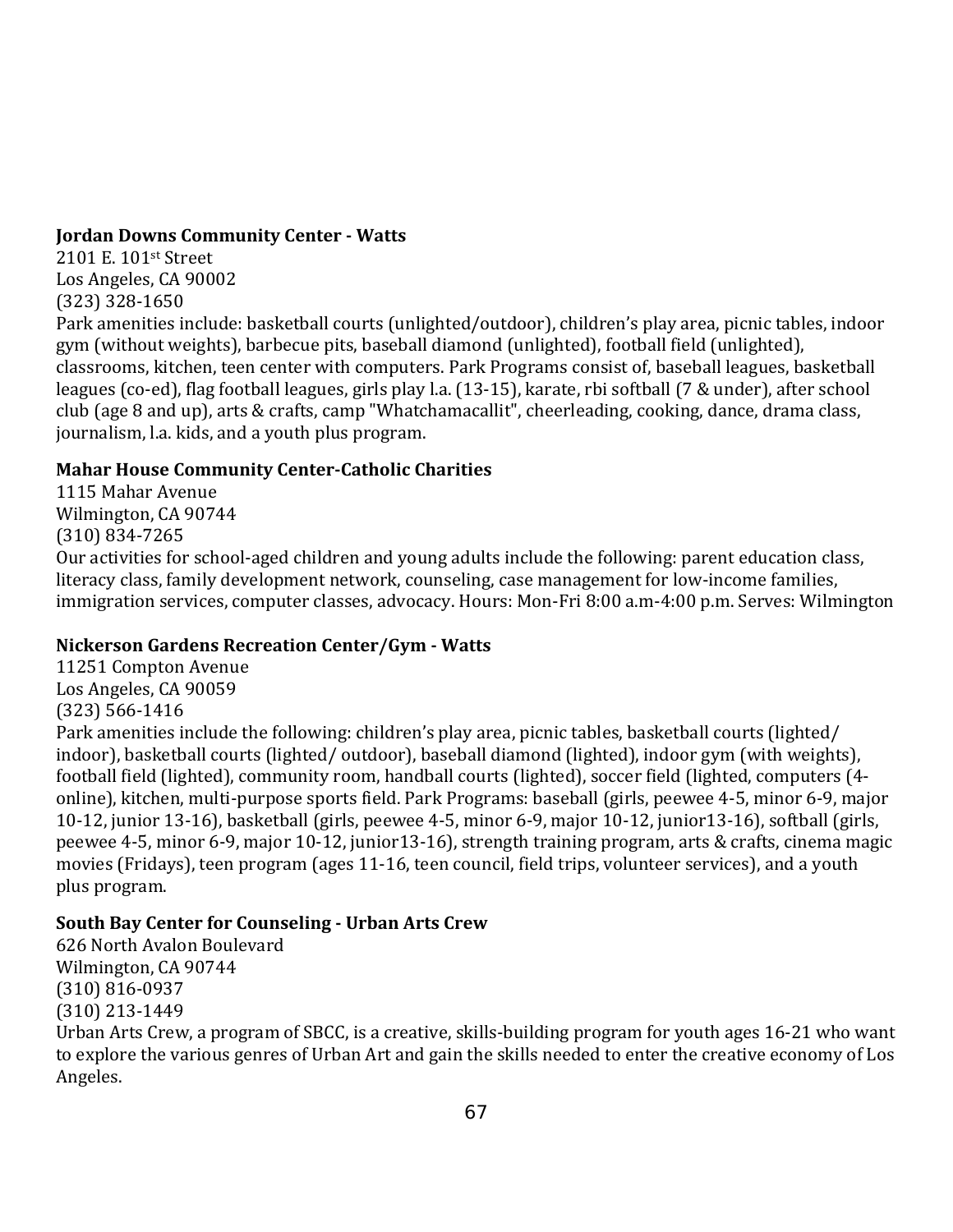### **Toberman Neighborhood Center Inc.**

131 N. Grand Avenue San Pedro, CA 90731 (310) 832‐1145 (310) 832‐6712 Fax [www.toberman.org](http://www.toberman.org/)

Toberman Learning Center's Youth Services component, offers a safe location after school for children, 4‐ 16 years of age. The emphasis is on homework completion, tutoring, recreational activities and field trips. These programs enable local youth to develop grade level and beyond academics. Hours: Mon‐Fri 2:00 p.m.‐6:00 p.m.

### **Wilmington Teen Center**

612 W. E Street Wilmington, CA 90744 (310) 835‐5133 (310) 835‐5133 Fax

Wilmington Teen Center offers youth programs for ages 8-21 years, including alternatives to gangs. Program components consist of narcotic and social health education, tutorial, ages 8‐16 years with emphasis on weight lifting, aerobics, pool table, computer games and the summer youth employment program for ages 14‐21 years. Feel free to walk‐in or call. Hours: Mon‐Fri 12:00 noon‐9:00 p.m. Free services. Serves: Wilmington and nearby areas.

# **YWCA Teen Learning Center**

437 W. 9th Street San Pedro, CA 90731 (310) 547‐0831 [www.ywca.org](http://www.ywca.org/) 

The YW Teens after school activities and tutoring for girls, 6th‐12th grades; focuses on teen pregnancy prevention, improving academic achievement and volunteerism. Girls participate in workshops and volunteer activities each month. Hours: Mon‐Fri 3:30p.m.‐6:00 p.m. Extended hours during school breaks and holidays.

# **109th Street Recreation Center Watts**

1464 E. 109th Street Los Angeles, CA 90059 (323) 566‐4561 Facility features: auditorium, baseball diamond (lighted), basketball courts (lighted/indoor/outdoor), children's play area, football field (lighted), indoor gym (with weights), outdoor gym (without weights), seasonal pool (outdoor/unheated), soccer field (lighted), and tennis courts (lighted).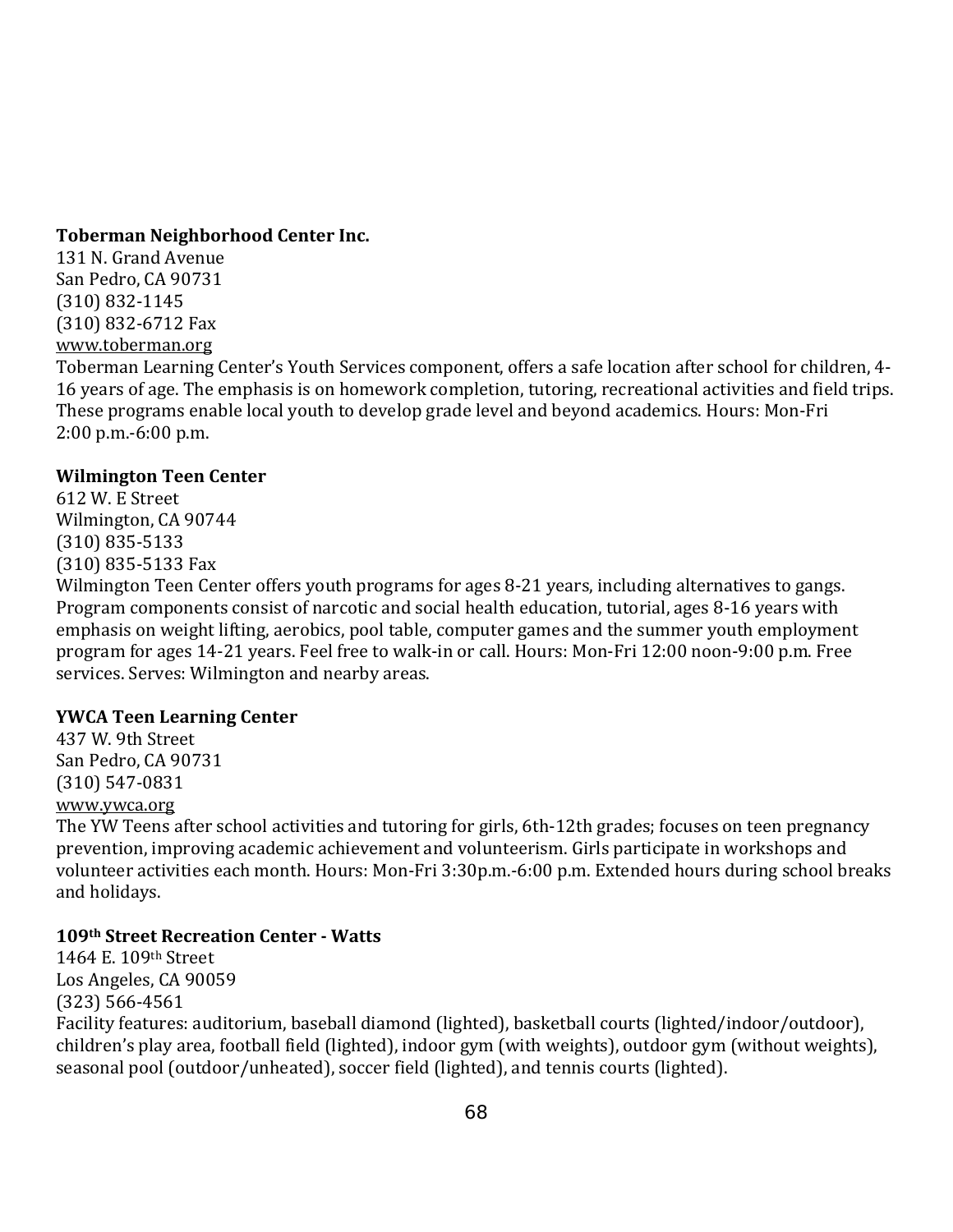#### **Youth/High Risk**

### **Behavioral Health Services, Inc (BHS)**

Wilmington Community Recovery DUI Program 1318 N. Avalon Blvd., Ste A Wilmington, CA 90744 (310) 549 – 2710 (310) 549 – 2715 Fax

Emphasis is on outpatient adolescent and adult alcohol and drug education, treatment, individual and group counseling. There are also groups for prevention, education, intervention, HIV/AIDS education, assessment & referrals, sober activities; and approved first offender DUI program. Serves persons referred by the court, and walk‐ins. Funding: County, fees, nonprofit. Hours: Mon‐Fri 9:00 a.m.‐6:00 p.m., Sat 9:30a.m.‐12:30p.m. (DUI only). Spanish spoken. Requirements: Ages12 years and older, pregnant women. Must be detoxed and capable of self-care. We accept most insurance and fees are on sliding scale. No one is denied service due to lack of funds. Serves: South Bay area.

### **Boys & Girls Club Harbor City**

Harbor Gateway 1220 W. 256th Street Harbor City, CA 90710 (310) 534 – 70056 (310) 534 – 7138 Fax [www.southbayclubs.org](http://www.southbayclubs.org/)

Youth services for boys and girls includes the following: recreation, informal guidance, league sports, education programs, computer skills training, health & life skills; homework & tutorial services, after‐ school child care, delinquency prevention, ESL classes, even‐start program. Hours: Mon‐Fri 9:00 a.m.‐ 7:30p.m. Requirements: ages 6‐18 years of age.

# **Harbor Gang Alternative Program (GAP)**

309 West Opp Street Wilmington, CA 90744 (310) 519 – 7233 [\(310\) 519 – 8730 F](http://www.gangfree.org/)ax www.gangfree.org

The mission of GAP is to eliminate the base of gang membership by having a generation of young people say "no" to gangs and "yes" to positive lifestyle choices. The gang-free program components are: a schoolbased youth gang prevention curriculum for 2nd, 4th, and 6th grades, a court approved parent and teen education program, a graffiti abatement program, bulky items pick‐up program, community beautification, youth job training and development, case management, STEP‐UP! after school program,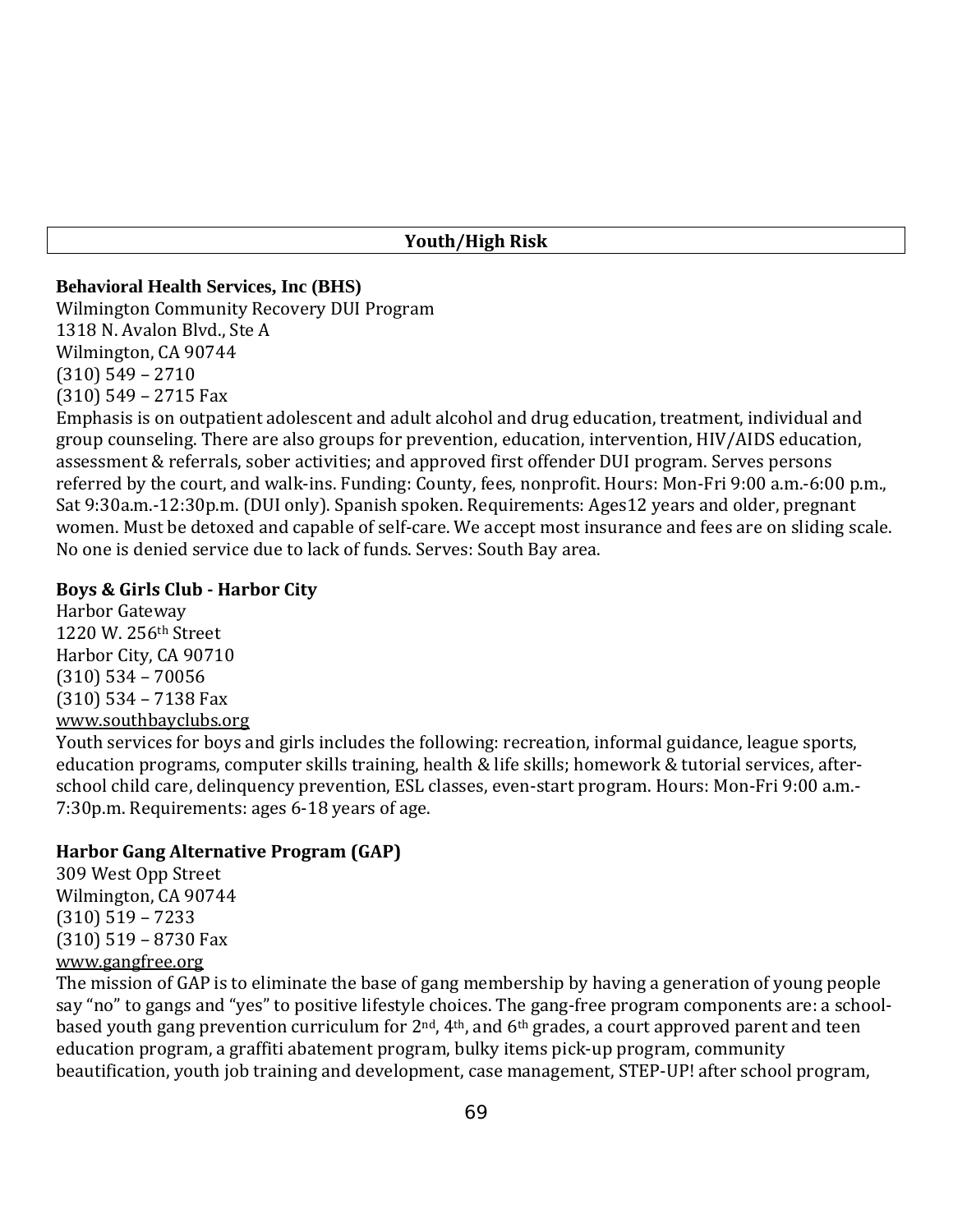outreach and referral services, and the Gang Free Life initiative. Please see our website for more information.

#### **South Bay Center for Counseling Urban Arts Crew**

626 North Avalon Boulevard Wilmington, CA 90744 (310) 816‐0937 (310) 213‐1449 Urban Arts Crew, a program of SBCC, is a creative, skills‐building program for youth ages 16‐21, who want to explore the various genres of Urban Art and gain the skills needed to enter the creative economy of Los Angeles.

#### **The Guidance Center**

160 W. 6th Street San Pedro, CA 90731 (310)833‐3135 (310)833‐3572 Fax [www.tgclb.org](http://www.tgclb.org/)

The Guidance Center provides mental health services to children, youth and their families. Services for children 2‐17 years of age includes: psychotherapy, substance abuse counseling, inpatient rehab and outpatient child day rehab, Multi‐systemic Family Therapy, Intensive mental health, probation and children and family services, school based MHS; early intervention initiative, dual‐diagnosis prevention, assessment and treatment, mentoring program, Juvenile Justice and Gang Diversion, connections Adolescent Day Treatment, also, ADHD assessment and treatment, parenting education, training and support, family preservation and Cal Works MHS support services.

### **Los Angeles Harbor College/Extended Opportunity Programs and Services (EOPS)**

1111 Figueroa Place Wilmington, CA 90744‐2397 (310) 233‐4217 (310) 233‐4124 Fax www.lahc.edu/eops

EOPS offers info and referral, counseling, education grants, financial aid for books, transportation assist, mentoring, and student work program, emergency no interest loans, and transfer fee waiver. CARE is a special EOPS pro‐gram for single parents (all ages) receiving government financial assistance and helps with childcare, gas cards and many other services. Also, offers program for youth 16‐21 years emancipated from foster care or seeking to live independent of their guardians. Office hours: Mon‐Thurs 9:00 a.m.‐4:00 p.m., Fri 9:00 a.m.‐12:00 p.m.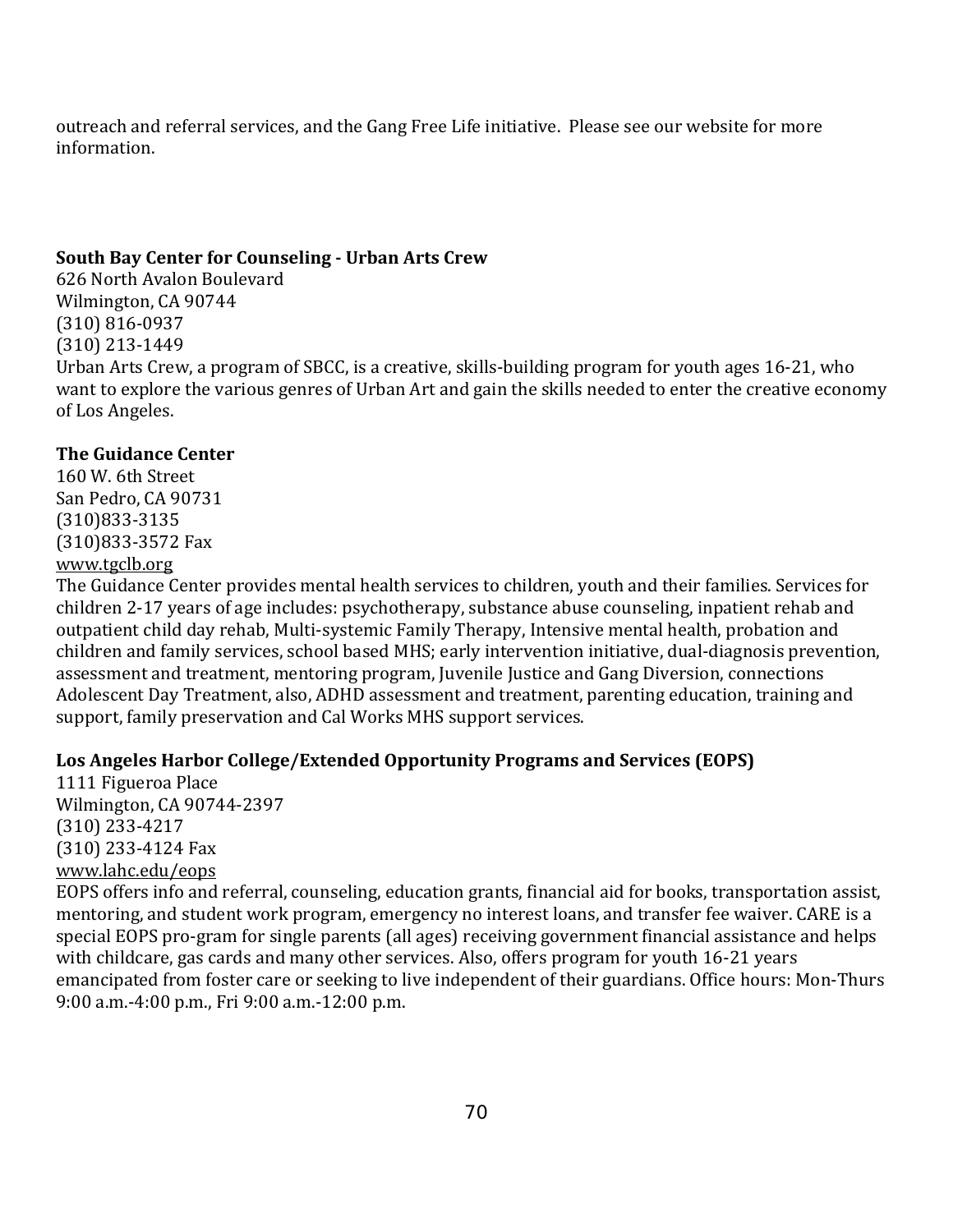#### **Toberman Neighborhood Center Inc.**

131 N. Grand Avenue San Pedro, CA 90731 (310) 832‐1145 (310) 832‐6712 Fax www.toberman.org

Toberman is a non‐profit, multi‐purpose neighborhood center that provides various social service programs to assist Harbor area families and individuals by delivering life‐sustaining services that encourage, inform, educate and empower them to live healthy and purposeful lives. Programs for children and youth, ages 5‐18 years of age, include the following: after‐school activities, athletics and fitness, team sports, counseling, mentoring, support groups, job preparedness training, and services within a Family Resource Center.

### **Youth/Recreation/Activities**

#### **Banning Pool**

1450 N. Avalon Boulevard Wilmington, Ca 90744 (310) 548‐7420 [www.laparks.org](http://www.laparks.org/) This is a year round pool (outdoor/heated); the fee is \$2.50 per adult and free to children, seniors and the disabled.

### **Banning Recreational Center**

1331 Eubank Avenue Wilmington, Ca 90744 (310) 548‐ 7776 [www.laparks.org](http://www.laparks.org/) We offer a variety of youth related recreational activities.

#### **Hawaiian Avenue Elementary School**

LA's Best Summer Program 540 Hawaiian Avenue Wilmington, Ca 90744 (310) 518‐4773 [www.lasbest.org](http://www.lasbest.org/) This after‐school program offers camp experience on campus, including fitness, gardening, literacy, and walking field trips.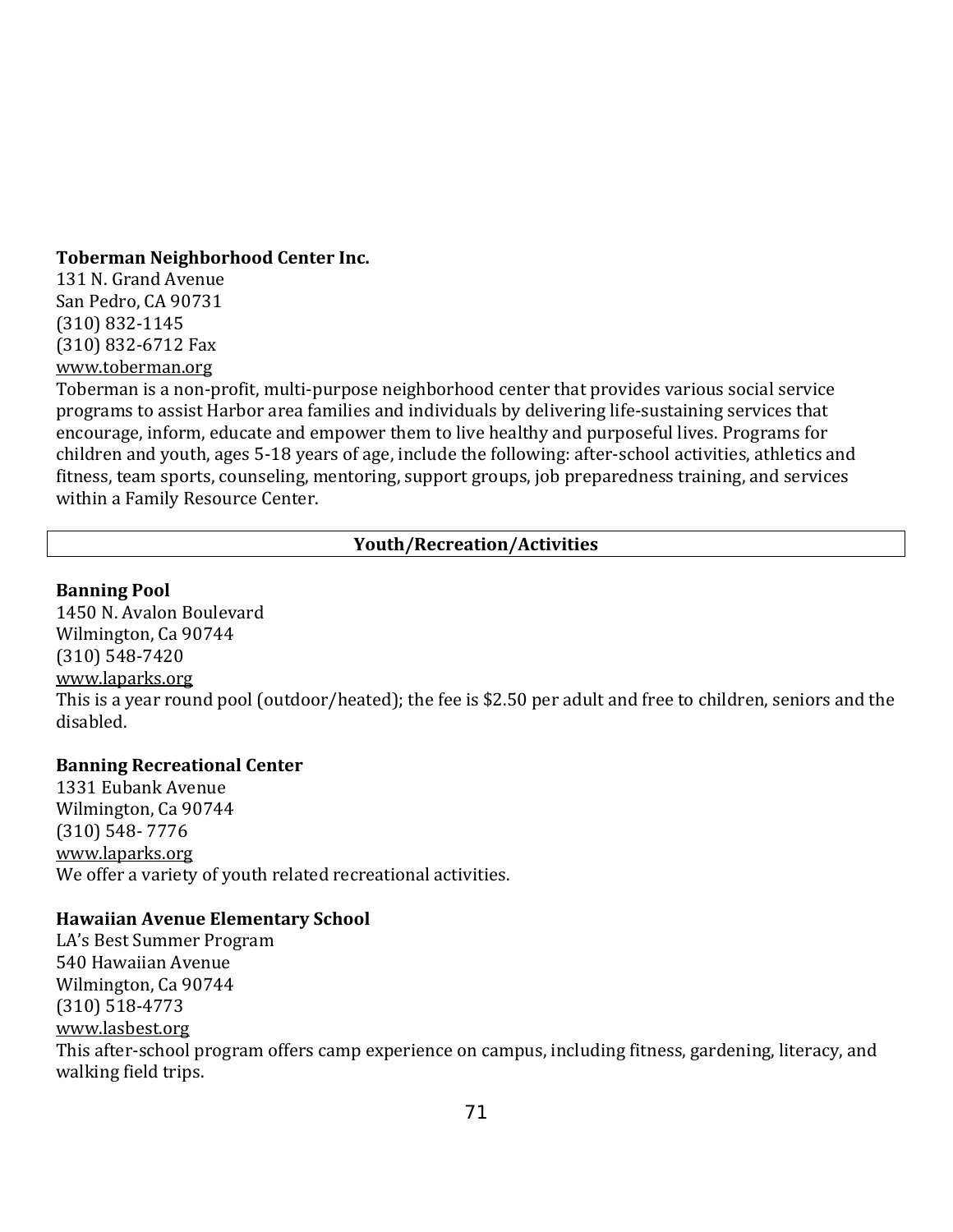#### **Wilmington Recreation Center**

325 Neptune Avenue Wilmington, CA 90744 (310) 548 – 7645 (310) 952 – 9247 Fax

Activities and programs for adults and youth include: pre‐school programs like Mommy and Me, after school clubs, teen programs, tutoring, and youth enrichment. Funding: County. Hours: Mon‐Fri 9:00 a.m.‐ 7:00 p.m. Spanish is spoken. Fee depends on program. Serves: L.A. County.

### **Wilmington Teen Center**

612 West E Street Wilmington, CA 90744 (310) 835–5133 (310) 549–0055 Fax

Youth programs for ages 8‐13 years of age, including youth alternatives to gangs. Program components consist of narcotic and social health education, tutoring for ages 8‐16 years old. Activity centers around weight lifting, boxing, aerobics, pool table, computer games, job referrals. Feel free to walk‐in or call. Funding: L.A. City Community Development Department; nonprofit. Hours: Mon-Fri 12 noon-9:00 p.m. Spanish is spoken. Requirement: City of Los Angeles resident. Free service. Serves: Wilmington & nearby communities.

# **Youth Shelters**

### **National Runaway Switchboard**

3080 N. Lincoln Avenue, Chicago, IL 60657 (800) 621‐4000 (773) 929‐5150 Fax

We offer a 24 hour hotline for youth ages 12-21 years and their families. Services include: crisis intervention, information and referral, and message delivery and conferencing services. Free bus ride home for qualified youth through Greyhound. Services are free.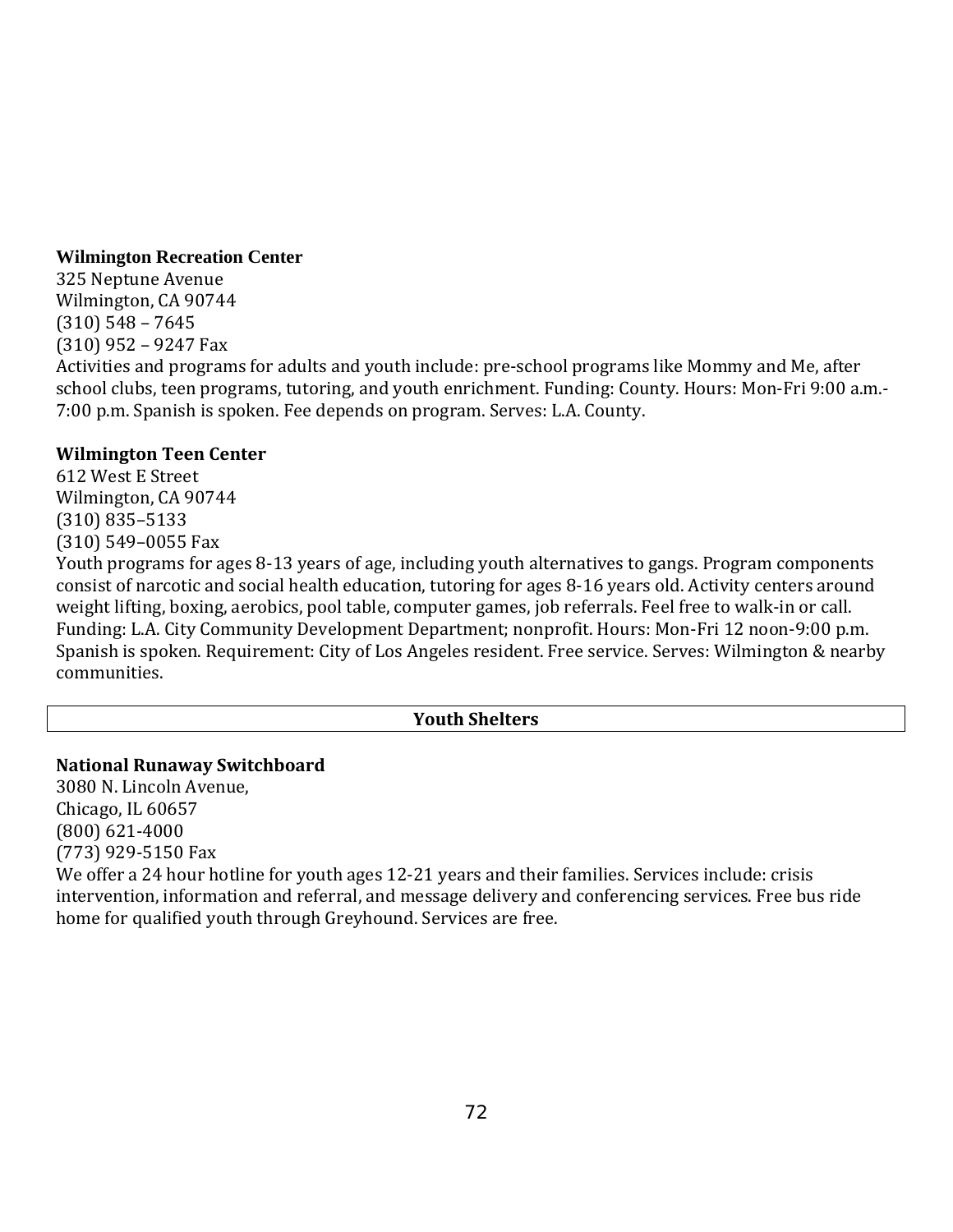### **Youth Transition/Emancipation**

## **Los Angeles Harbor College/Extended Opportunity Programs and Services (EOPS)**

1111 Figueroa Place Wilmington, CA 90744‐2397 (310) 233‐4217 (310) 233‐4124 Fax www.lahc.edu/eops

EOPS offers information and referral, counseling, education grants, financial aid for books, transportation assistance, mentoring, and student work program, emergency no interest loans and transfer fee waiver. CARE is a special EOPS program for single parents (all ages) receiving government financial assistance and helps with childcare, gas cards and many other services. Also, offers programs for youth 16‐21 years who are emancipated from foster care or seeking to live independent of their guardians. Hours: Mon-Thurs 9:00 a.m.‐4:00 p.m., Fri 9:00 a.m.‐12:00 p.m.

### **South Bay Bright Future, Inc.**

24404 S. Vermont Avenue, Suite 201‐ 206 Harbor City, CA 90710 (310) 891‐0096 (310) 534‐1405 Fax www.southbaybrightfuture.com

Our goal is to nurture family environments to facilitate positive transition to adulthood; serves seriously emotionally disturbed children identified as victims of abuse and/or neglect. Services include: home visits, tutoring, psychiatric services, emancipation and independent living. We work with foster family agencies and youth development centers. Hours: Mon‐Fri 8:30a.m.‐6:00 p.m. Serves: L.A. County.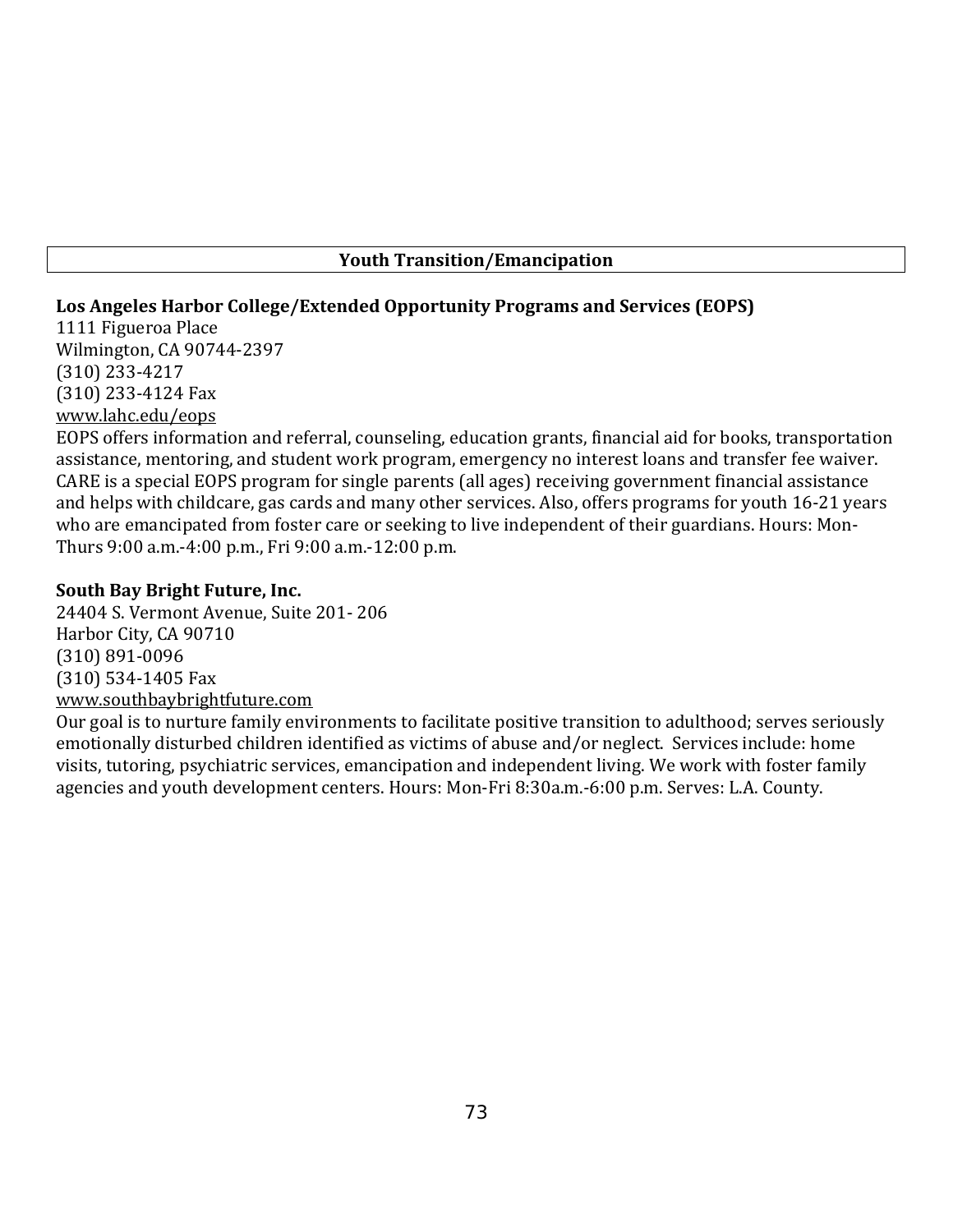### **Hotlines/Referrals**

- **Dial 911**, life threatening emergencies.
- **Dial 311**, a city wide toll free number to information and non‐emergency services or on the web [www.lacity.org](http://www.lacity.org/).
- **Dial 211**, help in finding the services you need or visit the web www.211LA.org 1‐800‐RELAPSE.

### **U.S. Department of Health Services**

(800) 729‐6686

We provide information and referral to substance abuse programs; and 24 hour hotline to the National Substance Abuse Treatment Center.

#### **24Hour Family Crisis Hotline**

1735 Family Crisis Center (213) 745‐6434 We are a 24 hour counseling and referral hotline to resources for battered women and children, youth and adults. Additional hotlines: (310) 379‐3620, (310) 370‐5902, (562) 388‐7652.

### **Alcohol 24 Hour HELPLINE**

(800) 334‐0394 This 24 hour line offers information, referral and crisis interventions; 24 hours/7days a weeks

### **BABY SAFE**

Safely Surrendered Baby Program (877)222‐9723 Safe haven hotline for nearest locations, which allow parents to safely surrender their babies at any hospital or fire station without fear of legal prosecution; 24hours/7days a week.

### **Battered Women's Hotline**

Family Crisis/South Bay and Los Angeles (310) 370‐5902 Provides 24 hour emergency information for battered women, children and runaway homeless adolescents.

### **Child Abuse Hotline**

L.A. County Department of Children and Family Services Los Angeles, CA 90010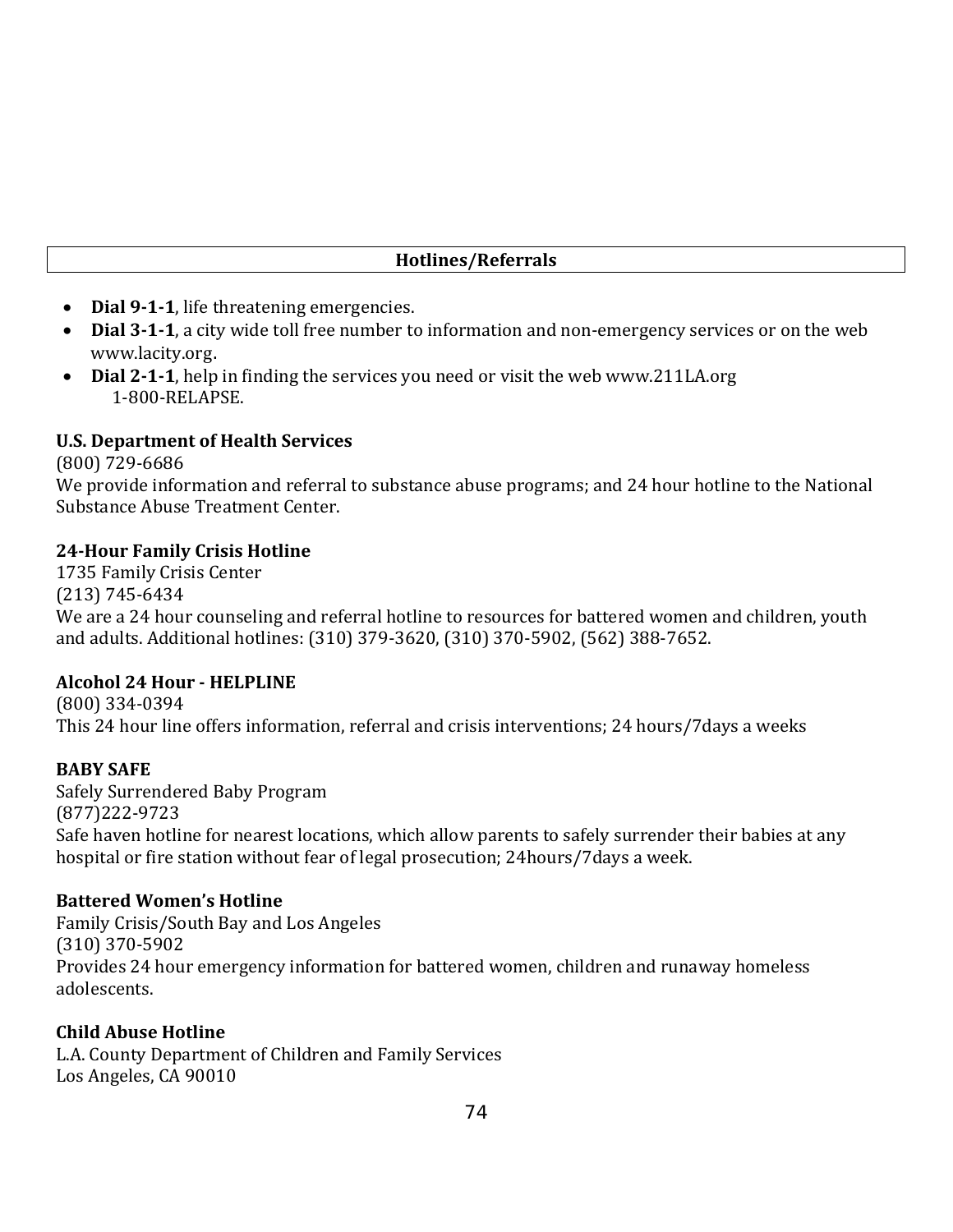#### (800) 540‐4000

This hotline answers 24 hours a day, 7 days a week, and accepts reports of child abuse, offers crisis counseling and refers callers to local agencies for further information and services.

### **Child Help USA/Hotline**

National Child Abuse Hotline, (800) 422‐4453 There are trained professional hotline counselors available 24 hours/7days a week to respond to crisis calls regarding child abuse and related issues. Crisis intervention and contact for mandated reporters, concerned citizens or worried friends and family; information and referrals.

### **Children of the Night**

(800) 551‐1300 (818) 908‐1468 Fax Children of the Night will provide help for children forced into prostitution. National 24 hour hotline, shelter home and school receives child prostitutes 24 hours a day from every state; ages 11‐17 years.

### **Cocaine Anonymous**

(310) 216‐4444 A 12‐Step program that offers self‐help fellowship of men and women who share their common problem and help others to recover from their addictions; meetings held daily.

# **Domestic Violence Helpline**

Rainbow Services Ltd P.O. Box 627 San Pedro, CA 90733 (310) 547‐9343 (310) 548‐0611 Fax Support groups are open to all women experiencing domestic violence. English groups Thursdays at 6:00 p.m., Spanish groups on Tuesday/Wednesday at 6:00 p.m. and Friday at 12:00 noon. The hotline is available 24 hours and services are FREE. Childcare is free during the support groups.

# **Elder Abuse Hotline**

(800) 992‐1660 (877) 477‐3646 We accept calls related to elder and dependent adult abuse victims; hotline takes reports from neglected or abused seniors age 65 and older, and then takes proper action with authorities.

### **Gamblers Anonymous**

(714) 527‐2251 Recording will refer callers to local contacts; several meetings every week.

# **Hotline of Southern California**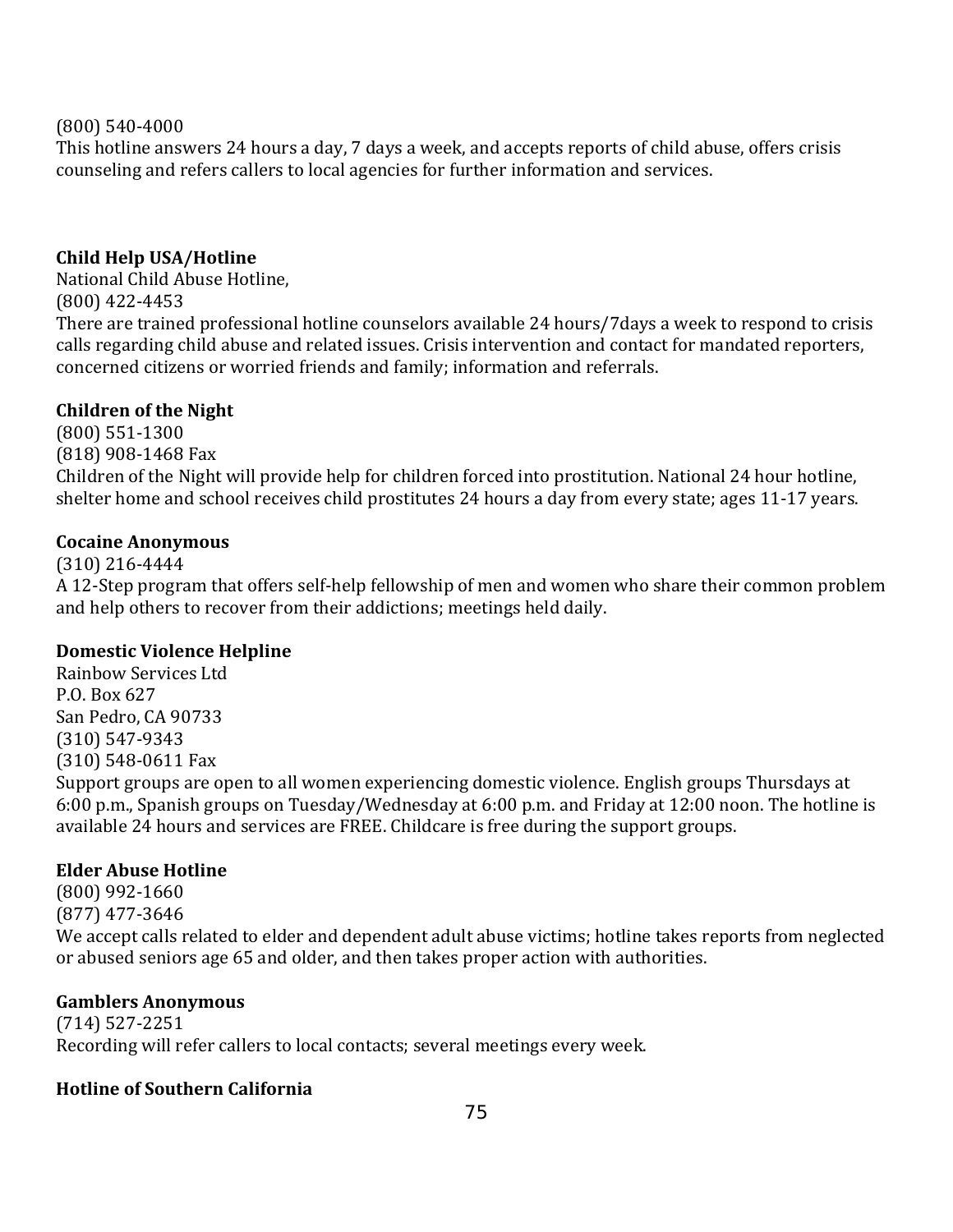(562) 596‐5548 (562) 596‐3370 Fax Hotline of Southern CA is a comprehensive program for youth affected by dating violence and/or domestic violence. We provide a 24 hour teen hotline, emergency and transitional shelter, counseling, drama therapy, legal assistance, teen dating violence prevention programs and community education programs. We serve Los Angeles and Orange Counties.

### **Los Angeles Homeless Services Authority (LAHSA)**

Shelter Locations and Transportation Schedule South Los Angeles Service Planning Area MJB Recovery, Inc. Hotline: 1‐800‐548‐6047 or (323) 777‐2491

### **Narcotics Anonymous**

Los Angeles County‐Westside (310) 390‐0279

24 hour helpline for LA and San Gabriel areas; a volunteer or a tape message refers to self help groups. Group meetings are several times a day. For Spanish call (888) 622‐4672. Serves: Westside LA, Santa Monica, Culver City, Venice, Marina Del Rey and Westchester.

# **National Domestic Violence Hotline**

(800) 799‐7233 We provide information and referrals for victims of domestic violence and those who assist the victim. Other serves include the following: crisis intervention, resource materials, bilingual advocates and a nation‐wide database of resources. Office hours: Mon‐Fri 8:30a.m.‐5:30p.m.

# **National Runaway Switchboard**

### (800) 621‐4000

We are a 24 hour hotline for runaway and homeless youth and their families. This provides crisis intervention, information and referral services, message delivery and conferencing services. Free bus ride home for runaways; free program.

# **Poison Control System**

(800) 876‐4766

Emergency 24 hour hotline advises in the treatment of poisoning; advises health care professionals, does not identify mushrooms or plants. For literature, call (800) 582‐3387.

# **Rape/ Sexual Abuse**

Rosa Parks Sexual Assault Crisis Center Los Angeles, CA 90062 (323) 290‐4119 We are a 24 hour hotline that provides crisis intervention services, counseling, and advocacy.

# **Substance Abuse Foundation**

Sobriety House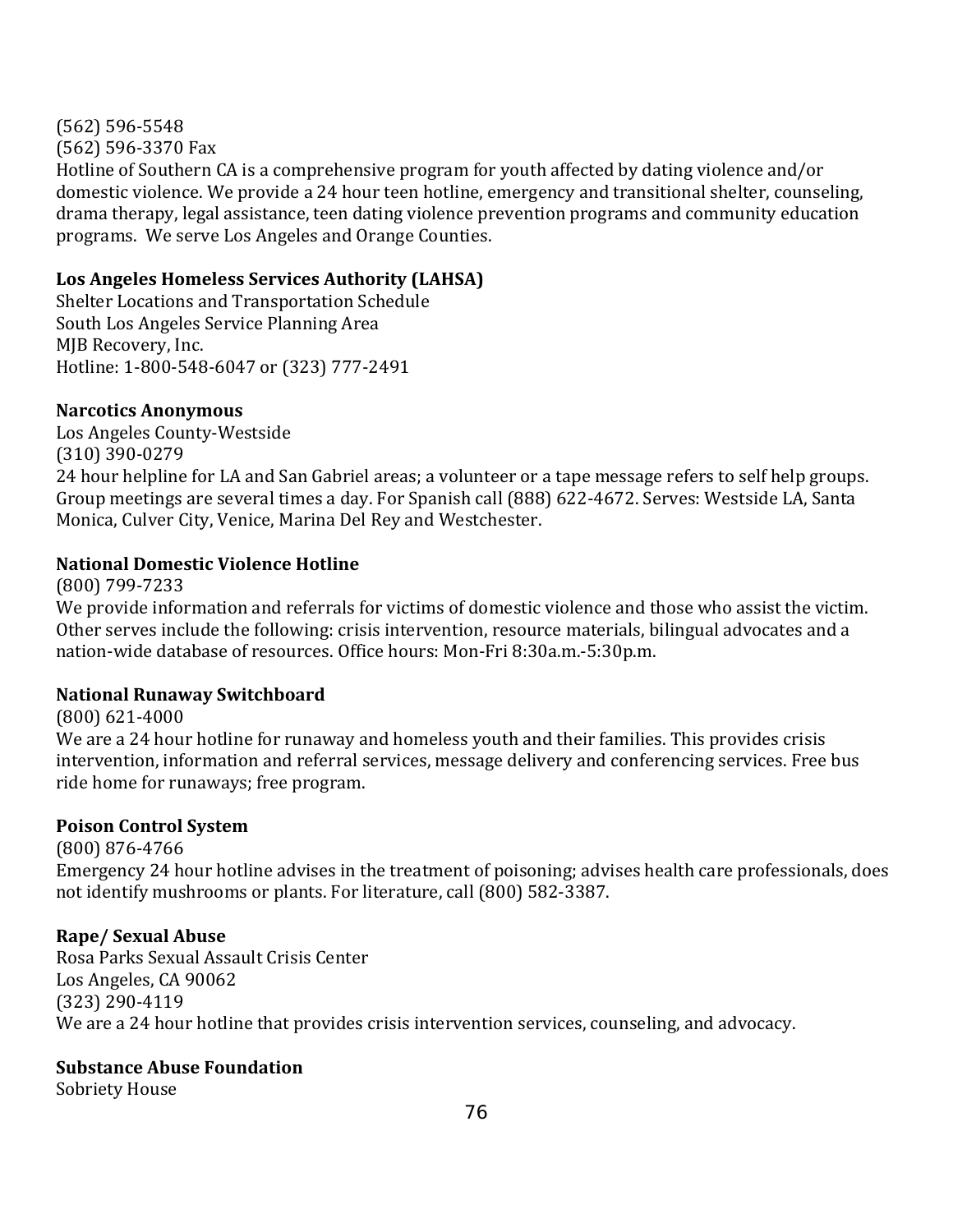### (888) 476‐2743

A 24 hour informal alcohol and substance abuse hotline that provides treatment, recovery service and referrals to on‐site and area residential and outpatient programs. Office hours: Intake Mon‐Fri 8:00 a.m.‐ 5:00 p.m.

### **Suicide Prevention Center**

Non‐profit Free Service (877) 727‐4747

The Suicide Prevention Center is a 24 hour crisis hotline with certification. Crisis counseling and referrals to resources are provided. Also, we offer survivors after suicide bereavement support groups to help cope with loss. Prevention speakers are available for schools and other community outreach. Hours: 24 hours/7 days a week.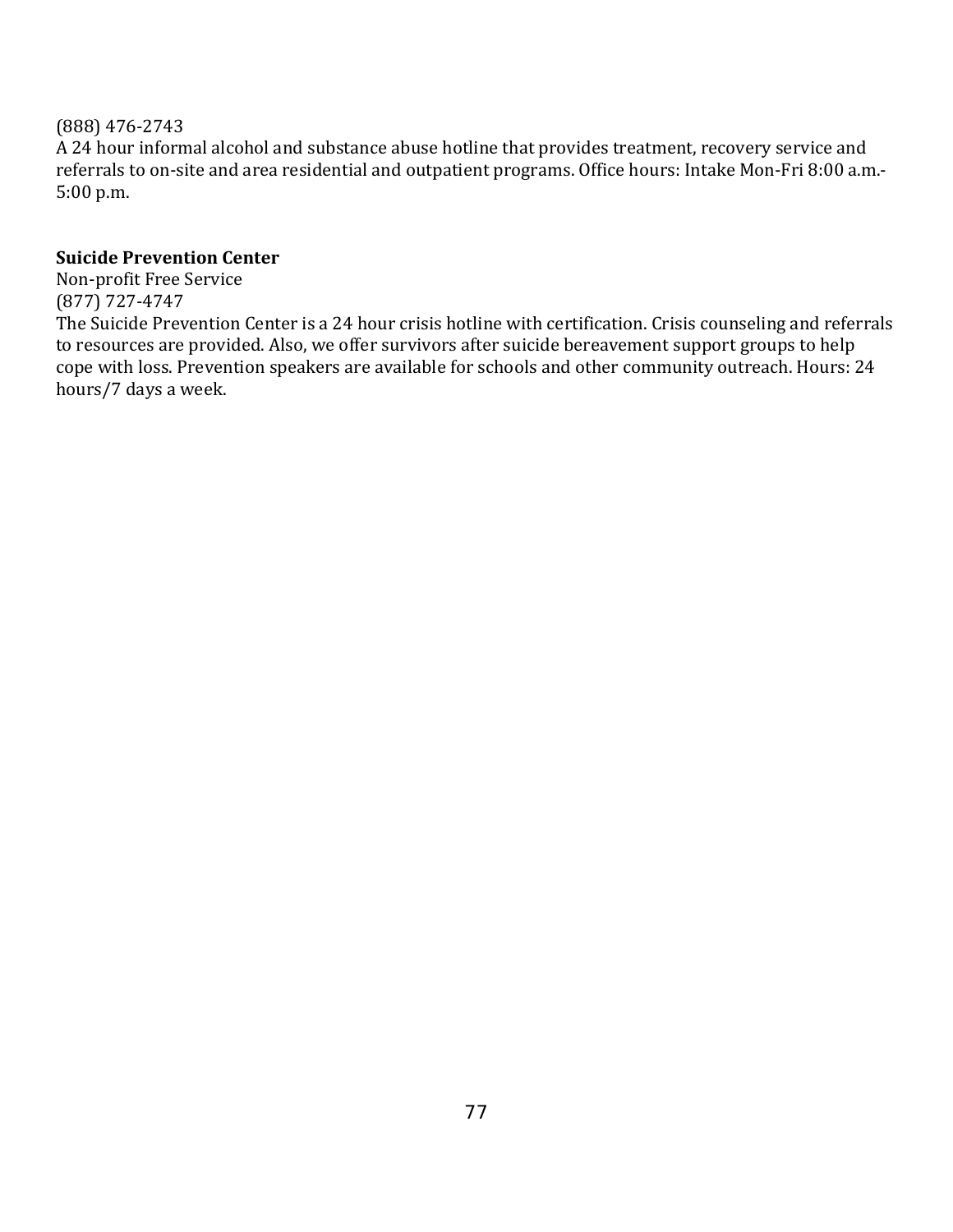# **Los Angeles City Department Numbers**

If your number is not listed below, please call **311**. This is the information line to City Hall, and operators will be able to direct your call or provide you with the number you need.

| Name                                           | <b>Phone</b>       |
|------------------------------------------------|--------------------|
| Abandoned Shopping Cart Pick up                | $(800)$ 252-4613   |
| <b>Abandoned Vehicles</b>                      | (800) 222-6366     |
| <b>AIDS</b>                                    | (800) 367-AIDS     |
| <b>Alcoholics Anonymous</b>                    | $(818)$ 988-3001   |
| <b>Animal Services</b>                         | $(888)$ 452-7381   |
| Anti-Drug Hotline (LAPD)                       | $(800)$ 662-2878   |
| Battered Women / Domestic Violence Hotline     | $(818) 887 - 6589$ |
| <b>Better Business Bureau</b>                  | $(310)$ 945-3166   |
| <b>Billboard Complaints</b>                    | (888) 524-2845     |
| <b>Birth Certificate (County)</b>              | $(323) 586 - 6192$ |
| <b>Building &amp; Safety</b>                   | (888) 524-2845     |
| <b>Bulky Item Pick Up</b>                      | (800) 773-2489     |
| Burglar alarm ringing/to report                | (877) ASK-LAPD     |
| <b>Cable TV Company Complaints</b>             | $(213)$ 485-2751   |
| Cal Trans (California Dept. of Transportation) | $(213)$ 897-3656   |
| <b>Catch Basin Cleaning</b>                    | (800) 974-9794     |
| <b>Charities and Fundraising</b>               | $(213)$ 978-1144   |
| Child Abuse Hotline                            | $(800) 540 - 4000$ |
| Children's Services                            | $(213)$ 351-5602   |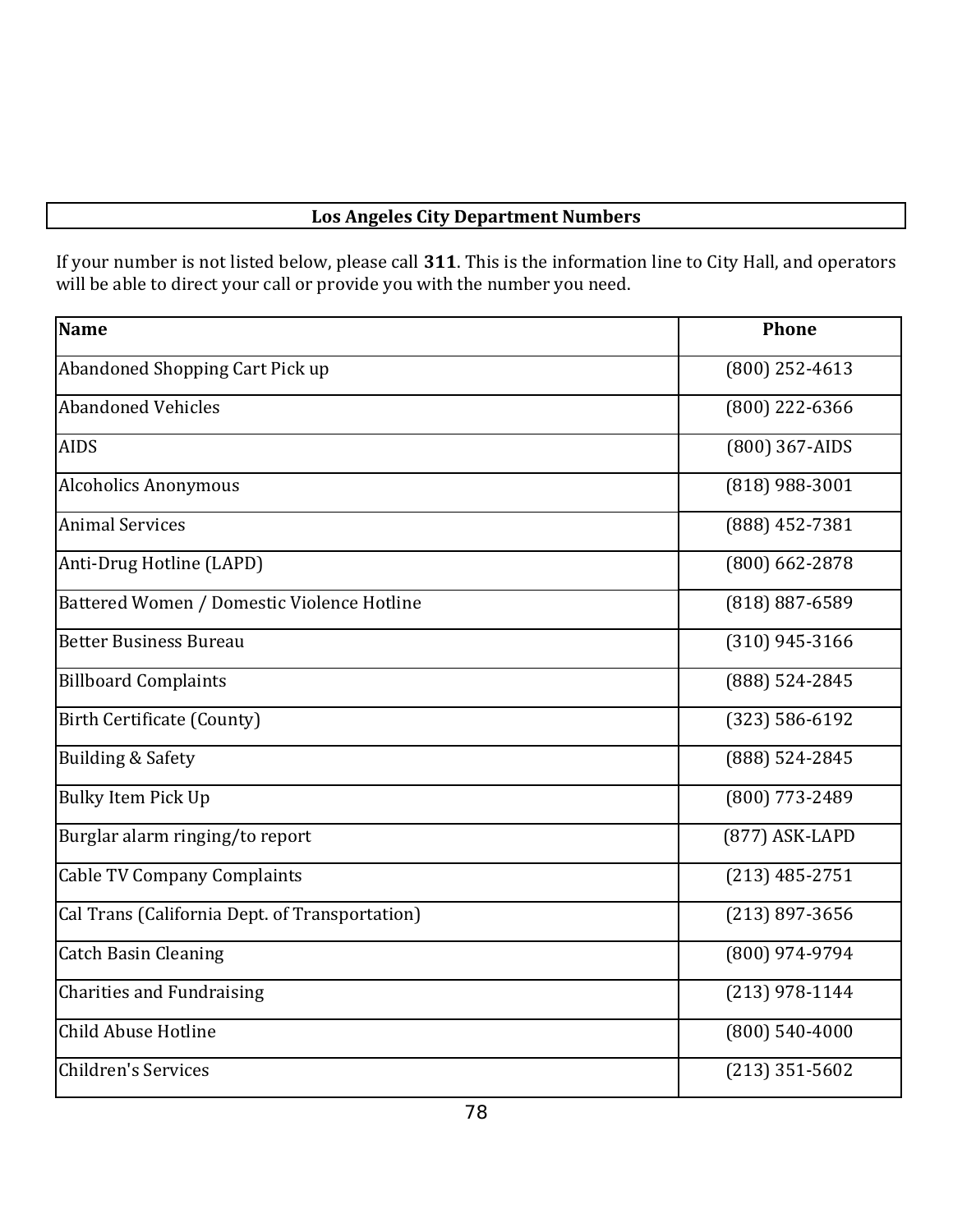| Citizenship, Immigration & Passports         | $(800)$ 870-3676   |
|----------------------------------------------|--------------------|
| <b>City Clerk</b>                            | $(213)$ 978-1133   |
| <b>City Council Information</b>              | $(213)$ 978-1044   |
| <b>City Ride</b>                             | $(213) 808 - 7433$ |
| Claims Against the City                      | $(213)$ 978-1133   |
| <b>Consumer Protection</b>                   | $(800)$ 952-5210   |
| Council Meetings for Public to Dial Into     | $(310) 547 - 2489$ |
| <b>County Board of Supervisors</b>           | $(213)$ 974-1411   |
| Crisis Intervention - Suicide Prevention     | $(877)$ 727-4747   |
| Dead Animal Pick-up                          | $(800)$ 773-2489   |
| Death Certificate (County)                   | $(562)$ 462-2137   |
| Department of Water and Power                | $(213)$ 367-4211   |
| <b>Disabled Services</b>                     | $(877)$ 225-2285   |
| Domestic Violence 24 HR Hotline (National)   | (800) 799-7233     |
| Domestic Violence County Hotline             | $(800)$ 978-3600   |
| DPSS (County) Dept. of Social Services       | $(877)$ 481-1044   |
| Drug Tip (anonymous)                         | (800) 662-BUST     |
| <b>Education Board Of</b>                    | $(213) 241 - 1000$ |
| Employment Information (City 24 HR JOB LINE) | (800) 970-4578     |
| Employment, Central Office                   | $(800)$ 300-5616   |
| <b>Environmental Affairs (pollution)</b>     | $(213)$ 978-0888   |
| Food Stamp Information                       | (877) 847-FOOD     |
| <b>Gas Leaks</b>                             | $(800)$ 427-2200   |
| Graffiti Removal & Community Clean Up        | $(800)$ 675-4357   |
| <b>Health Services</b>                       | $(213)$ 250-8055   |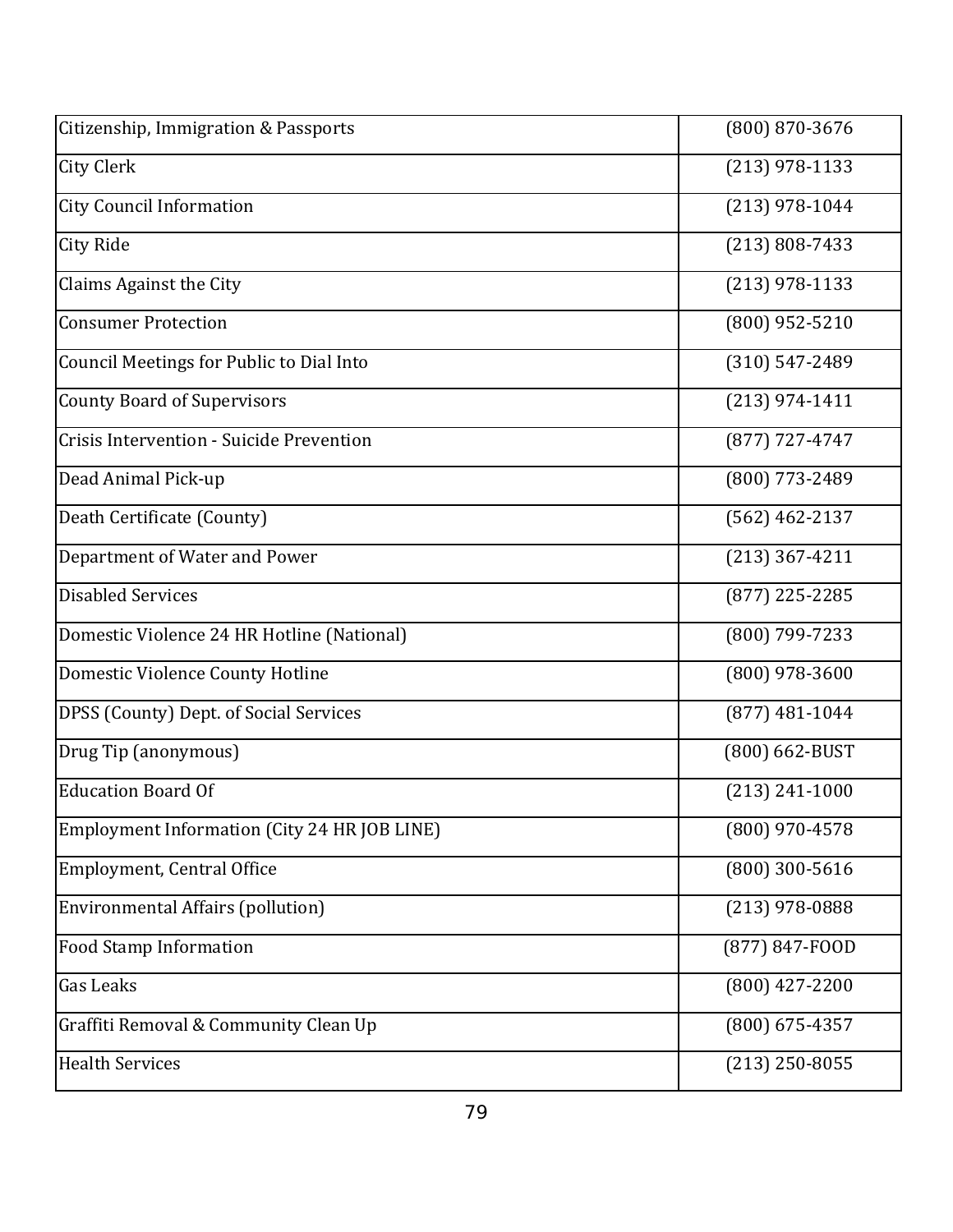| Homeless Services Referral (Info Line) | (800 339-6993      |
|----------------------------------------|--------------------|
| <b>Homework Hotline</b>                | (800) 527-8839     |
| Household Hazardous Waste Hotline      | (800) 98-TOXIC     |
| Housing Authority, Los Angeles         | $(213)$ 252-2500   |
| Landlord/Tenant Services               | $(213) 808 - 8888$ |
| LAPD (Non-emergency)                   | (877) ASK LAPD     |
| LAUSD (Board of Education)             | $(213) 241 - 1000$ |
| Legal Aid Foundation of Los Angeles    | $(213) 640 - 3884$ |
| Legal Services/ City Attorney          | $(213)$ 978-8100   |
| Marriage License                       | $(562)$ 462-2137   |
| Mayor's Office                         | $(213)$ 978-0600   |
| <b>Mental Health Services</b>          | $(213)$ 974-0511   |
| Metrolink                              | (800) 371-LINK     |
| MTA - Metro Bus and Metro Rail         | (323) GOMETRO      |
| Noise/Federal Aviation Administration  | $(800)$ 688-9889   |
| <b>Parking Enforcement</b>             | $(213)$ 485-6909   |
| Parking Ticket Information             | $(213)$ 623-6533   |
| Parking Violation Bureau Hearing       | $(213)$ 623-6533   |
| Passport                               | $(855)$ 272-4440   |
| Planning and Zoning                    | $(213)$ 482-7077   |
| Post Office Information                | $(800)$ 275-8777   |
| Pothole Repair                         | (800) 996-2489     |
| <b>Public Works</b>                    | $(323) 881 - 7030$ |
| Records/County Registrar-Recorder      | $(800)$ 815-2666   |
| <b>Recreation and Parks</b>            | $(310)$ 479-7200   |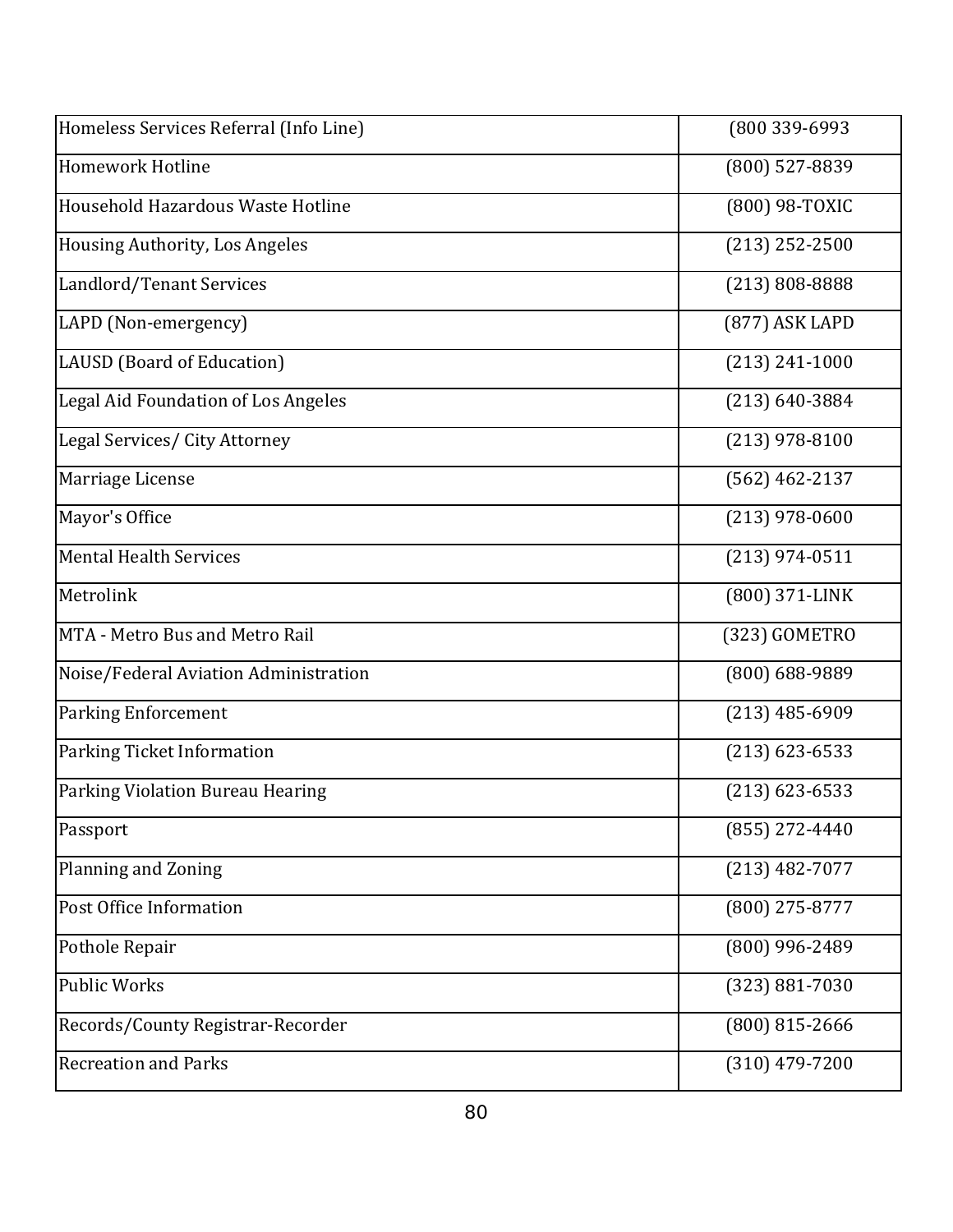| <b>Rent Stabilization Hotline</b>        | $(323) 848 - 6450$ |
|------------------------------------------|--------------------|
| Sanitation                               | (800) 773-CITY     |
| Senior Lunch Program                     | $(800) 834 - 4777$ |
| Senior Services (Dept. of Aging)         | $(800) 834 - 4777$ |
| Social Security Administration (Federal) | $(800)$ 772-1213   |
| Street Light/Repair                      | $(213)$ 473-3231   |
| <b>Towed Vehicles Information</b>        | $(213)$ 485-4184   |
| Trash Pick-up (missed)                   | $(800)$ 733-2489   |
| Veteran's Administration                 | $(800)$ 688-9889   |
| <b>Volunteer Center of Los Angeles</b>   | $(818)$ 908-5066   |
| <b>Women's Services</b>                  | $(213)$ 974-1455   |
| Zoo                                      | $(323) 644 - 4200$ |